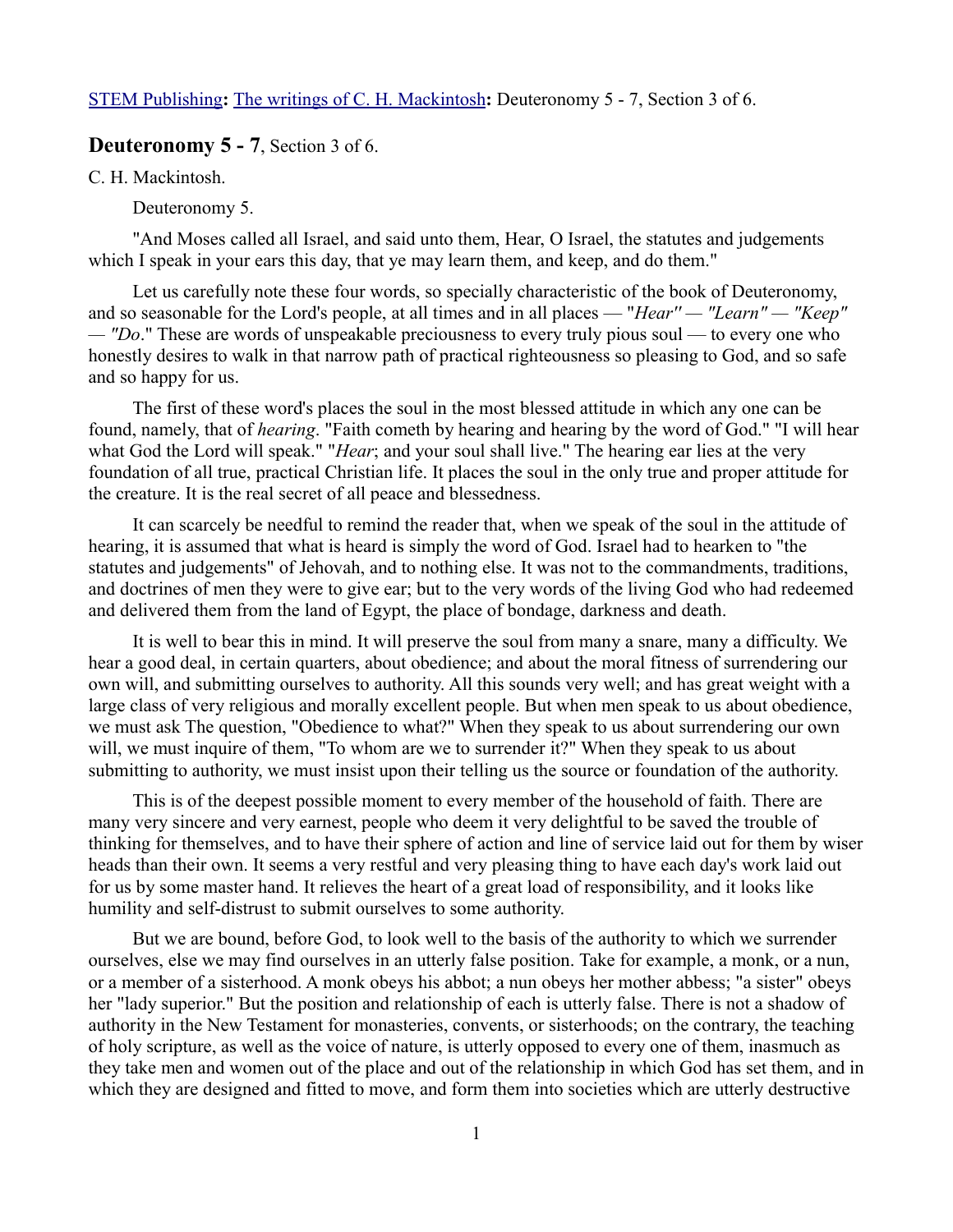of natural affection, and subversive of all true Christian obedience.

We feel it right to call the attention of the Christian reader to this subject just now, seeing that the enemy is making a vigorous effort to revive the monastic system, in our midst, under various forms. Indeed some have had the temerity to tell us, that monastic life is the only true form of Christianity. Surely, when such monstrous statements are made and listened to, it becomes us to look at the whole subject in the light of scripture, and to call upon the advocates and adherents of monasticism to show us the foundations of the system in the word of God. Where, within the covers of the New Testament, is there anything, in the most remote degree, like a monastery, a convent, or a sisterhood? where can we find an authority for any such office as that of an abbot, an abbess, or a lady superior? There is absolutely no such thing, nor a shadow of it; and hence, we have no hesitation in pronouncing the whole system, from foundation to topstone, a fabric of superstition, alike opposed to the voice of nature and the voice of God; nor can we understand how any one, in his sober senses, could presume to tell us that a monk or a nun is the only true exponent of Christian life. Yet there are those who thus speak, and there are those who listen to them, and that, too, in this day when the full, clear light of our glorious Christianity is shining upon us from the pages of the New Testament.\*

{\*We must accurately distinguish between "*nature*" and "*flesh*." The former is recognised in scripture; the latter is condemned and set aside. "Doth not even nature itself teach you?" says the apostle. (1 Cor. 11: 14.) Jesus beholding the young ruler, in Mark 10, "loved him" although there was nothing but nature. To be without natural affection, is one of the marks of the apostasy. Scripture teaches that we are dead to sin; not to nature, else what becomes of our natural relationships?}

But, blessed be God, we are called to obedience. We are called to "hear" — called to bow down, in holy and reverent submission, to authority. And here we join issue with infidelity and its lofty pretensions. The path of the devout and lowly Christian is alike removed from superstition on the one hand, and from infidelity on the other. Peter's noble reply to the council, in Acts 5, embodies, in its brief compass, a complete answer to both. "We ought to obey God rather than men." We meet infidelity, in all its phases, in all its stages, and in its very deepest roots, with this one weighty sentence, "We ought to *obey*" And we meet superstition, in every garb in which it clothes itself, with the all-important clause, "We ought to *obey God."*

Here we have set forth, in the most simple form, the duty of every true Christian. He is to obey God. The infidel may smile, contemptuously, at a monk or a nun, and marvel how any rational being can so completely surrender his reason and his understanding to the authority of a fellow mortal, or submit himself to rules and practices so absurd, so degrading and so contrary to nature. The infidel glories in his fancied intellectual freedom, and imagines that his own reason is quite a sufficient guide for him. He does not see that he is further from God than the poor monk or nun whom he so despises. He does not know that, while priding himself in his self-will, he is really led captive by Satan, the prince and God of this world. Man is formed to obey — formed to look up to some one above him. The Christian is sanctified unto the obedience of Jesus Christ that is, to the very same character of obedience as that which was rendered by our adorable Lord and Saviour Himself.

This is of the deepest possible moment to every one who really desires to know what true Christian obedience is. To understand this is the real secret of deliverance from the self-will of the infidel, and the false obedience of superstition. It can never be right to do our own will. It may be quite wrong to do the will of our fellow. It must always be right to do the will of God. This was what Jesus came to do; and what He always did. " Lo, I come to do thy will, O God." "I delight to do thy will, O my God; yea, thy law is within my heart."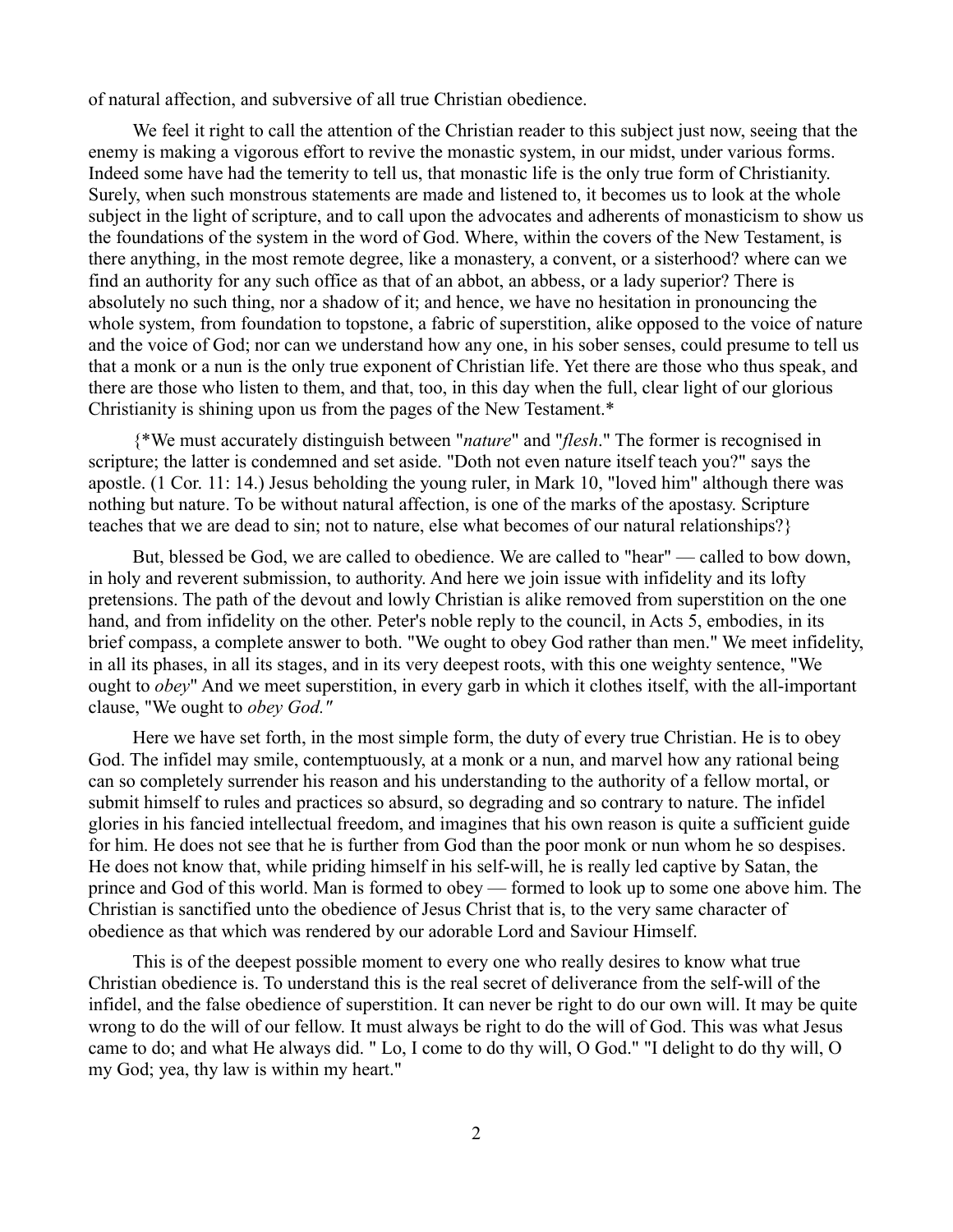Now, we are called and set apart to this blessed character of obedience, as we learn from the inspired apostle Peter, in the opening of his first epistle, where he speaks of believers as "Elect according to the foreknowledge of God the Father, through sanctification of the Spirit, unto obedience and sprinkling of the blood of Jesus Christ."

This is an immense privilege; and, at the same time, a most holy and solemn responsibility. We must never forget, for a moment, that God has elected us, and the Holy Spirit has set us apart, not only to the sprinkling of the blood of Jesus Christ, but also to His obedience. Such is the obvious meaning and moral force of the words just quoted — words of unspeakable preciousness to every lover of holiness — words which effectually deliver us from self-will, from legality, and from superstition. Blessed deliverance!

But it may be the pious reader feels disposed to call our attention to the exhortation in Hebrews 13. "Obey them that have the rule over you, and submit yourselves; for they watch for your souls, as they that must give account; that they may do it with joy and not with grief; for that is unprofitable for you."

A deeply important word, most surely, with which we should also connect a passage in 1 Thessalonians, "And we beseech you, brethren, to know them that labour among you, and are over you in the Lord, and admonish you; and to esteem them very highly in love for their work's sake." (1 Thess. 5: 12, 13) And again, in 1 Cor 16: 15, 16, "I beseech you, Brethren — ye know the house of Stephanas, that it is the firstfruits of Achaia, and that they have addicted themselves to the ministry [or service] of the saints — that ye submit yourselves unto such, and to every one that helpeth with us and laboureth." To all these we must add another very lovely passage from the first epistle of Peter. "The elders which are among you I exhort, who am also an elder, and a witness of the sufferings of Christ, and also a partaker of the glory that shall be revealed. Feed the flock of God which is among you, taking the oversight thereof, not by constraint, but willingly; not for filthy lucre, but of a ready mind; neither as being lords over God's heritage, but being ensamples to the flock. And when the chief Shepherd shall appear, ye shall receive a crown of Glory that fadeth not away." (1 Thess. 5: 1-4.)

We may be asked, "Do not the above passages set forth the principle of obedience to certain men? And, if so, why object to human authority?" The answer is very simple. Wherever Christ imparts a spiritual gift, whether it be the gift of teaching, the gift of rule, or the gift of pastorship, it is the bounden duty and privilege of Christians to recognise and appreciate such gifts. Not to do so, would be to forsake our own mercies. But then we must bear in mind that, in all such cases, the gift must be a reality - a Plain, palpable, *bona fide,* divinely given thing. It is not a man assuming a certain place or position, or being appointed by his fellow to any so-called ministry. All this is perfectly worthless and worse than worthless; it is a daring intrusion upon a sacred domain which must, sooner or later, bring down the judgement of God.

All true ministry is of God, and is based upon the possession of a positive gift from the Head of the church; so that we may truly say, No gift, no ministry. In all the passages quoted above, we see positive gift possessed, and actual work done. Moreover, we see a true heart for the lambs and sheep of the flock of Christ; we see divine grace and power. The word in Hebrews 13 is "Obey them that guide you" (*hegoumenois*). Now, it is essential to a true guide that he should go before you in the way. It would be the height of folly for any one to assume the title of guide, if he were ignorant of the way, and neither able nor willing to go in it. Who would think of obeying such?

So also when the apostle exhorts the Thessalonians to "know" and "esteem" certain persons, on what does he found his exhortation? Is it upon the mere assumption of a title, an office or a position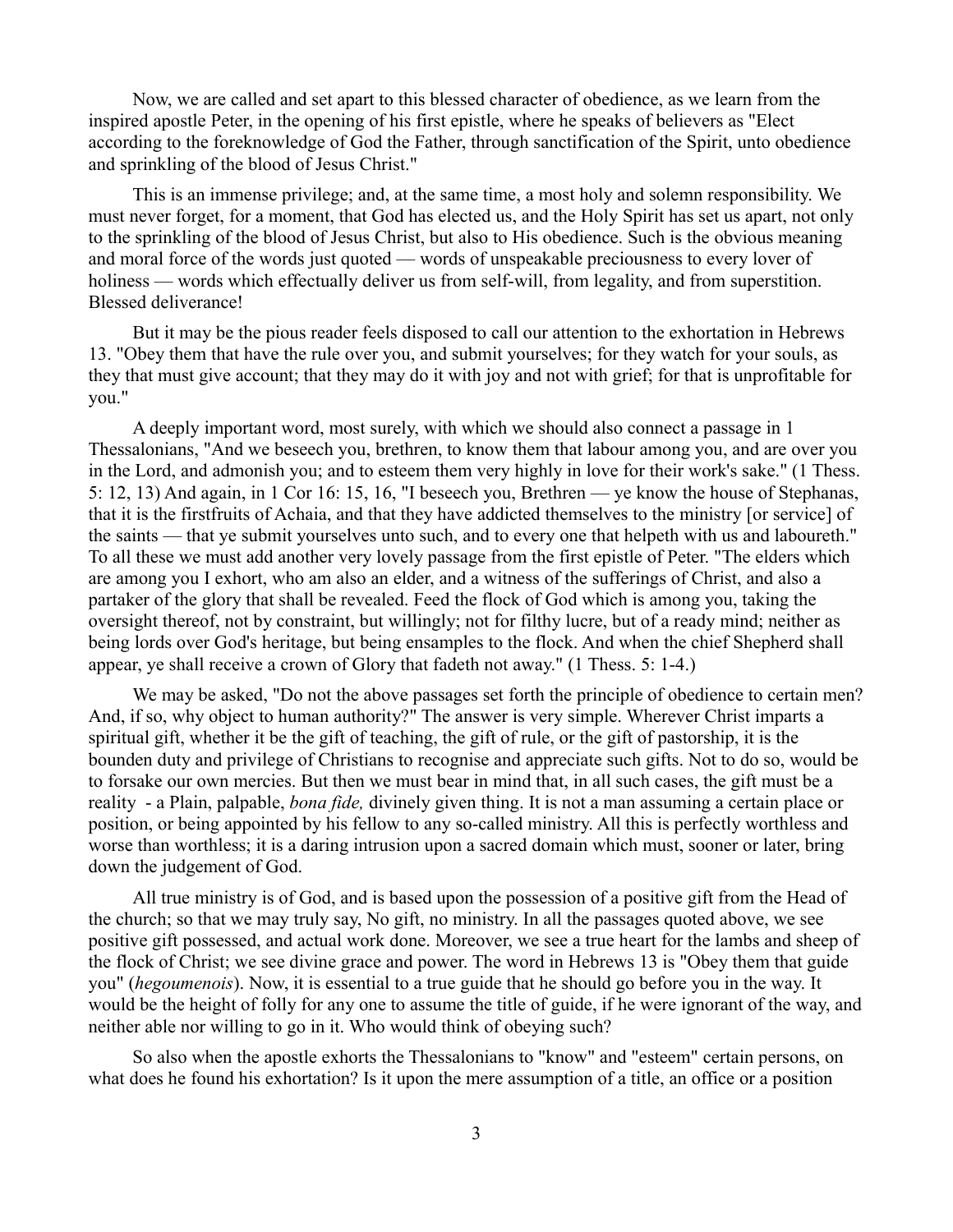Nothing of the kind. He grounds his appeal upon the actual, well-known fact that these persons were "over them, *in the Lord,"* and that they admonished them. And why were they to "esteem them very highly in love"? Was it for their office or their title? No; but "for their work's sake." And why were the Corinthians exhorted to submit themselves to the household of Stephanas? Was it because of an empty title or assumed office? By no means; but because "They addicted themselves to the ministry of the saints." They were actually in the work. They had received gift and grace from Christ, and they had a heart for His people. They were not boasting of their office or insisting upon their title, but giving themselves devotedly to the service of Christ, in the persons of His dear people.

Now this is the true principle of ministry. It is not human authority at all, but divine gift and spiritual power communicated by Christ to His servants; exercised by them, in responsibility to Him; and thankfully recognised by His saints. A man may set up to be a teacher or a pastor, or he may be appointed by his fellows to the office or title of a pastor; but unless he possessed a positive gift from the Head of the church, it is all the merest sham, a hollow assumption, an empty conceit; and his voice will be the voice of a stranger which the true sheep of Christ do not know and ought not to recognise.\*

{\*The reader will do well to ponder the fact that there is no such thing in the New Testament as human appointment to preach the gospel, teach in the assembly of God, or feed the flock of Christ. Elders and deacons were ordained by the apostles or their delegates Timothy and Titus; but evangelists, pastors and teachers were never so ordained. We must distinguish between gift and local charge. Elders and deacons might possess a special gift or not; it had nothing to do with their local charge. If the reader would understand the subject of ministry, let him study 1 Corinthians 12-14. and Ephesians 4: 8-13. In the former we have first, the base of all true ministry in the church of God, namely, *divine appointment: "*God hath set the members," &c. Secondly, *the motive spring,* "love." Thirdly, The object, "that the church may receive edifying." In Ephesians 4 we have the source of all ministry, a risen and ascended Lord. The design, "To perfect the saints for the work of the ministry." The duration "Till we all come unto a perfect man, unto the measure of the stature of the fullness of Christ." In a word, ministry, in all its departments, is entirely a divine institution. It is not of man or by man, but of God. The Master must, in every case, fit, fill and appoint the vessel. There is no authority in scripture for the notion that every man has a right to minister in the church of God. Liberty for men is radicalism and not scripture. Liberty for the Holy Ghost to minister by whom He will is what we are taught in the New Testament. May we learn it!}

But, on the other hand, where there is the divinely gifted teacher, the true, loving, wise, faithful, laborious pastor, watching for souls, weeping over them waiting upon them, like a gentle, tender nurse, able to say to them, "Now we live, if ye stand fast in the Lord" — where these things are found, there will not be much difficulty in recognising and appreciating them. How do we know a good dentist? Is it by seeing his name on a brass plate? No; but by his work. A man may call himself a dentist ten thousand times over, but if he be only an unskilful operator who would think of employing him?

Thus it is in all human affairs, and thus it is in the matter of ministry. If a man has a gift, he is a minister; if he has not, all the appointment, authority and ordination in the world could not make him a minister of Christ. It may make him a minister of religion; but a minister of religion and a minister of Christ — a minister in Christendom and a minister in the church of God, are two totally different things. All true ministry has its source in God; it rests on divine authority, and its object is to bring the soul into His presence, and link it on to Him. False ministry, on the contrary, has its source in man; it rests on human authority, and its object is to link the soul on to itself. This marks the immense difference between the two. The former leads to God; the latter leads away from Him; that feeds, nourishes and strengthens the new life; this hinders its progress, in every way, and plunges it in doubt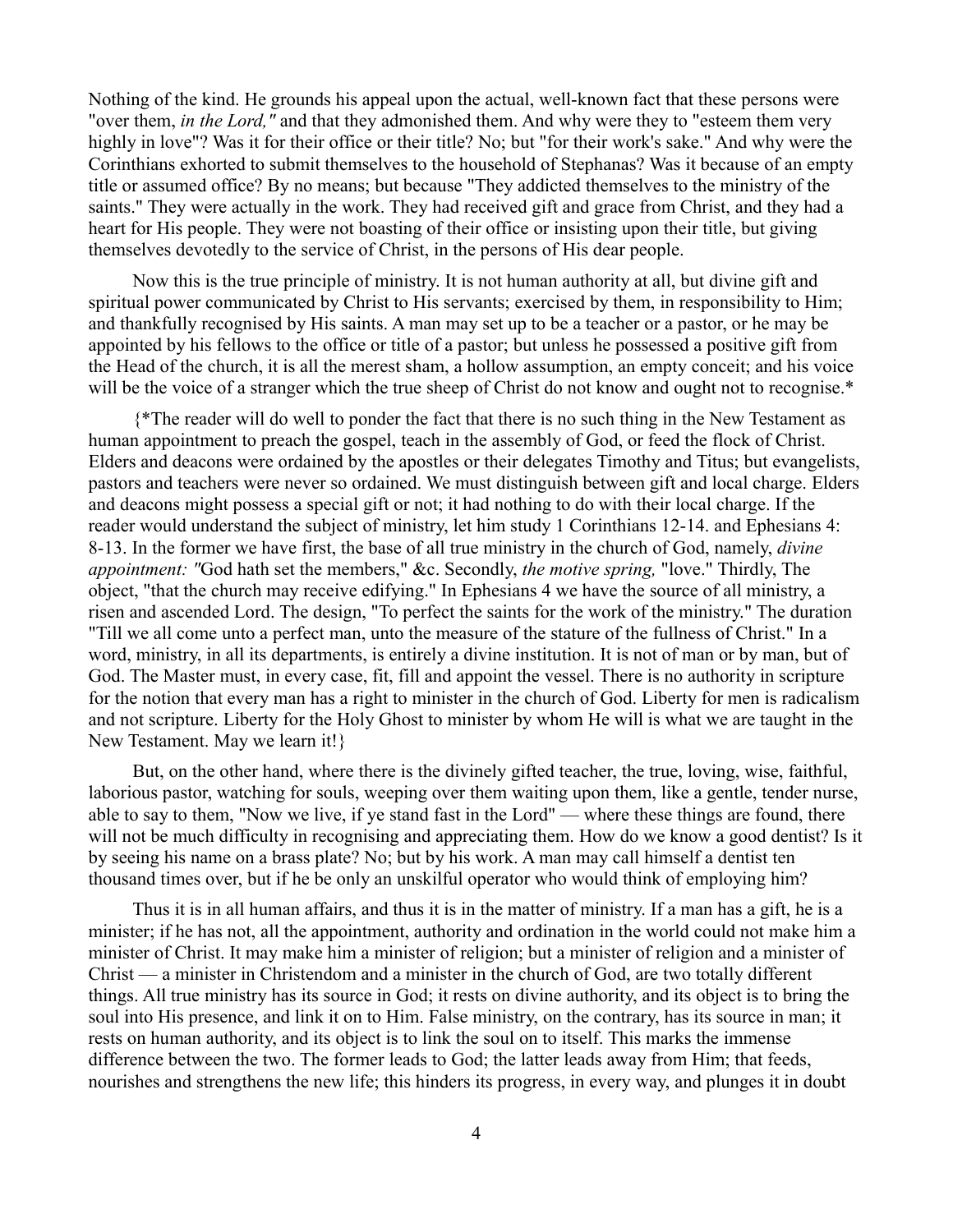and darkness. In a word, we may say, true ministry is of God, through Him, and to Him. False ministry is of man, through him and to him. The former we prize more than we can say; the latter we reject with all the energy of our moral being. We trust sufficient has been said to satisfy the mind of the reader in reference to the matter of obedience to those whom the Lord may see fit to call to the work of the ministry. We are bound, in every case, to judge by the word of God, and to be assured that it is a divine reality and not a human sham — a positive gift from the Head of the church, and not an empty title conferred by men. In all cases where there is real gift and grace, it is a sweet privilege to obey and submit ourselves, inasmuch as we discern Christ in the person and ministry of His beloved servants.

There is no difficulty, to a spiritual mind, in owning real grace and power. We can easily tell whether a man is seeking, in true love, to feed our souls with the bread of life, and lead us on in the ways of God; or whether he is seeking to exalt himself, and promote his own interests. Those who are living near the Lord can readily discern between true power and hollow assumption. Moreover, we never find Christ's true ministers parading their authority, or vaunting themselves of their office; they do the work and leave it to speak for itself. In the case of the blessed apostle Paul, we and him referring, again and again, to the plain proofs of his ministry — the unquestionable evidence afforded in the conversion and blessing of souls. He could say to the poor misguided Corinthians when, under the influence of some self-exalting pretender, they foolishly called in question his apostleship, "Since ye seek a proof of Christ speaking in me....examine yourselves."

This was close, pointed dealing with them. They themselves were the living proofs of his ministry. If his ministry was not of God, what and where were they? But it was of God, and this was his joy, his comfort and his strength. He was "an apostle, not of man, nor by men; but by Jesus Christ, and God the Father who raised him from the dead." He gloried in the source of his ministry; and, as to its character, he had but to appeal to a body of evidence quite sufficient to carry conviction to any right mind. In his case, it could be truly said, it was not the speech, but the power.

Thus it must be, in measure, in every case. We must look for the power. We must have reality. Mere titles are nothing. Men may undertake to confer titles and appoint to offices; but they have no more authority to do so than they have to appoint; admirals in her Majesty's fleet, or generals in her army. If we were to see a man assuming the style and title of an admiral or a general, without her Majesty's commission, we should pronounce him an idiot or a lunatic. This is but a feeble illustration to set forth the folly of men taking upon them the title of ministers of Christ without one atom of spiritual gift, or divine authority.

Shall we be told, we must not judge! We are bound to judge. "Beware of false prophets." How can we beware if we are not to judge? But how are we to judge "By their fruits ye shall know them." Can the Lord's people not tell the difference between a man who comes to them, in the power of the Spirit, gifted by the Head of the church, full of love to their souls, earnestly desiring their true blessing seeking not theirs but them, a holy, gracious, humble, self emptied servant of Christ; and a man who comes with a self-assumed or a humanly conferred title, without a single trace of anything divine or heavenly, either in his ministry or in his life? Of course they can; no one in his senses would think of calling in question a fact so obvious.

But, further, we may ask, what mean those words of the venerable apostle John? "Beloved, believe not every spirit, but try the spirits whether they are of God; because many false prophets are gone out into the world." How are we to try the spirits, or how are we to discern between the true and the false, if we are not to judge? Again, the same apostle writing to "the elect lady," gives her the following most solemn admonition, "If there come any unto you, and bring not this doctrine, receive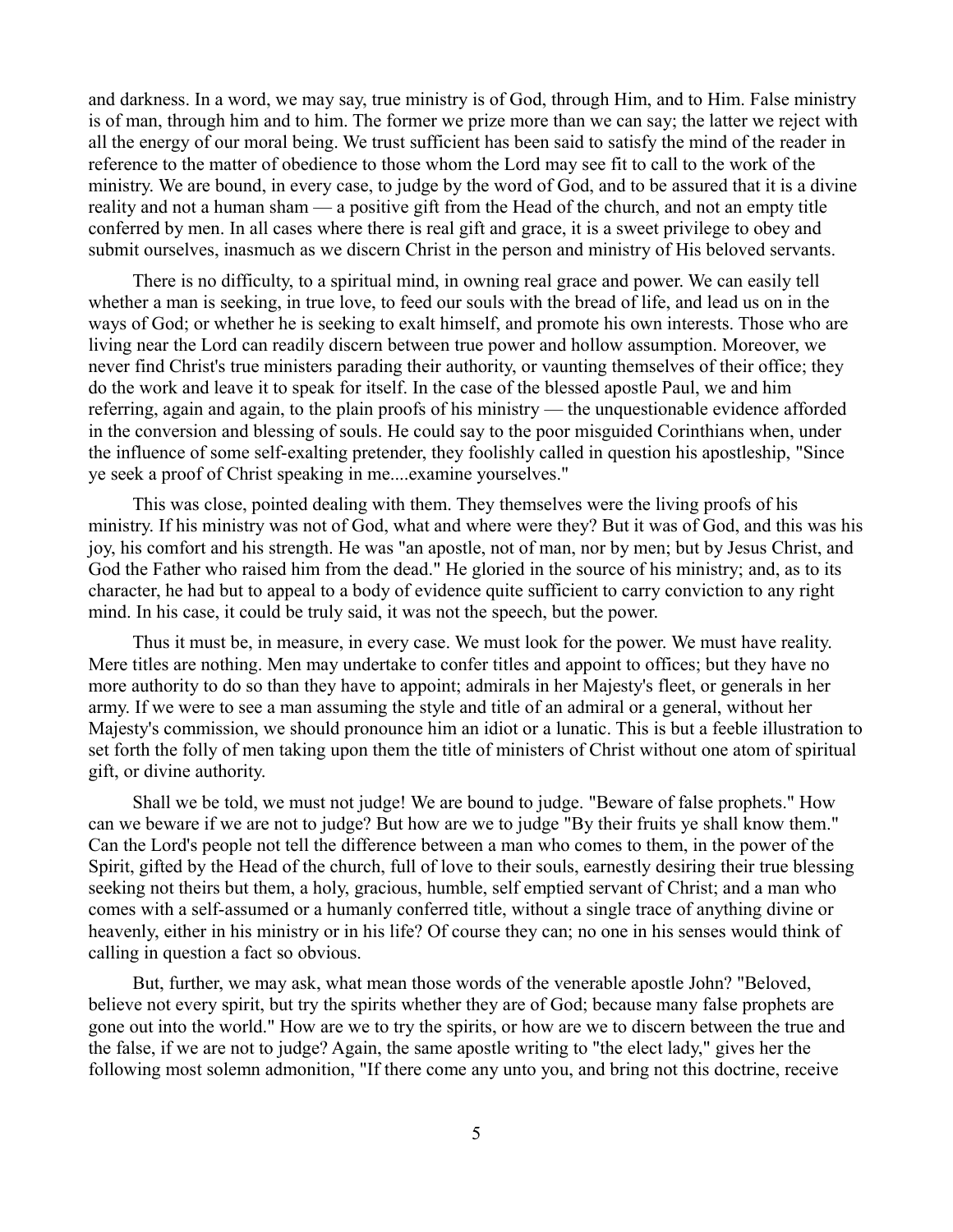him not into your house, neither bid him God speed; for he that biddeth him God speed is partaker of his evil deeds." Was she not responsible to act on this admonition Assuredly. But how could she, if we are not to judge And what had she to judge! Was it as to whether those who came to her house were ordained, authorised, or licensed by any man or body of men? Nothing of the kind. The one great and all-important question for her was as to the doctrine. If they brought the true, the divine doctrine of Christ the doctrine of Jesus Christ come in the flesh, she was to receive them; if not, she was to shut her door, with a firm hand, against them, no matter who they were, or where they came from. If they had all the credentials that man could bestow upon them, yet if they brought not the truth, she was to reject them with stern decision. This might seem very harsh, very narrow minded, very bigoted; but with this she had nothing whatever to do. She had just to be as broad and as narrow as the truth. Her door and her heart were to be wide enough to admit all who brought Christ, and no wider. Was she to pay compliments at the expense of her Lord? Was she to seek a name for largeness of heart or breadth of mind by receiving to her house and to her table the teachers of a false Christ? The very thought is absolutely horrible.

But, finally, in the second chapter of Revelation, we find the church at Ephesus commended for having tried those who said they were apostles and were not. How could this be if we are not to judge? Is it not most evident to the reader that an utterly false use is made of our Lord's words in Matthew 7: 1, "Judge not that ye be not judged;" and also of the apostle's words in? Corinthians 4: 5, "Therefore judge nothing before the time"! It is impossible that scripture can contradict itself; and, hence, whatever be the true meaning of our Lord's "judge not," or the apostle's "judge nothing," it is perfectly certain that they do not, in the most remote way, interfere with the solemn responsibility of all Christians, to judge the gift, the doctrine, and the life of all who take the place of preachers, teachers and pastors in the church of God.

And, then, if we be asked, as to the meaning of "judge not," and "judge nothing," we believe the words simply forbid our judging motives, or hidden springs of action. With these we have nothing whatever to do. We cannot penetrate below the surface; and, thanks be to God, we are not asked to do so; yea, we are positively forbidden. We cannot read the counsels of the heart; it is the province and prerogative of God alone to do this. But to say that we are not to judge the doctrine, the gift or the manner of life of those who take the place of preachers, teachers and pastors in the church of God, is simply to fly in the face of holy scripture, and to ignore the very instincts of the divine nature implanted in us by the Holy Ghost.

Hence, therefore, we can return, with increased clearness and decision, to our thesis of Christian obedience. It seems perfectly plain that the fullest recognition of all true ministry in the church, and the most gracious submission of ourselves to all those whom our Lord Christ may see fit to raise up as pastors, teachers and guides, in our midst, can never, in the smallest degree, interfere with the grand fundamental principle set forth in Peter's magnificent reply to the council, "We ought to obey God, rather than men."

It will ever be the aim and object of all true ministers of Christ to lead those, to whom they minister, in the true path of obedience to the word of God. The chapter which lies open before us, as indeed the entire book of Deuteronomy, shows us, very plainly, how Moses, that eminent servant of God, ever sought and diligently laboured to press upon the congregation of Israel, the urgent necessity of the most implicit obedience to all the statutes and judgements of God. He did not seek any place of authority for himself. He never lorded it over God's heritage. His one grand theme, from first to last, was obedience. This was the burden of all his discourses — obedience, not to him, but to his and their Lord. He rightly judged that this was the true secret of their happiness, their moral security, their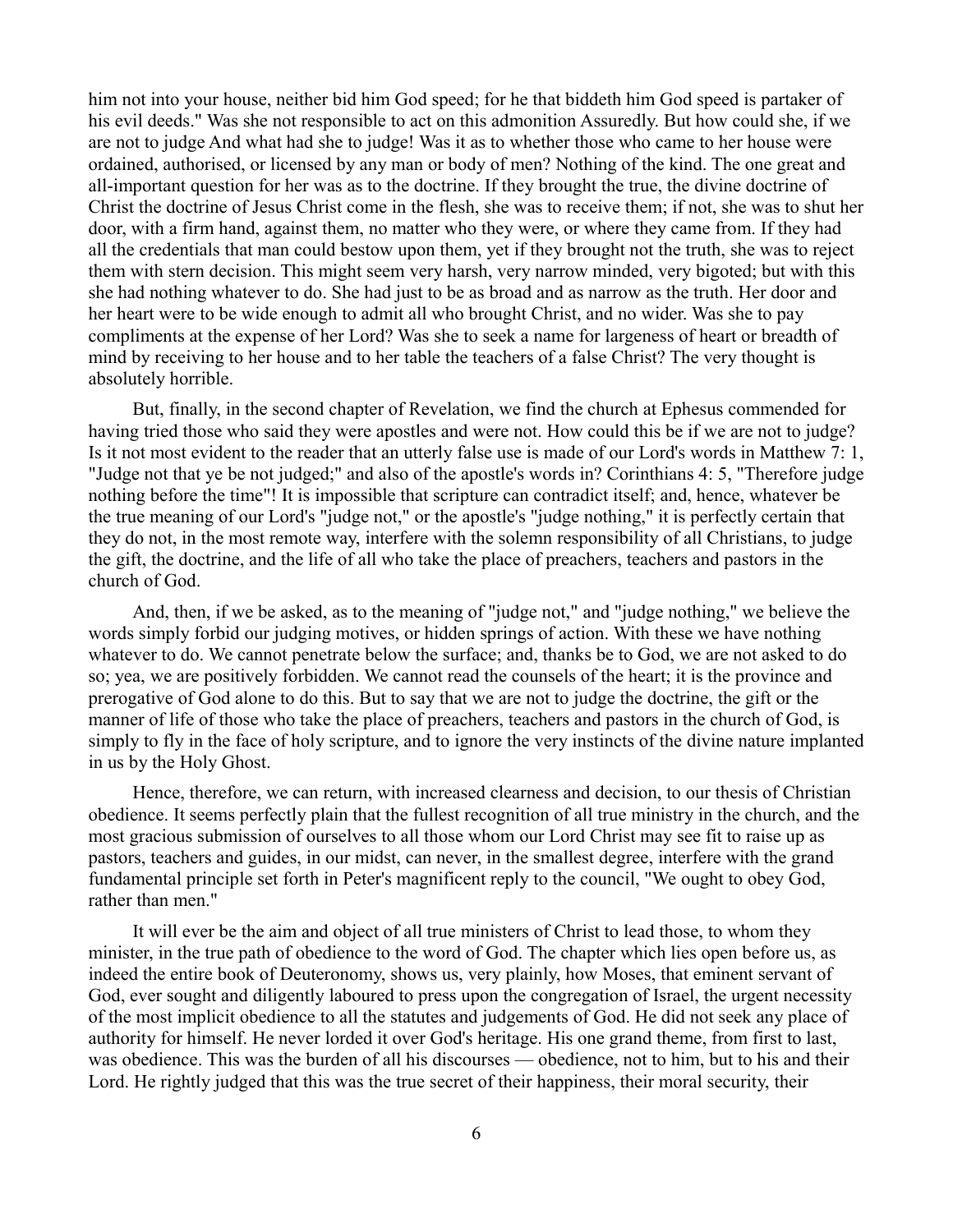dignity and their strength. He knew that an obedient people must also, of necessity, be an invincible and innumerable people. No weapon formed against them could prosper, so long as they were governed by the word of God. In a word, he knew and believed that Israel's province was to obey Jehovah; as it was Jehovah's province to bless Israel. It was their one simple business to "hear" — "learn" "keep" — and "do" the revealed will of God; and, so doing, they might count on Him, with all possible confidence, to be their shield, their strength, their safeguard, their refuge, their resource, their all in all. The only true and proper path for the Israel of God, is that narrow path of obedience on which the light of God's approving countenance ever shines; and all who, through grace, tread that path will find Him "a guide, a glory, a defence, to save from every fear."

This, surely, is quite enough. We have nothing to do with consequences. These we may, in simple confidence, leave to Him whose we are and whom we are responsible to serve. "The name of the Lord is a strong tower; the righteous runneth into it, and is safe." If we are doing His will, we shall ever find His Name a strong tower. But, on the other hand, if we are not walking in a path of practical righteousness; if we are doing our own will; if we are living in the habitual neglect of the plain word of God, then verily it is utterly vain for us to think that the Name of the Lord will be a strong tower to us; rather would His Name be a reproof to us, leading us to judge our ways, and to return to the path of righteousness from which we have wandered.

Blessed be His Name, His grace will ever meet us, in all its precious fullness and freeness, in the place of self-judgement and confession, however we may have failed and wandered; but this is a totally different thin. We may have to say, with the psalmist, "Out of the depths have I cried unto thee, O Lord. Lord, hear my voice; let thine ears be attentive to the voice of my supplications. If thou, Lord, shouldest mark iniquities, O Lord, who shall stand? But there is forgiveness with thee, that thou mayest be feared." But then, a soul crying to God from the depths, and getting forgiveness, is one thing; and a soul looking to Him in the path of practical righteousness is quite another. We must carefully distinguish between these two things. Confessing our sins and finding pardon must never be confounded with walking uprightly and counting on God. Both are blessedly true; but they are not the same thing.

We shall now proceed with our chapter.

At the second verse, Moses reminds the people of their covenant relationship with Jehovah; He says, "The Lord our God made a covenant with us in Horeb. The Lord made not this covenant with our fathers, but with us, even us, who are all of us here alive this day. The Lord talked with you face to face, in the mount, out of the midst of the fire, (I stood between the Lord and you at that time, to show you the word of the Lord; for ye were afraid by reason of the fire, and went not up into the mount) saying," &c.

The reader must distinguish, and thoroughly understand the difference between the covenant made at Horeb, and the covenant made with Abraham, Isaac and Jacob. They are essentially different. The former was a covenant of works, in which the people undertook to do all that the Lord had spoken. The latter was a covenant of pure grace, in which God pledged Himself with an oath to do all which He promised. Human language would utterly fail us to set forth the immense difference, in every respect, between these two covenants. In their basis, in their character, in their accompaniments, and in their practical result, they are as different as any two things could possibly be. The Horeb covenant rested upon human competency for the fulfilment of its terms; and this one fact is quite sufficient to account for the total failure of the whole thing. The Abrahamic covenant rested upon divine competency for the fulfilment of its terms, and hence the utter impossibility of its failure in a single jot or tittle.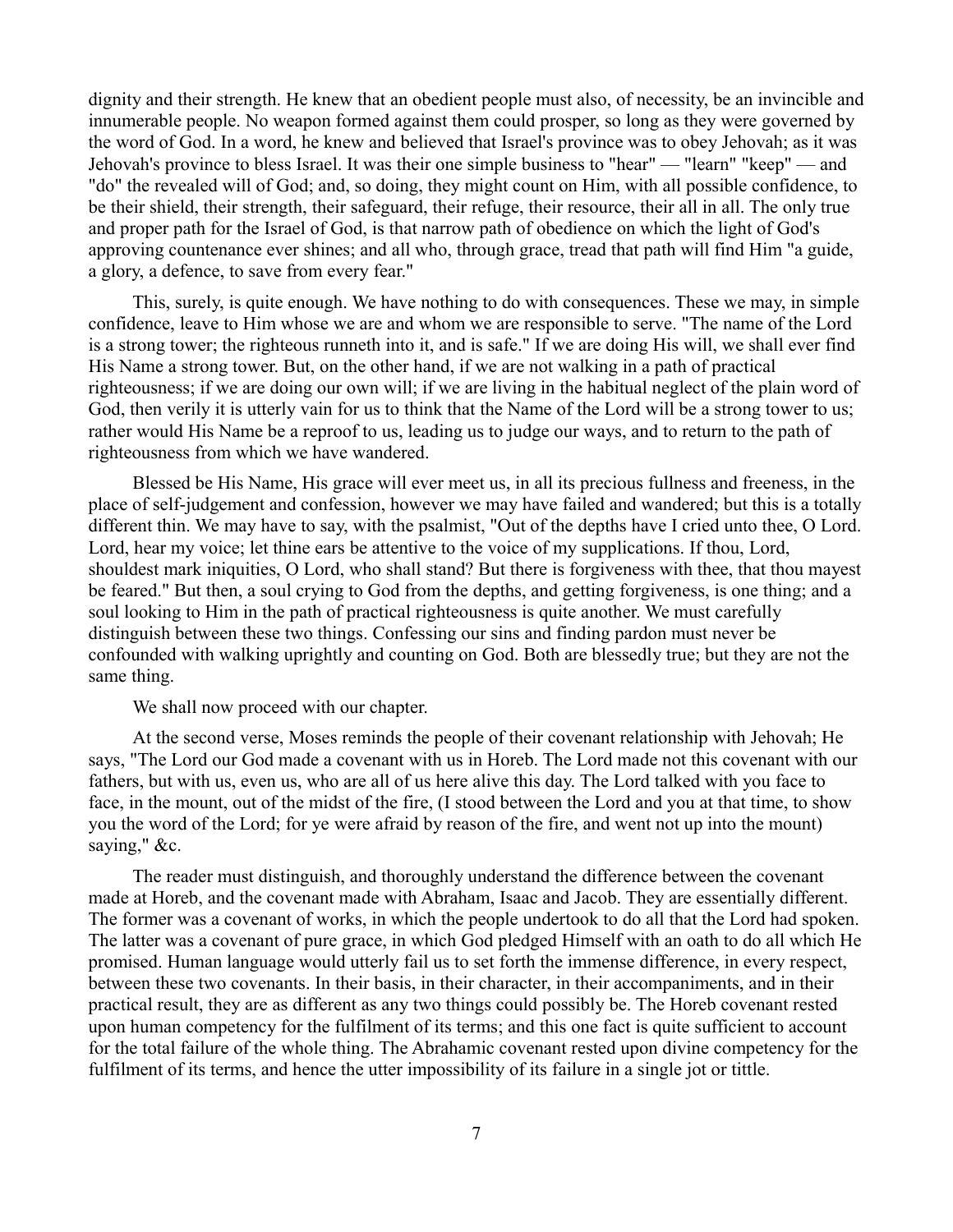Having, in our "Notes on the Book of Exodus," gone, somewhat fully, into the subject of the law, and endeavoured to set forth the divine object in giving it; and, further, the utter impossibility of any one Setting life or righteousness by keeping it, we must refer the reader to what we have there advanced on this profoundly interesting subject.

It seems strange to one taught exclusively by scripture, that such confusion of thought should prevail amongst professing Christians, in reference to a question so distinctly and definitively settled by the Holy Ghost. Were it merely a question of the divine authority of Exodus 20. or Deuteronomy 5 as inspired portions of the Bible, we should not have a Word to say. We most fully believe that these chapters are as much inspired as John 17 or Romans 8.

But this is not the point. All true Christians receive, with devout thankfulness, the precious statement that, "All scripture is given by inspiration of God." And, further, they rejoice in the assurance that "Whatsoever things were written aforetime were written for our learning; that we through patience and comfort of the scriptures might have hope." And, finally, they believe that the morality of the law is of abiding and universal application. Murder, adultery, theft, false witness, covetousness, are wrong always wrong — everywhere wrong. To honour our parents is right, always and everywhere right. We read, in Ephesians 4, "Let him that stole, steal no more." and, again, in Eph. 6, we read, "Honour thy father and mother, which is the first commandment with promise; that it may be well with thee, and thou mayest live long on the earth."

All this is so divinely plain and settled that discussion is definitively closed. But when we come to look at the law as a ground of relationship with God, we get into an entirely different region of thought. Scripture, in manifold places, and in the clearest Possible manner, teaches as that, as Christians, as children of God, we are not on that ground at all. The Jew was on that ground, but he could not stand there with God. It was death and condemnation. They could not endure that which was commanded. and if so much as a beast touch the mountain, it shall be stoned or thrust through with a dart. And so terrible was the sight that Moses said, I exceedingly fear and quake." The Jew found the law to be a bed on which he could not stretch himself, and a covering in which he could not wrap himself.

As to the Gentile, he was never, by any one branch of the divine economy, placed under law. His condition is expressly declared, in the opening of the epistle to the Romans, to be "without law" (*anomos*). "For when the Gentiles, which have not the law," etc. had, "As many as have sinned without law shall perish without law; and as many as have sinned in the law shall be judged by the law."

Here the two classes are brought into sharp and vivid contrast, in the matter of their dispensational position. The Jew, under law; the Gentile, without law. Nothing can be more distinct. The Gentile was placed under government, in the person of Noah; but never under law. Should any one feel disposed to call this in question, let him produce a single line of scripture to prove that God ever placed the Gentiles under the law. Let him search and see. It is of no possible use to argue and reason and object. It is utterly vain to say, "*We think*" this or that. The question is, "What saith the scripture?" If it says that the Gentiles were put under the law, let the passage be produced. We solemnly declare it says nothing of the kind, but the very reverse. It describes the condition and the position of the Gentile as "without law" — " having not the law"

In Acts 10, we see God opening the kingdom of heaven to the Gentile. In Acts 14: 27, we see Him opening "the door of faith" to the Gentile. In Acts 28: 28, we see Him sending His salvation to the Gentile. But we search in vain, from cover to cover of the blessed Book, for a passage in which He places the Gentile under the law.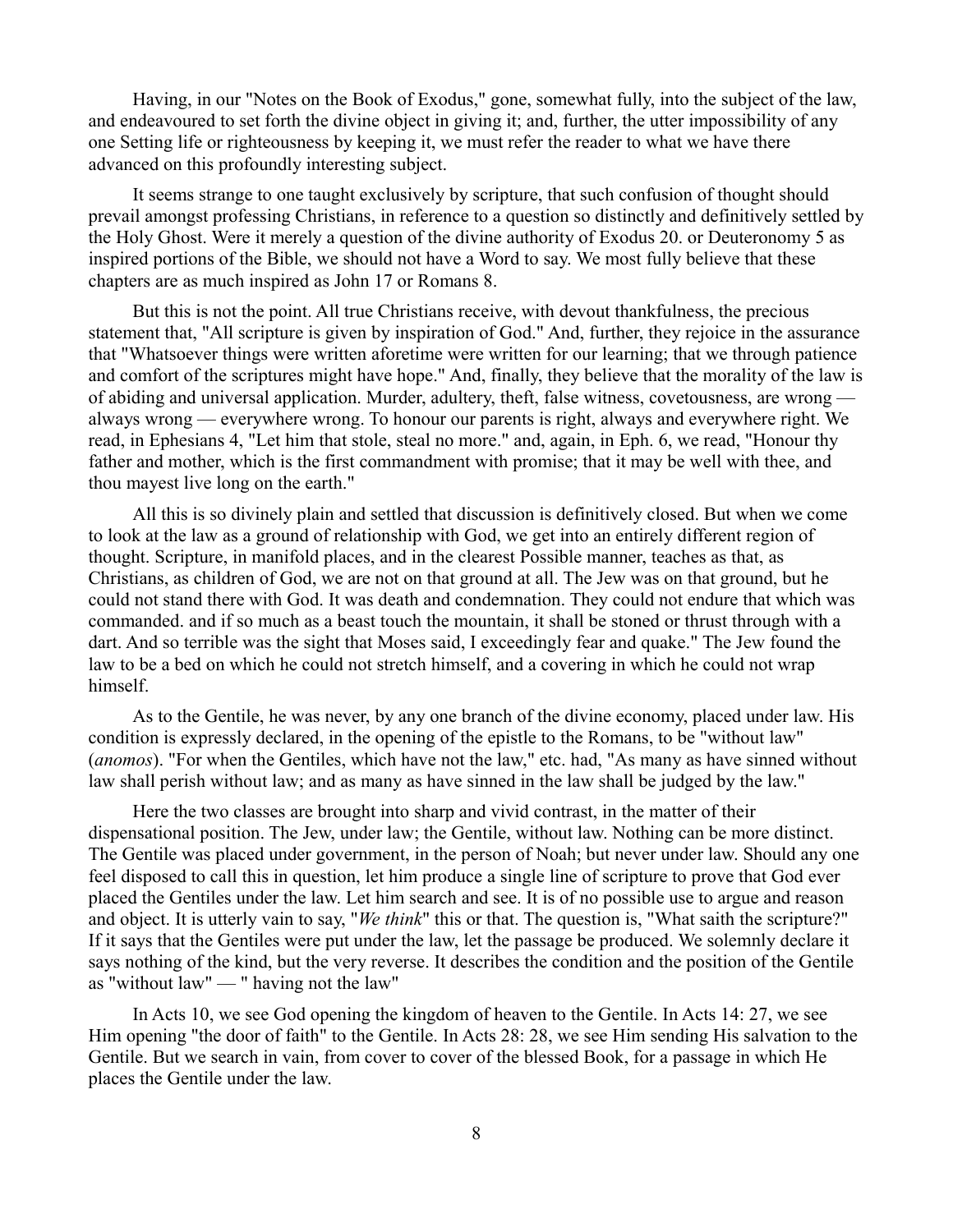We would, very earnestly, entreat the Christian reader to give this deeply interesting and important question his calm attention. Let him lay aside all his pre-conceived thoughts, and examine the matter simply in the light of holy scripture. We are quite aware that our statements on this subject will be regarded by thousands as novel, if not actually heretical; but this does not move us, in the smallest degree. It is our one grand desire to be taught absolutely and exclusively by scripture. The opinions, commandments, and doctrines of men have no weight whatever with us. The dogmas of the various schools of divinity must just go for what they are worth. We demand scripture. A single line of inspiration is amply sufficient to settle this question, and close all discussion, for ever. Let us be shown, from the word of God, that the Gentiles were ever put under the law, and we shall, at once, bow; but, inasmuch as we cannot find it there, we reject the notion altogether, and we would have the reader to do the same. The invariable language of scripture, in describing the position of the Jew, is, "under law;" and, in describing the position of the Gentile, is, "without law." This is so obvious that we cannot but marvel how any reader of the Bible can fail to see it.\*

{\*The reader may perhaps feel disposed to inquire, on what ground will the Gentile be judged, if he is not under the law? Romans 1: 20 teaches us distinctly that the testimony of *creation* leaves him without excuse. Then, in Rom. 2: 15, he is taken up on the ground of conscience. "For *when the Gentiles, which have not the law,* do by nature the things contained in the law, these, having not the law, are a law unto themselves which show the work of the law written in their hearts, their conscience also bearing witness," &c. Finally, as regards those nations that have become professedly Christian, they will be judged on the ground of their profession.}

If the reader will turn, for a few moments, to Acts 15, he will see how the first attempt to put Gentile converts under the law was met by the apostles and the whole church at Jerusalem. The question was raised at Antioch; and God, in His infinite goodness and wisdom, so ordered that it should not be settled there, but that Paul and Barnabas should go up to Jerusalem and have the matter fully and freely discussed, and definitively settled by the unanimous voice of the twelve apostles, and the whole church.

How we can bless our God for this! We can, at once, see that the decision of a local assembly such as Antioch, even though approved by Paul and Barnabas, would not carry the same weight as that of the twelve apostles assembled in council, at Jerusalem. But the Lord, blessed be His Name, took care that the enemy should be completely confounded; and that the law-teachers of that day, and of every other day, should be distinctly and authoritatively taught that it was not according to His mind that Christians should be put under law, for any object whatsoever.

The subject is so deeply important that we cannot forbear quoting a few passages for the reader. We believe it will refresh both the reader and the writer to refer to the soul-stirring addresses delivered at the most remarkable and interesting council that ever sat.

"And certain men which came down from Judaea taught the brethren, Except ye be circumcised after the manner of Moses, ye cannot be saved" How awful! How terribly chilling! What a death knell to ring in the ears of those who had been converted under Paul's splendid address in the synagogue at Antioch! "Be it known unto you therefore, men and brethren, that *through this man" —* without circumcision or works of law of any kind whatsoever — "is preached unto you the forgiveness of sins; and *by Him* all that believe" — irrespective altogether of circumcision — "are justified *from all things,* from which ye could not be justified by the law of Moses..... And when the Jews were gone out of the synagogue, the Gentiles besought that these words might be Preached to them the next Sabbath."

Such was the glorious message sent to the Gentiles, by the lips of the Apostle Paul — a message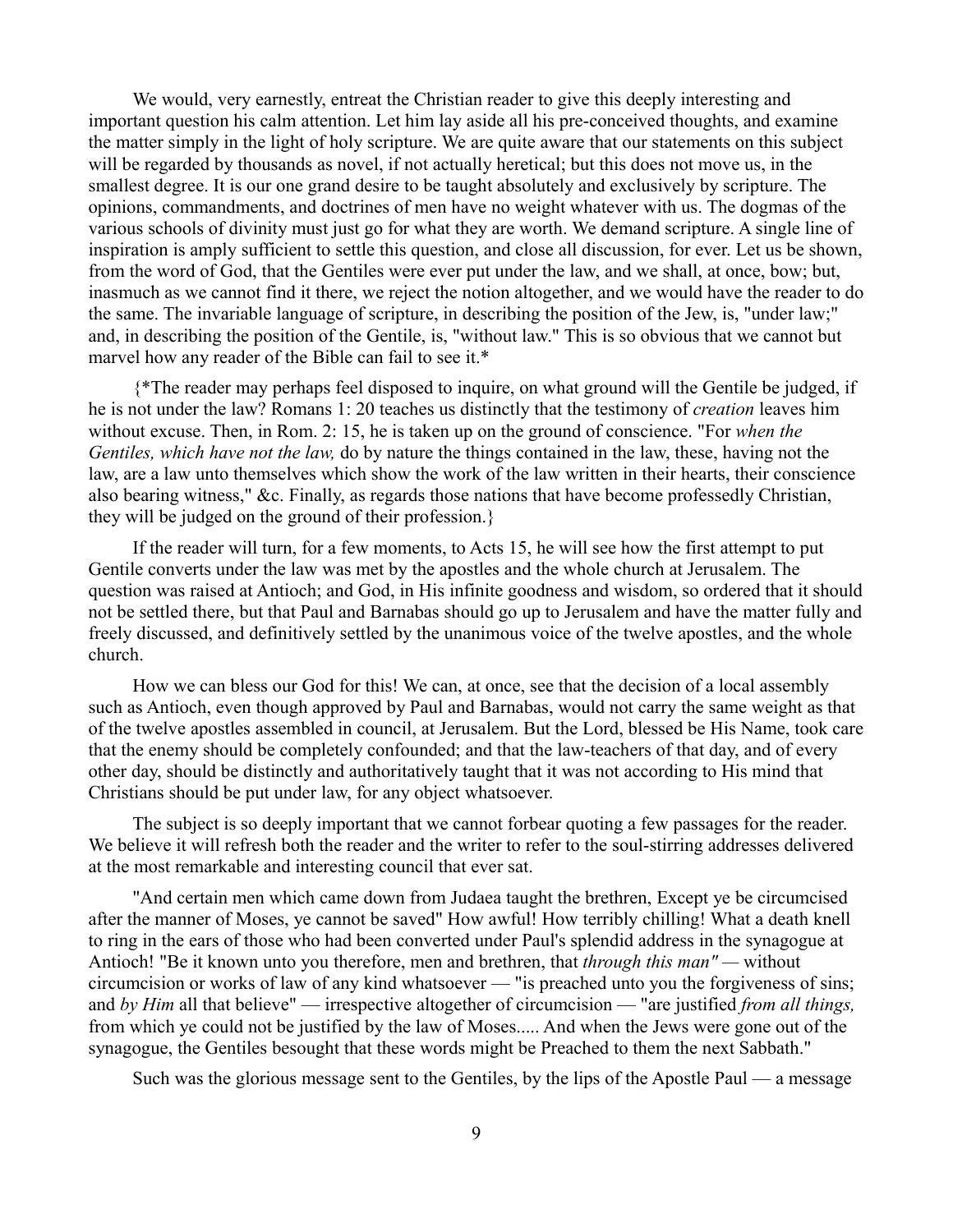of free, full, immediate and perfect salvation — full remission of sins and perfect justification, through faith in our Lord Jesus Christ. But, according to the teaching of the "certain men which came down from Judea," all this was insufficient. Christ was not enough, without circumcision and the law of Moses. Poor Gentiles who had never heard of circumcision or the law of Moses, must add to Christ and His glorious salvation the keeping of the whole law.

How must Paul's heart have burned within him to have the beloved Gentile converts brought under such monstrous teaching as this! He saw in it nothing short of the complete surrender of Christianity. If circumcision must be added to the cross of Christ — if the law of Moses must supplement the grace of God, then verily all was gone.

But, blessed for ever be the God of all grace, He caused a noble stand to be made against such deadly teaching. When the enemy came in like a flood, the Spirit of the Lord raised up a standard against him (When therefore Paul and Barnabas had no small dissension and disputation with them, they determined that Paul and Barnabas, and certain other of them, should go up to Jerusalem, unto the apostles and elders, about this question. And being brought on their way by the church, they passed through Phenice and Samaria, declaring" — not the circumcision but — "the conversion of the Gentiles; and they caused great joy unto all the brethren."

The brethren were in the current of the mind of Christ, and in sweet communion with the heart of God; and hence they rejoiced to hear of the conversion and salvation of the Gentiles. We may rest assured it would have afforded them no joy to hear of the heavy yoke of circumcision and the law of Moses being put upon the necks of those beloved disciples who had just been brought into the glorious liberty of the Gospel. But to hear of their conversion to God, their salvation by Christ, their being sealed by the Holy Ghost, filled their hearts with a joy which was in lovely harmony with the mind of heaven.

"And when they were come to Jerusalem, they were received of the church, and of the apostles and elders, and they declared all things that God had done with them. But there rose up certain of the sect of the Pharisees which believed, saying, That it; was needful to circumcise them, and to command them to keep the law of Moses."

Who made it "needful"? Not God, surely, inasmuch as He had, in His infinite grace, opened the door of faith to them, without circumcision, or any command to keep the law of Moses. No; it was "certain men" who presumed to speak of such things as needful — men who have troubled the church of God, from that day to the present — men "desiring to be teachers of the law; knowing neither what they say, nor whereof they affirm." Law teachers never know what is involved in their dark and dismal teaching. They have not the most distant idea of how thoroughly hateful their teaching is to the God of all grace, the Father of mercies.

But thanks be to God, the chapter from which we are now quoting affords the very clearest and most forcible evidence that could be given as to the divine mind on the subject. It proved, beyond all question, that it was not of God to put Gentile believers under the law.

"And the apostles and elders came together, for to consider of this matter. And when there had been much disputing" — alas! how soon it began! — "Peter rose up, and said unto them, Men and brethren, ye know how that a good while ago God made choice among us, that the Gentiles by my mouth should hear" — not the law of Moses or circumcision, but "the word of the gospel, and believe. And God which knoweth the hearts, bare them witness, giving them the Holy Ghost, even as unto us. *And put no difference between us and them,* purifying their hearts by faith. Now therefore *why tempt ye God,* to put a yoke upon the neck of the disciples, which neither our fathers nor we were able to bear?"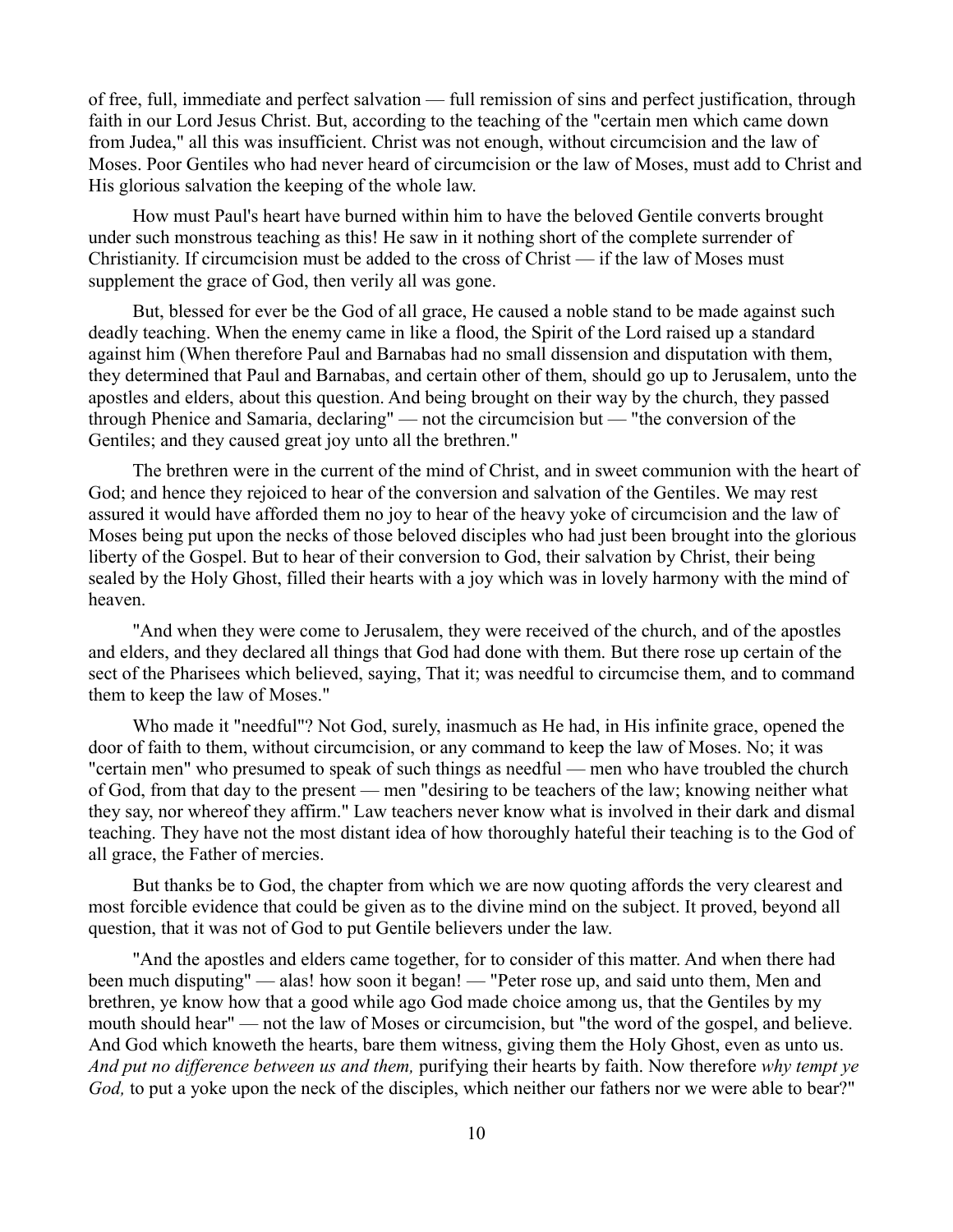Mark this, reader. The law had proved an intolerable yoke to those who were under it, that is the Jews; and, further, it was nothing short of tempting God to put that yoke upon the neck of Gentile Christians. Would that all the law-teachers, throughout the length and breadth of Christendom, would but open their eyes to this grand fact! And not only so, but that all the Lord's beloved people everywhere were given to see that it is in positive opposition to the will of God that they should be put under the law, for any object whatsoever. "But," adds the blessed apostle of the circumcision, "we believe that through the grace of the Lord Jesus Christ" — and not by law in any shape or form — "*we shall be saved, even as they."*

This is uncommonly fine, coming from the lips of the apostle of the circumcision. He does not say, " They shall be saved even as we;" but, "We shall be saved even as they." The Jew is well content to come down from his lofty dispensational position, and be saved after the pattern of the poor uncircumcised Gentile. Surely those noble utterances must have fallen, in stunning force, upon the ears of the law party. They left them, as we say, not a leg to stand upon.

"Then all the multitude kept silence, and gave audience to Barnabas and Paul, declaring what miracles and wonders God had wrought among the Gentiles by them." The inspiring Spirit has not thought good to tell us what Paul and Barnabas said, on this memorable occasion; and we can see His wisdom in this. It is evidently His object to give prominence to Peter and James as men whose words would, of necessity, have more weight with the law teachers than those of the apostle to the Gentiles and his companion.

"And after they had held their peace, James answered, saying, Men and brethren, hearken unto me. Simeon hath declared how God at the first did visit the Gentiles" — not to convert them all, but to take out of them a people for his name. And to this agree the words of the prophets;" — here he brings an overwhelming tide of evidence from the Old Testament to bear down upon the Judaisers — "as it is written, After this I will return, and will build again the tabernacle of David, which is fallen down; and I will build again the ruins thereof, and I will set it up that the residue of men might seek after the Lord. and *all the Gentiles" —* without the slightest reference to circumcision, or the law of Moses, but — "upon whom my name is called, saith the Lord, who doeth all these things. Known unto God are all his works, from the beginning of the world. Wherefore my sentence is, that we trouble not them, which from among the Gentiles are turned to God."

Here, then, we have this great question definitively settled, by the Holy Ghost, the twelve apostles, and the whole church; and we cannot but be struck with the fact that, at this most important council, none spoke more emphatically, more distinctly, or more decidedly, than Peter and James — the former, the apostle of the circumcision; and the latter, the one who specially addressed the twelve tribes, and whose position and ministry were calculated to give great weight to his words, in the judgement of all who were still, in any measure, occupying Jewish or legal ground. Both these eminent apostles were clear and decided in their judgement that the Gentile converts were not to be "troubled" or burdened with the law. They proved, in their powerful addresses, that, to place the Gentile Christians under the law, was directly contrary to the word, the will, and the ways of God.

Who can fail to see the marvellous wisdom of God in this? The words of Paul and Barnabas are not recorded. We are simply told that they rehearsed what things God had wrought among the Gentiles. That they should be utterly opposed to putting the Gentiles under the law was only what might be expected. But, to find Peter and James so decided, would carry great weight with all parties. But if the reader would have a clear view of Paul's thoughts on the question of the law, he should study the epistle to the Galatians. There this blessed apostle, under the direct inspiration of the Holy Ghost, pours out his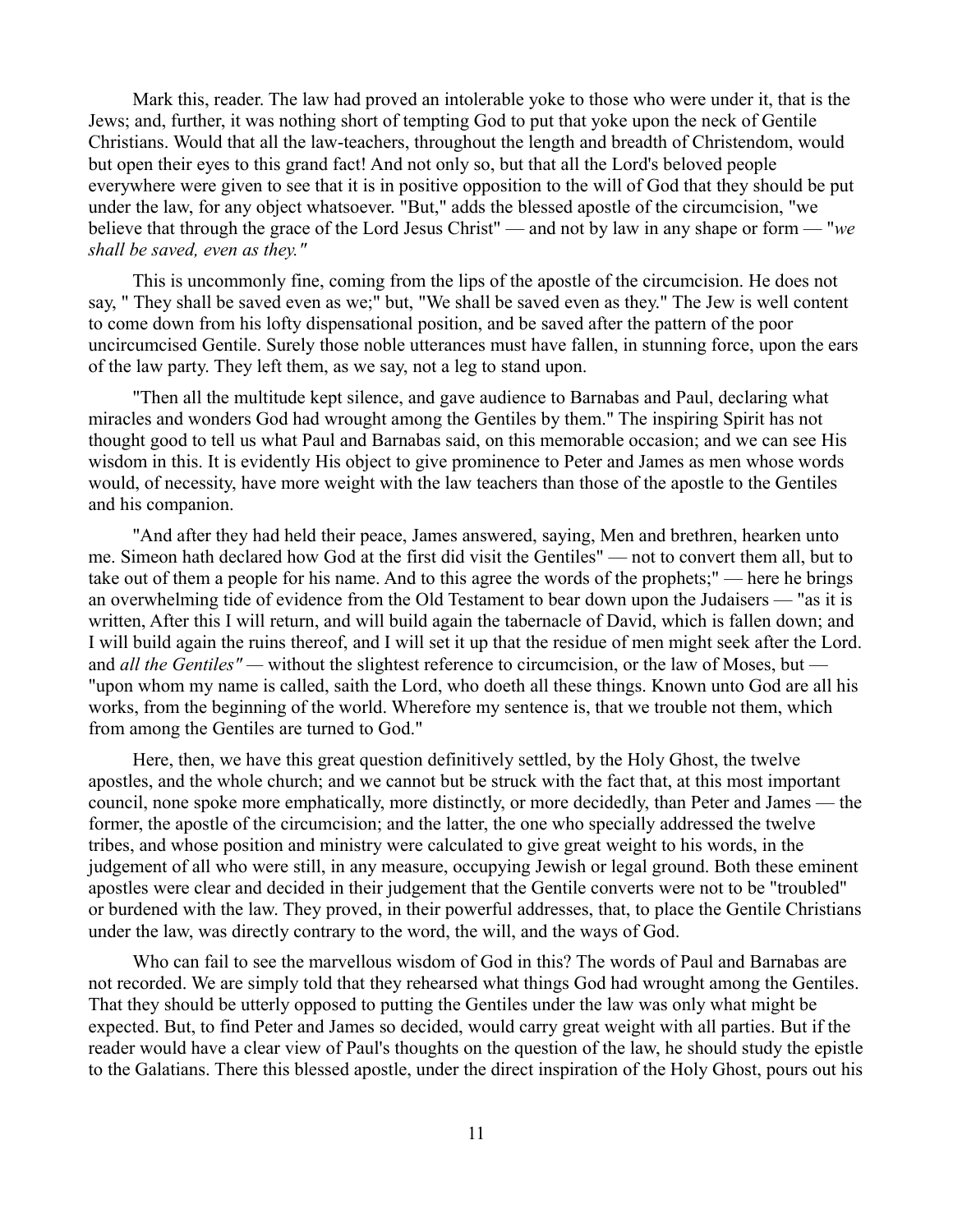heart, to the Gentile converts, in words of glowing earnestness and commanding power. It is perfectly amazing how any one can read this wonderful epistle, and yet maintain that Christians are under the law, in any way, or for any purpose. Hardly has the apostle got through his brief opening address, when he plunges, with his characteristic energy, into the subject with which his large, loving, though grieved and troubled heart is full to overflowing. "I marvel," he says — and well he might — "that ye are so soon removed from him that called you into" — what The law of Moses! Nay, but "the grace of Christ into a different gospel which is not another;" — (*heteron euaggelion ho ouk estin allo*) — "but there be some that trouble you, and would pervert the gospel of Christ. But though we or an angel from heaven, preach any other gospel unto you than that which we have preached unto you, let him be accursed. As we said before, so say I now again, If any man preach any other gospel unto you than that ye have received, let him be accursed."

Let all law-teachers ponder these burning words. Do they seem strong and severe? Let us remember that they are the very words of God the Holy Ghost. Yes, reader, God the Holy Ghost hurls His awful anathema at any one who presumes to add the law of Moses to the Gospel of Christ — any one who attempts to place Christians under the law. How is it that men are not afraid, in the face of such words, to contend for the law ? Are they not afraid of coming under the solemn curse of God the Holy Ghost?

Some, however, seek to meet this question by telling us that they do not take the law for justification, but as a rule of life. But this is neither reasonable nor intelligent, inasmuch as we may very lawfully inquire who gave us authority to decide as to the use we are to make of the law? We are either under the law or we are not. If we are under it at all, it is not a question of how we take it, but how it takes us.

This makes all the difference. The law knows no such distinctions as those which some theologians contend for. If we are under it, for any object whatsoever, we are under the curse, for it is written, "Cursed is every one that continueth not in all things which are written in the book of the law to do them." To say that I am born again, I am a Christian, will not meet the case at all; for what has the law to do with the question of New Birth, or of Christianity? Nothing whatever. The law is addressed to man, as a responsible being. It demands perfect obedience, and pronounces its curse upon every one who fails to render it.

Moreover, it will not do to say that, though we have failed to keep the law, yet Christ has fulfilled it in our room and stead. The law knows nothing of obedience by proxy. Its language is, "The man that doeth them shall live in them." Nor is it merely on the man who fails to keep the law that the curse is pronounced; but, as if to put the principle in the clearest possible light before us, we read that "as many as are of works of law are under the curse." (See Gr.) That is, as many as take their stand on legal ground — as many as are on that principle — in a word, as many as have to do with works of law, are, of necessity, under the curse. Hence, we may see at a glance, the terrible inconsistency of a Christian's maintaining the idea of being under the law as a rule of life, and yet not being under the curse. It is simply flying in the face of the very plainest statements of holy scripture. Blessed be the God of all grace, the Christian is not under the curse. But why? Is it because the law has lost its power, its majesty, its dignity, its holy stringency? By no means. To say so were to blaspheme the law. To say that any "man" — call him what you please, Christian, Jew, or Heathen — can be under the law, can stand on that ground, and yet not be under the curse, is to say that he perfectly fulfils the law or that the law is abrogated — it is to make it null and void. Who will dare to say this? Woe be to all who do so.

But how comes it to pass that the Christian is not under the curse? Because he is not under the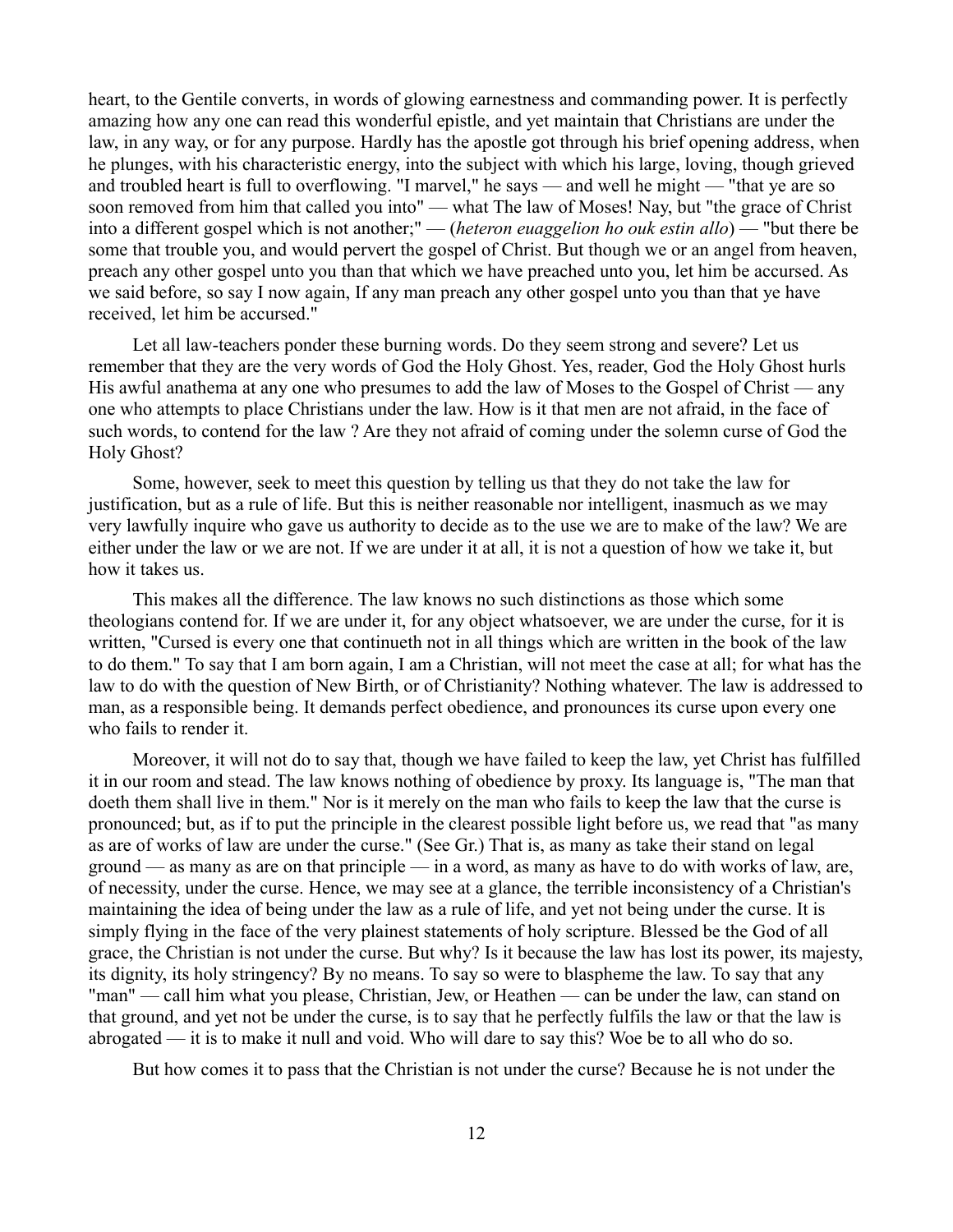law. And how has he passed from under the law? Is it by another having fulfilled it in his stead? Nay; we repeat the statement, there is no such idea, throughout the entire legal economy, as obedience by proxy. How is it then? Here it is, in all its moral force, fullness and beauty. "I through law, am dead to law, that I might live to God."

{\*The omission of the article adds immensely to the force, fullness and clearness of the message. It is *dia nomou nomo apethanon*. A wonderful clause, surely. Would that it were better understood! It demolishes a vast mass of human theology. It leaves the law in its own proper sphere; but takes the believer completely from under its power, and out of its range, by death. "Wherefore, my brethren, ye also are become dead to the law by the body of Christ; that ye should be married to another, even to him who is raised from the dead, that we should bring forth fruit unto God" — which we never could do, if under the law — "For when we were in the flesh," — a correlative term with being under the law — "the motions of sins, which were by the law, did work in our members, to bring forth fruit unto death." Mark the melancholy combination! "Under the law" "In the flesh" — "motions of sins" "Fruit unto death!" Can anything be more strongly marked? But there is another side, thank God, to this question; His own bright and blessed side. Here it is. "But now are *we delivered from the law*." How? Is it by another having fulfilled it for us? Nay; but, *"having died to that* [*apothanontes en ho*] wherein we were held; that we should serve in newness of spirit, and not in the oldness of the letter." How perfect and how lovely is the harmony of Romans 7 and Galatians 2. "I through law am dead to law, that I might live unto God."}

Now, if it be true, and the apostle says it is, that we are *dead to law,* how can the law, by any possibility, be a rule of life to us? It proved *only* a rule of death, curse and condemnation to those who were under it those who had received it by the disposition of angels. Can it prove to be ought else to us? Did the law ever produce a single cluster of living fruit, or of the fruits of righteousness, in the history of any son or daughter of Adam? Hear the apostle's reply. "when we were in the flesh" — that is, when we were viewed as men in our fallen nature — "the motions of sins which were by the law, did work in our members, to bring forth fruit unto death." It is very important for the reader to understand the real force of the expression, "in the flesh." It does not, in this passage, mean, "in the body." It simply sets forth the condition of unconverted men and women responsible to keep the law. Now, in this condition, all that was or ever could be produced was "fruit unto death" — "motions of sins." No life, no righteousness, no holiness, nothing for God, nothing right at all.<sup>\*</sup>

{\*It is needful to bear in mind that, although the Gentile was never, by the dispensational dealings of God, put under the law, yet, in point of fact, all baptised professors take that ground. Hence there is a vast difference between Christendom and the heathen, in reference to the question of the law. Thousands of unconverted people, every week, ask God to incline their hearts to keep the law. Surely, such persons stand on very different ground from the heathen who never heard of the law, and never heard of the Bible.}

But, where are we now as Christians? Hear the reply, "I through law am dead to Law, that I might live unto God. I am crucified with Christ: nevertheless I live; yet not I, but Christ liveth in me; and the life which I now live in the flesh" — here it means in the body — "I live" — How? By the law, as a rule of life? Not a hint at such a thing, but "by the faith of the Son of God, who loved me, and gave himself for me."

This, and nothing else, is Christianity. Do we understand it? Do we enter into it? Are we in the power of it? There are two distinct evils from which we are completely delivered by the precious death of Christ, namely, legality, on the one hand, and licentiousness, on the other. Instead of those terrible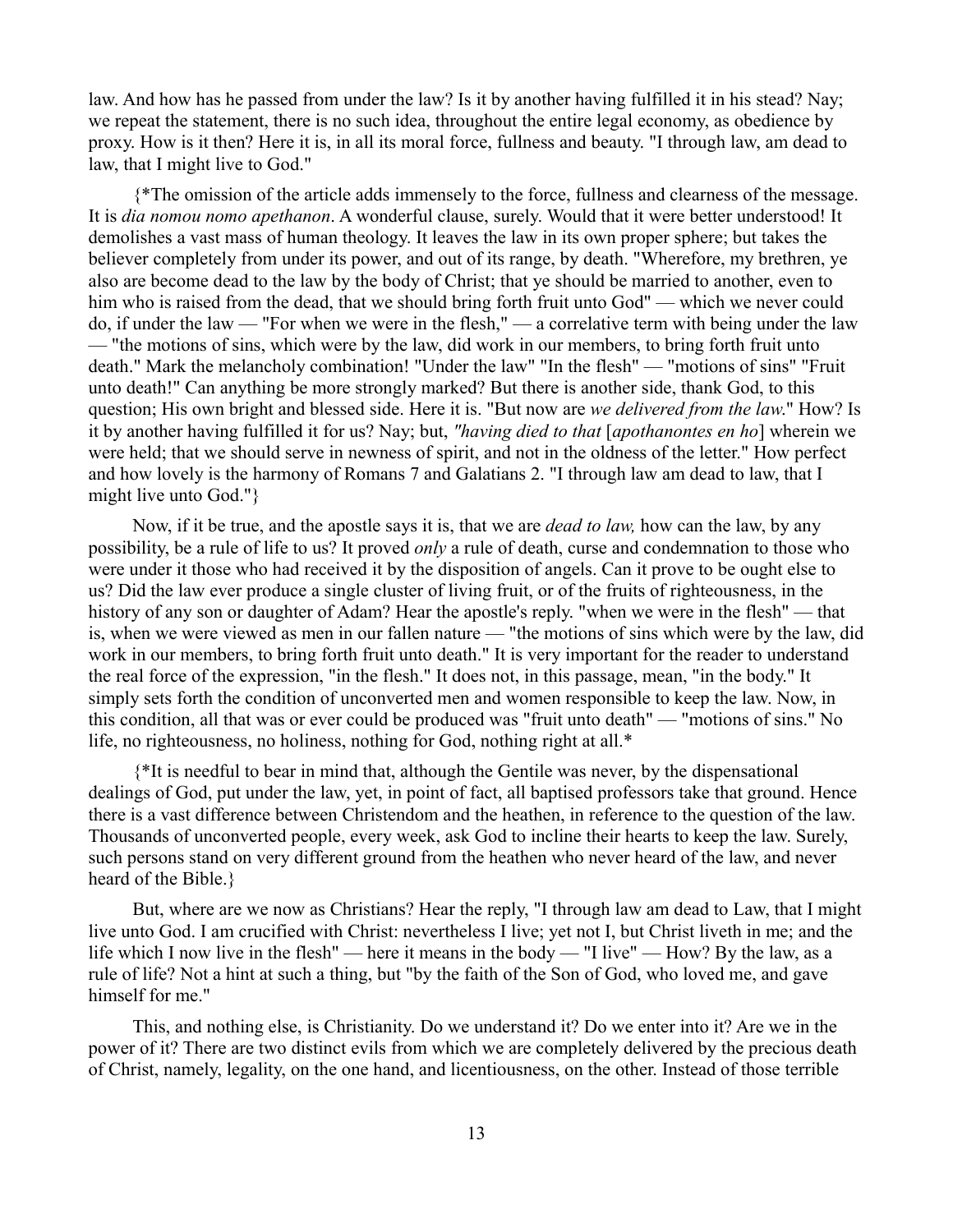evils, it introduces us into the holy liberty of grace-liberty to serve God — liberty to "mortify our members which are upon the earth" — liberty to deny (ungodliness and worldly lusts" — liberty to "live soberly, righteously and godly" — liberty to "keep under the body and bring it into subjection."

Yes, beloved Christian reader, let us remember this. Let us deeply ponder the words. "I am crucified with Christ; nevertheless I live; yet not I, but Christ liveth in me." The old "I" dead crucified, buried. The new "I," alive in Christ. Let us not mistake this. We know of nothing more awful, nothing more dangerous, than for the old "I" to assume the new ground; or, in other words, the glorious doctrines of Christianity taken up in the flesh, unconverted people talking of being free from the law, and turning the grace of God into lasciviousness. We must confess we would rather, a thousand times, have legality than licentiousness. It is this latter that many of us have to watch against, with all possible earnestness. It is growing around us, with appalling rapidity, and paving the way for that dark and desolating tide of infidelity which shall, ere long roll over the length and breadth of Christendom.

To talk of being free from the law in any way save by being dead to it, and alive to God, is not Christianity, at all, but licentiousness, from which every Pious soul must shrink with holy horror If we are dead to the law, we are dead to sin also; and hence we are not to do our Own Will, which is only another name for sin; but the will of God, which is true practical holiness.

Further, let us ever bear in mind that if we are dead to the law, we are dead to this present evil world also, and linked with a risen, ascended and glorified Christ, Hence, we are not of the world, even as Christ is not of the world. To contend for position in the world is to deny that we are dead to the law; for we cannot be alive to the one and dead to the other. The death of Christ has delivered as from the law, from the power of sin, from this present evil world, and from the fear of death. But then all these things hang together, and we cannot go delivered from one without being delivered from all. To assert our freedom from the law, while pursuing a course of carnality, self-indulgence and worldliness, is one of the darkest and deadliest evils of the last days.

The Christian is called to prove, in his daily life, that grace can produce results that law could never reach. It is one of the moral glories of Christianity to enable a man to surrender self and live for others. Law never could do this. It occupied a man with himself. Under its rule, every man had to do the best he could for himself. If he tried to love his neighbour, it was to work out a righteousness for himself. Under grace, all is blessedly and gloriously reversed. Self is set aside as a thing crucified, dead and buried. The old "I" is gone, and the new "I" is before God in all the acceptability and preciousness of Christ. He is our life, our righteousness, our holiness, our object, our model, our all. He is in us and me are in Him; and our daily practical life is to be simply Christ reproduced in us, by the power of the Holy Ghost. Hence, we are not only called to love our neighbour, but our enemy; and this, not to work out a righteousness, for we have become the righteousness of God in Christ; it is simply the outflow of the life which we possess, which is in us; and this life is Christ. A Christian is a man who should live Christ. He is neither a Jew, "under law;" nor a Gentile "without law;" but "a man in Christ," standing in grace, called to the same character of obedience as that which was rendered by the Lord Jesus Himself.

We shall not pursue this subject further here; but we earnestly entreat the Christian reader to study, attentively, the fifteenth chapter of Acts, and the epistle to the Galatians. Let him drink in the blessed teaching of these scriptures; and we feel assured he will arrive at a clear understanding of the great question of the law. He will see that the Christian is not under the law, for any purpose whatsoever; that his life, his righteousness, his holiness are on a different ground or principle altogether; that to place the Christian under law, in any way, is to deny the very foundations of Christianity, and contradict the plainest statements of the word. He will learn, from the third chapter of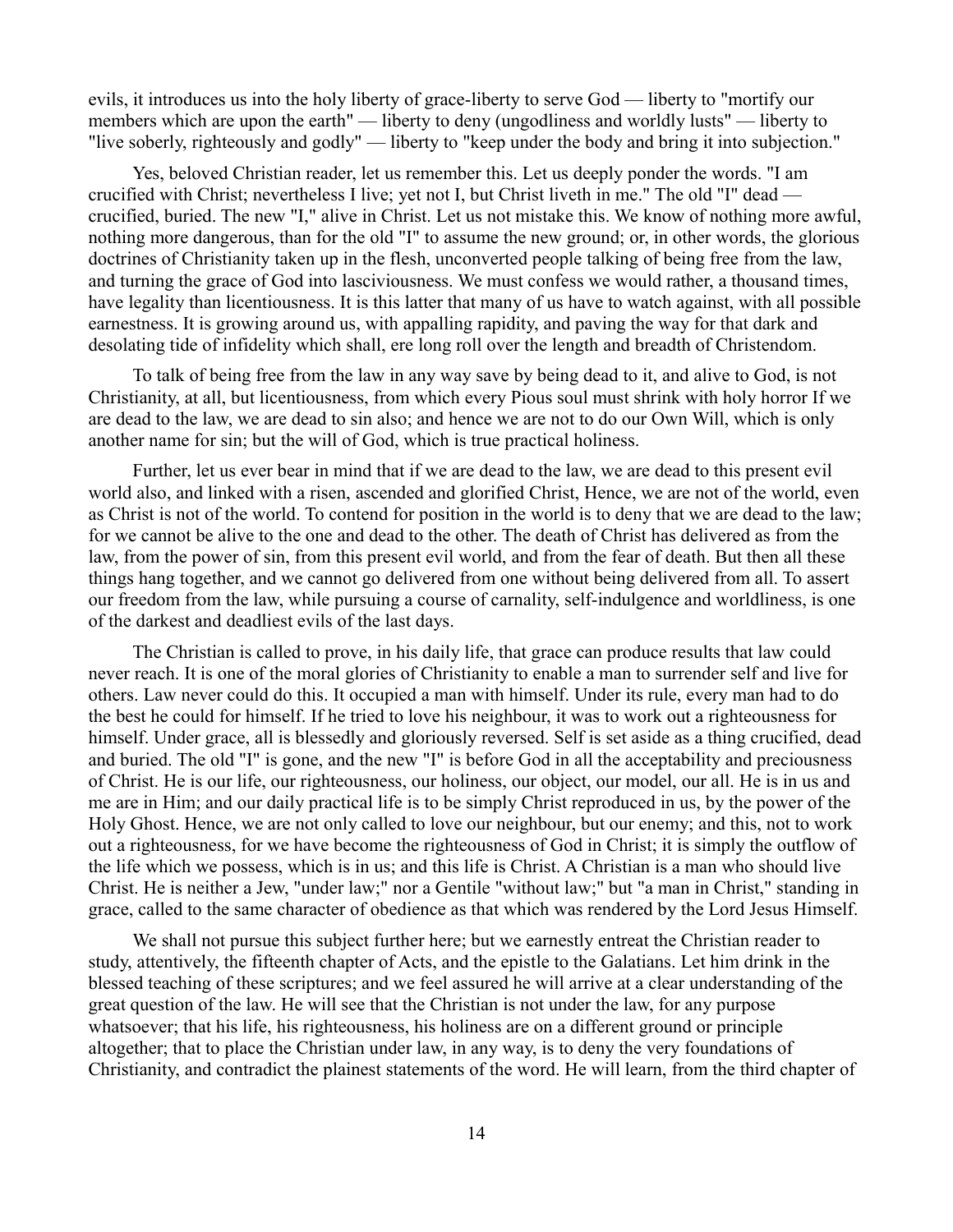Galatians, that to put ourselves under the law is to give up Christ; to give up the Holy Ghost; to give up faith; to give up the promises.

Tremendous consequences! But there they are mainly set forth before our eyes; and truly when we contemplate the state of the professing church, we cannot but see how terribly those consequences are being realised.

May God the Holy Ghost open the eyes of all Christians to the truth of these things! May He lead them to study the scriptures and to submit themselves to their holy authority, in all things. This is the special need of this our day. We do not study scripture sufficiently. We are not governed by it. We do not see the absolute necessity of testing everything by the light of scripture, and rejecting all that will not stand the test. We go on with a quantity of things that have no foundation whatever in the word; yea, that are positively opposed to it.

What must be the end of all this? We tremble to think of it. We know, blessed be God, that our Lord Jesus Christ will soon come, and take His own beloved and blood-bought people home to the prepared place in the Father's house, to be for ever with Himself, in the ineffable blessedness of that bright home. But what of those who shall be left behind? What of that vast mass of baptised worldly profession? These are solemn questions which must be weighed in the immediate presence of God, in order to have the true — the divine answer. Let the reader ponder them there, in all tenderness of heart and teachableness of spirit, and the Holy Ghost will lead him to the true answer.

Having sought to set forth, from various parts of scripture, the glorious truth that believers are not under law, but under grace, we may now pursue our study of this fifth chapter of Deuteronomy. In it we have the ten commandments; but not exactly as we have them in the twentieth chapter of Exodus. There are some characteristic touches which demand the reader's attention.

In Exodus 20 we have history; in Deuteronomy 5 we have not only history but commentary. In the latter, the lawgiver presents moral motives, and makes appeals which would be wholly out of place in the former. In the one, we have naked facts; in the other, facts and comments — facts and their practical application. In a word, there is not the slightest ground for imagining that Deuteronomy 5 is intended to be a literal repetition of Exodus 20; and hence the miserable arguments which infidels ground upon their apparent divergence just crumble into dust beneath our feet. They are simply baseless and utterly contemptible.

Let us, for instance, compare the two scriptures in reference to the subject of the Sabbath. In Exodus 20 we read, "Remember the Sabbath day, to keep it holy. Six days shalt thou labour, and do all thy work; but the seventh day is the Sabbath of the Lord thy God; in it thou shalt not do any work, thou nor thy son, nor thy daughter, thy manservant, nor thy maidservant, nor thy cattle, nor thy stranger that is within thy gates. *For in six days the Lord made heaven and earth, the Sea and all that in them is,* and rested the seventh day; wherefore the Lord blessed the Sabbath day, and hallowed it."

In Deuteronomy 5 we read, Keep the Sabbath day to sanctify it, *as the Lord thy God hath commanded thee.* Six days thou shalt labour, and do all thy work; but the seventh day is the Sabbath of the Lord thy God; in it thou shalt not do any work, thou, nor thy son, nor thy daughter, nor thy manservant, nor thy maidservant, *nor thine ox nor thine ass,* nor any of thy cattle, nor thy stranger that is within thy gates; that thy manservant and thy maidservant may rest as well as thou. *And remember that thou wast a servant in the land of Egypt, and that the Lord thy God brought thee out thence, through a mighty hand and by a stretched out arm; therefore the Lord thy God commanded thee to keep the Sabbath day.* (Vers. 12-15.)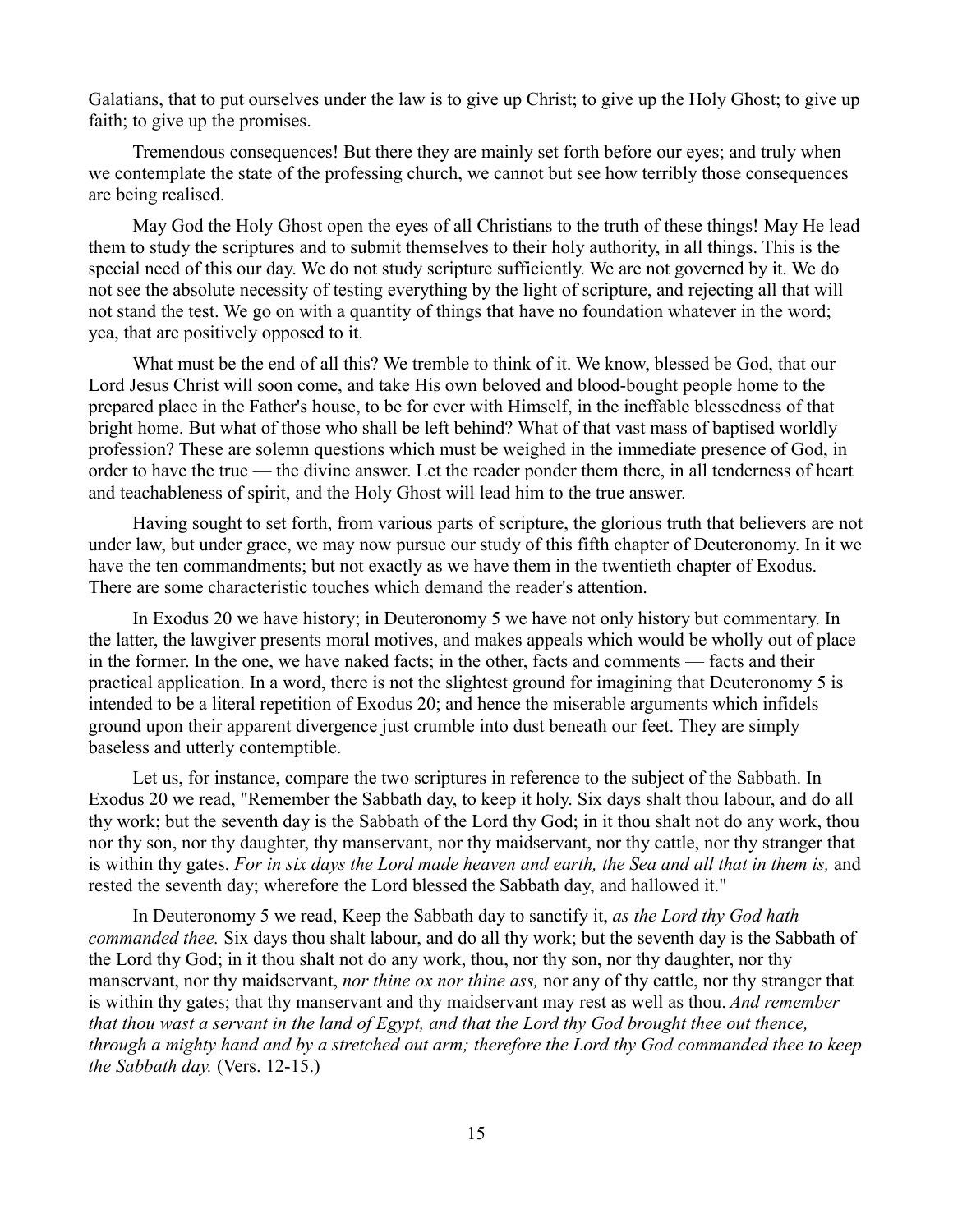Now, the reader can see, at a glance, the difference between the two passages. In Exodus 20 the command to keep the Sabbath is grounded on *creation*. In Deuteronomy 5 it is grounded on *redemption* without any allusion to creation, at all. In short, the points of difference arise out of the distinct character of each book, and are perfectly plain to every spiritual mind.

With regard to the institution of the Sabbath we must remember that it rests wholly upon the direct authority of the word of God. Other commandments set forth plain moral duties. Every man knows it to be morally wrong to kill or steal; but, as to the observance of the Sabbath, no one could possibly recognise it as a duty had it not been distinctly appointed by divine authority. Hence its immense importance and interest. Both in our chapter, and in Exodus 20, it stands side by side with all those great moral duties which are universally recognised by the human conscience.

And not only so; but we find, in various other scriptures, that the Sabbath is singled out and presented, with special prominence, as a precious link between Jehovah and Israel; a seal of His covenant with them; and a powerful test of their devotedness to Him. Every one could recognise the moral wrong of theft and murder; only those who loved Jehovah and His word would love and honour His Sabbath.

Thus, in Exodus 16, in connection with the giving of the manna, we read, "And it came to pass, that on the sixth day they gathered twice as much bread, two omers for one man; and all the rulers of the congregation came and told Moses. And he said unto them, This is that which the Lord hath said, *Tomorrow is the rest of the holy Sabbath unto the Lord:* bake that which ye will bake to day, and seethe that ye will seethe; and that which remaineth over lay up for you, to be kept until the morning..... And Moses said Eat that to day; for to day is *a Sabbath unto the Lord;* to day ye shall not find it in the field. Six days ye shall gather it; but on the seventh day, which is the Sabbath, in it there shall be none. And it came to pass," — so little were they capable of appreciating the high and holy privilege of keeping Jehovah's Sabbath — "that there went out some of the people on the seventh day for to gather, and they found none. and the Lord said unto Moses, How long refuse ye to keep my commandments and my laws" Their neglect of the Sabbath proved their moral condition to be all wrong-proved them to be astray as to all the commandments and laws of God. The Sabbath was the great touchstone, the measure and gauge of the real state of their hearts toward Jehovah — "See, for that the Lord hath given you the Sabbath, therefore he giveth you on the sixth day the bread of two days; abide ye every man in his place; let no man go out of his place on the seventh day. So the people rested on the seventh day." they found rest and food on the holy Sabbath.

Again, at the close of chapter 31, we have a very remarkable passage in proof of the importance and interest attaching to the Sabbath, in the mind of Jehovah. A full description of the tabernacle and its furniture had been given to Moses, and he was about to receive the two tables of testimony from the hand of Jehovah; but, as if to prove the prominent place which the holy Sabbath held in the divine mind, we read, "And the Lord spake unto Moses, saying, speak thou also unto the children of Israel, saying, Verily my Sabbaths ye shall keep: *for it is a sign between me and you throughout your generations;* that ye may know that I am the Lord that doth sanctify you. Ye shall keep the Sabbath therefore; for it is holy unto you: every one that defileth it shall surely be put to death; for whosoever doeth any work therein, that soul shall be cut off from among his people. Six days may work be done; but in the seventh is the Sabbath of rest, holy to the Lord; whosoever doeth any work in the Sabbath day, he shall surely be put to death. Wherefore the children of Israel shall keep the Sabbath, to observe the Sabbath throughout their generations, *for a perpetual covenant. It is a sign between me and the children of Israel for ever;* for in six days the Lord made heaven and earth, and on the seventh day he rested and was refreshed." (Ex. 31: 12-17.)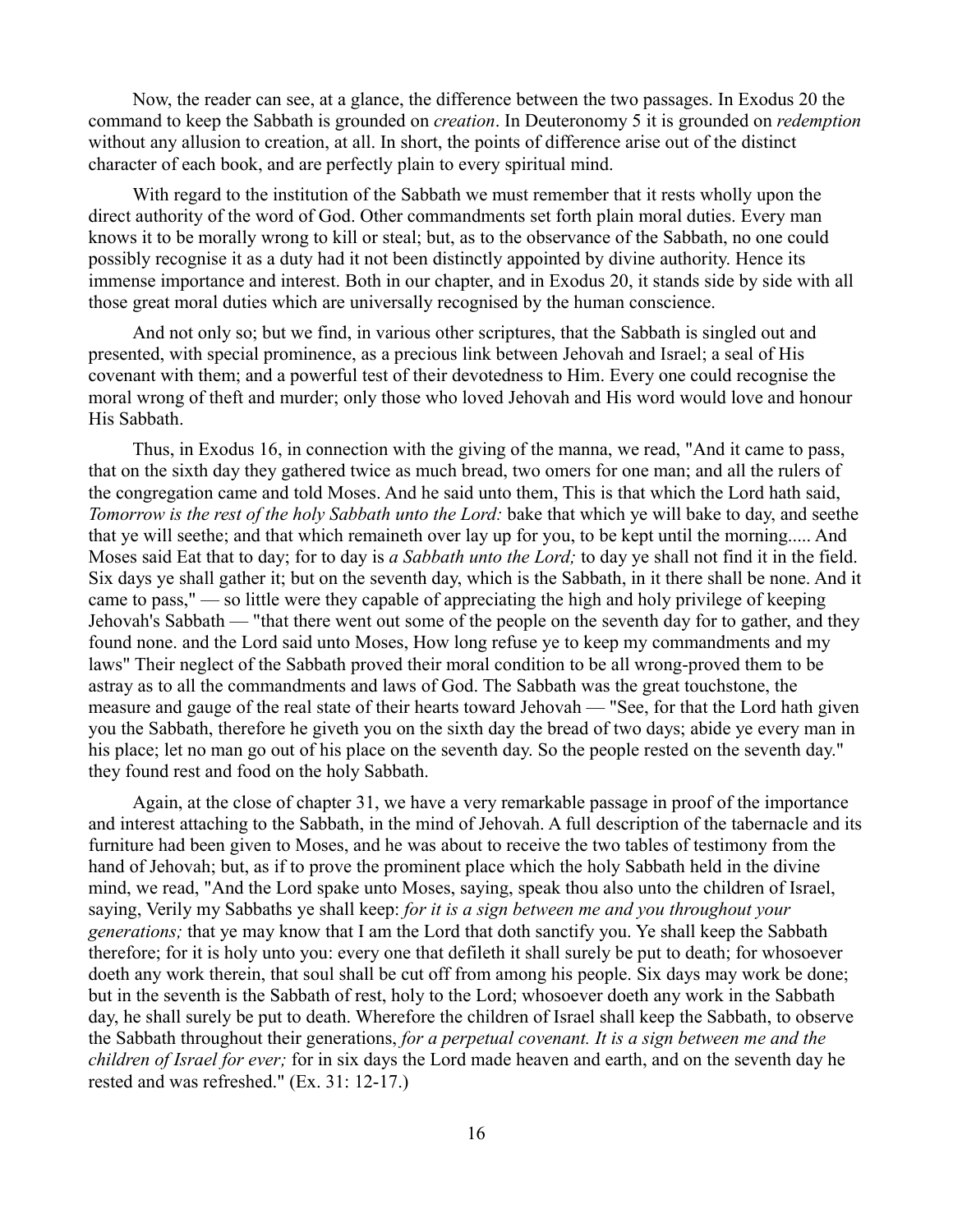Now, this is a very important passage. It proves, very distinctly, the abiding character of the Sabbath. The terms in which it is spoken of are quite sufficient to show that it was no mere temporary institution, "A sign between me and you, throughout your generations" — "A perpetual covenant" — "a sign for ever."

Let the reader carefully mark these words. They prove, beyond all question, first, that the Sabbath was for Israel. Secondly, that the Sabbath is, in the mind of God, a permanent institution. It is needful to bear these things in mind, in order to avoid all vagueness of thought, and looseness of expression on this deeply interesting subject.

The Sabbath was distinctly and exclusively for the Jewish nation. It is spoken of, emphatically, as a sign between Jehovah and His people Israel. There is not the most remote hint of its being intended for the Gentiles. We shall see, further on, that it is a lovely type of the times of the restitution of all thing of which God has spoken by the mouth of all His holy prophets since the world began; but this, in no wise, touches the fact of its being an exclusively Jewish institution. There is not so much as a single sentence of scripture to show that the Sabbath had any reference whatever to the Gentiles.

Some would teach us that, inasmuch as we read of the Sabbath day, in Genesis 2, it must, of necessity, have a wider range than the Jewish But let us turn to the passage, and see what it says. "And on the seventh day God ended his work which he had made; and he rested on the seventh day from all his work which he had made. And God blessed the seventh day, and sanctified it; because that in it he had rested from all his work which God created and made."

This is simple enough. There is no mention here of man, at all. We are not told that man rested on the seventh day. Men may infer, conclude or imagine that he did so; but the second of Genesis says nothing about it. And not only so, but we look in vain for any allusion to the Sabbath throughout the entire book of Genesis. The very first notice we have of the Sabbath, in connection with man, is in Exodus 16, a passage already quoted; and there we see, most distinctly, that it was given to Israel, as a people in recognised covenant relationship with Jehovah. That they did not understand or appreciate it is perfectly plain; that they never entered into it is equally plain, according to Psalm 95 and Hebrews 4. But we are now speaking of what it was in the mind of God; and He tells us it was a sign between Him and His people Israel; and a powerful test of their moral condition, and of the state of their heart as to Him. It was not only an integral part of the law as given by Moses to the congregation of Israel, but it is specially referred to and singled out, again and again, as an institution holding a very peculiar place in the mind of God.

Thus, in the book of the prophet Isaiah, we read, "Blessed is the man that doeth this, and the son of man that layeth hold on it; that keepeth the Sabbath from polluting it, and keepeth his hand from doing any evil. Neither let the son of the stranger, that hath joined himself to the Lord, speak, saying, The Lord hath utterly separated me from his people; neither let the eunuch say, Behold I am a dry tree. For thus saith the Lord unto the eunuchs that keep my Sabbaths, and choose the things that please me, and take hold of my covenant; even unto them will I give in mine house, and within my walls, a place and a name better than of sons and of daughters; I will give them an everlasting name that shall not be cut off. Also the sons of the stranger," — here, of course, viewed in connection with Israel, as in Numbers 15 and other scriptures — "that join themselves to the Lord, to serve him, and to love the name of the Lord, to be his servants, every one that keepeth the Sabbath from polluting it, and taketh hold of my covenant; even them will I bring to my holy mountain, and make them joyful in my house of prayer, their burnt-offerings and their sacrifices shall be accepted upon mine altar; for mine house shall be called an house of prayer for all people."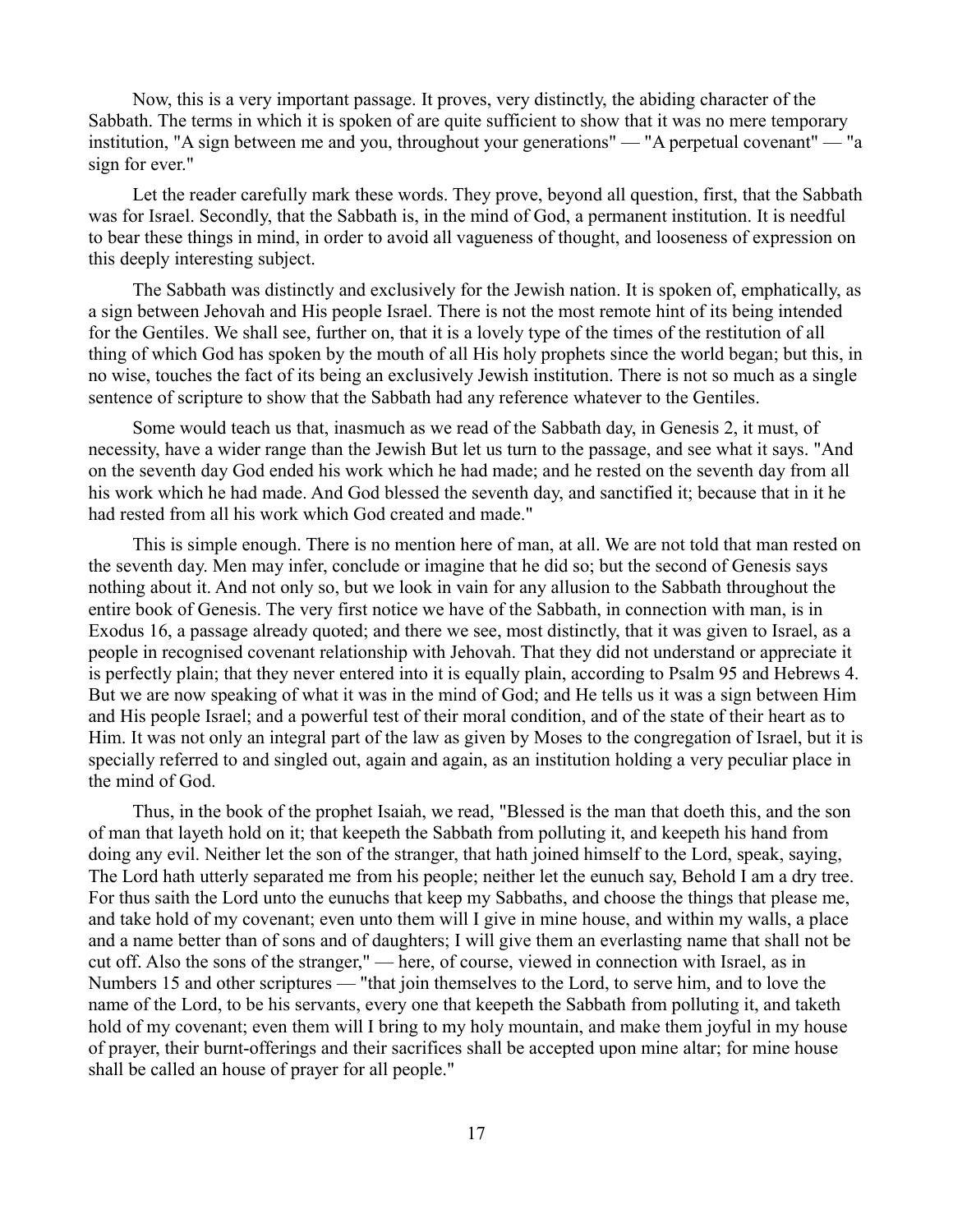Again, "If thou turn away thy foot from the Sabbath, from doing thy pleasure on my holy day; and call the Sabbath a delight, the holy of the Lord, honourable; and shalt honour him, not doing thine own ways, nor finding thine own pleasure, nor speaking thine own words; then shalt thou delight thyself in the Lord; and I will cause thee to ride upon the high places of the earth, and feed thee with the heritage of Jacob thy father; for the mouth of the Lord hath spoken it." (Isaiah 58: 13, 14.)

The foregoing quotations are amply sufficient to show the place which the Sabbath holds, in the mind of God. It is needless to multiply passages; but there is just one to which we must refer the reader, in connection with our present subject, namely, Leviticus 23. "And the Lord spake unto Moses, saying, Speak unto the children of Israel, and say unto them, concerning the feasts of the Lord, which ye shall proclaim to be holy convocations, even these are my feasts. Six days shall work be done; but the seventh day is the Sabbath of rest, an holy convocation; ye shall do no work therein; it is the Sabbath of the Lord in all your dwellings." (Vers. 1-3.)

Here it stands at the head of all the feasts given in this marvellous chapter in which we have foreshadowed the entire history of God's dealings with His people Israel. The Sabbath is the expression of God's eternal rest into which it is His purpose yet to bring His people, when all their toils and their trials and tribulations shall have passed away — that blessed "Sabbath keeping," (*sabbatismons*) which "remaineth for the people of God." In various ways, He sought to keep this glorious rest before the hearts of His people; the seventh day, the seventh year, the year of jubilee — all these lovely sabbatic seasons were designed to set forth that blessed time when Israel shall be gathered back to their own beloved land, when the Sabbath shall be kept, in all its deep, divine blessedness, as it never has been kept yet.

And this leads us, naturally, to the second point in connection with the Sabbath, namely, its permanency. This is plainly proved by such expressions as, "perpetual" "a Sign for ever" — "throughout your generations." Such words would never be applied to any merely temporary institution. Thus it is, alas! that Israel never really kept the Sabbath according to God; they never understood its meaning, never entered into its blessedness, never drank into its spirit. They made it a badge of their own righteousness; they boasted in it as a national institution, and used it for selfexaltation; but they never celebrated it in communion with God.

We speak of the nation, as a whole. We doubt not there were precious souls who, in secret, enjoyed the Sabbath, and entered into the thoughts of God about it. But, as a nation, Israel never kept the Sabbath according to God. Hear what Isaiah says, "Bring no more vain oblations; incense is an abomination unto me; the new moons and *Sabbaths*, the calling of assemblies, I cannot away with; it is iniquity, even the solemn meeting." (Chap. 1: 13.)

Here we see that the precious and beautiful institution of the Sabbath which God had given as a sign of His covenant with His people, had, in their hands, become a positive abomination, perfectly intolerable to Him. And when we open the pages of the New Testament, we find the leaders and heads of the Jewish people continually at issue with our Lord Jesus Christ, in reference to the Sabbath. Look, for example, at the opening verses of Luke 6. "And it came to pass on the second Sabbath after the first, that he went through the corn fields; and his disciples plucked the ears of corn, and did eat, rubbing them in their hands. And certain of the Pharisees said unto them, Why do ye that which is not lawful to do on the Sabbath days? And Jesus answering them, said, Have ye not read so much as this, what David did, when himself was an hungered, and they which were with him; how he went into the house of God, and did take and eat the showbread, and gave also to them that were with him; which it is not lawful to eat, but for the priests alone? And he said unto them, That the Son of man is Lord also of the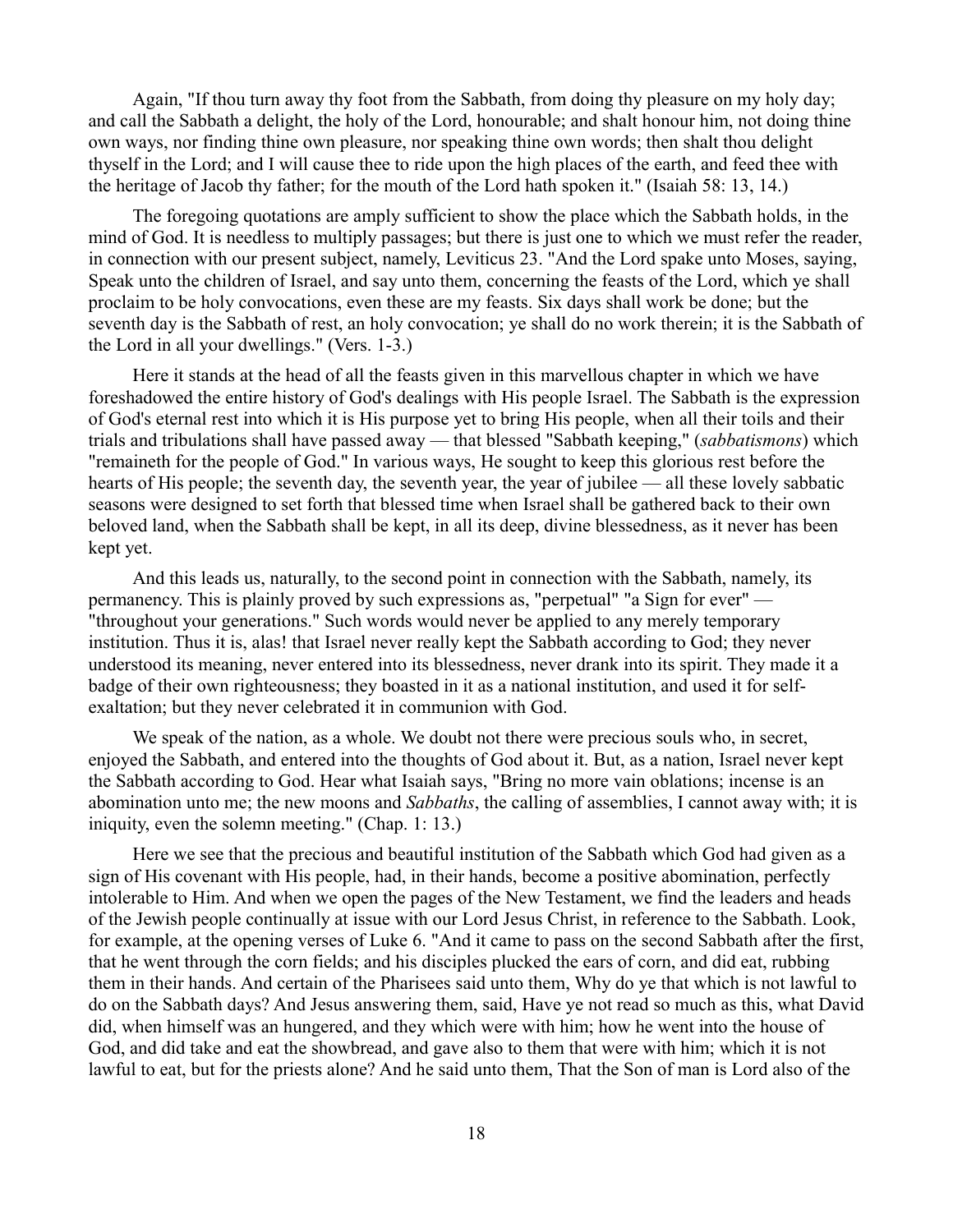Sabbath."

And, again, we read, "It came to pass also on another Sabbath, that he entered into the synagogue, and taught; and there was a man whose right hand was withered. And the scribes and Pharisees *watched him,* whether he would heal on the Sabbath day, that they might find an accusation against him." — Only conceive an accusation for healing a poor, afflicted fellow mortal! — "But he knew their" thoughts," — yes, He read their hearts, through to their very centre — "and said to the man which had the withered hand, Rise up, and stand forth in the midst. And he arose, and stood forth. Then said Jesus unto them, I will ask you one thing; Is it lawful on the Sabbath day to do good, or to do evil? to save life, or to destroy it? And looking round about upon them all, he said unto the man, Stretch forth thine hand. And he did so; and his hand was restored whole as the other. And they were filled with madness; and communed one with another what they might do to Jesus."

What an insight we have here into the hollowness and worthlessness of man's Sabbath keeping! Those religious guides would rather let the disciples starve than have their Sabbath interfered with. They would allow the man to carry his withered hand to the grave, rather than have him healed on their Sabbath. Alas! alas! it was indeed their Sabbath, and not God's. His rest could never comport with hunger and withered hands. They had never read aright the record of David's act, in eating the showbread. They did not understand that legal institutions must give way in the presence of divine grace meeting human need. Grace rises, in its magnificence, above all legal barriers, and faith rejoices in its lustre; but mere religiousness is offended by the activities of grace and the boldness of faith. The Pharisees did not see that the man with the withered hand was a striking commentary upon the nation's moral condition, a living proof of the fact that they were far away from God. If they were as they ought to be, there would have been no withered hands to heal; but they were not; and hence their Sabbath was an empty formality, a powerless, worthless ordinance, a hideous anomaly, hateful to God, and utterly inconsistent with the condition of man.

Take another instance, in Luke 13. "And he was teaching in one of the synagogues on the Sabbath" — Assuredly, the Sabbath was no day of rest to Him — "And, behold, there was a woman which had a spirit of infirmity eighteen years, and was bowed together, and could in no wise lift up herself. And when Jesus saw her, he called her to him, and said unto her, Woman, thou art loosed from thine infirmity. And he laid his hands on her, and *immediately she was made straight, and glorified God."* Beautiful illustration of the work of grace in the soul, and the practical result, in every case. All on whom Christ lays His blessed hands are "immediately made straight,'' and enabled to glorify God.

But man's Sabbath was touched. "The ruler of the synagogue answered with indignation because that Jesus had healed on the Sabbath day." He was indignant at the gracious work of healing, though quite indifferent as to the humiliating case of infirmity — and he "said unto the people, There are six days in which men ought to work; in them therefore come and be healed, and not on the Sabbath day." How little this poor hollow religionist knew that he was in the very presence of the Lord of the true Sabbath! How utterly insensible he was to the moral inconsistency of attempting to keep a, Sabbath while man's condition called aloud for divine work! "The Lord then answered him, and said, Thou hypocrite! doth not each one of you on the Sabbath loose his ox or his ass from the stall, and lead him away to watering? And ought not this woman, being a daughter of Abraham, whom Satan hath bound, lo, these eighteen years, be loosed from this bond on the Sabbath day?"

What a withering rebuke! What an opening up of the hollowness and utter wretchedness of their whole system of Judaism! Only think of the glaring incongruity of a Sabbath and a daughter of Abraham bound by the cruel hand of Satan, for eighteen years! There is nothing in all this world so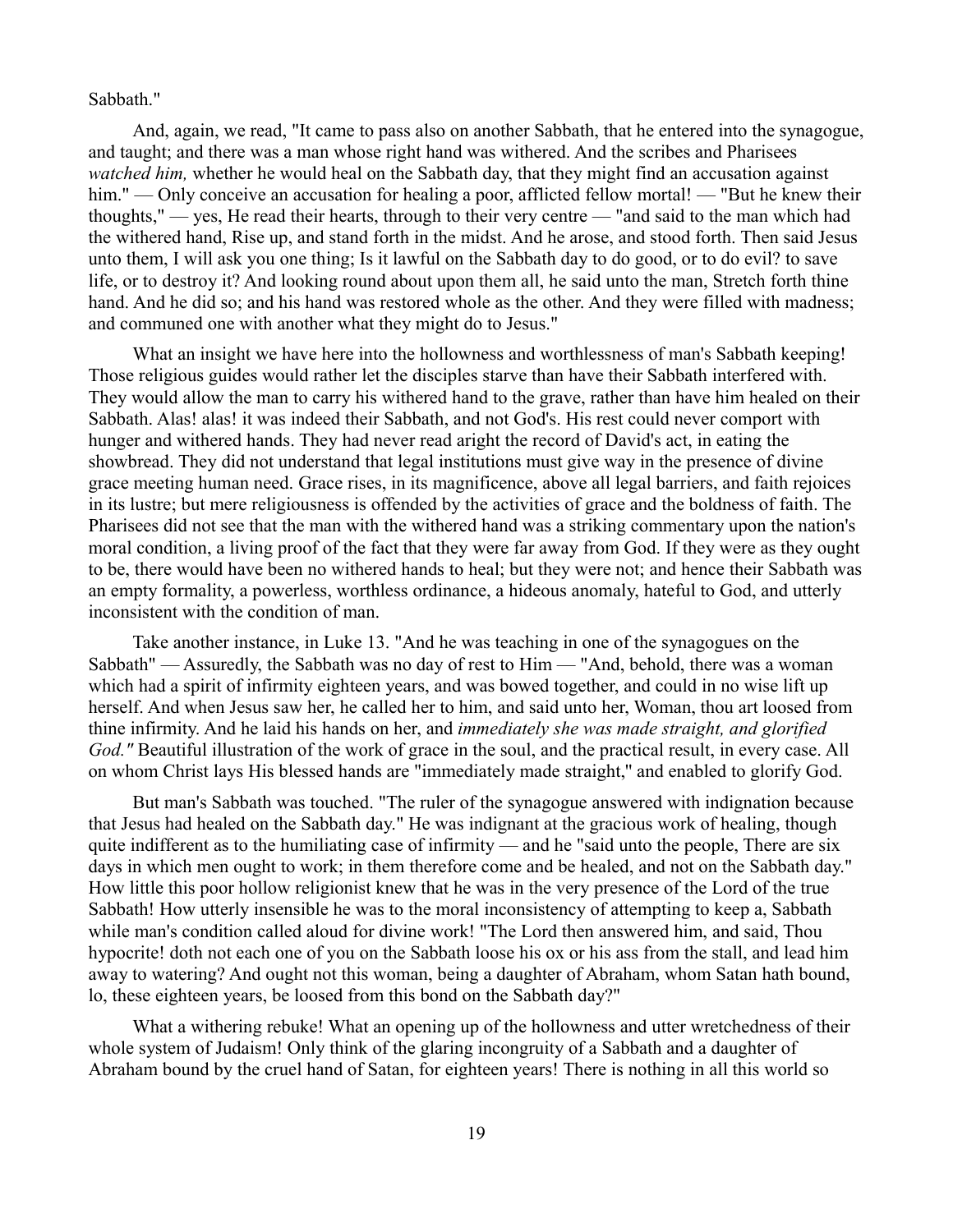blinding to the mind, so hardening to the heart, so deadening to the conscience, so demoralising to the whole being, as religion without Christ. Its deceiving and degrading power can only be thoroughly judged in the light of the divine presence. For ought that the ruler of the synagogue cared, that poor woman might have gone on to the end of her days, bowed together, and unable to lift up herself. He would have been well content to let her go on as a sad witness of the power of Satan, provided he could keep his Sabbath. His religious indignation was excited, not by the power of Satan as seen in the woman's condition, but by the power of Christ, as seen in her complete deliverance.

But the Lord gave him his answer. "And when be had said these things, all his adversaries were ashamed;" — as well they might — "and all the people rejoiced for all the glorious things that were done by Him." What a striking contrast! The advocates of a powerless, heartless, worthless religion, unmasked and covered with shame and confusion, on the one band; and, on the other, all the people rejoicing in the glorious actings of the Son of God who had come into their midst to deliver them from the crushing power of Satan, and fill their hearts with the joy of God's salvation, and their mouths with His praise!

We must now ask the reader to turn to the gospel of John for further illustration of our subject. We earnestly desire that this vexed question of the Sabbath should be thoroughly examined in the light of scripture. We are convinced that there is very much more involved in it than many professing Christians are aware.

At the opening of John 5 we are introduced to a scene strikingly indicative of Israel's condition. We do not here attempt to go fully into the passage; we merely refer to it in connection with the subject before us.

The pool of Bethesda, or "house of mercy" — while it was, undoubtedly, the expression of the mercy of God toward His people, — afforded abundant evidence of the miserable condition of man, in general, and of Israel, in particular. Its five porches were thronged with "a great multitude of impotent folk, of blind, halt, withered, waiting for the moving of the water." What a sample of the whole human family, and of the nation of Israel! What a striking illustration of their moral and spiritual condition, as viewed from a divine standpoint. "Blind, halt, withered;" such is man's real state, if he only knew it.

But there was one man, in the midst of this impotent throng, so far gone, so feeble and helpless, that the pool of Bethesda could not meet his case. "A certain man was there, which had an infirmity thirty and eight years. When Jesus saw him lie, and knew that he had been now a long time in that case, he saith unto him, Wilt thou be made whole?" — What grace and power in this question! It went far beyond the utmost stretch of the impotent man's thoughts. He thought only of human help, or of his own ability to get into the pool. He knew not that the speaker was above and beyond the pool, with its occasional movement; beyond angelic ministry, beyond all human help and efforts the possessor of all power in heaven and on earth. "The impotent man answered him, Sir, I have no man when the water is troubled, to put, me into the pool; but while I am coming, another steppeth down before me." What a, true picture of all those who are seeking salvation by ordinances! Each one doing the best he could for himself. No care for others. No thought of helping them. "Jesus saith unto him, Rise, take up thy bed, and walk. And immediately the man was made whole, and took up his bed, and walked: and *on the same day was the Sabbath."*

Here we have man's Sabbath again. It certainly was not God's Sabbath. The miserable multitude gathered round the pool proved that God's full rest had not yet come — that His glorious antitype of the Sabbath had not yet dawned on this sin-stricken earth. When that bright day comes, there will be no blind, halt, and withered folk thronging the porches of the pool of Bethesda. God's Sabbath and human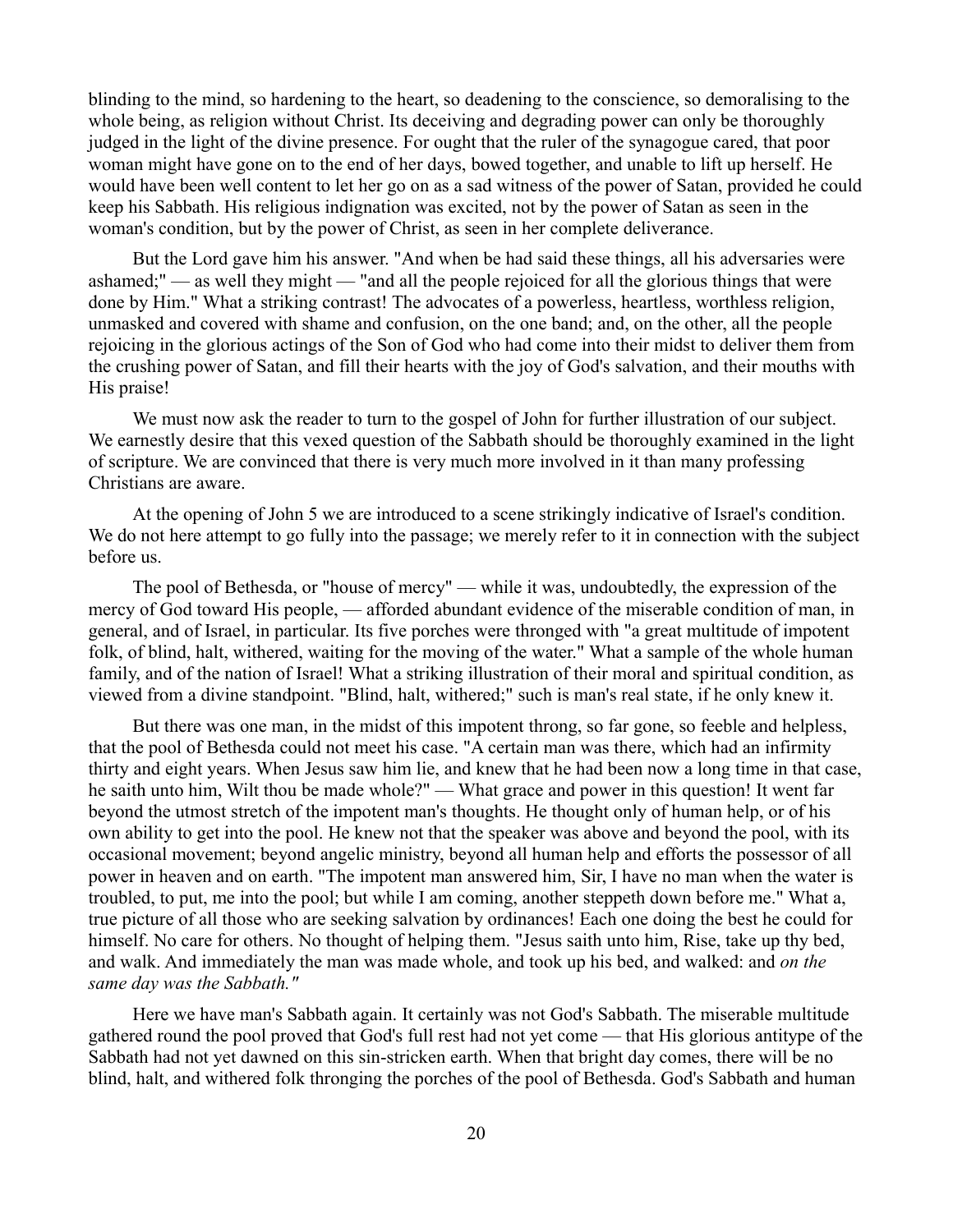misery are wholly incompatible.

But it was man's Sabbath. It was no longer the seal of Jehovah's covenant with the seed of Abraham — as it was once, and will be again — but the badge of man's self-righteousness, "The Jews therefore said unto him that was cured, It is the Sabbath day; it is not lawful for thee to carry thy bed." It was, no doubt, lawful enough for him to lie on that bed, week after week, month after month, year after year, while they were going on with their empty, worthless, hollow attempt at Sabbath keeping. If they had had one ray of spiritual light, they would have seen the flagrant inconsistency of attempting to maintain their traditional notions respecting the Sabbath in the presence of human misery, disease and degradation. But they were utterly blind; and hence when the glorious fruits of Christ's ministry were being displayed, they had the temerity to pronounce them unlawful.

Nor this only; but "therefore did the Jews persecute Jesus, and sought to slay him, because he had done these things on the Sabbath day." What a, spectacle! Religious people, yea the leaders and teachers of religion — the guides of the professed people of God, seeking to slay the Lord of the Sabbath because He had made a man every whit whole on the Sabbath day!

But mark our Lord's reply. "My Father worketh hitherto, and I work." This brief but comprehensive statement gives us the root of the whole matter. It opens up to us the real condition of mankind in general, and of Israel in particular; and, in the most affecting manner, presents the grand secret of our Lord's life and ministry. Blessed be His Name, He had not come into this world to rest. How could He rest — how could He keep a Sabbath, in the midst of human need and misery? Ought not that impotent, blind, halt, and withered multitude which thronged the porches of the pool of Bethesda to have taught " the Jews" the folly of their notions about the Sabbath? For what was that multitude but a sample of the condition of the nation of Israel, and of the whole human family? And how could divine love rest in the midst of such a condition of things? Utterly impossible. Love can only be a worker in a scene of sin and sorrow. From the moment of man's fall, the Father had been working. Then the Son appeared to carry on the work. And, now, the Holy Ghost is working. Work, and not rest, is the divine order, in a world like this. "There remaineth therefore a rest to the people of God."

The blessed Lord Jesus went about doing good, on the Sabbath day, as well as every other day; and, finally, having accomplished the glorious work of redemption, He spent the Sabbath in the grave, and rose on the first day of the week, as the First-begotten from the dead, and Head of the new creation, in which all things are of God, and to which, we may surely add, the question of "days and months, and times and years" can have no possible application. No one who thoroughly understands the meaning of death and resurrection could sanction, for a moment, the observance of days. The death of Christ put an end to all that order of things; and His resurrection introduces us into another sphere entirely where it is our high privilege to walk in the light and power of those eternal realities which are ours in Christ, and which stand in vivid contrast with the superstitious observances of a carnal and worldly religiousness.

But here we approach a very interesting point in our subject, namely, the difference between the Sabbath and the Lord's day, or first day of the week. These two are often confounded. We frequently hear, from the lips of truly pious people, the phrase, "Christian Sabbath," an expression nowhere to be found in the New Testament. It may be that some who make use of it mean a right thing; but we should not only mean right, but also seek to express ourselves according to the teaching of holy scripture.

We are persuaded that the enemy of God and of His Christ has had a great deal more to do with the conventionalisms of Christendom than many of us are aware; and this it is which makes the matter so very serious. The reader may perhaps feel disposed to pronounce it mere! hair-splitting to find any fault with the term "Christian Sabbath." But he may rest assured it is nothing of the sort; on the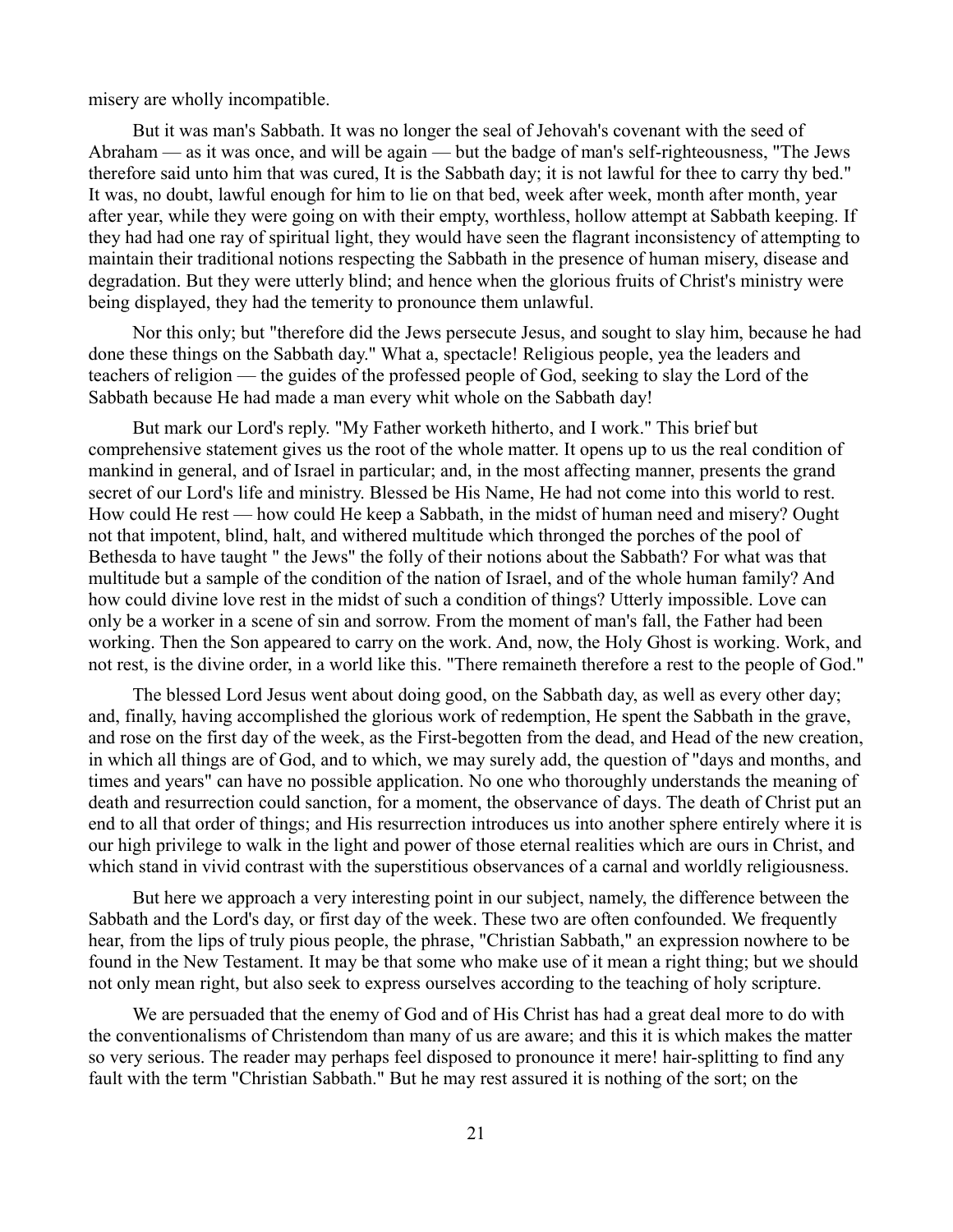contrary, if he will only calmly examine the matter in the light of the New Testament, he will find that it involves questions not only interesting but also weighty and important. It is a common saying, "There is nothing in a name;" but, in the matter now before us, there is much in a name.

We have already remarked that our Lord spent the Sabbath in the grave. Is not this a telling and deeply significant fact? We cannot doubt it. We read in it, at least, the setting aside of the old condition of things, and the utter impossibility of keeping a Sabbath in a world of sin and death. Love could not rest in a world like this; it could only labour and die. This is the inscription which we read on the tomb where the Lord of the Sabbath lay buried.

But what of the first day of the week? Is not it the Sabbath on a new footing — the Christian Sabbath? It is never so called in the New Testament. There is not so much as a hint of anything of the kind. If we look through the Acts of the Apostles, we shall find the two days spoken of in the most distinct way. On the Sabbath, we find the Jews assembled in their synagogues for the reading of the law and the prophets. On the first day of the week, we find the Christians assembled to break bread. The two days were as distinct as Judaism and Christianity; nor is there so much as a shadow of scripture foundation for the idea that the Sabbath was merged in the first day of the week. Where is there the slightest authority for the assertion that the Sabbath is changed from the seventh day to the eighth, or first day of the week? Surely, if there be any, nothing is easier than to produce it. But there is absolutely none.

And, be it remembered, that the Sabbath is not merely a seventh day, but *the* seventh day. It is well to note this, inasmuch as some entertain the idea that provided a seventh portion of time be given to rest, and the public ordinances of religion, it is quite sufficient, and it does not matter what you call it; and thus different nations and different religious systems have their Sabbath day. But this can never satisfy any one who desires to be taught exclusively by scripture. The Sabbath of Eden was the seventh day. The Sabbath for Israel was the seventh day. But the eighth day leads our thoughts onward into eternity: and, in the New Testament, it is called 'the first day of the week" as indicating the beginning of that new order of things of which the cross is the imperishable foundation, and a risen Christ the glorious Head and Centre. To call this day the "Christian Sabbath" is simply to confound things earthly and heavenly. It is to bring the Christian down from his elevated position as associated with a risen and glorified Head in the heavens, and occupy him with the superstitious observance of days, the very thing which made the blessed apostle stand in doubt of the assemblies in Galatia.

In short, the more deeply we ponder the phrase "Christian Sabbath," the more we are convinced that its tendency is, like many other formularies of Christendom, to rob the Christian of all those grand distinctive truths of the New Testament which mark off the church of God from all that went before, and all that is to follow after. The church, though on the earth, is not of this world, even as Christ is not of this world. It is heavenly in its origin, heavenly in its character, heavenly in its principles, walk and hope. It stands between the cross and the glory. The boundaries of its existence on earth are the day of Pentecost, when the Holy Ghost came down to form it, and the coming of Christ to receive it to Himself.

Nothing can be more strongly marked than this; and, hence, for any one to attempt to enjoin upon the church of God the legal or superstitious observance of "days and months, and times and years," is to falsify the entire Christian position; mar the integrity of divine revelation, and rob the Christian of the place and portion which belong to him, through the infinite grace of God, and the accomplished atonement of Christ.

Does the reader deem this statement unwarrantably strong? If so, let him ponder the following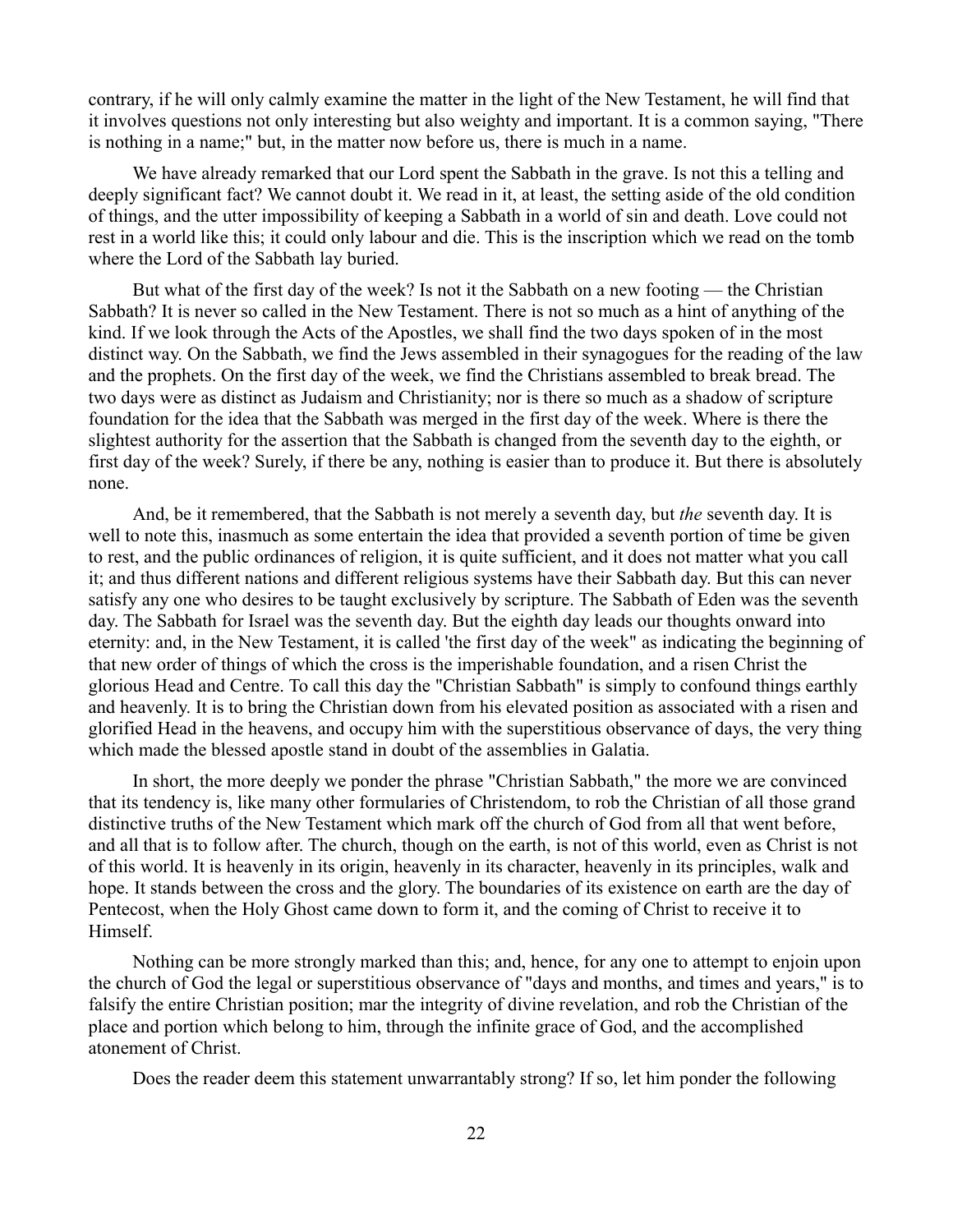splendid passage from Paul's Epistle to the Colossians — a passage which ought to be written in letters of gold. As ye have therefore received Christ Jesus the Lord, so walk ye in him; rooted and built up in him, and stablished in the faith, as ye have been taught, abounding therein with thanksgiving. Beware lest any man spoil [or make a prey of] you through *philosophy and vain deceit" —* mark the combination! not very flattering to philosophy — "after the tradition of men, after the rudiments of the world, and not after Christ, For in him dwelleth *all the fulness of the Godhead* [*Theotes*, deity] bodily. And ye are complete in him, which is the head of all principality and power." — What more can we possibly want? In whom also ye are circumcised with the circumcision *made without hands,* in putting off the body of the sins of the flesh by the circumcision of Christ. Buried with him in baptism, wherein also ye are risen with him through the faith of the operation of God, who hath raised him from the dead. And you, being dead in your sins and the uncircumcision of your flesh, hath he quickened together with him *having forgiven you all trespasses;* blotting out the handwriting of ordinances that was against us, which was contrary to us, and took it out of the way, nailing it to his cross; and having spoiled principalities and powers, he made a show of them openly, triumphing over them in it."

Magnificent victory! A victory gained single handed — gained for us! Universal and eternal homage to His peerless Name! What remains? "Let no man *therefore* judge you in meat, or in drink, or in respect of an holy day, or of the new moon, or of the Sabbath: which are a shadow of things to come; but the body is of Christ" What can one who is complete and accepted in a risen and glorified Christ have to do with meats, drinks or holy days? What can philosophy, tradition or human religiousness do for him? What can passing shadows add to one who has grasped, by faith, the eternal substance? Surely nothing; and hence the blessed apostle proceeds, "Let no man beguile you of your reward, in a voluntary humility, and worshipping of angels, intruding into those things which he hath not seen, vainly puffed up by his fleshly mind, and *not holding the Head,* from which all the body by joints and bands having nourishment ministered, and knit together, increaseth with the increase of God. Wherefore, *if we be dead with Christ*, from the rudiments of the world, why, *as though living in the world*, are ye subject to ordinances" — such as "touch not;" this "taste not," — that — "handle not" the other — which all are to perish with the using, after the commandments and doctrines of men? Which things have indeed a show of wisdom in will worship, and humility, and neglecting of the body; not in any honour, to the satisfying of the flesh." — That is, not giving the measure of honour to the body which is due to it as God's vessel, but puffing up the flesh with religious pride, fed by a hollow and worthless sanctimoniousness. (Col. 2: 6-23.)

We do not dare to offer any apology for this lengthened quotation. An apology for quoting scripture! Far be the thought! It is not possible for any one to understand this marvellous passage and not have a complete settlement, not only of the Sabbath question, but also of that entire system of things with which this question stands connected. The Christian, who understands his position, is done, for ever, with all questions of meats and drinks, days and months and times and years. He knows nothing of holy seasons and holy places. He is dead with Christ from the rudiments of the world, and, as such, is delivered from all the ordinances of a traditional religion. He belongs to heaven, where new moons, holy days and Sabbaths have no place. He is in the new creation, where all things are of God; and hence he can see no moral force in such words as " touch not; taste not; handle not." They have no possible application to him. He lives in a region where the clouds, vapours and mists of monasticism and asceticism are never seen. He has given up all the worthless forms of mere fleshly pietism, and got, in exchange, the solid realities of Christian life. His ear has been opened to hear, and his heart to understand the powerful exhortation of the inspired apostle, "If ye then be risen with Christ, seek those things which are above, where Christ sitteth on the right hand of God. Set your affection on things above, not on things on the earth. *For ye are dead,* and your life is hid with Christ in God. When Christ,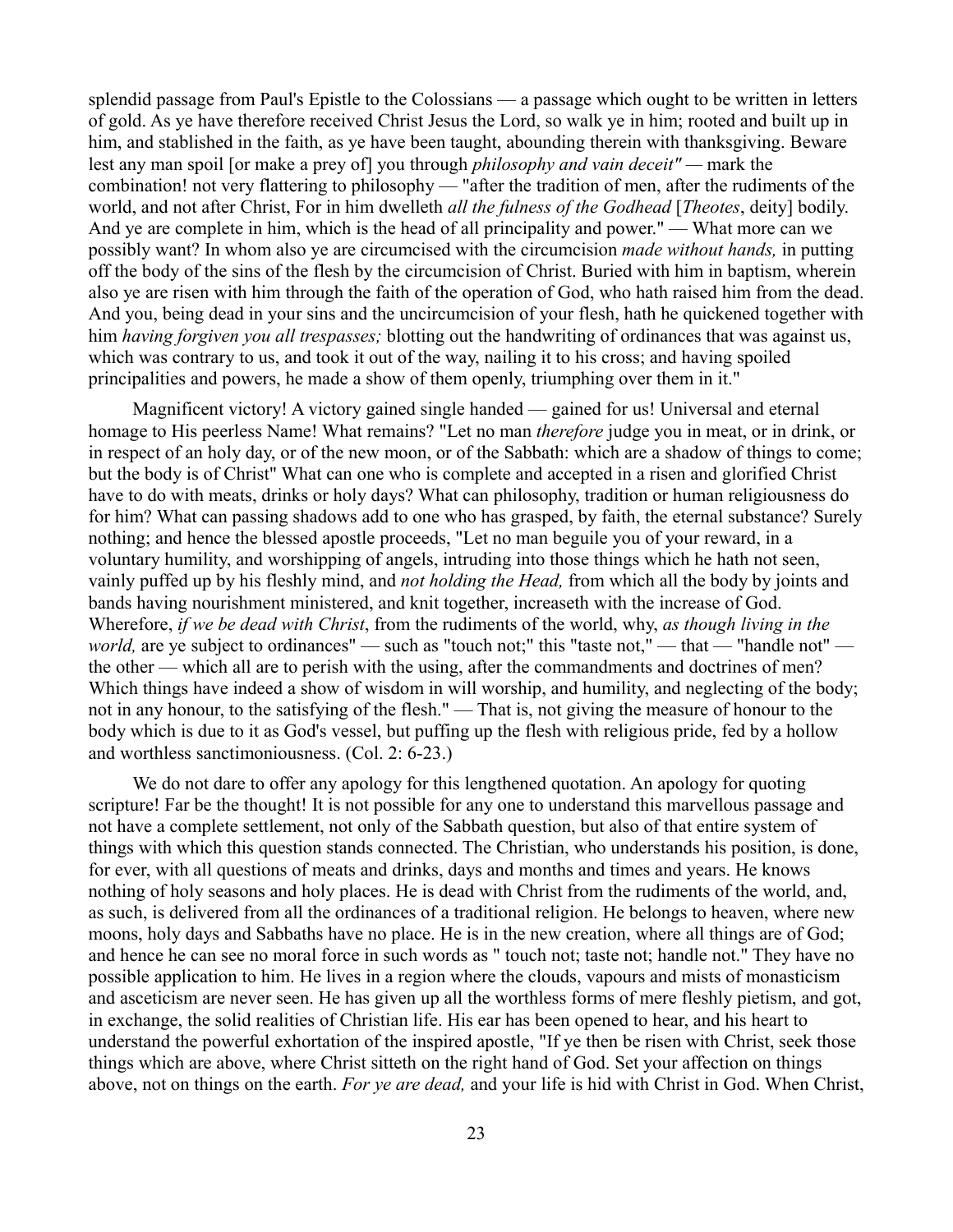our life, shall appear, then shall ye also appear with him in glory. Mortify therefore your members which are upon the earth."

Here we have unfolded before our eyes some of the glories of true, practical, vital Christianity, in striking contrast with all the barren and dreary forms of carnal and worldly religiousness. Christian life does not consist in the observance of certain rules, commandments or traditions of men. It is a divine reality. It is Christ in the heart, and Christ reproduced in the daily life, by the power of the Holy Ghost. It is the new man, formed on the model of Christ Himself, and displaying itself in all the most minute details of our daily history, in the family, in the business, in all our intercourse with our fellow men, in our temper, spirit, style, deportment, all. It is not a matter of mere profession, or of dogma, or of opinion, or of sentiment; it is an unmistakable, living reality. It is the kingdom of God, set up in the heart, asserting its blessed sway over the whole moral being, and shedding its genial influence upon the entire sphere in which we are called to move, from day to day. It is the Christian walking in the blessed footsteps of Him who went about doing good; meeting, so far as in him lies, every form of human need; living not for himself but for others; finding his delight in serving and giving; ready to soothe and sympathise wherever he finds a crushed spirit or a bereaved and desolate heart.

This is Christianity. And oh! how it differs from all the forms in which legality and superstition clothe themselves! How different from the unintelligent and unmeaning observance of days, and months, and times and years, abstaining from meats, forbidding to marry, and such-like! How different from the vapourings of the mystic, the gloom of the ascetic, and the austerities of the monk! How totally different from all these! Yes, reader; and we may add, how different from the unsightly union of high profession and low practice; lofty truths held in the intellect, professed, taught and discussed, and worldliness, self-indulgence, and unsubduedness! The Christianity of the New Testament differs alike from all these things. It is the divine, the heavenly, and the spiritual, displayed amid the human, the earthly and the natural. May it be the holy purpose of the writer and the reader of these lines to be satisfied with nothing short of that morally glorious Christianity revealed in the pages of the New Testament!

It is needless, we trust, to add more on the question of the Sabbath. If the reader has, at all, seized the import of those scriptures which have passed before us, he will have little difficulty in seeing the place which the Sabbath holds, in the dispensational ways of God. He will see that it has direct reference to Israel and the earth — that it was a sign of the covenant between Jehovah and His earthly people, and a powerful test of their moral condition.

Furthermore, he will see that Israel never really kept the Sabbath, never understood its import, never appreciated its value. This was made manifest in the life, ministry and death of our Lord Jesus Christ who performed many of His works of healing on the Sabbath day, and, at the end, spent that day in the tomb.

Finally, he will clearly understand the difference between the Jewish Sabbath and the first day of the week, or the Lord's day; that the latter is never once called the Sabbath, in the New Testament; but, on the contrary, is constantly presented in its own proper distinctness; it is not the Sabbath changed or transferred, but a new day altogether, having its own special basis and its own peculiar range of thought, leaving the Sabbath wholly untouched, as a suspended institution, to be resumed, by-and-by, when the seed of Abraham shall be restored to their own land. (See Ezek 46: 1, 12.)

But we cannot, happily, turn from this interesting subject without a few words on the place assigned, in the New Testament, to the Lord's day, or first day of the week. Though it is not the Sabbath; and though it has nothing to do with holy days, or new moons, or "days and months, and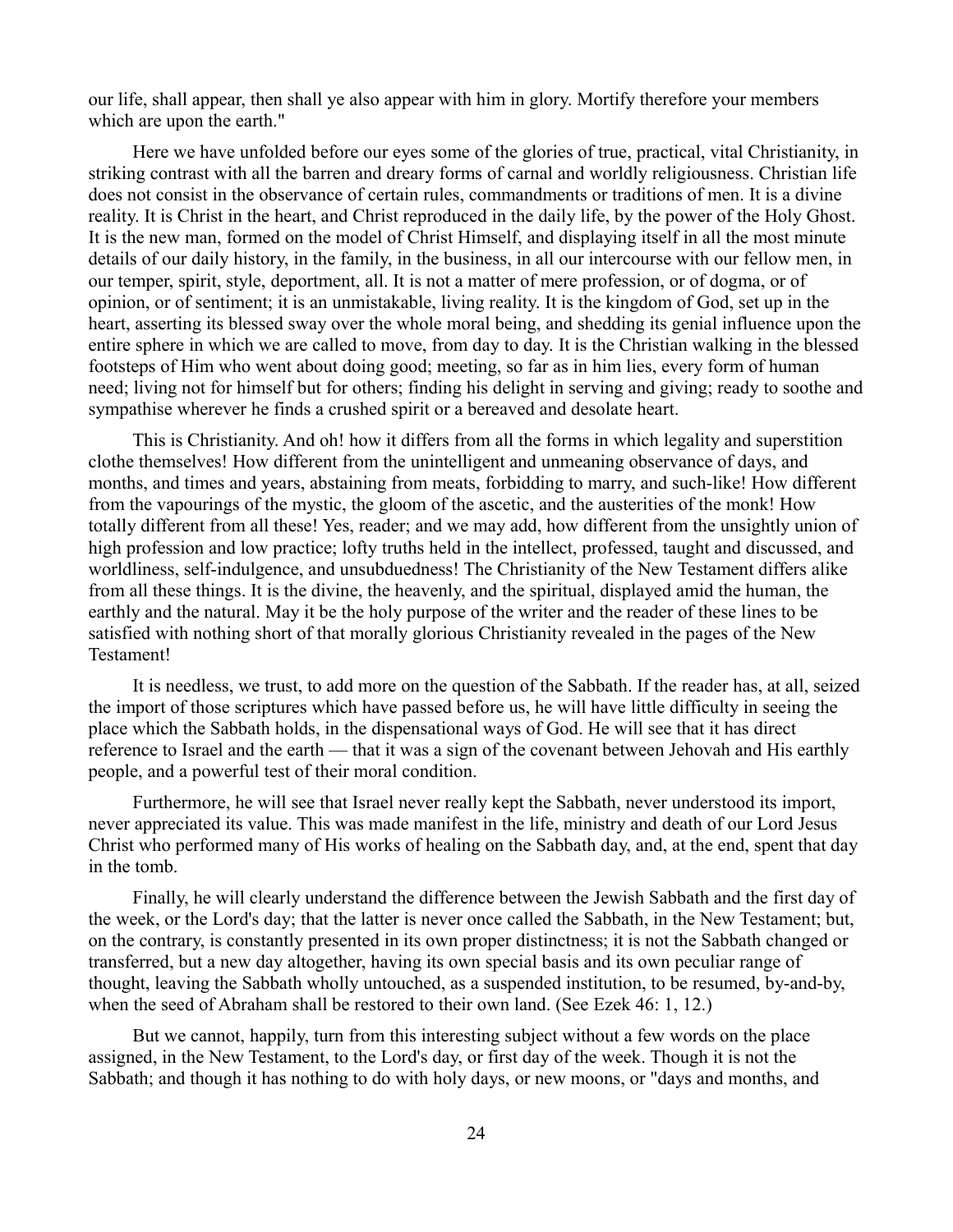times and years;" yet it has its own unique place in Christianity, as is evident from manifold passages in the scriptures of the New Testament.

Our Lord rose from the dead, on that day. He met His disciples, again and again, on that day. The apostle and the brethren at Troas came together to break bread on that day. (Acts 20: 7.) The apostle instructs the Corinthians, and all that, in every place, call on the Name of our Lord Jesus Christ, to lay by their offerings on that day; thus teaching us, distinctly, that the first day of the week was the special day for the Lord's people to assemble for the Lord's Supper, and the worship, communion and ministry connected with that most precious institution. The blessed Apostle John expressly tells us that he was in the Spirit, on that day, and received that marvellous revelation which closes the Divine Volume.\*

{\*Some are of opinion that the expression, "On the Lord's day" ought to be rendered, "Of the day of the Lord," meaning that the apostle was in the spirit of that day when our Lord Christ shall take to Himself His great power and reign. But to this view there are two grave objections. In the first place, the words *te kuriake hemera*, rendered, in Revelation 1: 10, "the Lord's day," are quite distinct from *te hemera kuriou*, in 1 Thessalonians 5: 2; 2 Thessalonians 2: 2; 2 Peter 3: 10, properly rendered, "The day of the Lord." This we consider a very weighty objection, and one quite sufficient to settle the question. But, in addition to this, we have the argument based on the fact that by far the greater portion of the book of Revelation is occupied, not with "the day of the Lord" but with events prior thereto. Hence, therefore, we feel persuaded that "the Lord's day" and "the first day of the week" are identical; and this we deem a very important fact as proving that that day has a very special place in the word of God — a place which every intelligent Christian will thankfully own.}

Thus then, we have a body of scripture evidence before us amply sufficient to prove to every pious mind that the Lord's day must not be reduced to the level of ordinary days. It is, to the true Christian, neither the Jewish Sabbath, on the one hand, nor the Gentile Sunday, on the other; but the Lord's day, on which His people gladly and thankfully assemble round His Table, to keep that precious feast by which they show forth His death, until He come.

Now, it is needless to say that there is not a shade of legal bondage or of superstition connected with the first day of the week. To say so, or to think so, would be to deny the entire circle of truths with which that day stands connected. We have no direct commandment respecting the observance of the day; but the passages already referred to are amply sufficient, for every spiritual mind; and, further, we may say that the instincts of the divine nature would lead every true Christian to honour and love the Lord's day, and to set it apart, in the most reverent manner, for the worship and service of God. The very thought of any one, professing to love Christ, engaging in business, or unnecessary travelling, on the Lord's day, would, in our judgement, be revolting to every pious feeling. We believe it to be a hallowed privilege to retire, as much as possible, from all the distractions of natural things, and to devote the hours of the Lord's day to Himself and to His service.

It will, perhaps be said that the Christian ought to devote every day to the Lord. Most surely; we are the Lord's, in the very fullest and highest sense. All we have and all we are belongs to Him. This we fully, gladly, own. We are called to do everything in His Name, and to His glory. It is our high privilege to buy and sell, eat and drink, yea, to carry on all our business, under His eye and in the fear and love of His holy Name. We should not put our hand to anything, on any day in the week, on which we could not, with the fullest confidence, ask the Lord's blessing.

All this is most fully admitted. Every true Christian joyfully owns it. But, at the same time, we deem it Impossible to read the New Testament and not see that the Lord's day gets a unique place; that it is marked off for us, in the most distinct way; that it has a significance and an importance which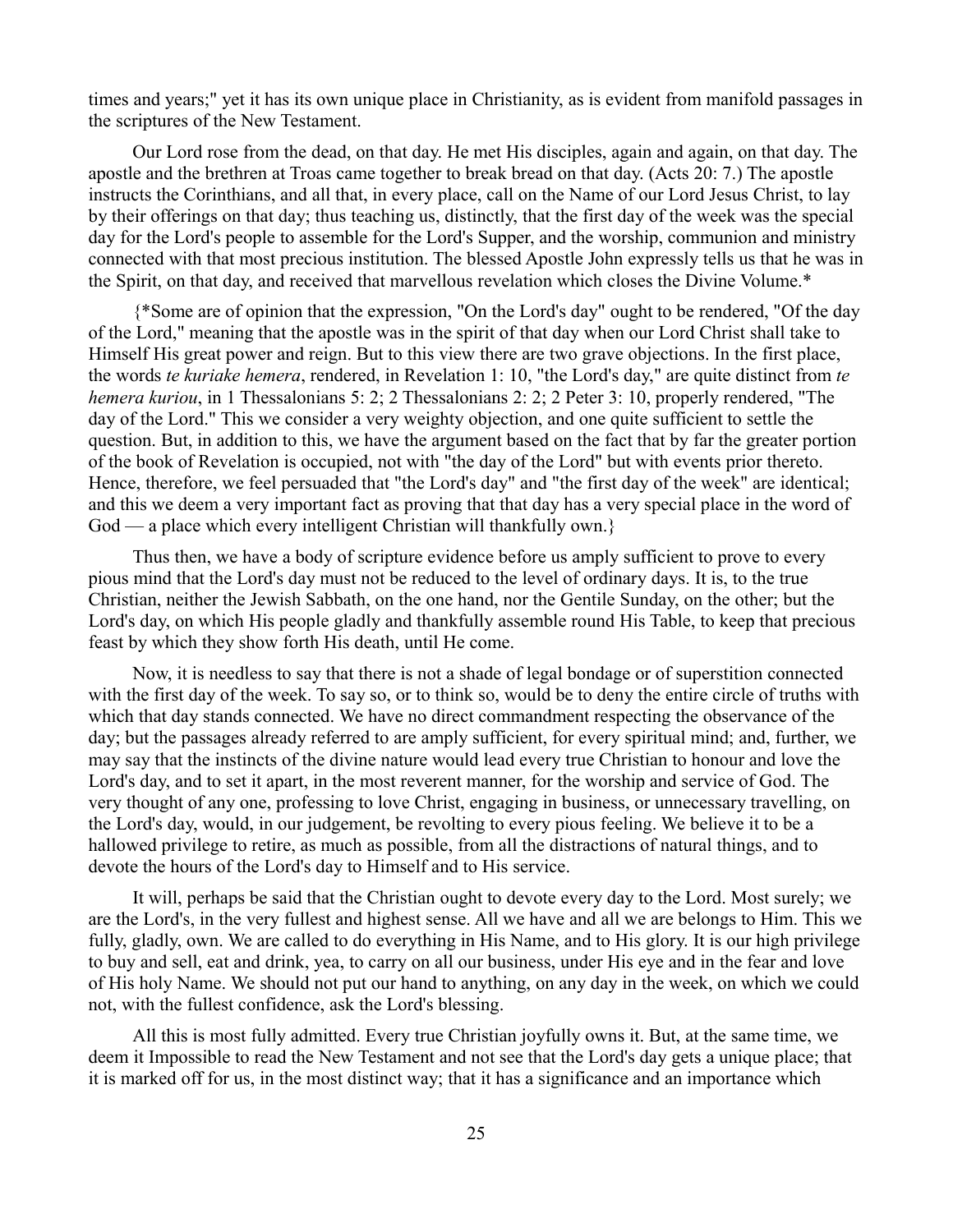cannot, with justice, be claimed for any other day in the week. Indeed so fully are we convinced of the truth of all this, that, even though it were not the law of England, that the Lord's day should be observed, we should deem it to be both our sacred duty and holy privilege to abstain from all business engagements, save such as were absolutely unavoidable.

Thanks be to God, it is the law of England that the Lord's day should be observed. This is a signal mercy to all who love the day for the Lord's sake. We cannot but own His great goodness in having wrested the day from the covetous grasp of the world, and bestowed it upon His people and His servants to be devoted to His worship and to His work.

What a boon is the Lord's day, with its profound retirement from worldly things! What should we do without it? What a blessed break in upon the week's toil! How refreshing its exercises to the spiritual mind! How precious the assembly round the Lord's Table to remember Him, to show forth His death, and celebrate His praise! How delightful the varied services of the Lord's day, whether those of the evangelist, the pastor, the teacher, the Sunday-school worker, or the tract distributor! What human language can adequately set forth the value and interest of all these things? True it is that the Lord's day is anything but a day of bodily rest to His servants; indeed they are often more fatigued on that day than on any other day of the week. But oh! it is a blessed fatigue; a delightful fatigue; a fatigue which will meet its bright reward in the rest that remains for the people of God.

Once more, then, beloved Christian reader, let us lift up our hearts in a note of praise to our God for the blessed boon of the Lord's day. May He continue it to His church until He come! May He countervail, by His Almighty power, every effort of the infidel and the atheist to remove the barriers which English law has erected around the Lord's day. Truly it will be a sad day for England when those barriers are removed.

It may, perhaps, be said, by some that the Jewish Sabbath is done away, and is, therefore, no longer binding. A large number of professing Christians have taken this ground, and pleaded for the Opening of the parks and places of public recreation on the Sunday. Alas! it is easily seen where such people are drifting to, and what they are seeking. They would set aside the law, in order to procure a licence for fleshly indulgence. They do not understand that the only way in which any one can be free from the law is by being dead to it; and, if dead to the law, we are also of blessed necessity, dead to sin, and dead to the world.

This makes it a different matter altogether. The Christian is, thank God, free from the law; but, if he is, it is not that he may amuse and indulge himself, on the Lord's day, or any other day; but that he may live to God. "I, through law, am dead to law; that I might live unto God." This is Christian ground; and it can only be occupied by those who are truly born of God. The world cannot understand it; neither can they understand the holy privileges and spiritual exercises of the Lord's day.

All this is true; but, at the same time, we are thoroughly convinced that were England to remove the barriers which surround the Lord's day, it would afford a melancholy proof of her abandonment of that profession of religion which has, so long characterised her, as a nation, and of her drifting away in the direction of infidelity and atheism. We must not lose sight of the weighty fact that England has taken the ground of being a Christian nation — a nation professing to be governed by the word of God. She is therefore much more responsible than those nations wrapped in the dark shades of heathenism. We believe that nations, like individuals, will be held responsible for the profession they make; and, hence, those nations which profess and call themselves Christian shall be judged not merely by the light of creation, nor by the law of Moses, but by the full-orbed light of that Christianity which they profess — by all the truth contained within the covers of that blessed book which they possess, and in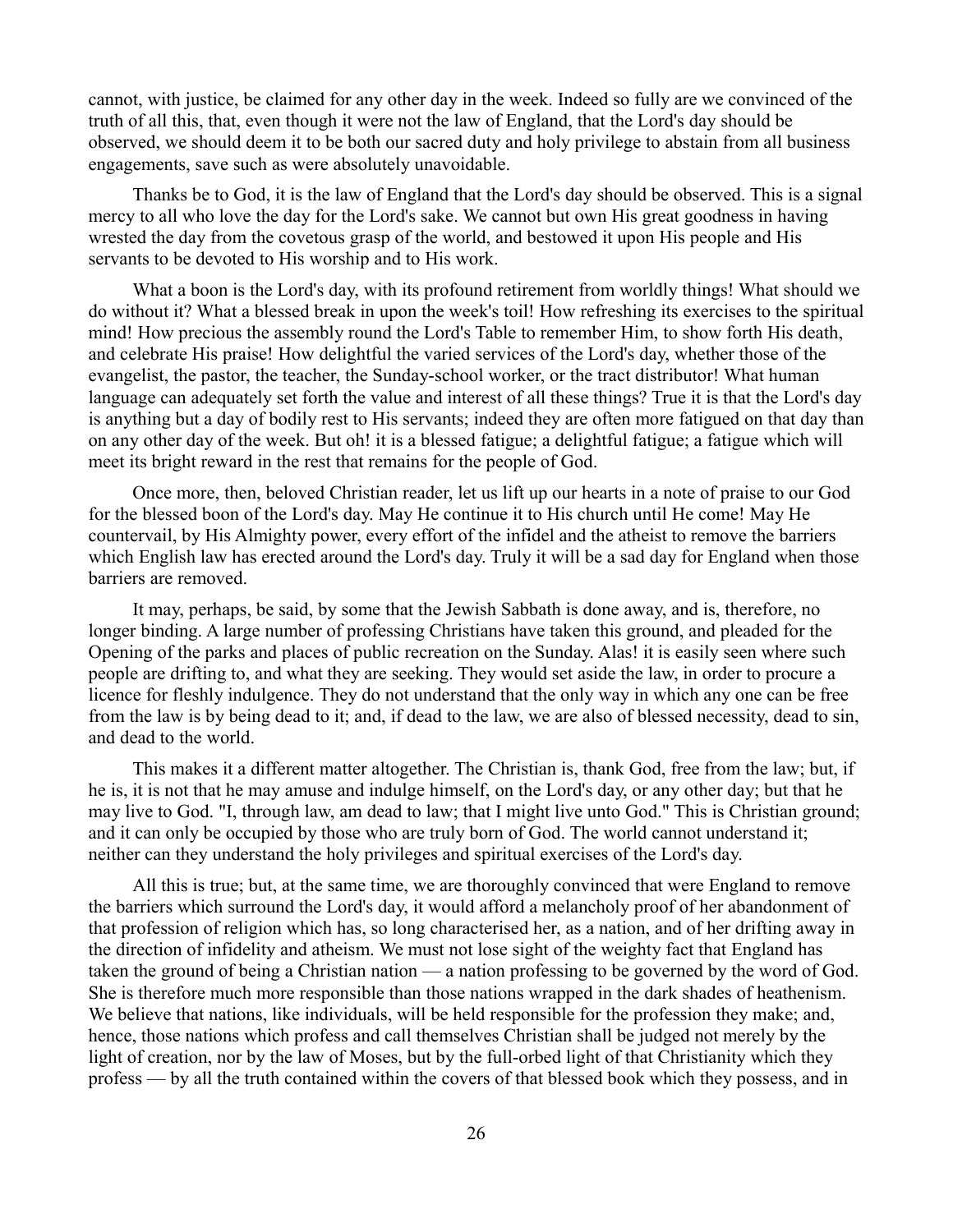which they make their boast. The heathen shall be judged on the ground of creation; the Jew, on the ground of the law; the nominal Christian, on the ground of the truth of Christianity.

Now this grave fact renders the position of England and all other professing Christian nations most serious. God will, most assuredly, deal with them on the ground of their profession. It is of no use to say they do not understand what they profess; for why profess what they do not understand and believe? The fact is they profess to understand and believe; and by this fact they shall be judged. They make their boast in this familiar sentence that " The Bible, and the Bible alone is the religion of Protestants."

If this be so, how solemn is the thought of England judged by the standard of an open Bible! 'What will be her judgement? — what her end? Let all whom it may concern ponder the appalling answer.

We must, now, turn from the deeply interesting subject of the Sabbath and the Lord's day, and draw this section to a close by quoting for the reader the remarkable paragraph with which our chapter ends. It does not call for any lengthened comment, but we deem it profitable, in these "Notes on Deuteronomy," to furnish the reader with very full quotations from the book itself, in order that he may have before him the very words of the Holy Ghost, without even the trouble of laying aside the volume which he holds in his hand.

Having laid before the people the ten commandments, the law-giver proceeds to remind them of the solemn circumstances which accompanied the giving of the law, together with their own feelings and utterances, on the occasion.

"These words the Lord spake unto all your assembly in the mount out of the midst of the fire, of the cloud, and of the thick darkness, with a great voice; and he added no more; and he wrote them in two tables of stone, and delivered them unto me. And it came to pass, when ye heard the voice out of the midst of the darkness — for the mountain did burn with fire — that ye came near unto me, even all the heads of your tribes, and your elders; and ye said, Behold, the Lord our God hath showed us his glory, and his greatness, and we have heard his voice out of the midst of the fire; we have seen this day that God doth talk with man, and he liveth. Now therefore why should we die? for this great fire will consume us; if we hear the voice of the Lord our God any more, then we shall die. For who is there of all flesh that hath heard the voice of the living God speaking out of the midst of the fire, as we have and lived? Go thou near, and hear all that the Lord our God shall say; and speak thou unto us all that the Lord our God shall speak unto thee; and *we will hear it, and do it.* And the Lord heard the voice of your words, when ye spake unto me; and the Lord said unto me, I have heard the voice of the words of this people, which they have spoken unto thee; they have well said all that they have spoken. O that there were such an heart in them, that they would fear me, and keep *all* my commandments *always*, that it might be well with them, and with their children for ever! Go say to them, Get you into your tents again; but as for thee, stand thou here by me, and I will speak unto thee all the commandments, and the statutes, and the judgements, which thou shalt teach them, that they may do them in the land which I give them to possess it. Ye shall observe to do therefore as the Lord your God hath commanded you; ye shall not turn aside to the right hand or to the left. Ye shall walk in all the ways which the Lord your God hath commanded you, that ye may live, and that it may be well with you, and that ye may prolong your days in the land which ye shall possess."

Here the grand principle of the book of Deuteronomy shines out with uncommon lustre. It is embodied in those touching and forcible words which form the very heart's core of the splendid passage just quoted. "Oh that there were *such an heart in them, that they would fear me,* and keep all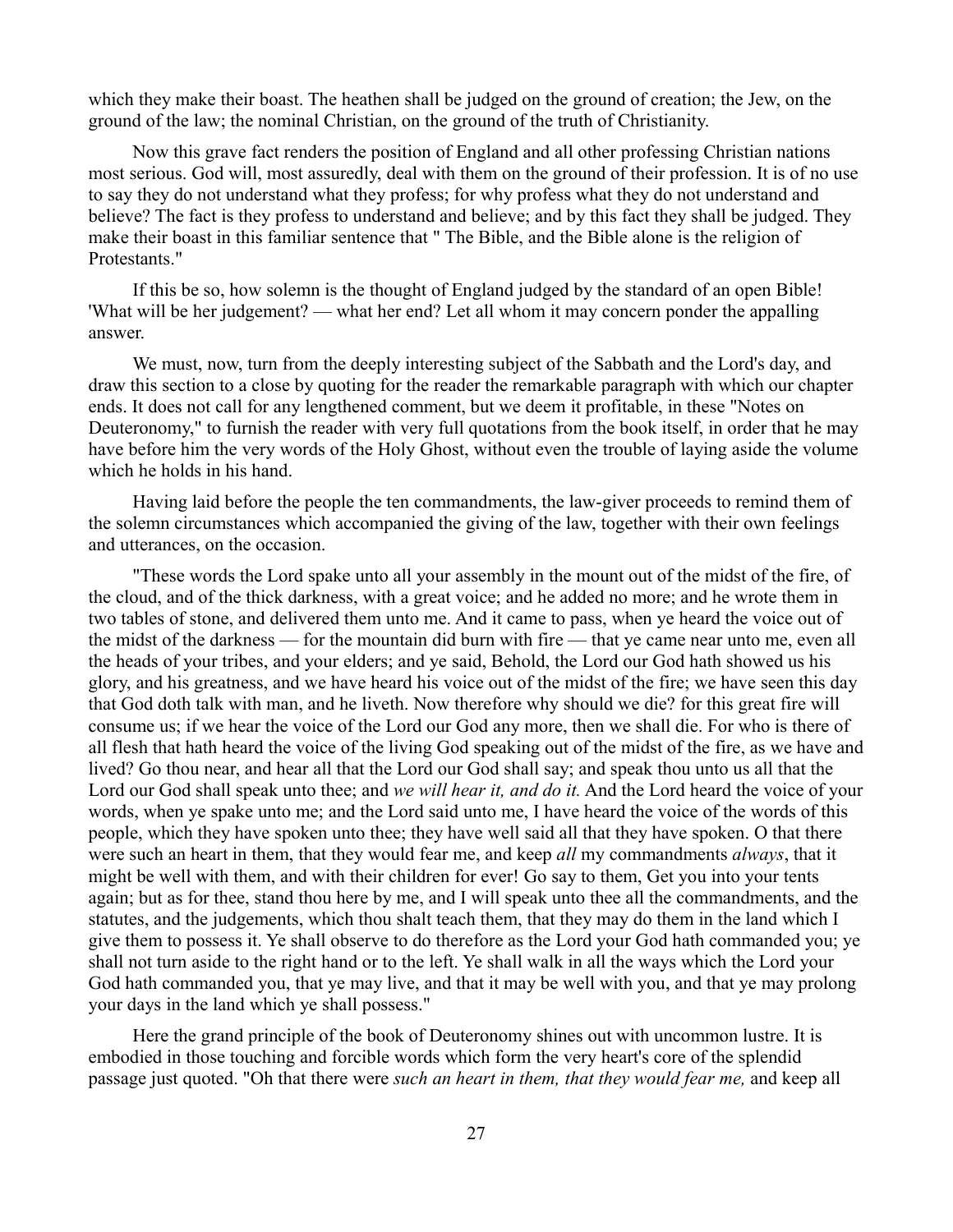my commandments always, that it might be well with them, and with their children for ever!"

Precious words! They set before us, most blessedly, the secret spring of that life which we, as Christians are called to live, from day to day — the life of simple, implicit and unqualified obedience, namely, a heart fearing the Lord — fearing Him, not in a servile spirit, but with all that deep, true, adoring love which the Holy Ghost sheds abroad in our hearts. It is this that delights the heart of our loving Father. His word to us is, "My son, give me thine heart." Where the heart is given, all follows, in lovely moral order. A loving heart finds its very deepest joy in obeying all God's commandments; and nothing is of any value to God but what springs from a loving heart. The heart is the source of all the issues of life; and, hence, when it is governed by the love of God there is a loving response to all His commandments. We love His commandments because we love Him. Every word of His is precious to the heart that loves Him. Every precept, every statute, every judgement, in a word, His whole law is loved, reverenced, and obeyed, because it has His Name, and His authority attached to it.

The reader will find, in Psalm 119, an uncommonly fine illustration of the special point now before us — a most striking example of one who blessedly answered to the words quoted above; — "Oh that there were *such an heart* in them, that they would fear me, and keep all my commandments *always*." It is the lovely breathing of a soul who found its deep, unfailing, constant delight in the law of God. There are no less than one hundred and seventy allusions to that precious law, under some one title or another. We find scattered along the surface of this marvellous psalm, in rich profusion, such gems as the following.

"Thy word have I *hid* in mine *heart*, that I might not sin against thee." "I have rejoiced in the way of thy testimonies as much as in all riches." "I will meditate in thy precepts, and have respect unto thy ways." "*I will delight myself* in thy statutes; I will not forget thy word." "My soul breaketh for the longing that it hath unto thy judgements at all times." "*Thy testimonies* also are *my delight*, and my counsellors." "*I have stuck* unto Thy testimonies." "Behold, *I have longed* after thy precepts." "*I trust* in thy word." "*I have hoped* in thy judgements." "*I seek;* thy precepts." "*I will delight* myself in thy commandments which *I have loved."* "*I remembered* thy judgements." *Thy statutes* have been *my songs* in the house of my pilgrimage." "I turned *my feet* unto *thy testimonies*." "*I have believed* thy commandments." "*The law of thy mouth* is better unto me than thousands of gold and silver." "*I have hoped* in thy word." "*Thy law is my delight." "Mine! eyes* fail for thy word." "*All* thy commandments are faithful." "For ever, O Lord, thy word is settled in heaven.'' "*I will never forget* thy precepts." "*I have sought* thy precepts." "*I will consider* thy testimonies." "Thy commandment is exceeding broad." "O how love I *thy law*; it is *my meditation* all the day." "How sweet are *thy words* unto *my taste*? yea, sweeter than honey to my mouth." "*Thy testimonies* have I taken as *an heritage for ever*; for they are *The rejoicing of my heart."* "I Will have respect unto thy statutes *continually*" "I love thy commandments above gold, yea, above fine gold." "I esteem *all* thy precepts concerning *all* things to be *right*." "Thy testimonies are wonderful." "I opened my mouth, and panted, for I *longed* for Thy commandments." "Upright are thy judgements." "Thy testimonies..... are righteous, and very faithful." "Thy word is very pure." "Thy law is the truth." "The righteousness of thy testimonies is everlasting." "All thy commandments are truth." "Thy word is *true from the beginning;* and every one of thy righteous judgements *endureth for ever:* "My heart standeth *in awe of Thy word."* "*I rejoice* at thy word, as one that findeth great spoil." "Great peace have they that love thy law." "*My soul* hath kept *thy testimonies;* and I love them exceedingly." "I have chosen thy precepts." "Thy law is my delight."

Truly it does the heart good, and refreshes the spirit, to transcribe such utterances as the foregoing, many of which are the suited utterances of our Lord Himself, in the days of His flesh. He ever lived upon the word. It was the food of His soul; the authority of His path, the material of His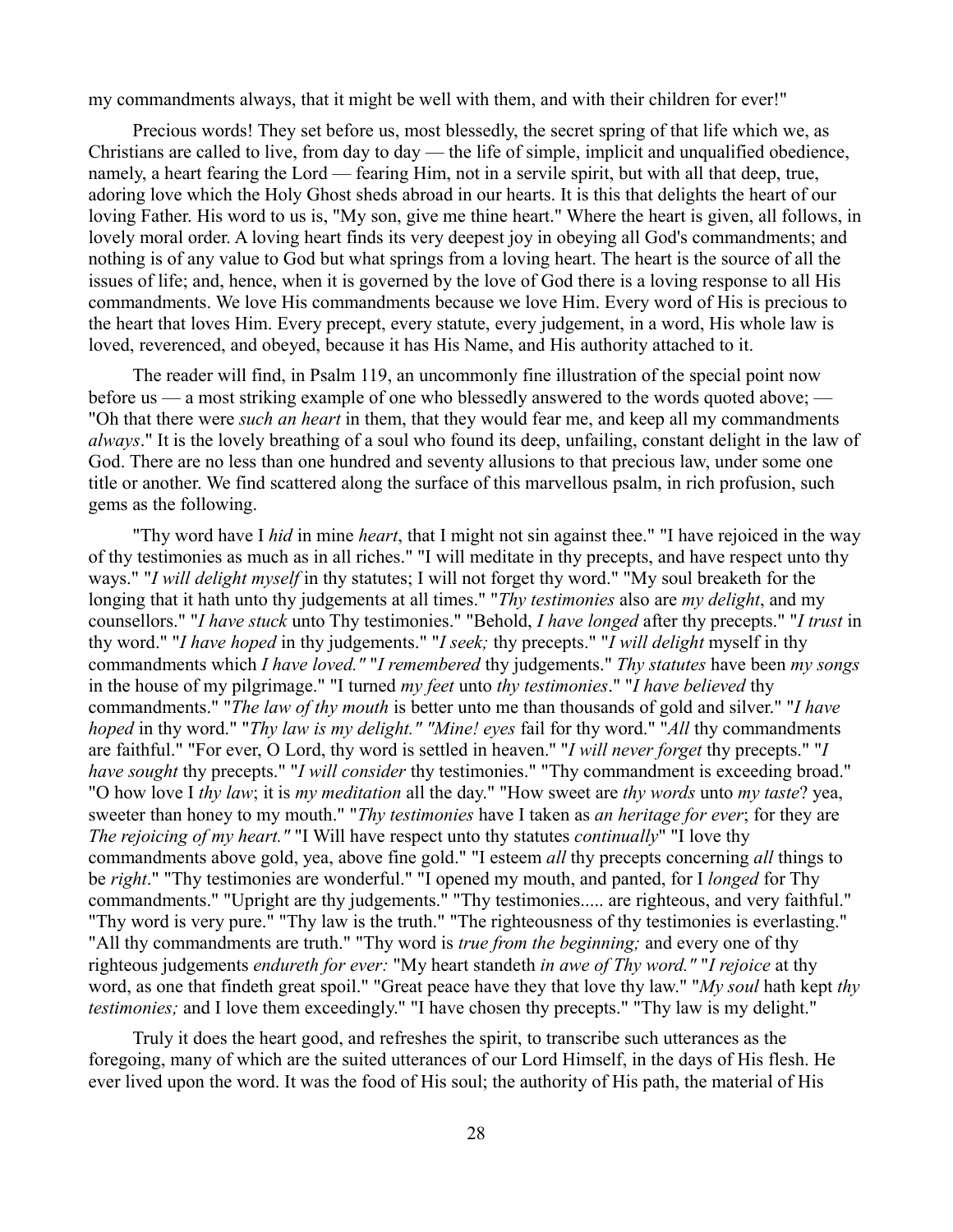ministry. By it He vanquished Satan; by it He silenced Sadducees, Pharisees and Herodians. By it He taught His disciples. To it He commended His servants, as He was about to ascend into the heavens.

How important is all this for us! How intensely interesting! How deeply practical! What a place it gives the holy scriptures! For we remember that it is, in very deed, the blessed Volume of inspiration which is brought before us in all those golden sentences culled from Psalm 119. How strengthening, refreshing and encouraging for us to mark the way in which our Lord uses the holy scriptures, at all times, the place He gives them, and the dignity He puts upon them! He appeals to them, on all occasions, as a divine authority, from which there can be no appeal. He, though Himself as God over all, the Author of the Volume, having taken His place as man, on the earth, sets forth, with all possible plainness, what is man's bounden duty and high privilege, namely, to live by the word of God — to bow down, in reverent subjection, to its divine authority.

And have we not here a very complete answer to the oft-raised question of infidelity, "How do we know that the Bible is the word of God?" If indeed we believe in Christ; if we own Him to be the Son of God, God manifest in the flesh, very God and very man, we cannot fail to see the moral force of the fact that this divine Person constantly appeals to the scriptures — to Moses, the Prophets and the Psalms, as to a divine standard. Did He not know them to be the word of God? Undoubtedly. As God, He had given them; as Man, He received them, lived by them, and owned their paramount authority, in all things.

What a weighty fact is here for the professing church! What a withering rebuke to all those so called Christian doctors and writers who have presumed to tamper with the grand fundamental truth of the plenary inspiration of the holy scriptures in general, and of the five books of Moses in particular! How terrible to think of the professed teachers of the church of God daring to designate as spurious, writings which our Lord and Master received and owned as divine!

And yet we are told, and we are expected to believe that things are improving! Alas! alas! it is a miserable delusion. The degrading absurdities of ritualism, and the blasphemous reasonings of infidelity are rapidly increasing around us; and where these influences are not actually dominant, we observe, for the most part, a cold indifference, carnal ease, self indulgence, and worldliness — anything and everything, in short, but the evidence of improvement. If people are not led away by infidelity, on the one hand, or by ritualism, on the other, it is, for the most part, owing to the fact that they are too much occupied with pleasure and gain to think of anything else. And as to the religion of the day, if you subtract money and music, you will have a lamentably trifling balance.

Hence, therefore, it is impossible to shake off the conviction that the combined testimony of observation and experience is directly opposed to the notion that things are improving. Indeed, for any one, in the face of such an array of evidence to the contrary, to cling to such a theory can only be regarded as the fruit of a most unaccountable credulity.

But, perhaps, some may feel disposed to say that we must not judge by the sight of our eyes; we must be hopeful. True, provided only we have a divine warrant for our hopefulness. If a single line of scripture can be produced to prove that the present system of things is to be marked by gradual improvement, religiously, politically, morally, or socially, then, by all means, be hopeful. Yes; hope against hope. A single clause of inspiration is quite sufficient to form the basis of a hope which will lift the heart above the very darkest and most depressing surroundings.

But where is such a clause to be found? Simply, nowhere. The testimony of the Bible, from cover to cover; the distinct teaching of holy scripture, from beginning to end; the voices of prophets and apostles, in unbroken harmony — all, without a single divergent note, go to prove, with a force and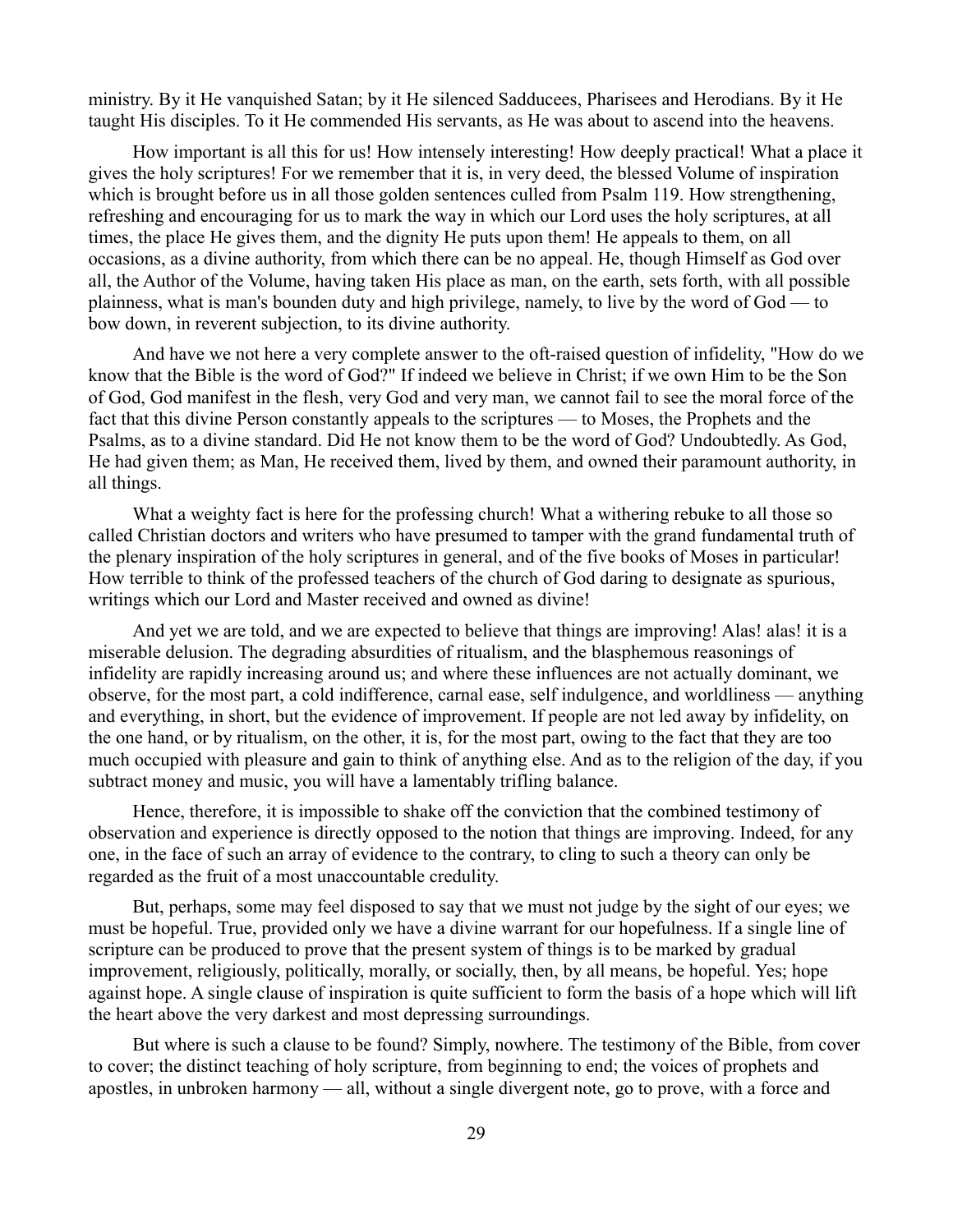clearness perfectly unanswerable, that the present condition of things, so far from gradually improving, will grow rapidly worse; that ere the bright beams of millennial glory can gladden this groaning earth, the sword of judgement must do its appalling work. To quote the passages, in proof of our assertion, would literally fill a volume; it would simply be to transcribe a large portion of the prophetic scriptures of the Old and New Testament.

This, of course, we do not attempt. There is no need. The reader has his Bible before him. Let him search it diligently. Let him lay aside all his preconceived ideas, all the conventionalisms of Christendom, all the ordinary phraseology of the religious world, all the dogmas of the schools of divinity, and come, with the simplicity of a little child, to the pure fountain of holy scripture, and drink in its heavenly teaching. If he will only do this, he will rise from the study with the clear and settled conviction that the world will, most assuredly, not be converted by the means now in operation — that it is not the gospel of peace but the besom of destruction that shall prepare the earth for glory.

Is it, then, that we deny the good that is being done? Are we insensible to it? Far be the thought! We heartily bless God for every atom of it. We rejoice in every effort put forth to spread the precious gospel of the grace of God; we render thanks for every soul gathered within the blessed circle of God's salvation. We delight to think of eighty-five millions of Bibles scattered over the earth. What human mind can calculate the results of all these, yea, the results of a single copy? We earnestly wish God speed to every true-hearted missionary who goes forth with the glad tidings of salvation, whether into the lanes and court-yards of London, or to the most distant parts of the earth.

But, admitting all this, as we most heartily do, we nevertheless do not believe in the conversion of the world by the means now in operation. Scripture tells us that it is when the divine judgements are in the earth, the inhabitants of the world shall learn righteousness. This one clause of inspiration ought to be sufficient to prove that it is not by the gospel that the world is to be converted, and there are hundreds of clauses which speak the same language and teach the same truth. It is not by grace, but by judgement, that the inhabitants of the world shall learn righteousness.

What then is the object of the gospel If it be not to convert the world, for what purpose is it preached? The Apostle James, in his address at the memorable council at Jerusalem, gives an answer, direct and conclusive, to the question. He says, "Simeon hath declared how God at the first did visit the Gentiles." For what? To convert them all? The very reverse: "*To take out of them* a people for his name." Nothing can be more distinct than this It sets before us that which ought to be the grand object of all missionary effort — that which every divinely sent and divinely taught missionary will keep before his mind, in all his blessed labours. It is "to take out a people for his name."

How important to remember this! How needful to have ever before us a true object, in all our work! Of what possible use can it be to work for a false object? Is it not much better to work with a direct view to what God is doing? Will it cripple the missionary's energies or clip his wings to keep before his eyes the divine purpose in his work? Surely not. Take the case of two missionaries going forth to some distant mission-field; the one has for his object the conversion of the world; the other, the gathering out of a people. Will the latter, by reason of his object, be less devoted, less energetic, less enthusiastic than the former? We cannot believe it; on the contrary, the very fact of his being in the current of the divine mind will impart stability and consistency to his work; and, at the same time, encourage his heart in the face of the difficulties and hindrances which surround him.

But, however this may be, it is perfectly plain that the apostles of our Lord and Saviour Jesus Christ had no such object, in going forth to their work, as the conversion of the world. "Go ye into all the world, and preach the gospel to every creature; he that believeth and is baptised shall be saved; but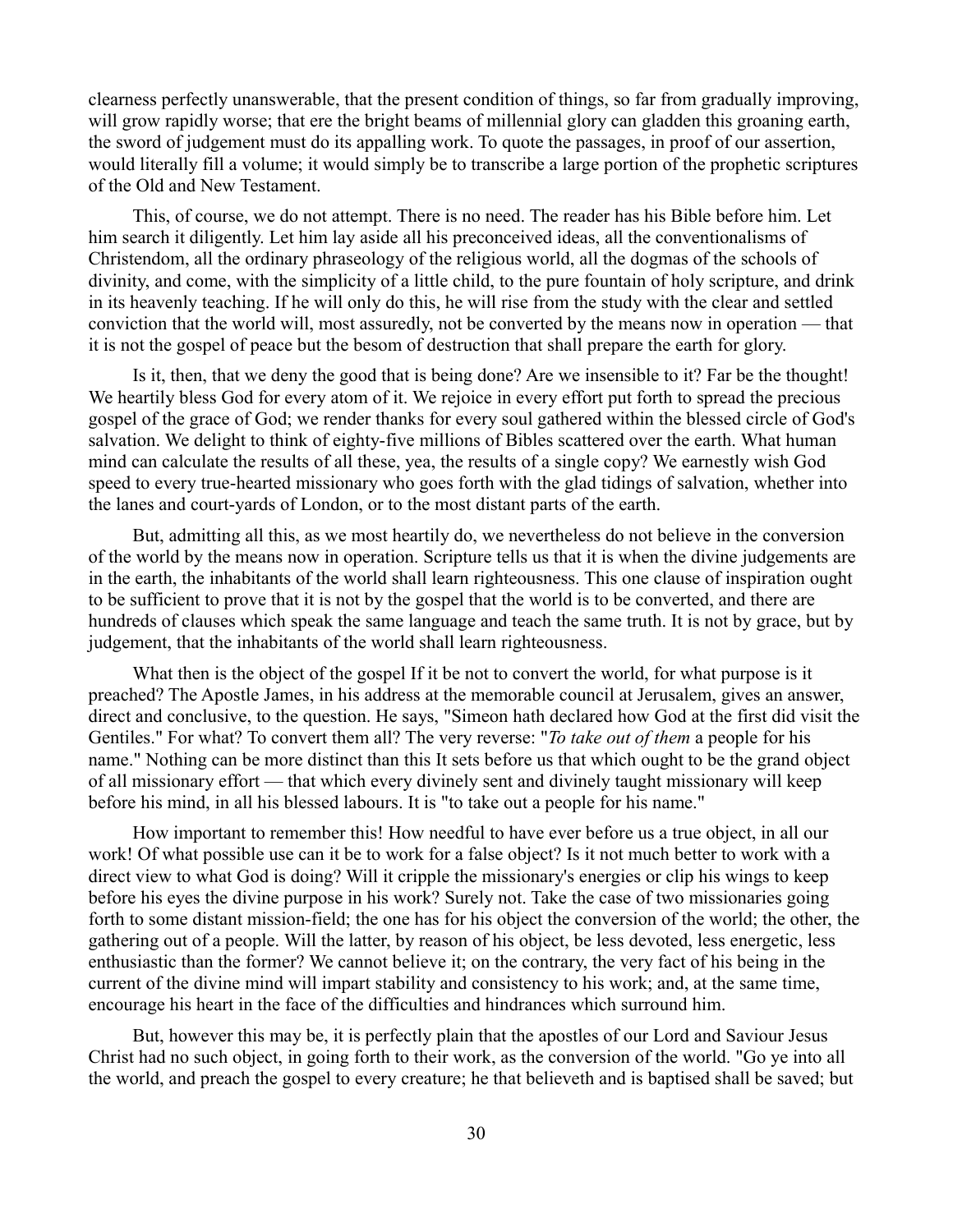he that believeth not shall be damned."

This was to the twelve. The world was to be their sphere. The aspect of their message was unto every creature; the application, to him that believeth. It was, pre-eminently, an individual thing. The conversion of the whole world was not to be their object; that will be effected by a different agency altogether, when God's present action by the gospel shall have resulted in the gathering out of a people for the heavens.\* The Holy Ghost came down, on the day of Pentecost, not to convert the world, but to "convict" (*elegxei*) it, or demonstrate its guilt, in having rejected the Son of God.\*\* The effect of His presence was to prove the world guilty; and as to the grand object of His mission, it was to form a body composed of believers from amongst both Jews and Gentiles. With this He has been occupied for the last eighteen hundred years. This is "the mystery" of which the Apostle Paul was made a minister, and which he unfolds, so fully and blessedly, in his epistle to the Ephesians. It is impossible for any one to understand the truth set forth in this marvellous document, and not see that the conversion of the world and the formation of the body of Christ are two totally different things which could not possibly go on together.

{\*We would commend to the reader's attention Psalm 47. It is one of a large class of passages which prove that the blessing of the nations is consequent upon Israel's restoration. "God be merciful unto us [Israel] and bless us, and cause his face to shine upon us, that thy way may be known upon earth, thy saving health among all nations.... God shall bless us; and *all the ends of the earth* shall fear him." There could not be a more lovely or forcible proof of the fact that it is Israel, and not the church, that will be used for the blessing of the nations.}

{\*\*The application of John 16: 8-11 to the Spirit's work in the individual is, in our judgement, a serious mistake. It refers to the effect of His presence on earth, in reference to the world as a whole. His work in the soul is a precious truth, we need hardly say; but it is not the truth taught in this passage.}

Let the reader ponder the following beautiful passage: "For this cause I Paul, the prisoner of Jesus Christ for you Gentiles, if ye have heard of the dispensation of the grace of God, which is given me to you-ward; how that by revelation he made known unto me the mystery; (as I wrote afore in few words, whereby, when ye read, ye may understand my knowledge in the mystery of Christ) which in other ages was not made known unto the sons of men" — not made known in the scriptures of the Old Testament; nor revealed to the Old Testament saints or prophets — "as it is now revealed unto his holy apostles and prophets" — that is, to the New Testament prophets — "by the Spirit; that the Gentiles should be fellow heirs, and of the same body, and partakers of his Promise in Christ by the gospel: whereof I was made a minister, according to the gift of the grace of God given unto me by the effectual working of his power. Unto me, who am less than the least of all saints, is this grace given, that I should preach among the Gentiles the unsearchable riches of Christ; and to make all men see, what is the dispensation [*oikonomia*] of the mystery, which *from the beginning of the world* hath been *hid in God,* who created all things by Jesus Christ: to the intent that now unto the principalities and powers in the heavenlies might be known by the church the manifold wisdom of God." (Eph. 3: 1-10)

Take another passage from the epistle to the Colossians. "If ye continue in the faith grounded and settled, and be not moved away from the hope of the gospel, which ye have heard, and which was preached to every creature which is under heaven; whereof I Paul am made a minister; who now rejoice in my sufferings for you, and fill up that which is behind of the afflictions of Christ in my flesh, for his body's sake, which is the church; whereof I am made a minister, according to the dispensation of God which is given to me for you, to complete the word of God; even the mystery which hath been hid from ages and from generations, but now is made manifest to his saints: to whom God would make known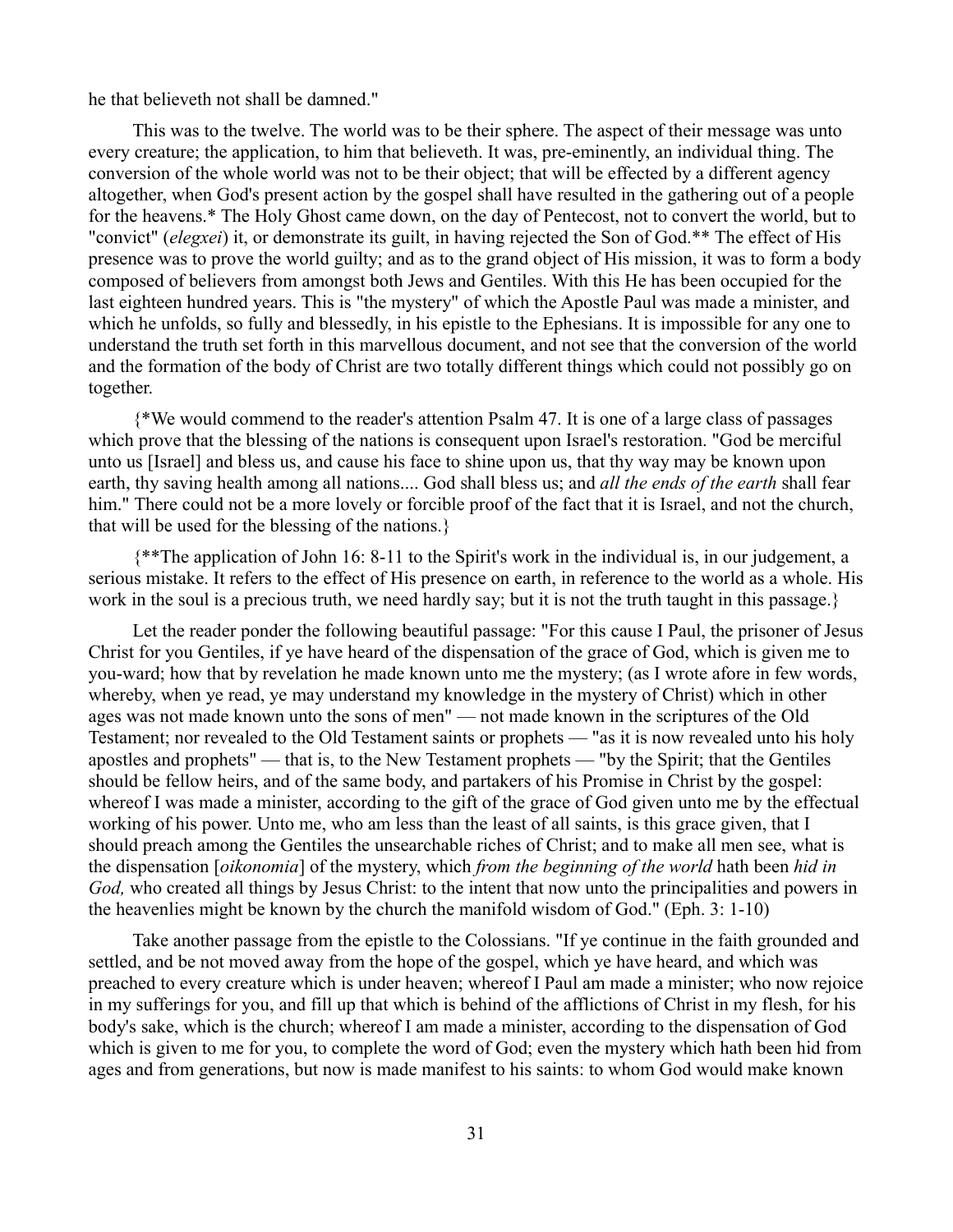what is the riches of the glory of this mystery among the Gentiles; which is Christ in you, the hope of glory: whom we preach, warning every man, and teaching every man in all wisdom; that we may present every man perfect in Christ Jesus; whereunto I also labour, striving according to his working, which worketh in me mightily." (Col. 1: 23-29.)

From these, and numerous other passages, the reader may see the special object of Paul's ministry. Assuredly, he had no such thought in his mind as the conversion of the world. True, he preached the gospel, in all its depth, fullness and power — preached it "from Jerusalem and round about unto Illyricum" — "preached among the Gentiles the unsearchable riches of Christ;" but with no thought of converting the world. He knew better. He knew and taught that the world was ripening for judgement — yes, ripening rapidly; that "evil men and seducers shall wax worse and worse;" that, "In the latter times, some shall depart from the faith, giving heed to seducing spirits, and doctrines of devils; speaking lies in hypocrisy; having their conscience seared with a hot iron; forbidding to marry, and commanding to abstain from meats, which God had created to be received with thanksgiving of them which believe and know the truth."

And, further still, this faithful and divinely inspired witness taught that "in *the last days" —* far in advance of "the latter times" — "perilous [or difficult] times shall come. For men shall be lovers of their own selves, covetous, boasters, proud, blasphemers, disobedient to parents, unthankful, unholy, without natural affection, truce breakers, false accusers, incontinent, fierce, despisers of those that are good, traitors, heady, high-minded, *lovers of pleasures more than lovers of God;* having a form of godliness, but denying the power thereof." (Compare 1 Tim. 4: 1-3 with 2 Tim. 3: 1-5)

What a picture! It brings us back to the close of the first of Romans, where the same inspired pen portrays for us the dark forms of heathenism; but with this terrible difference that in 2 Timothy it is not heathenism but nominal Christianity — "a form of godliness." And is this to be the end of the present condition of things? Is this the converted world of which we hear so much? Alas! alas! there are false prophets abroad. There are those who cry Peace, peace, when there is no peace. There are those who attempt to daub the crumbling walls of Christendom with untempered mortar.

But it will not do. Judgement is at the door. The professing church has utterly, shamefully failed; she has grievously departed from the word of God, and revolted from the authority of her Lord. There is not a single ray of hope for Christendom. It is the darkest moral blot in the wide universe of God, or on the page of history. The same blessed apostle from whose writings we have already so largely quoted, tells us that the mystery of iniquity doth already work;" hence it has been working now for over eighteen centuries. "Only he that now hindereth will hinder until he be taken out of the way. And then shall that Wicked be revealed, whom the Lord shall consume with the spirit of his mouth, and shall destroy with the brightness of his coming. Even him whose coming is after the working of Satan with all power and signs and lying wonders, and with all deceivableness of unrighteousness in them that perish; because they received not the love of the troth, that they might he saved. And for this cause God shall send them strong delusion, that they should believe a lie: that they all might be damned who believed not the truth, but had pleasure in unrighteousness." (2 Thess. 2: 7-12.)

How awful is the doom of Christendom! Strong delusion! Dark damnation! And all this in the face of the dreams of those false prophets who talk to the people about "the bright side of things." Thank God, there is a bright side for all those who belong to Christ. To them the apostle can speak in bright and cheering accents. "We are bound to give thanks alway to God for yon, brethren beloved of the Lord, because God hath from the beginning chosen you to salvation through sanctification of the Spirit and belief of the truth: whereunto he called you by our gospel, to the obtaining of the glory of our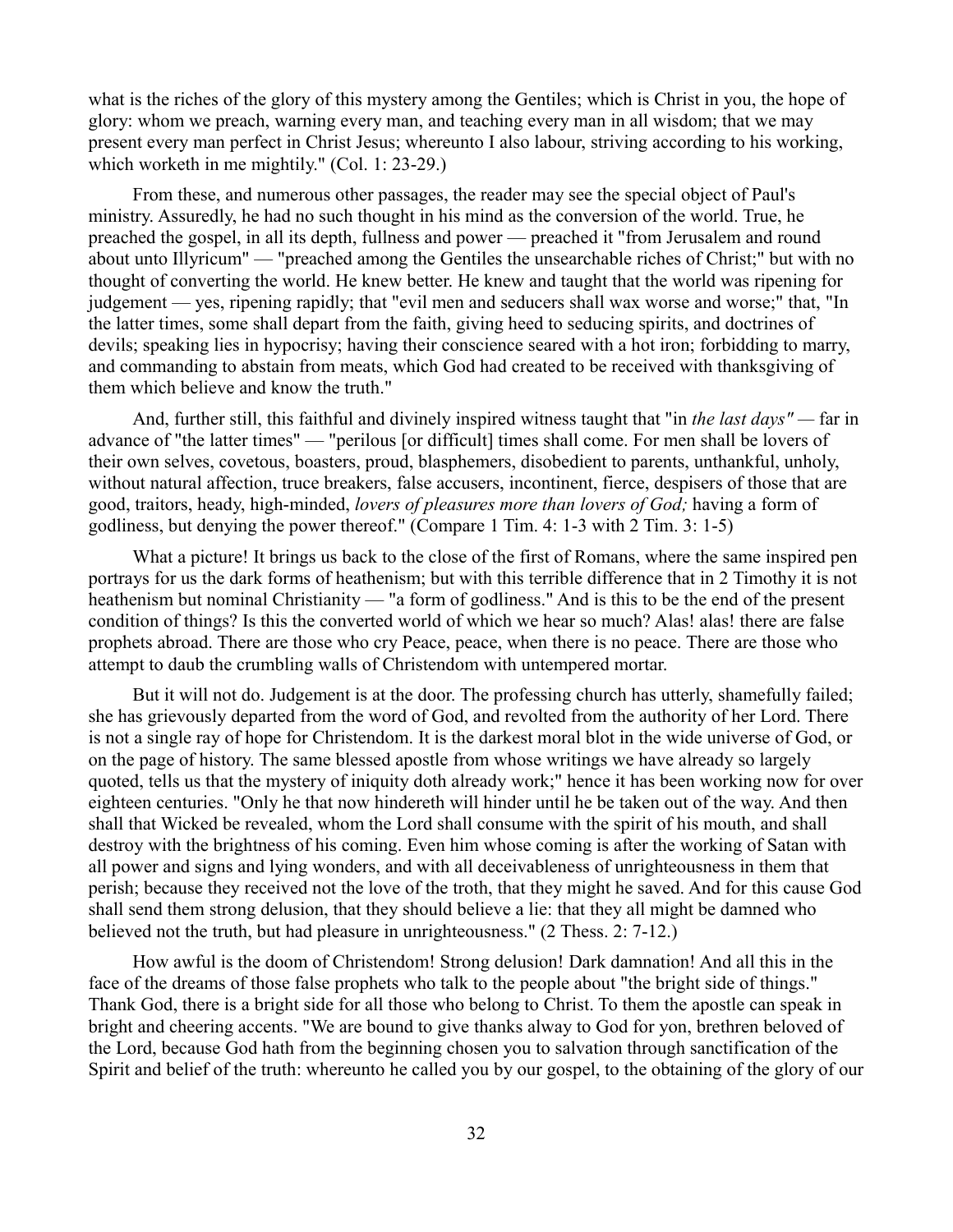Lord Jesus Christ." (2 Thess. 2: 13, 14.)

Here we have, most surely, the bright side of things — the bright and blessed hope of the church of (God — the hope of seeing "the bright and morning Star." All rightly instructed Christians are on the look out, not for an improved or a converted world, but for their coming Lord and Saviour who has gone to prepare a place for them in the Father's house; and is coming again to receive them to Himself, that where He is, there they may be also. This is His own sweet promise, which may be fulfilled at any moment. He only waits, as Peter tells us, in long suffering mercy, not willing that any should perish, but that all should come to repentance. But when the last member shall be incorporated, by the Holy Ghost, into the blessed body of Christ, then shall the voice of the archangel and the trump of God summon *all* the redeemed, from the beginning, to meet their descending Lord, in the air, to be for ever with Him.

This is the true and proper hope of the church of God — a hope which He would have ever shining down; into the hearts of all His beloved people, in its purifying and elevating power. Of this blessed hope the enemy has succeeded in robbing a large number of the Lord's people. Indeed, for centuries it was well nigh blotted out from the church's horizon; and it has only been partially recovered within the last fifty years. And alas! how partially! Where do we hear of it, throughout the length and breadth of the professing church? Do the pulpits of Christendom ring with the joyful sound, "Behold the Bridegroom cometh"? Far from it. Even the few beloved servants of Christ who are looking for His coming, hardly dare to preach it, because they fear it would be utterly rejected. And so it would. We are thoroughly persuaded that, in the vast majority of cases, men who should venture to preach the glorious truth that the Lord is coming for His church, would speedily have to vacate their pulpits.

What a solemn and striking proof of Satan's blinding power! He has robbed the church of divinely given hope; and, instead thereof, he has given her a delusion — a lie. Instead of looking out for "The bright and morning Star," he has set her looking for a converted world — a millennium without Christ. He has succeeded in casting such a haze over the future, that the church has completely lost bearings. She does not know where she is. She is like a vessel tossed on the stormy ocean, having neither compass nor rudder, seeing neither sun nor stars. All is darkness and confusion.

And how is this? Simply because the church has lost sight of the pure and precious word of her Lord and has accepted, instead, those bewildering creeds confessions of men which so mar and mutilate the truth of God, that Christians seem utterly at sea as to their proper standing and their proper hope.

And yet they have the Bible in their hands. True but so had the Jews, and yet they rejected the blessed One who is the great theme of the Bible from beginning to end. This was the moral inconsistency with which our Lord charged them, in John "Ye search the scriptures; for in them ye think ye have eternal life; and they are they which testify of me; ye will not come to me, that ye might have life."\*

{\*the word *ereunate* may be either imperative or indicative but the context, we judge, demands the latter. They had scriptures; they were read in their synagogues every day; they professed to believe that in them they had life; they testified of Him; and yet they would not come Him. Here was the flagrant inconsistency. Now if *ereunate* be taken as a command, the whole force of the passage is lost. Need we remind the reader that there are plenty of arguments and inducements leading us to search the scriptures, without appealing to what we believe to be an inaccurate rendering of John 5: 39}

And why was this? Simply because their minds were blinded by religious prejudice. They were under the influence of the doctrines and commandments of men. Hence, although they had the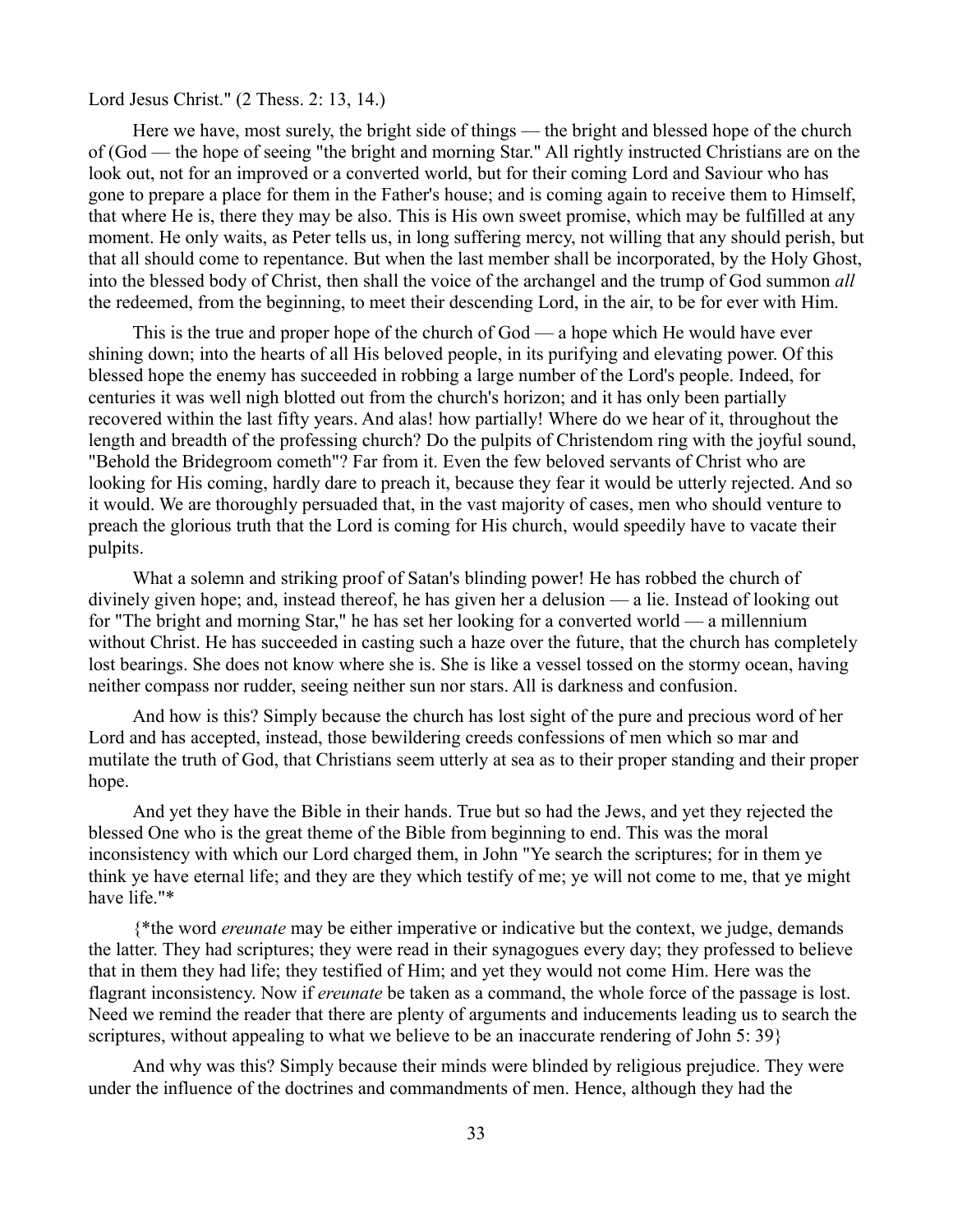scriptures, and boasted of having them, they were as ignorant of them, and as little governed by them as the poor dark heathen around them. It is one thing to have the Bible in our hands, in our homes, and in our assemblies, and quite another thing to have the truths of the Bible acting on our hearts and consciences, and shining in our lives.

Take, for instance, the great subject now before us, and which has led us into this very lengthened digression. Can anything be more plainly taught in the New Testament than this, namely, that the end of the present condition of things will be terrible apostasy from the truth, and open rebellion against God and the Lamb? The Gospels, the Epistles and the Revelation all agree in setting forth this most solemn truth, with such distinctness and simplicity that a babe in Christ may see it.

And yet how few comparatively believe it! The vast majority believe the very reverse. They believe that by means of the various agencies now in operation all nations shall be converted. In vain we call attention to our Lord's parables in Matthew 13; the tares, the leaven, and the mustard seed. How do these agree with the idea of a converted world? If the whole world is to be converted by a preached gospel, how is it that tares are found in the field at the end of the age? How is it that there are as many foolish virgins as wise ones, when the Bridegroom comes? If the whole world is to be converted by the gospel, then on whom will "the day of the Lord so come as a thief in the night"? Or what mean those awful words, "For when they shall say, Peace and safety; then sudden destruction cometh upon them, as travail upon a woman with child; and they shall not escape"? In view of a converted world, what would be the just application, what the moral force of those most solemn words, in the first of Revelation, "Behold, he cometh with clouds, and every eye shall see him, and they also which pierced him; and *all kindreds of the earth shall wail because of him"?* Where are all those wailing kindreds to be found, if the whole world is to be converted?

Reader, is it not as clear as a sunbeam that the two things cannot stand, for a moment together. Is it not perfectly plain that the theory of a world converted by the gospel is diametrically opposed to the teaching of the entire New Testament? How is it then that the vast majority of professing Christians persist in holding it? There can be but the one reply, and that is, they do not bow to the authority of scripture. It is most sorrowful and solemn to have to say it; but it is, alas! too true. The Bible is read in Christendom; but the truths of the Bible are not believed — nay, they are persistently rejected. And all this in view of the oft-repeated boast that "the Bible, and the Bible alone is the religion of Protestants."

But we shall not pursue this subject further here, much as we feel its weight and importance. We trust the reader may be led by the Spirit of God to feel its deep solemnity. We believe the Lord's people everywhere need to be thoroughly roused to a sense of how entirely the professing church has departed from the authority of scripture. Here, we may rest assured, lies the real cause of all the confusion, all the error, all the evil in our midst. We have departed from the word of the Lord, and from Himself. Until this is seen, felt and owned, we cannot be right. The Lord looks for true repentance, real brokenness of spirit, in His presence. "*To this man will I look,* even to him that is *poor*, and of a *contrite* spirit, and trembleth at my word."

This always holds good. There is no limit to the blessing, when the soul is in this truly blessed attitude. But it must be a reality. being "poor and contrite; We must be in the condition. It is an individual matter. "*To this man* will I look"

Oh! may the Lord, in His infinite mercy, lead us, every one, into true self judgement, under the action of His word! May our ears he opened to hear His voice! May there be a real turning of our hearts to Himself and to His word! May we turn our backs, in holy decision, once and for ever, upon everything that will not stand the test of scripture! This, we are persuaded, is what our Lord Christ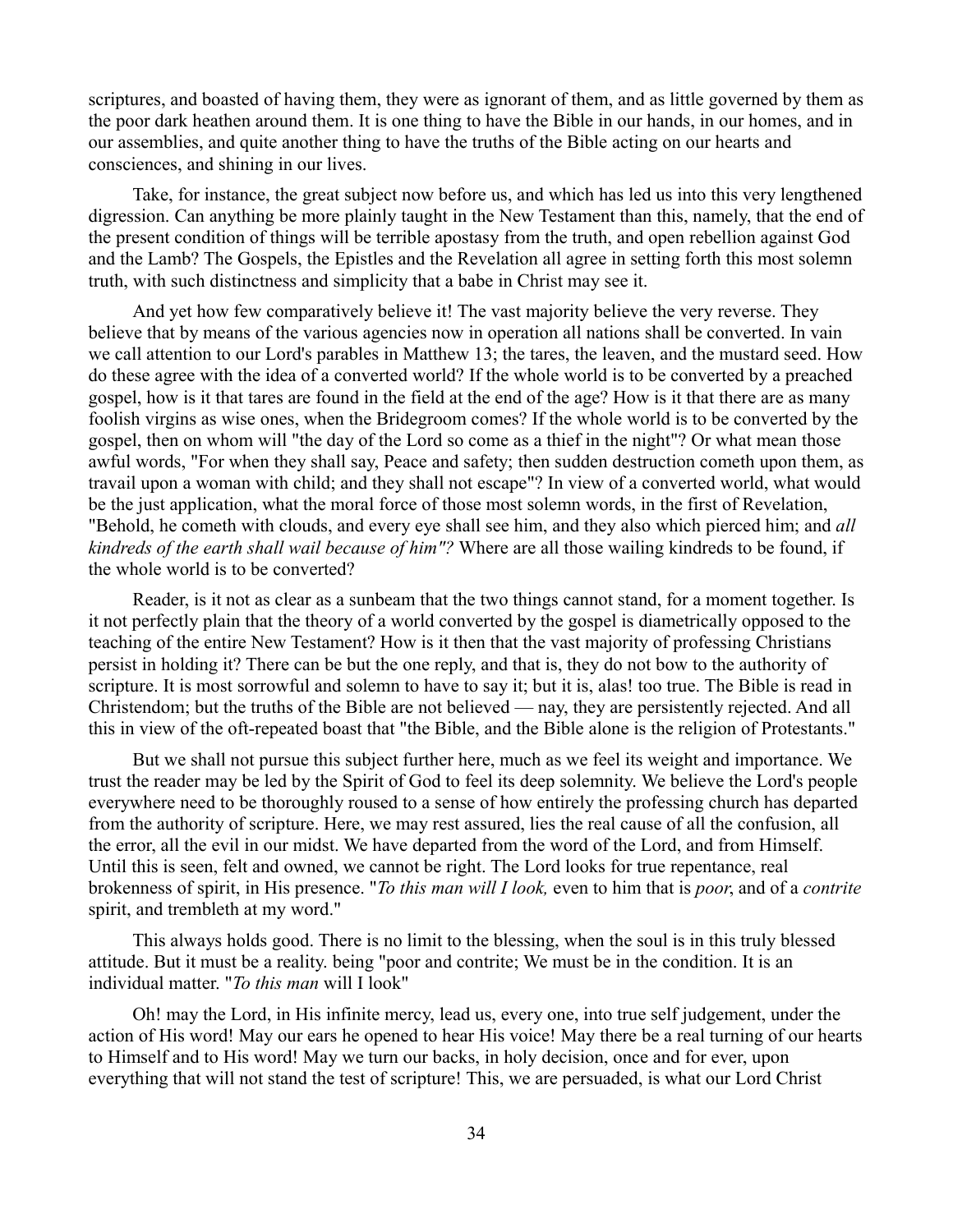looks for on the part Of all who belong to Him, amid the terrible and hopeless *debris* of Christendom.

## Deuteronomy 6

"Now these are the commandments, the statutes, and the judgements, which the Lord your God commanded to teach you, that ye might do them in the land whither ye go to possess it: that thou mightest fear the Lord thy God, to keep all his statutes and his commandments, which I command thee; thou, and thy son, and thy son's son, all the days of thy life; and that thy days may be prolonged. Hear therefore, O Israel, and observe to do it, that it may be well with thee, and that ye may increase mightily, as the Lord God of thy fathers hath promised thee, in the land that floweth with milk and honey. Hear, O Israel: the Lord our God is one Lord."

We have here presented to us that great cardinal truth which the nation of Israel was specially responsible to hold fast and confess, namely, the unity of the Godhead. This truth lay at the very foundation of the Jewish economy. It was the grand centre round which the people were to rally. So long as they maintained this, they were a happy, prosperous, fruitful people; but when it was let go, all was gone. It was their great national bulwark, and that which was to mark them off from all the nations of the east. They were called to confess this glorious truth in the face of an idolatrous world, with "its gods many, and lords many." It was Israel's high privilege and holy responsibility to bear a steady witness to the truth contained in that one weighty sentence, "The Lord our God is one Lord," in marked opposition to the false gods innumerable of the heathen around. Their father Abraham had been called out from the very midst of heathen idolatry, to be a witness to the one true and living God, to trust Him; to walk with Him; to lean on Him; and to obey Him.

If the reader will turn to the last chapter of Joshua, he will find a very striking allusion to this fact, and a very important use made of it, in his closing address to the people. "And Joshua gathered all the tribes of Israel to Shechem, and called for the elders of Israel, and for their heads, and for their judges, and for their officers; and they presented themselves before God. And Joshua said unto all the people, Thus saith the Lord God of Israel, Your fathers dwelt on the other side of the flood in old time, even Terah, the father of Abraham, and the father of Nachor; and *they served other gods.* And I took your father Abraham from the other side of the flood, and led him throughout all the land of Canaan, and multiplied his seed, and gave him Isaac."

Here, Joshua reminds the people of the fact that their fathers had served other gods — a very solemn and weighty fact, most surely; and one which they ought never to have forgotten, inasmuch as the remembrance of it would have taught them their deep need of watchfulness over themselves, lest, by any means, they should be drawn back into that gross and terrible evil out of which God, in His sovereign grace, and electing love, had called their father Abraham. It would have been their wisdom to consider that the self-same evil in which their fathers had lived, in the olden time, was just the one into which they themselves were likely to fall.

Having presented this fact to the people, Joshua brings before them, with uncommon force and vividness, all the leading events of their history, from the birth of their father Isaac, down to the moment in which he was addressing them; and then sums up with the following telling appeal, "Now therefore fear the Lord, and serve him in sincerity and in truth; *and put away the gods which your fathers served on the other side of the flood, and in Egypt;* and serve ye the Lord. And if it seem evil unto you to serve the Lord, choose you this day whom ye will serve; whether *the gods which, your fathers served that were on the other side of the flood,* or the gods of the Amorites in whose land ye dwell; but as for me and my house, we will serve the Lord.

Mark the repeated allusion to the fact that their fathers had worshipped false gods; and, further,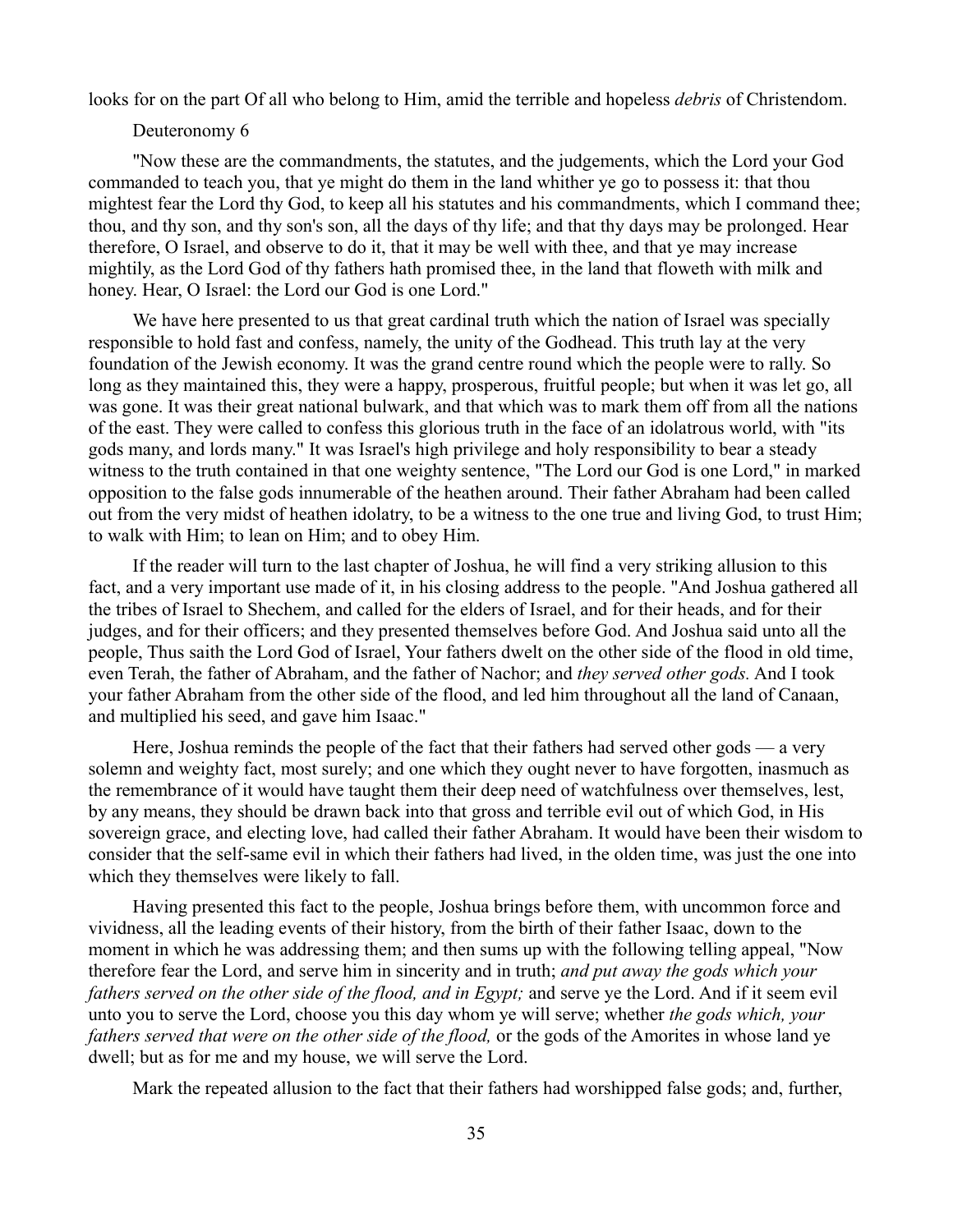that the land into which Jehovah had brought them had been polluted, from one end to the other, by the dark abominations of heathen idolatry.

Thus does this faithful servant of the Lord, evidently by the inspiration of the Holy Ghost, seek to set before the people their danger of living up the grand central and foundation truth of the One true and living God, and falling back into the worship of idols. He urges upon them the absolute necessity of whole-hearted decision. "Choose you this day whom ye will serve." There is nothing like plain, out and out decision for God. It is due to Him always. He had proved Himself to be unmistakably for them, in redeeming them from the bondage of Egypt, bringing them through the wilderness, and planting them in the land of Canaan. Hence, therefore, that they should be wholly for Him was nothing more than their reasonable service.

How deeply Joshua felt all this, for himself, is evident from those very memorable words, "As for me and my house, we will serve the Lord." Lovely words! Precious decision! National religion might, and alas! did go to ruin; but personal and family religion could, by the grace of God, be maintained, everywhere, and at all times.

Thank God for this! May we never forget it! "Me and my house" is faith's clear and delightful response to God's "Thou and thy house." Let the condition of the ostensible, professed people of God, at any given time, be what it may, it is the privilege of every true-hearted man of God to adopt and act upon this immortal decision, "As for me and my house, we will serve the Lord."

True, it is only by the grace of God, continually supplied, that this holy resolution can be carried out; but, we may rest assured that, where the bent of the heart is to follow the Lord fully, all needed grace will be ministered, day by day; for those encouraging words must ever hold good, "*My* grace is sufficient for *thee*, for my strength is made perfect in weakness."

Let us now look, for a moment, at the apparent effect of Joshua's soul-stirring appeal to the congregation. It seemed very promising. (The people answered and said, God forbid that we should forsake the Lord, to serve other gods; for the Lord our God, he it is that brought us up and our fathers out of the land of Egypt, from the house of bondage, and which did those great signs in our sight, and preserved us in all the way wherein we went, and among all the people through whom we passed; and the Lord drave out from before us all the people, even the Amorites which dwelt in the land: therefore will we also serve the Lord; for he is our God."

All this sounded very well, and looked very hopeful. They seemed to have a clear sense of the moral basis of Jehovah's claim upon them for implicit obedience. They could accurately recount all His mighty deeds on their behalf, and make very earnest and, no doubt, sincere protestations against idolatry, and promises of obedience to Jehovah, their God.

But it is very evident that Joshua was not particularly sanguine about all this profession, for "He said unto the people, Ye cannot serve the Lord: for he is an holy God; he is a jealous God; he will not forgive your transgressions nor your sins. If ye forsake the Lord, and serve strange gods, then he will turn and do you hurt, and consume you, after that he hath done you good. And the people said unto Joshua, Nay; but we will serve the Lord. And Joshua said unto the people, Ye are witnesses against yourselves that ye have chosen you the Lord, to serve him. And they said, We are witnesses. Now therefore put away, said he, *the strange gods which are among you, and incline your heart unto the Lord God of Israel.* And the people said unto Joshua, The Lord our God will we serve, and his voice will we obey."

We do not now stop to contemplate the aspect in which Joshua presents God to the congregation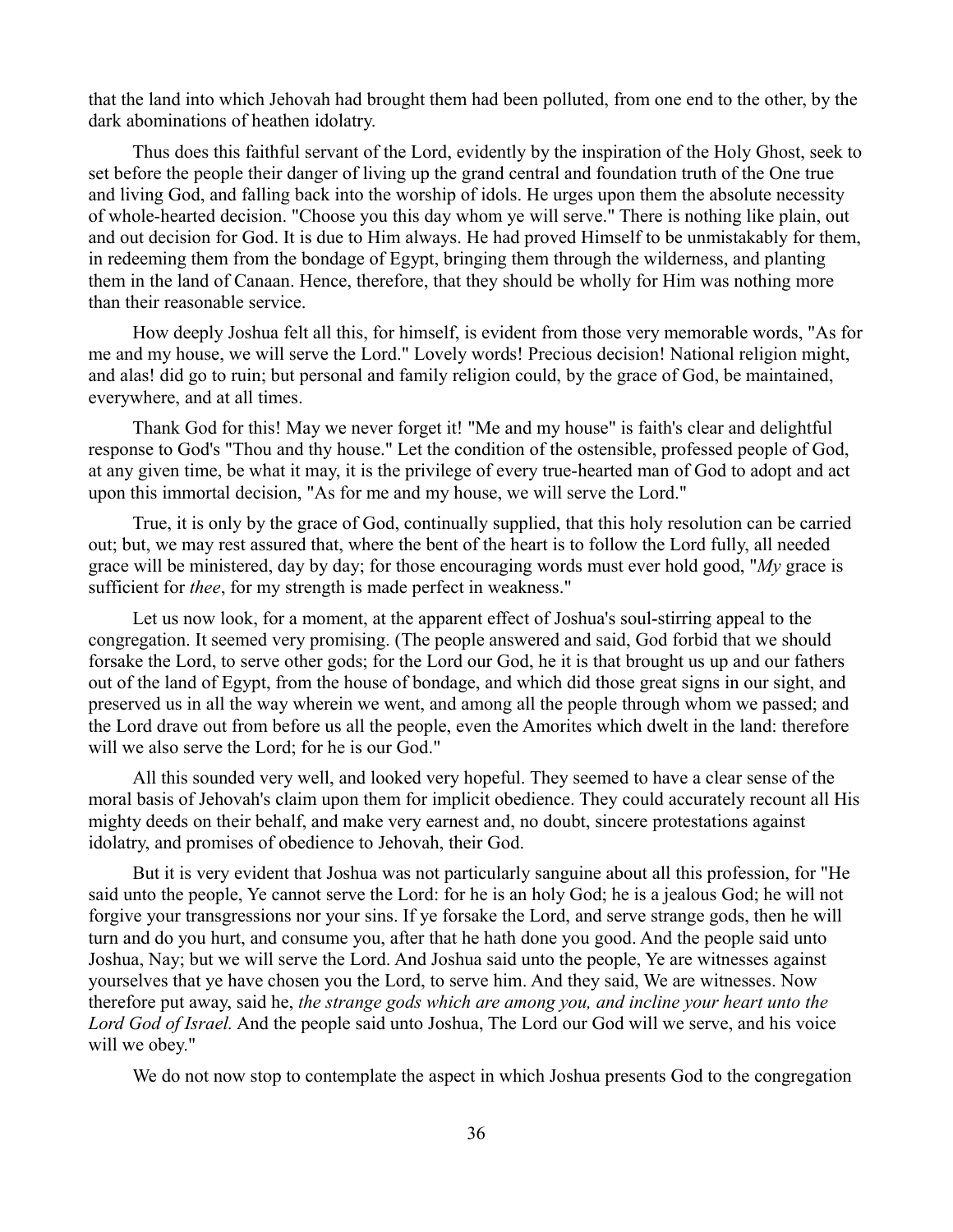of Israel, inasmuch as our object in referring to the passage is to show the prominent place assigned, in Joshua's address, to the truth of the unity of the Godhead. This was the truth to which Israel was called to bear witness, in view of all the nations of the earth, and in which they were to find their moral safeguard against the ensnaring influences of idolatry.

But alas! this very truth was the one as to which they most speedily and signally failed. The promises, vows, and resolutions made under the powerful influence of Joshua's appeal soon proved to be like the early dew and the morning cloud that passeth away. "The people served the Lord all the days of Joshua, and all the days of the elders that outlived Joshua, who had seen all the great works of the Lord, that he did for Israel. And Joshua, the son of Nun, the servant of the Lord, died, being an hundred and ten years old.... And also all that generation were gathered unto their fathers; and there arose another generation after them, which knew not the Lord, nor yet the works which he had done for Israel. And the children of Israel did evil in the sight of the Lord, *and served Baalim;* and they forsook the Lord God of their fathers, which brought them out of the land of Egypt, *and followed* other gods, of the gods of the people that were round about them, and *bowed themselves unto them,* and provoked the Lord to anger. And they forsook the Lord, and served Baal and Ashtaroth." (Judges 2: 7-13)

Reader, how admonitory is all this! How full of solemn warning to us all! The grand, allimportant, special and characteristic truth so soon abandoned! The one only true and living God given up for Baal and Ashtaroth! So long as Joshua and the elders lived, their presence and their influence kept Israel from open apostasy. But no sooner were those moral embankments removed than the dark tide of idolatry rolled in and swept away the very foundations of the national faith. Jehovah of Israel was displaced by Baal and Ashtaroth. Human influence is a poor prop, a feeble barrier. We must be sustained by the power of God, else we shall, sooner or later, give way. The faith that stands merely in the wisdom of men, and not in the power of God, must prove a poor, flimsy worthless faith. It will not stand the day of trial; it will not bear the furnace; it will, most assuredly, break down.

It is well to remember this. Second-hand faith will never do. There must be a living link connecting the soul with God. We must have to do with God for ourselves, individually, else we shall give way when the testing time comes. Human example and human influence may be all very good in their place. It was all very well to look at Joshua and the elders, and see how they followed the Lord. It is quite true that, "As iron sharpeneth iron, so doth the countenance of a man his friend." It is very encouraging to be surrounded by a number of truly devoted hearts; very delightful to be borne along upon the bosom of the tide of collective loyalty to Christ — to His Person and to His cause. But if this be all; if there be not the deep spring of personal faith and personal knowledge; if there be not the divinely formed, and the divinely sustained link of individual relationship and communion, then when the human props are removed; when the tide of human influence ebbs, when general declension sets in, we shall be, in principle, like Israel following the Lord, all the days of Joshua and the elders, and then giving up the confession of His name, and returning to the follies and vanities of this present worldthings no better, in reality, than Baal and Ashtaroth.

But, on the other hand, when the heart is thoroughly established in the truth and grace of God; when we can say — as it is the privilege of each true believer to say — "I know whom I have believed; and am persuaded that he is able to keep that which I have committed unto him against that day; then, although all should turn aside from the public confession of Christ; although we should find ourselves left without the help of a human countenance, or the support of a human arm, we shall find "the foundation of God" as sure as ever; and the path of obedience as plain before us as though thousands were treading it with holy decision and energy.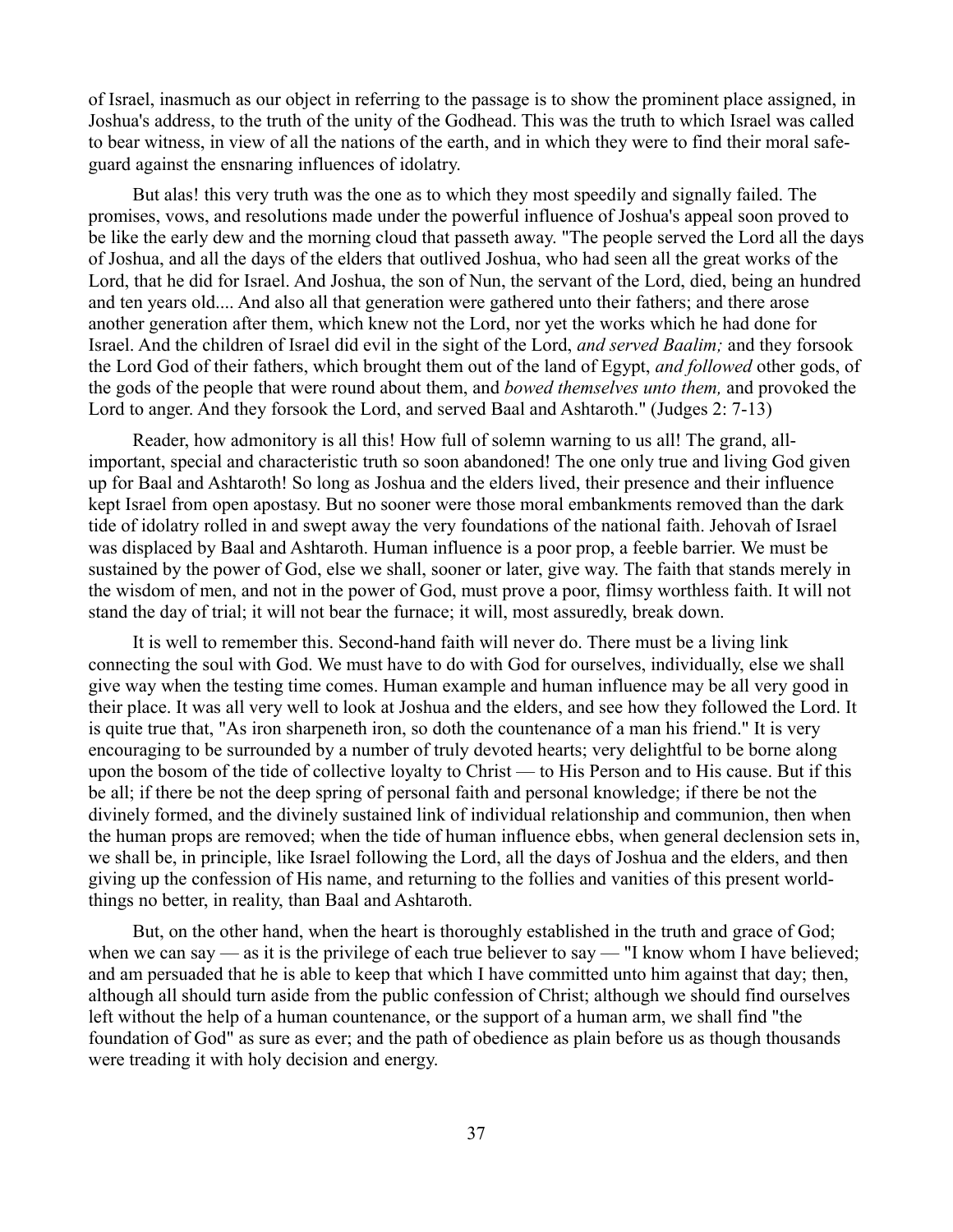We must never lose sight of the fact that it is the divine purpose that the professing church of God should learn deep and holy lessons from the history of Israel. "Whatsoever things were written aforetime were written for our learning; that we, through patience and comfort of the scriptures might have hope." Nor is it, by any means, necessary, in order to our thus learning from the Old Testament scriptures, that we should occupy ourselves in searching out fanciful analogies, curious theories, or farfetched illustrations. Many alas! have tried these things, and, instead of finding "comfort" in the scriptures, they have been led away into empty and foolish conceits, if not into deadly errors.

But our business is with the living facts recorded on the page of inspired history. These are to be our study; from these we are to draw our great practical lessons. Take, for example, the weighty and admonitory fact now before us — a fact standing out, in characters deep and broad, on the page of Israel's history from Joshua to Isaiah — -the fact of Israel's lamentable departure from that very truth which they were specially called to hold and confess — the truth of the unity of the Godhead. The very first thing they did was to let go this grand and all-important truth, this keystone of the arch, the foundation of the whole edifice, the very heart of their national existence, the living centre of their national polity. They gave it up, and turned back to the idolatry of their fathers on the other side of the flood, and of the heathen nations around them. They abandoned that most glorious and distinctive truth on the maintenance of which their very existence, as a nation, depended. Had they only held fast this truth, they would have been invincible; but, in surrendering it, they surrendered all, and became much worse than the nations around them, inasmuch as they sinned against light and knowledge — sinned, with their eyes open — sinned in the face of the most solemn warnings and earnest entreaties; and, we may add, in the face of the most vehement and oft-repeated promises and protestations of obedience.

Yes, reader, Israel gave up the worship of the One true and living God, Jehovah Elohim, their covenant God; not only their Creator, but their Redeemer; the One who had brought them up out of the land of Egypt; conducted them through the Red Sea; led them through the wilderness; brought them across the Jordan, and planted them, in triumph, in the inheritance which He had promised to Abraham their father. A land flowing with milk and honey, which is the glory of all lands." They turned their backs upon Him, and gave themselves up to the worship of false gods. "They provoked him to anger with their high places, and moved him to jealousy with their graven images."

It seems perfectly wonderful that a people who had seen and known so much of the goodness and loving kindness of God; His mighty acts, His faithfulness, His majesty, His glory, could ever bring themselves to bow down to the stock: of a tree. But so it was. Their whole history, from the days of the calf, at the foot of Mount Sinai, to the day in which Nebuchadnezzar reduced Jerusalem to ruins, is marked by an unconquerable spirit of idolatry. In vain did Jehovah, in His long-suffering mercy and abounding goodness, raise up deliverers for them, to lift them from beneath the terrible consequences of their sin and folly. Again and again, in His inexhaustible mercy and patience, He saved them from the hand of their enemies. He raised up an Othniel, an Ehud, a Barak, a, Gideon, a Jephthah, a Samson, those instruments of His mercy and power, those witnesses of His deep and tender love and compassion toward His poor infatuated people. No sooner had each judge passed off the scene, than back the nation plunged into their besetting sin of idolatry.

So also, in the days of the kings. It is the same melancholy, heart-rending story. True, there were bright spots, here and there, some brilliant stars shining out through the deep gloom of the nation's history; we have a David, an Asa, a Jehoshaphat, a Hezekiah, a Josiah — refreshing and blessed exceptions to the dark and dismal rule. But even men like these failed to eradicate from the heart of the nation the pernicious root of idolatry. Even amid the unexampled splendours of Solomon's reign, that root sent forth its bitter shoots, in the monstrous form of high places to Ashtaroth, the goddess of the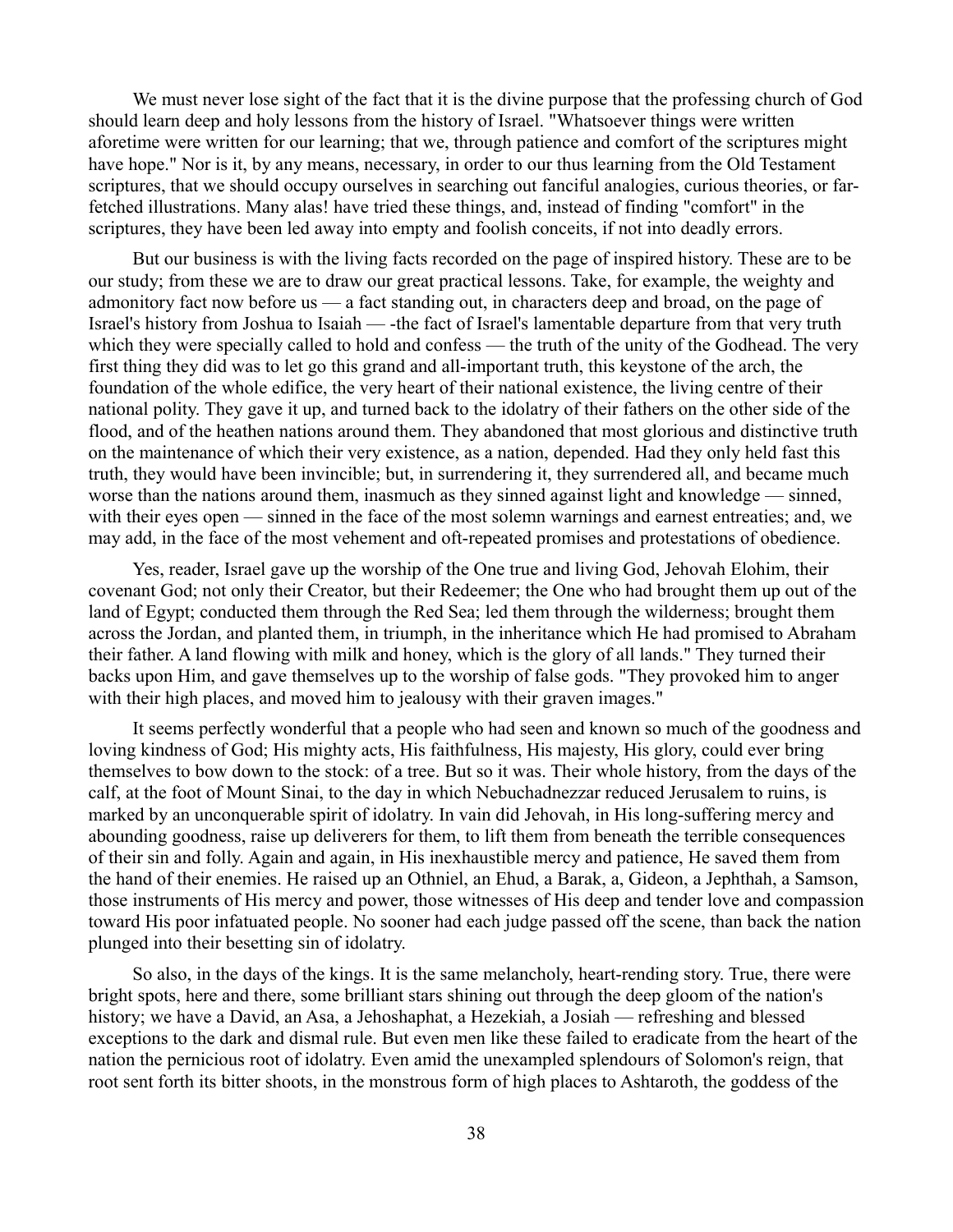Zidonians; Milcom, the abomination of the Ammonites; and Chemosh, the abomination of Moab.

Reader, only think of this. Pause for a moment, and contemplate the astounding fact of the writer of the Canticles, Ecclesiastes, and Proverbs bowing at the shrine of Molech! Only conceive the wisest, the wealthiest and the most glorious of Israel's monarchs, burning incense, and offering sacrifices upon the altar of Chemosh!

Truly, there is something here for us to ponder. It was written for our learning. The reign of Solomon affords one of the most striking and impressive evidences of the fact which is just now engaging our attention, namely, Israel's complete and hopeless apostasy from the grand truth of the unity of the Godhead — their unconquerable spirit of idolatry. The truth which they were specially called out to hold and confess, was the very truth which they, first of all and most persistently, abandoned.

We shall not pursue the dark line of evidence further; neither shall we dwell upon the appalling picture of the nation's judgement, in consequence of their idolatry. They are now in the condition of which the prophet Hosea speaks: "The children of Israel shall abide many days without a king, and without a prince, and without a sacrifice, and without an image, and without an ephod, and without teraphim." — "The unclean spirit of idolatry has gone out of them," during these "many days," to return, by-and-by, with "seven other spirits more wicked than himself" — the very perfection of spiritual wickedness. And then will come days of unparalleled tribulation upon that long misguided and deeply revolted people - "The time of Jacob's trouble."

But deliverance will come, blessed be God! Bright days are in store for the restored nation — "days of heaven upon earth" — as the same prophet Hosea tells us: "Afterward shall the children of Israel return, and seek the Lord their God, and David their King; and shall fear the Lord and his goodness in the latter days." All the promises of God to Abraham, Isaac, Jacob, and David shall be blessedly accomplished; all the brilliant predictions of the prophets, from Isaiah to Malachi, shall be gloriously fulfilled. Yes, both promises and prophecies shall be literally and gloriously made good to restored Israel, in the land of Canaan; for "the scripture cannot be broken." The long, dark, dreary night shall be followed by the brightest day that has ever shone upon this earth; the daughter of Zion shall bask in the bright and blessed beams of "the Sun of Righteousness;" and "the earth shall be filled with the knowledge of the Lord, as the waters cover the sea."

It would indeed be a most delightful exercise to reproduce upon the pages of this volume those glowing passages from the prophets which speak of Israel's future; but this we cannot attempt; it is not needful; and we have a duty to fulfil which, if not so pleasing to us, or so refreshing to the reader, will, we earnestly hope, prove not less profitable.

The duty is this, to press upon the attention of the reader — and upon the attention of the whole church of God — the practical application of that solemn fact in Israel's history on which we have dwelt at such length — the fact of their having so speedily, and so completely given up the great truth set forth in Deuteronomy 6: 4, "Hear, O Israel; the Lord our God is one Lord."

We may, perhaps, be asked, "What bearing can this fact have upon the church of God?" We believe it has a most solemn bearing; and, further, we believe we should be guilty of a very culpable shirking of our duty to Christ and to His church, if we failed to point it out. We know that all the great facts of Israel's history are full of instruction, full of admonition, full of warning, for us. It is our business, our bounden duty to see that we profit by them — to take heed that we study them aright.

Now, in contemplating the history of the church of God, as a public witness for Christ, on the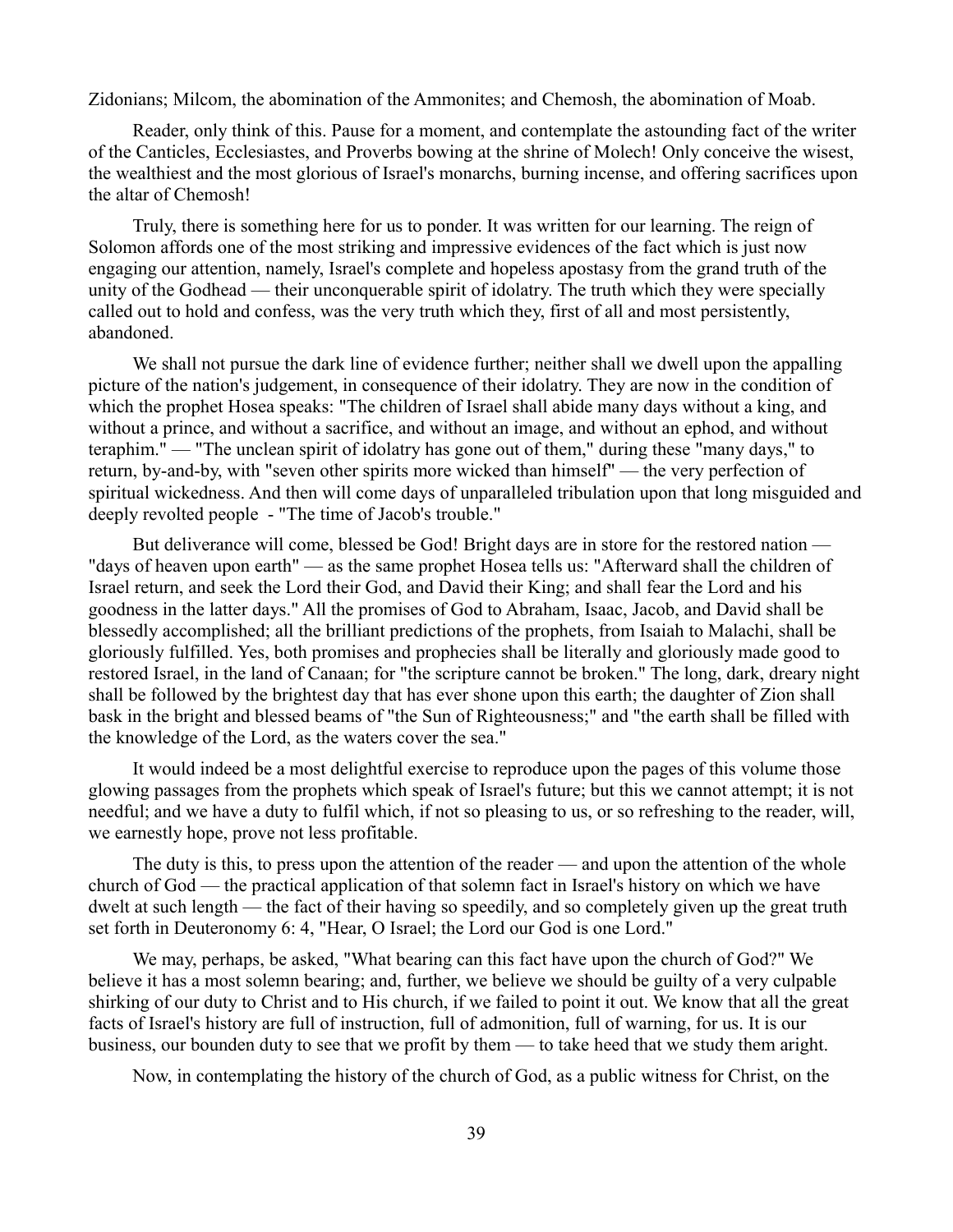earth, we find that, hardly had it been set up, in all the fullness of blessing and privilege which marked the opening of its career, ere it began to slip away from those very truths which it was specially responsible to maintain and confess. Like Adam, in the garden of Eden; like Noah, in the restored earth; like Israel, in Canaan; so the church, as the responsible steward of the mysteries of God, was no sooner set in its place, than it began to totter and fall. It almost immediately began to give up those grand truths which were characteristic of its very existence, and which were to mark off Christianity from all that had gone before. Even under the eyes of the apostles of our Lord and Saviour Jesus Christ, errors and evils had begun to work which sapped the very foundations of the church's testimony.

Are we asked for proofs? Alas! we have them, in melancholy abundance. Hear the words of that blessed apostle who shed more tears and heaved more sighs over the ruins of the church than any man that ever lived. "I marvel," he says; and well he might, "that ye are so soon removed from him that called you into the grace of Christ, unto another gospel: which is not another." "O foolish Galatians, who hath bewitched you, that ye should not obey the truth, before whose eyes Jesus Christ hath been evidently set forth, crucified among you" "Howbeit then, when ye knew not God, ye did service to them which by nature are no gods. But now, after that ye have known God, or rather are known of God, how turn ye again to the weak and beggarly elements, whereunto ye desire again to be in bondage? Ye observe days, and months, and times, and years;" Christian festivals, so called, very imposing and gratifying to religious nature; but, in the judgement of the apostle, the judgement of the Holy Ghost, it was simply giving up Christianity and going back to the worship of idols. "I am afraid of you," and no wonder, when they could thus so speedily turn away from the grand characteristic truths of a heavenly Christianity, and occupy themselves with superstitious observances. "I am afraid of you, lest I have bestowed upon you labour in vain." "Ye did run well; who did hinder you, that ye should not obey the truth? This persuasion cometh not of him that calleth you. A little leaven leaveneth the whole lump."

And all this in the apostle's own day. The departure was even more rapid than in Israel's case; for they served the Lord all the days of Joshua, and all the days of the elders that outlived Joshua; but, in the church's sad and humiliating history, the enemy succeeded, almost immediately, in introducing leaven into the meal, tares among the wheat. Ere the apostles themselves had left the scene, seed was sown which has been bearing its pernicious fruit ever since, and shall continue to bear, till angelic reapers clear the field.

But we must give further proof from scripture. Let us hearken to the same inspired witness, near the close of his ministry, pouring out his heart to his beloved son Timothy, in accents, at once pathetic and solemn. "This thou knowest, that all they which are in Asia be turned away from me." Again, "Preach the word; be instant in season, out of season; reprove, rebuke, exhort with all long-suffering and doctrine. For the time will come when they will not endure sound doctrine; but after their own lusts shall they heap to themselves teachers, having itching ears; and *they shall turn away their ears from the truth,* and shall be turned unto fables."

Here is the testimony of the man who, as a wise master builder, had laid the foundation of the church. And what was his own personal experience? He was, like his blessed Master, left alone, deserted by those who had once gathered round him in the freshness, bloom, and ardour of early days. His large, loving heart was broken by Judaising teachers who sought to overturn the very foundations of Christianity, and to overthrow the faith of God's elect. He wept over the ways of many who, while they made a profession, were, nevertheless, "the enemies of the cross of Christ."

In a word, the Apostle Paul, as he looked forth from his prison at Rome, saw the hopeless wreck and ruin of the professing body. He saw that it would happen to that body, as it had happened to the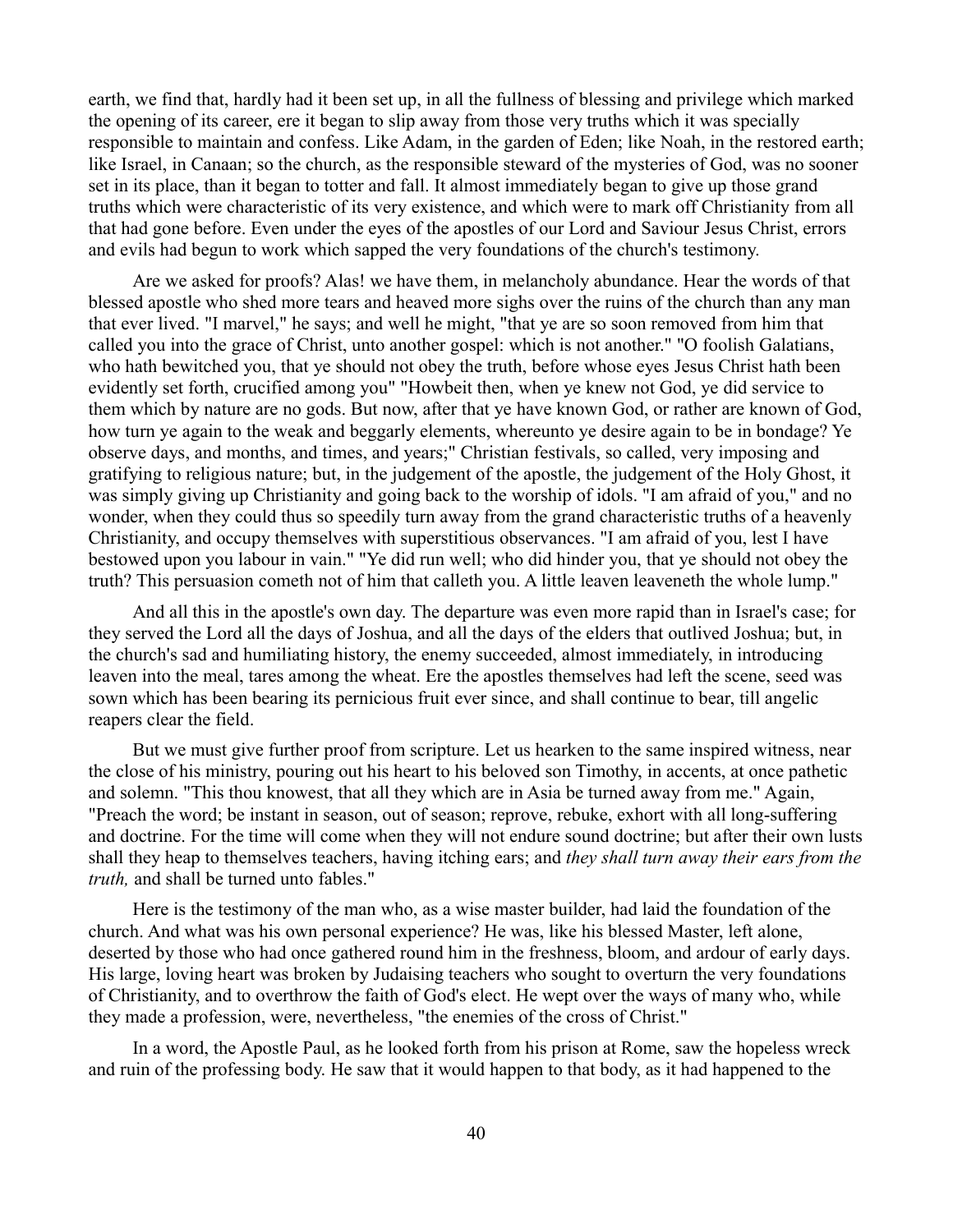ship in which he had made his last voyage — a voyage strikingly significant and illustrative of the church's sad history in this world. But here let us just remind the reader, that we are dealing now only with the question of the church, as a responsible witness for Christ on the earth. This must be distinctly seen, else we shall greatly err in our thoughts on the subject. We must accurately distinguish between the church as the body of Christ, and as His light bearer or witness in the world. In the former character, failure is impossible; in the latter, the ruin is complete and hopeless.

The church, as the body of Christ, united to her living and glorified Head in the heavens, by the presence and indwelling of the Holy Ghost, can never, by any possibility, fail — never be smashed to pieces, like Paul's ship, by the storms and billows of this hostile world. It is as safe as Christ Himself. The Head and the body are one — indissolubly one. No power of earth or hell, men or devils can ever touch the feeblest and most obscure member of that blessed body. All stand before God, all are under His gracious eye, in the fullness, beauty and acceptability of Christ Himself. As is the Head, so are the members — all the members together — each member in particular. All stand in the full eternal results of Christ's finished work on the cross. There is — there can be no question of responsibility here. The Head made Himself responsible for the members. He perfectly met every claim, and discharged every liability. Nothing remains but love — love, deep as the heart of Christ, perfect as His work, unchanging as His throne. Every question that could possibly be raised against any one, or all of the members of the church of God, was raised, gone into, and definitively settled, between God and His Christ, on the cross. All the sins, all the iniquities, all the transgressions, all the guilt of each member in particular, and all the members together — yes all, in the fullest and most absolute way, was laid on Christ and borne by Him God, in His inflexible justice, in His infinite holiness, in His eternal righteousness, dealt with everything that could ever, in any possible manner, stand in the way of the full salvation, perfect blessedness, and everlasting glory of every one of the members of the body of Christ the assembly of God. Every member of the body is permeated by the life of the Head; every stone in the building is animated by the life of the chief corner-stone. All are bound together in the power of a bond which can never, no never, be dissolved.

And, furthermore, let it be distinctly understood that the unity of the body of Christ is absolutely indissoluble. This is a cardinal point which must be tenaciously held, and faithfully confessed. But, obviously, it cannot be held and confessed, unless it is understood and believed; and, judging from the expressions which one sometimes hears, in speaking on the subject, it is very questionable indeed if people, so expressing themselves, have ever grasped, in a divine way, the glorious truth of the unity of the body of Christ — a unity maintained, on earth, by the indwelling of the Holy Ghost.

Thus, for example, we sometimes hear people speak of "rending the body of Christ." It is a complete mistake. Such a thing is utterly impossible. The Reformers were accused of rending the body of Christ, when they turned their backs upon the Romish system. What a gross misconception! It simply amounted to the monstrous assumption that a vast mass of moral evil, doctrinal error, ecclesiastical corruption, and debasing superstition was to be owned as the body of Christ! How could any one, with the New Testament in his hand, regard the so-called church of Rome, with its numberless and nameless abominations, as the body of Christ? How could any one, possessing the very faintest idea of the true church of God, ever think of bestowing that title upon the darkest mass of wickedness, the greatest masterpiece of Satan the world has ever beheld?

No, reader; we must never confound the ecclesiastical systems of this world — ancient, medieval, or modern, Greek, Latin, Anglican, National or Popular, Established or Dissenting — with the true church of God, the body of Christ. There is not, beneath the canopy of heaven, this day, nor ever was, a religious system, call it what you please, possessing the very smallest claim to be called, "The church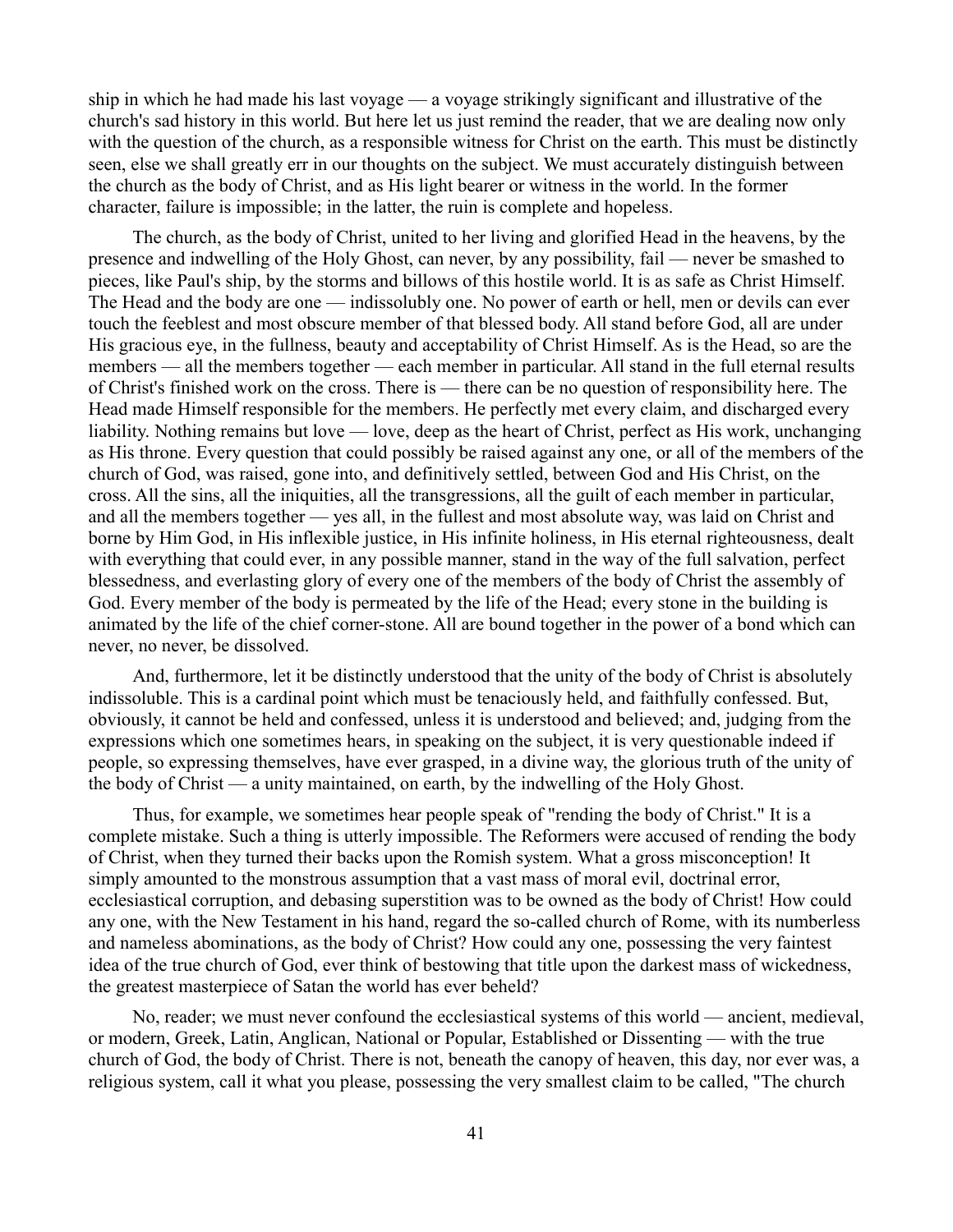of God," or "The body of Christ." And, as a consequence, it can never be, rightly or intelligently, called schism, or rending the body of Christ, to separate from such systems; nay, on the contrary, it is the bounden duty of every one who would faithfully maintain and confess the truth of the unity of the body, to separate with the most unqualified decision, from everything falsely calling itself a church. It can only be viewed as schism to separate from those who are, unmistakably and unquestionably, gathered on the ground of the assembly of God.

No body of Christians can now lay claim to the title of the body of Christ, or church of God. The members of that body are scattered everywhere they are to be found in all the various religious organisations of the day, save such as deny the deity of our Lord Jesus Christ. We cannot admit the idea that any true Christian could continue to frequent a place where his Lord is blasphemed. But, although no body of Christians can lay claim to the title of the assembly of God, all Christians are responsible to be gathered on the ground of that assembly, and on no other.

And if we be asked, "How are we to know — where are we to find this ground?" We reply, "If thine eye be single, thy whole body shall be full of light." "If any man *will do* his will, he shall know of the doctrine." "*There is "a path" —* thanks be to God for it, though — "no fowl knoweth, and the vulture's eye hath not seen it. The lion's whelps have not trodden it, nor the fierce lion passed by it." Nature's keenest vision cannot see this path, nor its greatest strength tread it. Where is it then? Here it is, "*Unto man —* to the reader and to the writer, to each, to all 'he said, Behold, *the fear of the Lord*, that is wisdom; and *to depart from evil* is understanding." (Job 28.) But there is another expression which we not infrequently hear from persons from whom we might expect more intelligence, namely, cutting off the members of the body of Christ."\* This too, blessed be God, is impossible. Not a single member of the body of Christ can ever be severed from the Head, or ever disturbed from the place into which he has been incorporated by the Holy Ghost, in pursuance of the eternal purpose of God, and in virtue of the accomplished atonement of our Lord Jesus Christ. The divine Three in One are pledged for the eternal security of the very feeblest member of the body; and for the maintenance of the indissoluble unity of the whole.

{\*The expression, "cutting off the members of Christ's body" is generally applied in cases of discipline. But it is quite a misapplication. The discipline of the assembly can never touch the unity of the body. A member of the body may so fail in morals or err in doctrine, as to call for the action of the assembly, in putting him away from the Table; but that has nothing to do with his place in the body, The two things are perfectly distinct.}

In a word, then, it is as true, today, as it was when the inspired apostle penned the fourth chapter of his epistle to the Ephesians, that "There is one body," of which Christ is Head, of which the Holy Ghost is the formative power; and of which all true believers are members. This body has been on earth, since the day of Pentecost, is on earth now, and shall continue on earth until that moment, so rapidly approaching, when Christ shall come and take it to His Father's house. It is the same body, with a continual succession of members, just as we speak of a certain regiment of her Majesty's army having been at Waterloo, and now quartered at Aldershot, though not a man in the regiment of today appeared at the memorable battle of 1815.

Does the reader feel any difficulty as to all this? It may be that he finds it hard, in the present broken and scattered condition of the members, to believe and confess the unbroken unity of the whole. He may feel disposed, perhaps, to limit the application of Ephesians 4: 4, to the day in which the apostle penned the words, when Christians were manifestly one; and when there was no such thing thought of as being a member of this church or a member of that church; because all believers were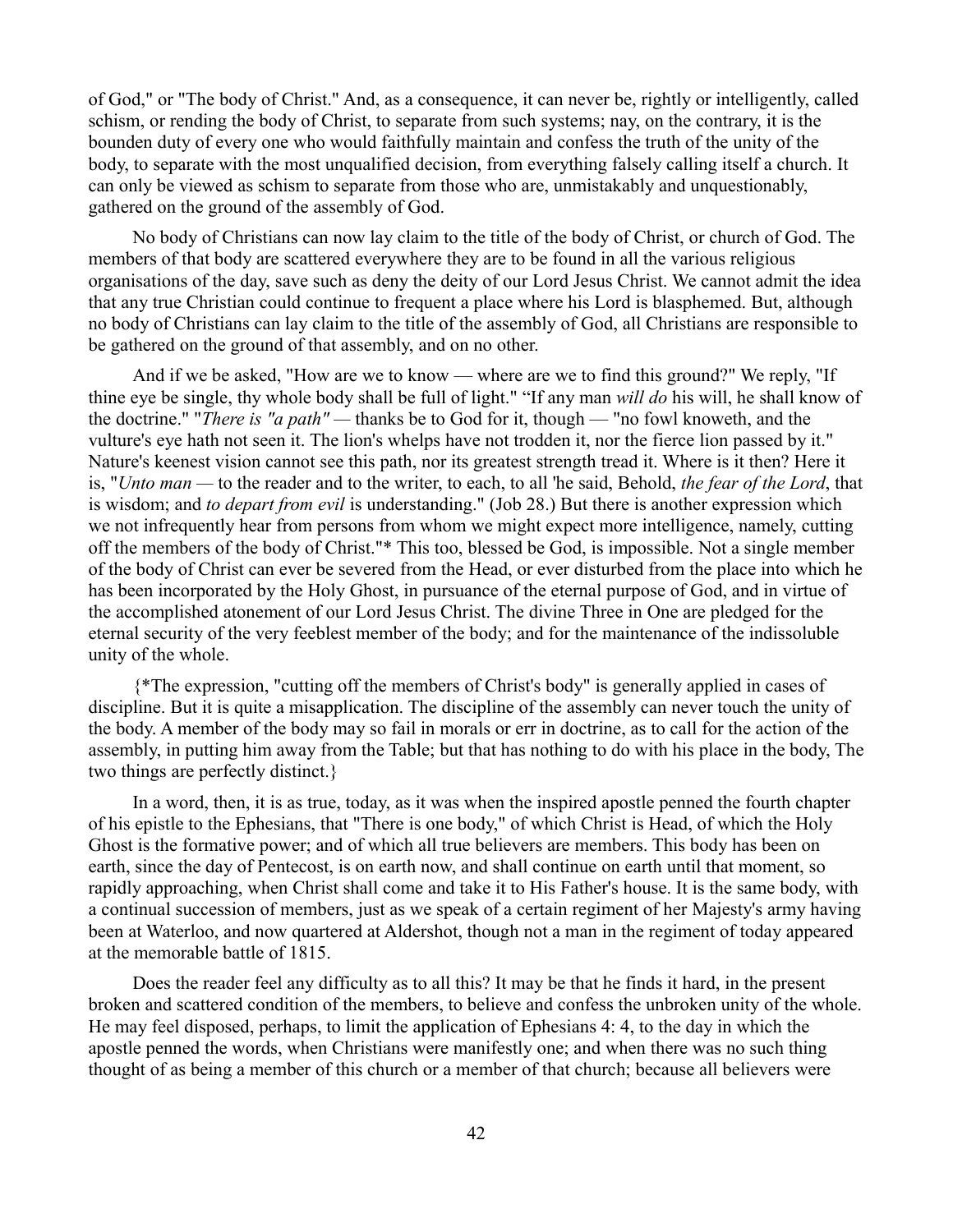## members of *the* one church.\*

{\*The unity of the church may be compared to a chain thrown across a river; we see it at each side, but it dips in the middle. But though it dips, it is not broken; though we do not see the union in the middle, we believe it is there all the same. The church was seen in its unity on the day of Pentecost, and it will be seen in its unity in the glory; and although we do not see it now, we nevertheless believe it most surely.

And, be it remembered, that the unity of the body is a great practical, formative truth; and one very weighty practical deduction from it is that the state and walk of each member affect the whole body. "If one member suffer, all the members suffer with it." A member of what? Some local assembly? Nay; but a member of the body. We must not make the body of Christ a matter of geography.

"But," we may be asked, "are we affected by what we do not see or know?" Assuredly. Are we to limit the grand truth of the unity of the body with all its practical consequences, to the measure of our personal knowledge and experience? Far be the thought. it is the presence of the Holy Ghost that unites the members of the body to the Head and to one another; and hence it is that the walk and ways of each affect all. Even in Israel's case, where it was not a corporate but a national unity, when Achan sinned, it was said, "Israel hath sinned;" and the whole congregation suffered a humiliating defeat on account of a sin of which they were ignorant.

It is perfectly marvellous how little the Lord's people seem to understand the glorious truth of the unity of the body, and the practical consequences flowing from it.}

In reply, we must protest against the very idea of limiting the word of God. What possible right have we to single out one clause from Ephesians 4: 4-6 and say it only applied to the days of the apostles? If one clause is to be so limited, why not all? Are there not still, "one Spirit, one Lord, one faith, one baptism, one God and Father of all"? Will any question this? Surely not. Well then it follows that there is as surely one body as there is one Spirit, one Lord, one God. All are intimately bound up together, and you cannot touch one without touching all. We have no more right to deny the existence of the one body than we have to deny the existence of God, inasmuch as the self-same passage that declares to us the one, declares to us the other also.

But some will, doubtless, inquire, "Where is this one body to be seen? Is it not an absurdity to speak of such a thing, in the face of the almost numberless denominations of Christendom?" Our answer is this, We are not going to surrender the truth of God because man has so signally failed to carry it out. Did not Israel utterly fail to maintain, confess and carry out, the truth of the unity of the Godhead? And was that glorious truth, in the smallest degree, touched by their failure? Was it not as true that there was one God, though there were as many idolatrous altars as streets in Jerusalem, and every housetop sent up a cloud of incense to the queen of heaven, as when Moses sounded forth in the ears of the whole congregation, those sublime words, "Hear, O Israel, the Lord our God is one Lord"? Blessed be God, His truth does not depend upon the faithless, foolish ways of men. It stands in its own divine integrity; it shines in its own heavenly, undimmed lustre, spite of the grossest human failure. Were it not so, what should we do? whither should we turn? or what would become of us? In fact, it comes to this, if we were only to believe the measure of truth which we see practically carried out in the ways of men, we might give up in despair, and be of all men most miserable.

But how is the truth of the one body to be practically carried out? By refusing to own any other principle of Christian fellowship — any other ground of meeting. All true believers should meet on the simple ground of membership of the body of Christ; and on no other. They should assemble, on the first day of the week, round the Lord's Table, and break bread, as members of the one body, as we read in 1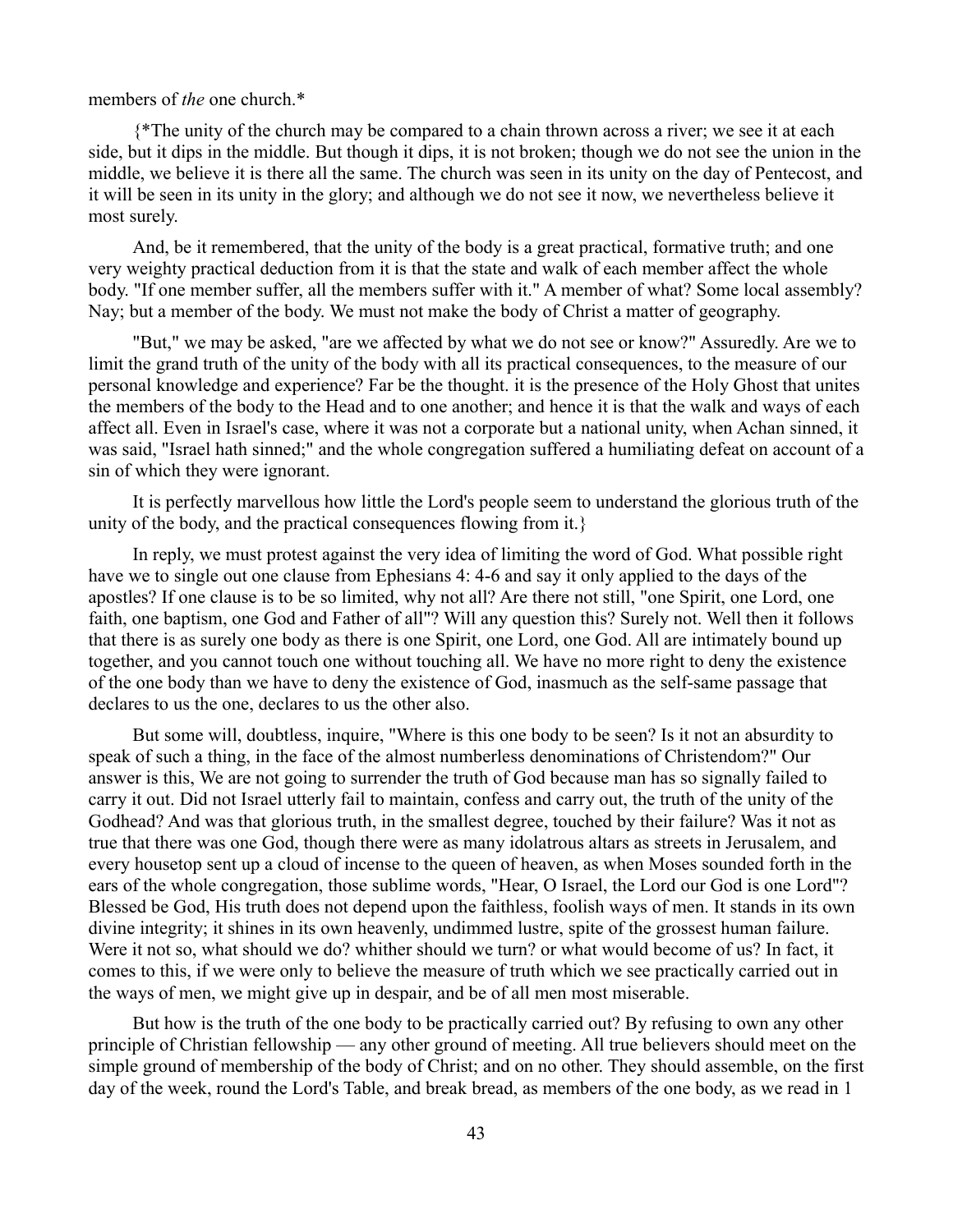Corinthians 10, "For we, being many, are one loaf, one body; for we are all partakers of that one loaf." This is as true, and as practical, today, as it was when the apostle addressed the assembly at Corinth. True, there were divisions; at Corinth as there are divisions in Christendom; but that did not, in any wise, touch the truth of God. The apostle rebuked the divisions — pronounced them carnal. He had no sympathy with the poor low idea which one sometimes hears advocated, that divisions are good things as superinducing emulation. He believed they were very bad things — the fruit of the flesh, the work of Satan.

Neither — we feel persuaded — would the apostle have accepted the popular illustration that divisions in the church are like so many regiments, with different facings, all fighting under the same commander-in-chief. It would not hold good for a moment; indeed, it has no application whatever, but rather gives a flat contradiction to that distinct and emphatic statement, "There is one body."

Reader, this is a most glorious truth. Let us ponder it deeply. Let us look at Christendom in the light of it. Let us judge our own position and ways by it. Are we acting on it? Do we give expression to it, at the Lord's Table, every Lord's day? Be assured it is our sacred duty and high privilege so to do. Say not there are difficulties of all sorts; many stumbling-blocks in the way; much to dishearten us in the conduct of those who profess to meet on this very ground of which we speak.

All this is, alas! but too true. We must be quite prepared for it. The devil will leave no stone unturned to cast dust in our eyes so that we may not see God's blessed way for His people. But we must not give heed to his suggestions or be snared by his devices. There always have been, and there always will be difficulties in the way of carrying out the precious truth of God; and perhaps one of the greatest difficulties is found in the inconsistent conduct of those who profess to act upon it.

But then we must ever distinguish between the truth and those who profess it; between the ground and the conduct of those who occupy it. Of course, they ought to harmonise; but they do not; and hence we are imperatively called to judge the conduct by the ground, not the ground by the conduct. If we saw a man farming on a principle which we knew to be thoroughly sound, but he was a bad farmer, what should we do? Of course, we should reject his mode of working, but hold the principle all the same.

Not otherwise is it, in reference to the truth now before us. There were heresies at Corinth, schisms, errors, evils, of all sorts. What then? Was the truth of God to be surrendered as a myth, as something wholly impracticable? Was it all to be given up? Were the Corinthians to meet on some other principle? Were they to organise themselves on some new ground? Were they to gather round some fresh centre? No, thank God! His truth was not to be surrendered, for a moment, although Corinth was split up into ten thousand sects, and its horizon darkened by ten thousand heresies. The body of Christ was one; and the apostle simply displays in their view the banner with this blessed inscription, "Ye are the body of Christ, and members in particular."

Now these words were addressed, not merely "unto the church at Corinth," but also "to all that in every place call upon the name of Jesus Christ our Lord, both theirs and ours." Hence, the truth of the one body is abiding and universal. Every true Christian is bound to recognise it, and to act on it; and every assembly of Christians, wherever convened, should be the local expression of this grand and allimportant truth.

Some might, perhaps, feel disposed to ask how it could be said to any one assembly, "Ye are the body of Christ"? Were there not saints at Ephesus, Colosse and Philippi? No doubt? and had the apostle been addressing them on the same subject, he could have said to them likewise, "Ye are the body of Christ," inasmuch as they were the local expression of the body; and not only so, but, in addressing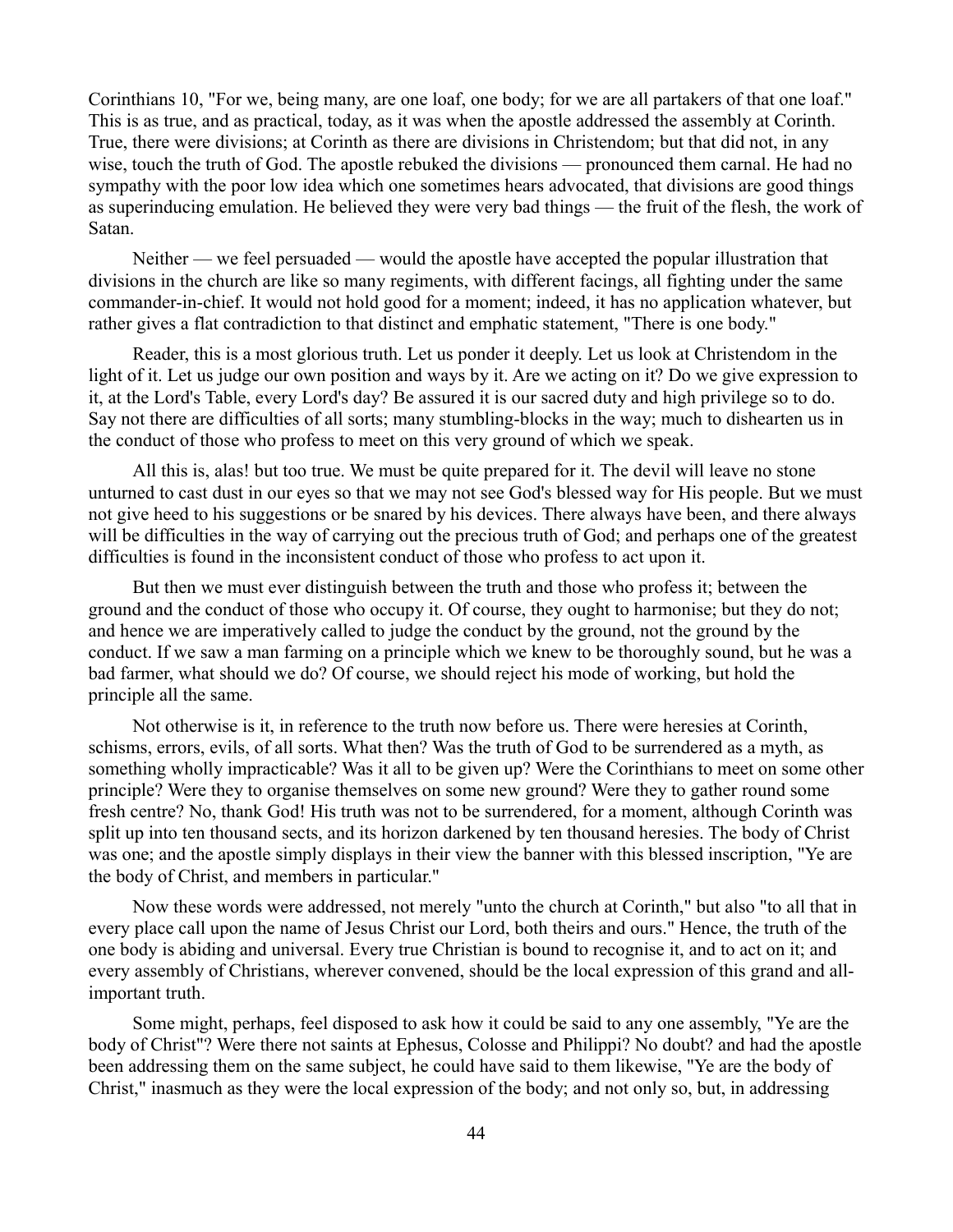them, he had before his mind all saints, to the end of the church's earthly career.

But we must bear in mind that the apostle could not possibly address such words to any human organisation, ancient or modern. No; nor if all such organisations, call them what you please, were amalgamated into one, could he speak of it as "the body of Christ." That body, let it be distinctly understood, consists of all true believers on the face of the earth. That they are not gathered on that only divine ground, is their serious loss, and their Lord's dishonour. The precious truth holds good, all the same — "There is one body;" and this is the divine standard by which to measure every ecclesiastical association and every religious system under the sun.

We deem it needful to go somewhat fully into the divine side of the question of the church, in order to guard the truth of God from the results of misapprehension; and also that the reader may clearly understand that, in speaking of the utter failure and ruin of the church, we are looking at the human side of the subject. To this latter, we must return for a moment.

It is impossible to read the New Testament, with a calm and unprejudiced mind, and not see that the church, as a responsible witness for Christ on the earth, has, most signally and shamefully, failed, To quote all the passages in proof of this statement would, literally, fill a small volume. But, let us glance at the second and third chapters of the book of Revelation where the church is seen under judgement. We have, in these solemn chapters, what we may call a divine church history. Seven assemblies are taken up, as illustrative of the various phases of the church's history, from the day in which it was set up, in responsibility, on the earth, until it shall be spued out of the Lord's mouth, as something utterly intolerable. If we do not see that these two chapters are prophetic, as well as historic, we shall deprive ourselves of a vast field of most valuable instruction. For ourselves, we can only assure the reader that no human language could adequately set forth what we have gathered from Revelation 2 and 3, in their prophetic aspect.

However, we are only referring to them now as the last of a series of scripture proofs of our present thesis. Take the address to Ephesus, the self-same church to which the Apostle Paul wrote his marvellous epistle, opening up, so blessedly, the heavenly side of things, God's eternal purpose respecting the church — the position and portion of the church, as accepted in Christ, and blessed with all spiritual blessings, in the heavenlies in Him. No failure here. No thought of such a thing. No possibility Of it. All is in God's hands here. The counsel is His; the work His. It is His grace, His glory, His mighty power, His good pleasure; and all founded upon the blood of Christ. There is no question of responsibility here. The church was "dead in trespasses and sins" but Christ died for her; He placed Himself judicially where she was morally; and God, in His sovereign grace, entered the scene and raised up Christ from the dead, and the church in Him glorious fact! Here all is sure and settled. It is the church in the heavenlies, *in* Christ, not the church on earth *for* Christ. It is *the body "accepted,"* not *the candlestick judged.* If we do not see both sides of this great question, we have much to learn.

But there is the earthly side, as well as the heavenly; the human as well as the divine; the candlestick as well as the body. Hence it is that in the judicial address, in Revelation 2, we read such solemn words as these, "*I have against thee,* that thou hast left thy first love."

How very distinct! Nothing like this in Ephesians; nothing against the body, nothing against the bride; but there is something against the candlestick. The light had, even already, become dim. Hardly had it been lighted, ere the snuffers were needed.

Thus, at the very outset, symptoms of decline showed themselves, unmistakably, to the penetrating eye of Him who walked amongst the seven golden candlesticks; and when we reach the close, and contemplate the last phase of the church's condition — the last stage of its earthly history, as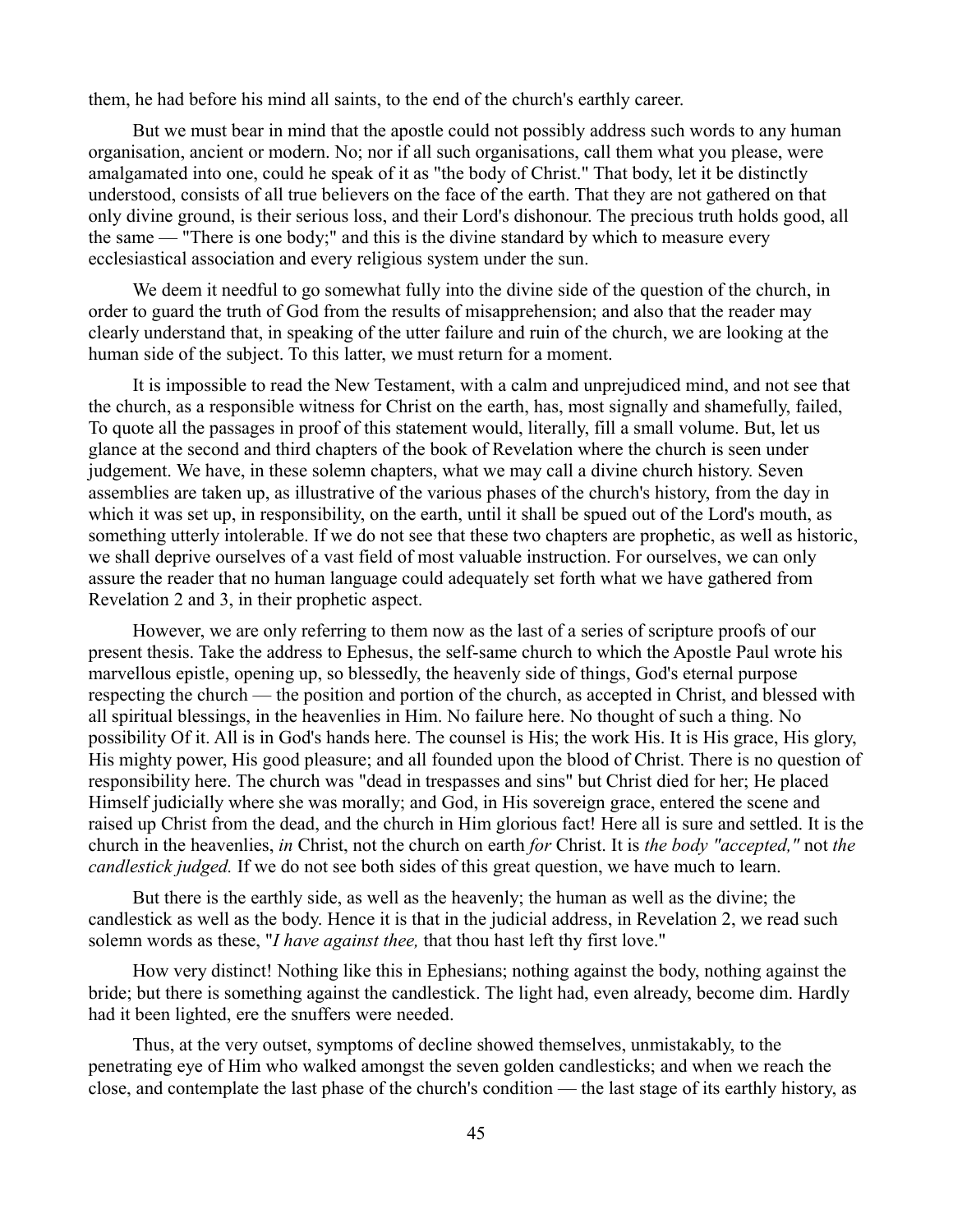illustrated by the assembly, at Laodicea, there is not a single redeeming feature. The case is almost hopeless. The Lord is outside the door. "Behold, I stand at the door, and knock." It is not, here, as at Ephesus, "I have somewhat against thee." The whole condition is bad, The whole professing body is about to be given up. "I will spue thee out of my mouth." He still lingers, blessed be His Name, for He is ever slow to leave the place of mercy, or enter the place of judgement. It reminds us of the departure of the glory, in the opening of Ezekiel. It moved, with a slow and measured pace, loath to leave the house, the people and the land. "Then the glory of the Lord went up from the cherub, and stood over the threshold of the house; and the house was filled with the cloud, and the court was full of the brightness of the Lord's glory." "Then the glory of the Lord departed from off the threshold of the house, and stood over the cherubims." And, finally, "The glory of the Lord went up from the midst of the city, and stood upon the mountain which is on the east side of the city. (Ezek 10: 4, 18; 11: 23.)

This is deeply affecting. How striking the contrast between this slow departure of the glory and its speedy entrance, in the day of Solomon's dedication of the house, in 2 Chronicles 7: 1. Jehovah was quick to enter His abode, in the midst of His people; slow to leave it. He was, to speak after the manner of men, forced away by the sins and hopeless impenitence of His infatuated people.

So also, with the church. We see, in the second of Acts, His rapid entrance into His spiritual house. He came, like a rushing mighty wind, to fill the house with His glory. But, in the third of Revelation, see His attitude. He is outside. Yes; but He is knocking. He lingers, not indeed with any hope of corporate restoration; but if haply "any man would hear his voice and open the door." The fact of His being outside, shows what the church is. The fact of His knocking, shows what He is.

Christian reader, see that you thoroughly understand this whole subject. It is of the very last importance that you should. We are surrounded, on all sides, with false notions as to the present condition and future destiny of the professing church. We must fling these all behind our backs, with holy decision, and listen, with circumcised ear, and reverent mind, to the teaching of holy scripture. That teaching is as clear as noon-day. The professing church is a hopeless ruin, and judgement is at the door. Read the epistle of Jude; read 2 Peter 2 and 3. read 2 Timothy. Just lay aside this volume, and look closely into those solemn scriptures, and we feel persuaded you will rise from the study with the deep and thorough conviction that there is nothing whatever before Christendom but the unmitigated wrath of Almighty God. Its doom is set forth in that brief but solemn sentence in Romans 11, "Thou also shalt be cut off."

Yes; such is the language of scripture. "Cut off" — "spued out." The professing church has utterly failed as Christ's witness on the earth. As with Israel, so with the church, the very truth which she was responsible to maintain and confess she has faithlessly surrendered. Hardly had the canon of New Testament scripture closed, hardly had the first set of labourers left the field, ere gross darkness set in, and settled down upon the whole professing body. Turn where you will, range through the ponderous tomes of "the fathers" as they are called, and you will not find a trace of those grand characteristic truths of our glorious Christianity. All, all was shamefully abandoned. As Israel, in Canaan, abandoned Jehovah for Baal and Ashtaroth, so the church abandoned the pure and precious truth of God for puerile fables and deadly errors. The rapid departure is perfectly astounding; but it was just as the Apostle Paul forewarned the elders of Ephesus. "Take heed therefore unto yourselves, and to all the flock, over the which the Holy Ghost hath made you overseers, to feed the church of God, which he hath purchased with his own blood. For I know this, that after my departing shall grievous wolves enter in among you, not sparing the flock. Also from among your own selves shall men arise, speaking perverse things, to draw away disciples after them." (Acts 20)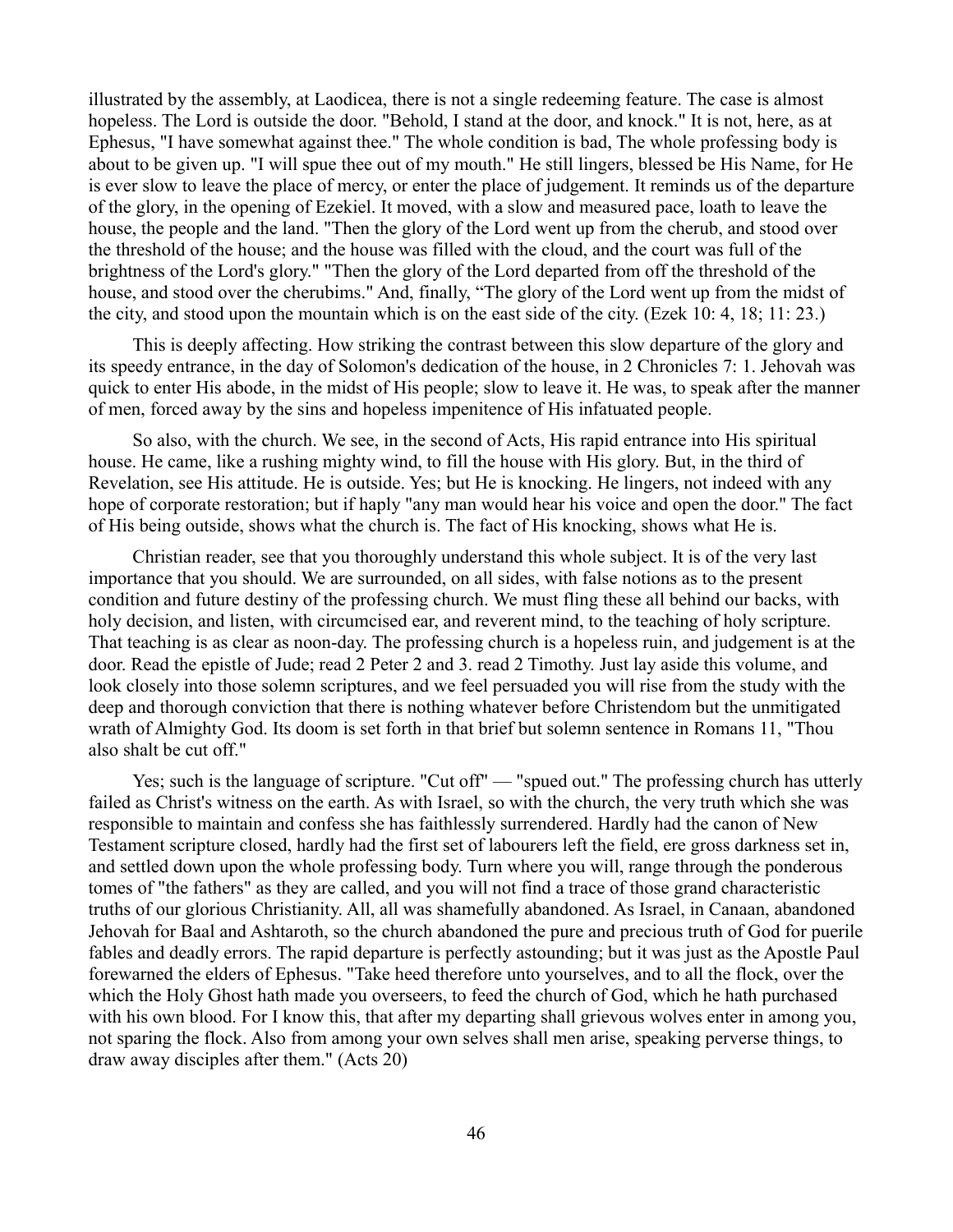How truly deplorable! The holy apostles of our Lord and Saviour Jesus Christ, almost immediately succeeded by "grievous wolves," and teachers of perverse things. The whole church plunged into thick darkness. The lamp of divine revelation almost hidden from view. Ecclesiastical corruption, in every form; priestly domination with all its terrible accompaniments. In short, the history of the church — the history of Christendom is the most appalling record ever penned.

True it is, thanks be to God, He left not Himself without a witness. Here and there, from time to time, just as in Israel of old, He raised up one and another to speak for Him. Even amid the deepest gloom of the middle ages, an occasional star appears upon the horizon. The Waldenses and others were enabled, by the grace of God, to hold fast His word and to confess the Name of Jesus in the face of Rome's dark and terrible tyranny, and diabolical cruelty.

Then came that gracious season, in the sixteenth century, when God raised up Luther and his beloved and honoured fellow-labourers, to preach the great truth of justification by faith, and to give the precious volume of God to the people, in their own tongue wherein they were born. It is not within the compass of human language to set forth the blessing of that memorable time. Thousands heard the glad tidings of salvation — heard, believed, and were saved. Thousands who had long groaned beneath the intolerable weight of Romish superstition, hailed, with Profound thankfulness, the heavenly message. Thousands flocked, with intense delight, to draw water from those wells of inspiration which had been stopped for ages by papal ignorance and intolerance. The blessed lamp of divine revelation, so long hidden by the enemy's hand, was permitted to cast its rays athwart the gloom, and thousands rejoiced in its heavenly light.

But while we heartily bless God for all the glorious results of what is commonly called the Reformation, in the sixteenth century, we should make a very grave mistake indeed were we to imagine that it was anything approaching to a restoration of the church to its original condition. Far — very far from it. Luther and his companions, if we are to judge from their writings — precious writings, many of them — never grasped the divine idea of the church as the body of Christ. They did not understand the unity of the body; the presence of the Holy Ghost in the assembly, as well as His indwelling in the individual believer. They never reached the grand truth of ministry in the church, "its nature, source, power and responsibility." They never got beyond the idea of human authority as the basis of ministry. They were silent as to the specific hope of the church, namely, the coming of Christ for His people the bright and morning Star They failed to seize the proper scope of prophecy, and proved themselves incompetent rightly to divide the word of truth.

Let us not be misunderstood. We love the memory of the Reformers. Their names are familiar household words amongst us. They were dear, devoted, earnest, blessed servants of Christ. Would that we had their like amongst us, in this day of revived popery, and rampant infidelity. We would yield to none in our love and esteem for Luther, Melanchthon, Farel, Latimer and Knox. They were truly bright and shining lights in their day; and thousands — yea millions will thank God, throughout eternity, that they ever lived and preached and wrote. And not only so, but, looked at in their private life and public ministry, they put to shame many of those who have been favoured with a range of truth for which we look in vain in the voluminous writings of the Reformers.

But, admitting all this, as we most freely and gratefully do, we are nevertheless convinced that those beloved and honoured servants of Christ failed to seize and therefore failed to preach and teach many of the special and characteristic truths of Christianity; at least, we have failed to find these truths in their writings. They preached the precious truth of justification by faith; they gave the holy scriptures to the people; they trampled under foot much of the rubbish of Romish superstition.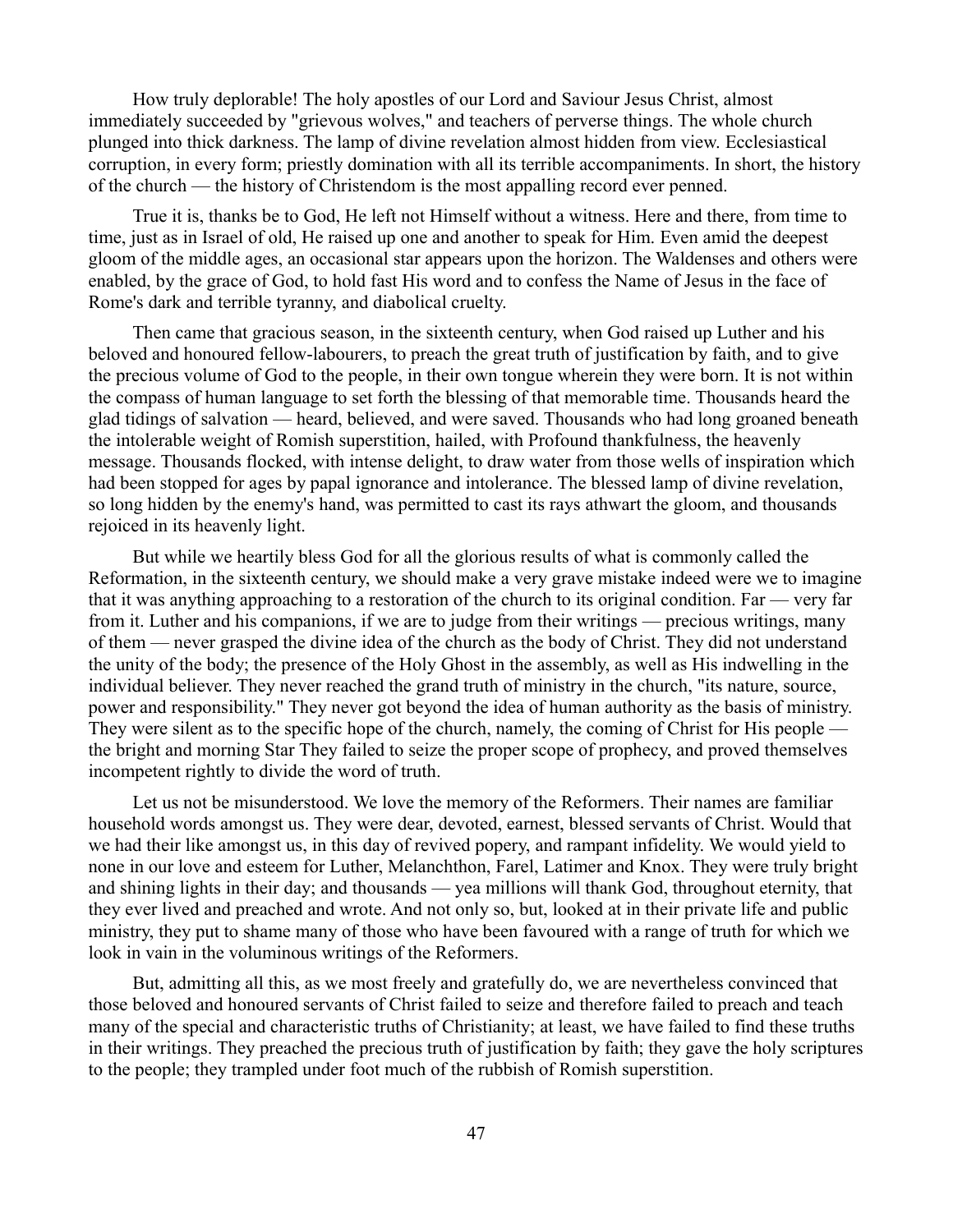All this they did, by the grace of God; and for all this we bow our heads in deep thankfulness and Praise to the Father of mercies. But Protestantism is not Christianity; nor are the so-called churches of the Reformation, whether National or Dissenting, the church of God. Far from it. We look back over the course of eighteen centuries, and, spite of the occasional revivals, spite of the brilliant lights which, at various times, have shone upon the church's horizon — lights which appeared all the brighter in contrast with the deep gloom that surrounded them — spite of the many gracious visitations of God's Spirit, both in Europe and America, during the past and present century — spite of all these things, for which we most heartily bless God, we return, with decision to the statement already advanced, that the professing church is a hopeless wreck; that Christendom is rapidly hastening down the inclined plane, to the blackness of darkness for ever; that those highly favoured lands, where much evangelical truth has been preached; where Bibles have been circulated in millions, and gospel tracts in billions, shall yet be covered with thick darkness — given over to strong delusion to believe a lie!

And then? — Ah! what then? *A converted world?* Nay, but a *judged church.* The true saints of God, scattered throughout Christendom — all the true members of the body of Christ, will be caught up to meet their coming Lord — the dead saints raised, the living changed? in a moment, and all taken up together to be for ever with the Lord. Then the mystery will rise to a head in the person of the man of sin — the lawless one, the Antichrist. The Lord Jesus shall come, and all His saints with Him, to execute judgement on the beast, or revived Roman empire, and the false prophet, or Antichrist — the former in the West, the latter in the East.

This will be a summary act of direct warrior judgement, without any judicial process whatever, inasmuch as both the beast and false prophet shall be found in open rebellion and blasphemous opposition to God and the Lamb. Then comes the sessional judgement of the living nations, as recorded in Matthew 25: 31-46.

Thus, all evil having been put down, Christ shall reign, in righteousness and peace, for a thousand years — a bright and blessed time, the true Sabbath for Israel and the whole earth — a period marked by the grand facts, Satan bound, and Christ reigning Glorious facts! The very reference to them causes the heart to overflow in praise and thanksgiving. What will the reality be?

But Satan shall be loosed from his thousand years' captivity, and allowed to make one more effort against God and His Christ. "And when the thousand years are expired, Satan shall be loosed out of his prison, and shall go out to deceive the nations which are in the four quarters of the earth, Gog and Magog, to gather them together to battle, the number of whom is as the sand of the sea.\* And they went up on the breadth of the earth, and compassed the camp of the saints about, and the beloved city; and fire came down from God out of heaven, and devoured them. And the devil that deceived them was cast into the lake of fire and brimstone, where the beast and the false prophet are, and shall be tormented day and night for ever and ever." (Rev. 20: 7, 10.)

{\*The reader must distinguish between the Gog and Magog of Revelation 20 and those of Ezekiel 38 & 39. The former are post-millennial; the latter, pre-millennial.}

This will be Satan's last effort, issuing in his eternal perdition. Then we have the judgement of the dead, "small and great" — the sessional judgement of all those who shall have died in their sins, from the days of Cain down to the last apostate from millennial glory. Tremendous scene! No heart can conceive, no tongue, no pen, set forth its awful solemnity.

Finally, we have unfolded to the vision of our souls the everlasting state, the new heaven and the new earth wherein righteousness shall dwell, throughout the golden ages of eternity.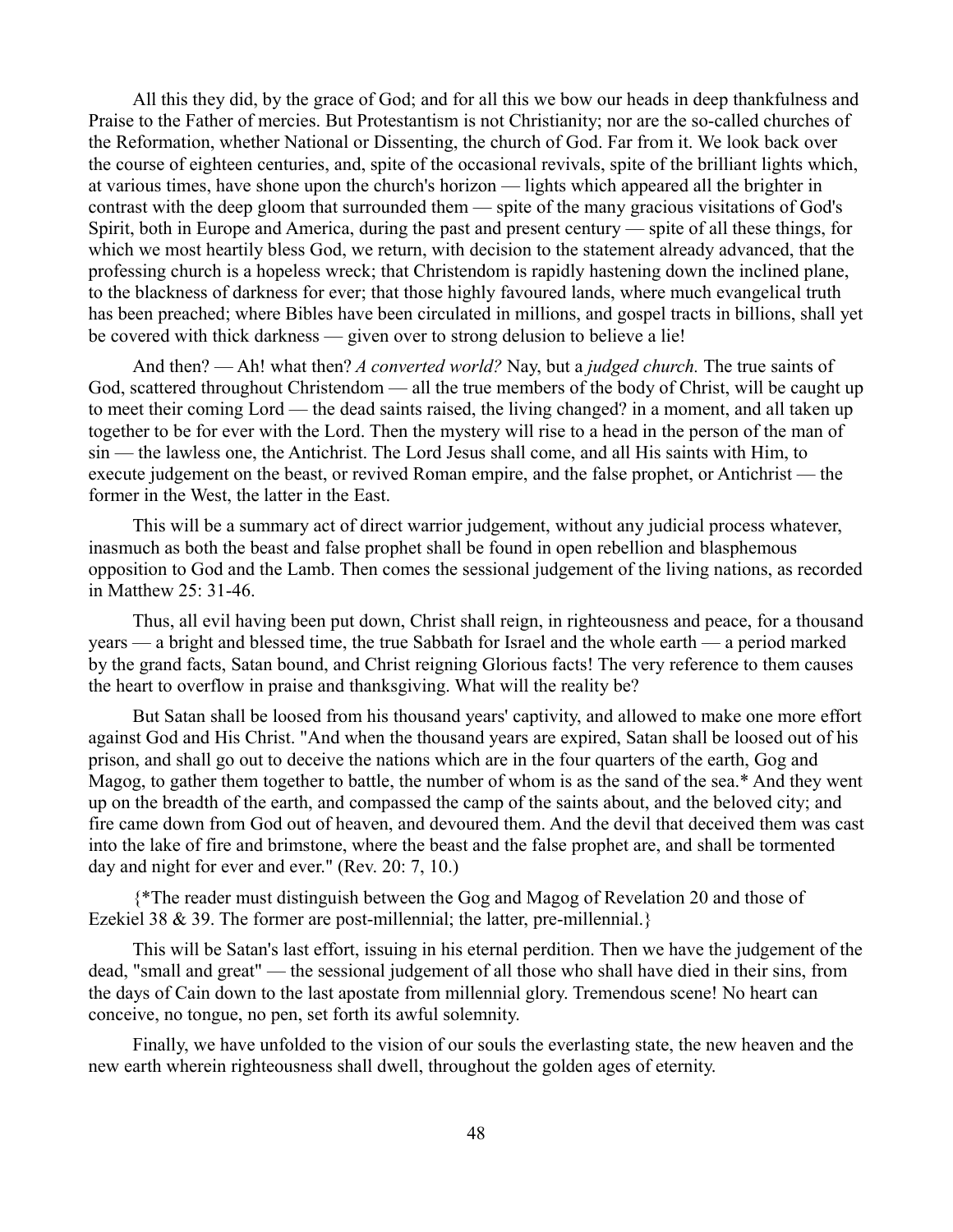Such is the order of events, as set forth, with all possible clearness, on the pages of inspiration. We have given a brief summary of them in connection with the line of truth on which we have been dwelling — a line, as we are fully aware, by no means popular; but we dare not withhold it on that account. Our business is to declare the whole counsel of God, not to seek popularity. We do not expect the truth of God to be popular in Christendom; so far from this, we have been seeking to prove that just as Israel abandoned the truth which they were responsible to maintain, so the professing church has let slip all those great truths which characterise the Christianity of the New Testament. And we may assure the reader that our one object in pursuing this line of argument is to arouse the hearts of all true Christians to a sense of the value of those truths, and of their responsibility not only to receive them, but to seek a fuller realisation and a bolder confession of them. We long to see a band of men raised up, in these closing hours of the church's earthly history, who shall go forth, in true spiritual power, and proclaim, with unction and energy — the long-forgotten truths of the gospel of God. May God, in His great mercy to His people, raise up such and send them forth. May the Lord Jesus knock louder and louder, at the door, so that many may hear and open to Him, according to the desire of His loving heart, and taste the blessedness of deep personal communion with Himself, while waiting for His coming.

Blessed be God, there is no limit whatever to the blessing of the individual soul who hears Christ's voice and opens the door; and what is true of one is true of hundreds or thousands. Only let us be real, and simple, and true, feeling and owning our utter feebleness, and nothingness; laying aside all assumption and empty pretension; not seeking to be anything, or to set up anything; but holding fast Christ's word, and not denying His Name; finding our happy place at His feet, our satisfying portion in Himself, and our real delight in serving Him in any little way. Thus we shall get on harmoniously, lovingly, and happily together, finding our common centre in Christ, and our common object in seeking to further His cause and promote His glory. Oh! that it were thus with all the Lord's beloved people, in this our day; we should then have a very different tale to tell, and present a very different aspect to the world around. May the Lord revive His work!

It may perhaps seem to the reader that we have wandered a long way from Deuteronomy 6; but we must remind him, once for all, that it is not merely what each chapter contains that demands our attention, but also what it suggests And further, we may add that, in sitting down to write, from time to time, it is our one desire to be led by God's Spirit into the very line of truth which may be suited to the need of all our readers. If only the beloved flock of Christ be fed, instructed and comforted, we care not whether it be by well connected notes or broken fragments.

We shall now proceed with our chapter.

Moses, having laid down the grand foundation truth contained in the fourth verse, "Hear, O Israel; the Lord our God is one Lord," proceeds to press upon the congregation their sacred duty in respect to this blessed One. It was not merely that there was a God, but He was *their* God. He had deigned to link Himself with them, in covenant relationship. He had redeemed them, borne them on eagles' wings, and brought them unto Himself, in order that they might be to Him a people, and that He might be their God.

Blessed fact! Blessed relationship! But Israel had to be reminded of the conduct suited to such a relationship — conduct which could only flow from a loving heart. "Thou shalt love the Lord *thy* God with *all* thy *heart*, and with *all* thy soul, and with *all* thy might." Here lies the secret of all true practical religion. Without this all is valueless to God. "My son, give me thine heart." where the heart is given, all will be right. The heart may be compared to the regulator of a watch which acts on the hair-spring, and the hair-spring acts on the mainspring, and the main-spring acts on the hands, as they move round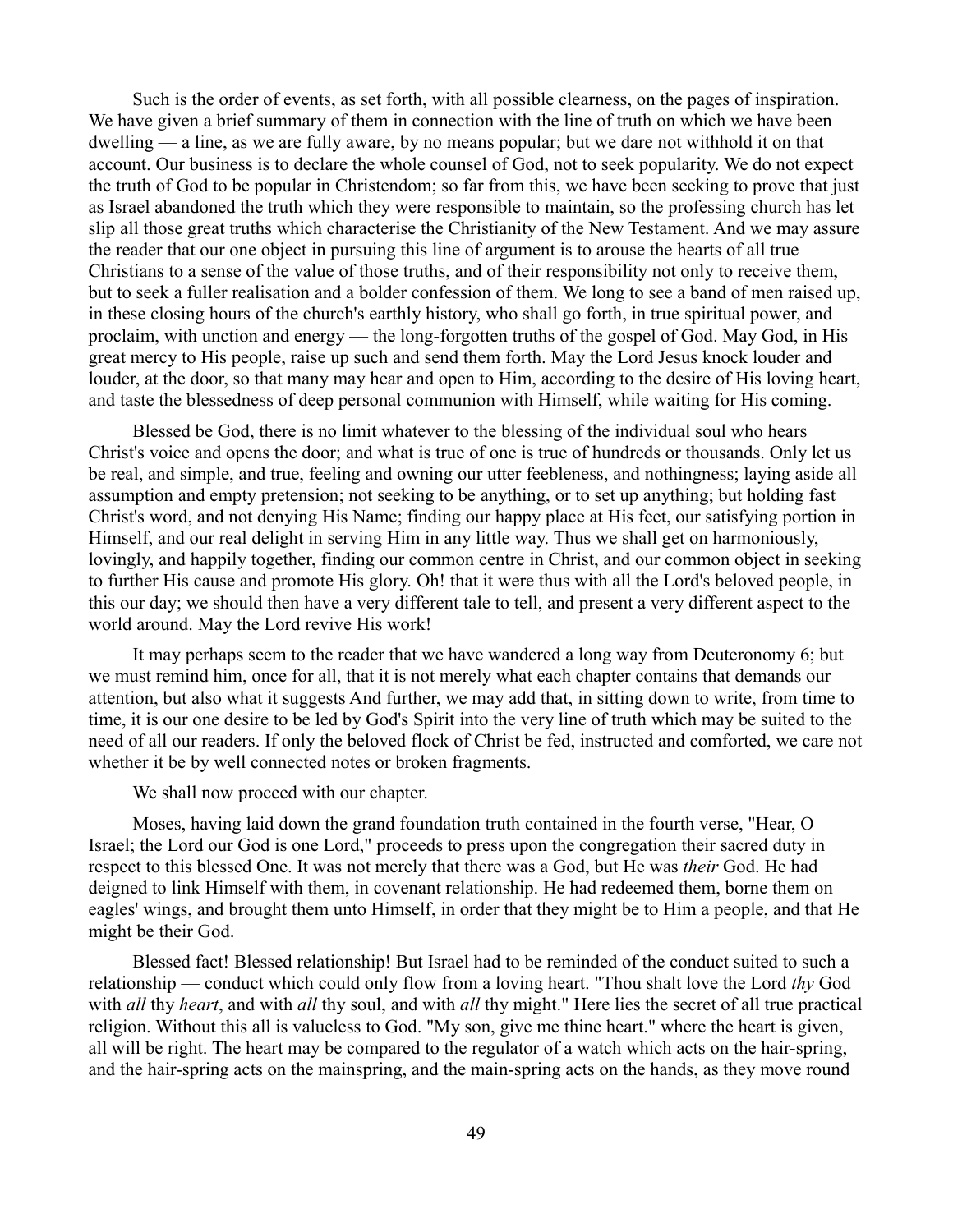the dial. If your watch goes wrong, it will not do merely to alter the hands, you must touch the regulator. God looks for real heart-work, blessed be His Name! His word to us is, "My little children, let us not love in word, neither in tongue; but in deed and in truth."

How we ought to bless Him for such touching words! They do so reveal His own loving heart to us. Assuredly, He loved us in deed and in truth; and He cannot be satisfied with anything else, whether in our ways with Him or our ways one with another All must flow straight from the heart.

"And these words which I command thee this day, shall be *in thine heart" —* at the very source of all the issues of life. This is peculiarly precious. Whatever is in the heart comes out through the lips, and in the life, How important then, to have the heart full of the word of God, so full that we shall have no room for the vanities and follies of this present evil world. Thus shall our conversation be always with grace, seasoned with salt. "Out of the abundance of the heart the month speaketh." Hence we can judge of what is in the heart by what cometh out of the mouth. The tongue is the organ of the heart the organ of the man. "A good man out of the good treasure of the heart bringeth forth good things; and an evil man, out of the evil treasure bringeth forth evil things." When the heart is really governed by the word of God, the whole character reveals the blessed result. It must be so, inasmuch as the heart is the main-spring of our entire moral condition; it lies at the centre of all those moral influences which govern our personal history and shape our practical career.

In every part of the divine volume, we see how much importance God attaches to the attitude and state of the heart, with respect to Him or to His word, which is one and the same thing. when the heart is true to Him, all is sure to come right; but, on the other hand, we shall find that, where the heart grows cold and careless as to God and His truth, there will, sooner or later, be open departure from the path of truth and righteousness. There is, therefore, much force and value in the exhortation addressed by Barnabas to the converts at Antioch: "He exhorted them all, that with *purpose of heart* they would cleave unto the Lord."

How needful, then, now, always! This "purpose of heart" is most precious to God. It is what we may venture to call the grand moral regulator, It imparts a lovely earnestness to the Christian character which is greatly to be coveted by all of us. It is a divine antidote against coldness, deadness and formality, all of which are so hateful to God. The outward life may be very correct, and the creed may be very orthodox; but if the earnest purpose of heart be lacking — the affectionate cleaving of the whole moral being to God and His Christ, all is utterly worthless.

It is through the heart that the Holy Ghost instructs us. Hence, the apostle prayed for the saints at Ephesus that, "The eyes of their *heart* [*kardias*, not *dianoias*] might be enlightened" And again, "That Christ may dwell in your *heart* by faith."

Thus we see how all scripture is in perfect harmony with the exhortation recorded in our chapter, "And these words which I command thee this day, shall be in thine heart." How near this would have kept them to their covenant God! How safe, too, from all evil, and specially from the abominable evil of idolatry — their national sin, their terrible besetment! If Jehovah's precious words had only found their right place in the heart, there would have been little fear of Baal, Chemosh or Ashtoreth. In a word, all the idols of the heathen would have found their right place, and been estimated as their true value, if only the word of Jehovah had been allowed to dwell in Israel's heart.

And be it specially noted here how beautifully characteristic all this is of the book of Deuteronomy. It is not so much a question of keeping up a certain order of religious observances, the offering of sacrifices or attention to rites and ceremonies. All these things, no doubt, had their place, but they are, by no means, the prominent or paramount thing in Deuteronomy. No; THE WORD is the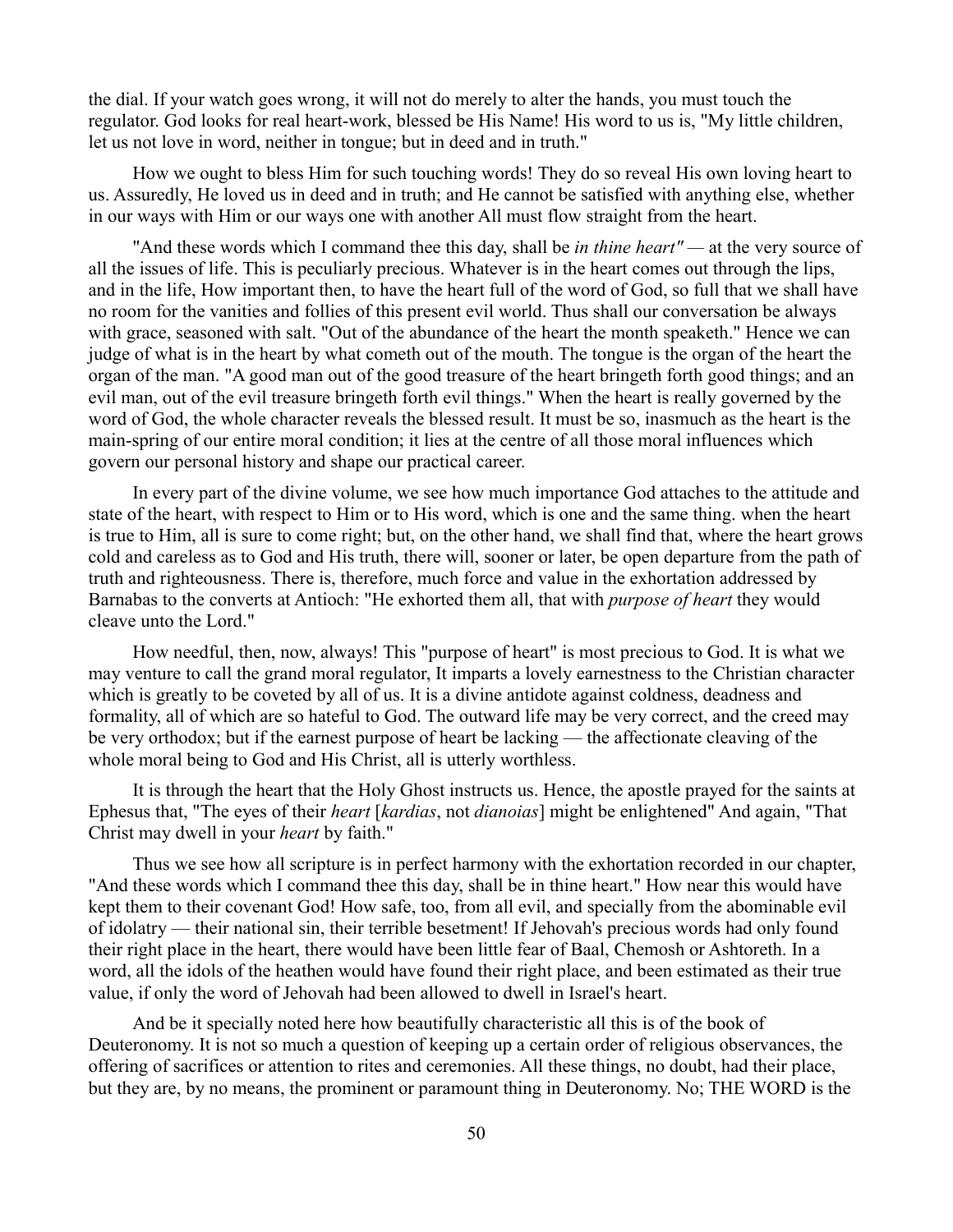all-important matter here. It is *Jehovah's word in Israel's heart.*

The reader must seize this fact, if he really desires to possess the key to the lovely book of Deuteronomy. It is not a book of ceremonial; it is a book of moral and affectionate obedience. It teaches, in almost every section, that invaluable lesson, that the heart that loves, prizes and honours the word of God is ready for every act of obedience, whether it be the offering of a sacrifice or the observance of a day. It might so happen that an Israelite would find himself in a place, and under circumstances in which a rigid adherence to rites and ceremonies would be impossible; but he never could be in a place or in circumstances in which he could not love, reverence and obey the word of God. Let him go where he would; let him be carried, as a captive exile, to the ends of the earth, nothing could rob him of the high privilege of uttering and acting on those blessed words,

"Thy word have I hid in mine heart, that I might not sin against thee."

Precious words! They contain in their brief compass, the great principle of the book of Deuteronomy; and we may add, the great principle of the divine life, at all times, and in all places. It can never lose its moral force and value. It always holds good. It was true in the days of the patriarchs; true for Israel in the land; true for Israel scattered to the ends of the earth; true for the church as a whole; true for each individual believer, amid the church's hopeless ruins. In a word, obedience is always the creature's holy duty and exalted privilege — simple, unhesitating, unqualified obedience to the word of the Lord. This is an unspeakable mercy for which we may well praise our God, day and night. He has given us His word, blessed be His Name, and He exhorts us to let that word dwell in us richly — dwell in our hearts, and assert its holy sway over our entire course and character.

"And these words, which I command thee this day, shall be in thine heart. And thou shalt teach them diligently unto thy children, and shalt talk of them when thou sittest in thine house, and when thou walkest by the way, and when thou liest down, and when thou risest up. And thou shalt bind them for a sign upon thine hand, and they shall be as frontlets between thine eyes. And thou shalt write them upon the posts of thy house, and on thy gates."

All this is perfectly beautiful. The word of God hidden in the heart; flowing out, in loving instruction, to the children, and in holy conversation, in the bosom of the family; shining out in all the activities of daily life, so that all who came inside the gates or entered the house might see that the word of God was the standard for each, for all, and in everything.

Thus it was to be with Israel of old; and surely thus it ought to be with Christians now. But is it so? Are our children thus taught? Is it our constant aim to present the word of God, in all its heavenly attractiveness, to their young hearts? Do they see it shining out in our daily life? Do they see its influence upon our habits, our temper, our family intercourse, our business transactions? This is what we understand by binding the word as a sign upon the hands, having it as a frontlet between the eyes, writing it upon the door posts, and upon the gates.

Reader, is it thus with us? It is of little use attempting to teach our children the word of God, if our lives are not governed by that word. We do not believe in making the blessed word of God a mere school book for our children; to do so is to turn a delightful privilege into a wearisome drudgery. Our children should see that we live in the very atmosphere of scripture; that it forms the material of our conversation when we sit in the bosom of the family, in our moments of relaxation.

Alas! how little is this the case! Have we not to be deeply humbled, in the presence of God, when we reflect upon the general character and tone of our conversation at table, and in the family circle? How little there is of Deuteronomy 6: 7! How much of "foolish talking and jesting which are not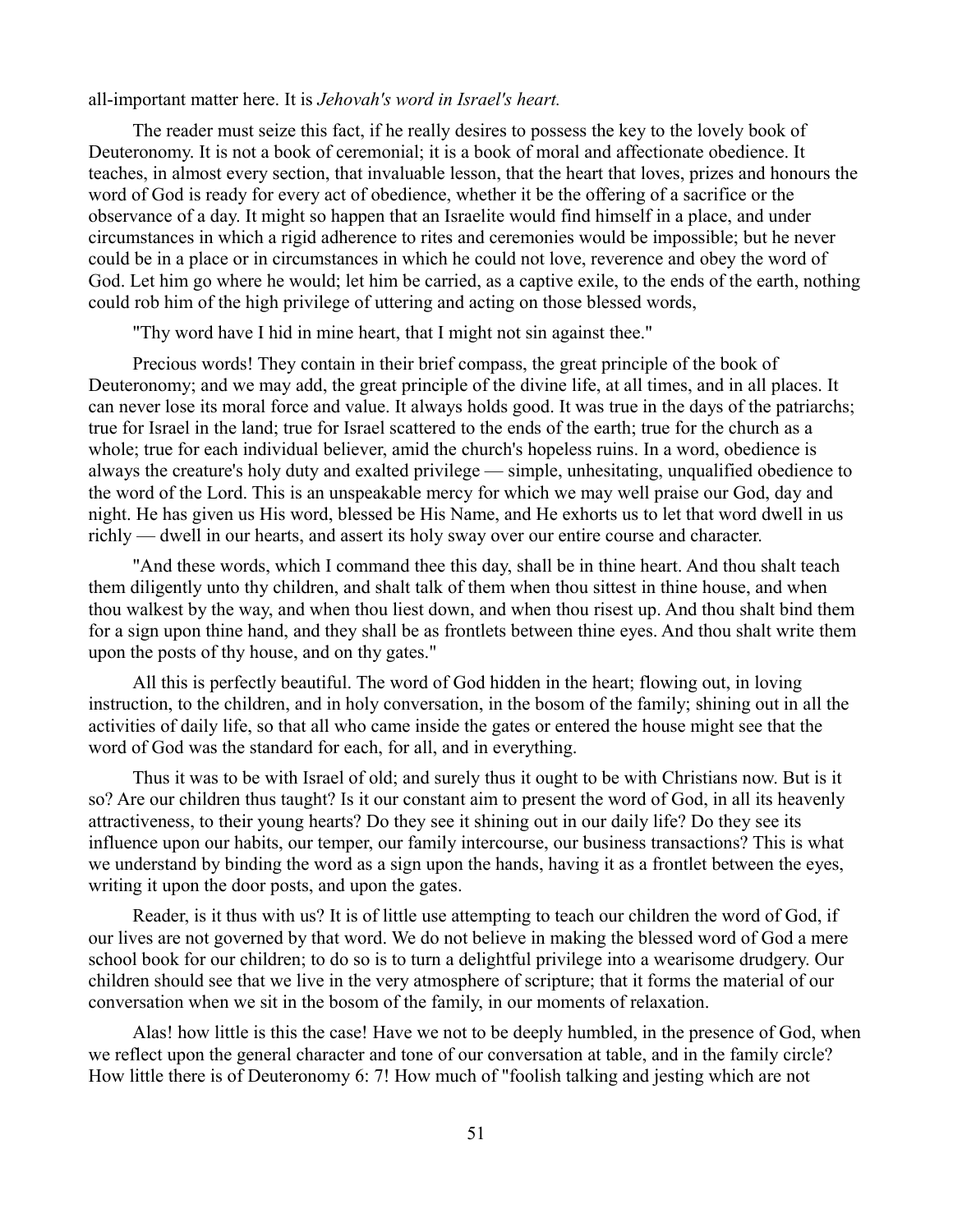convenient!" How much evil speaking of our brethren, our neighbours, our fellow-labourers! How much idle gossip! How much worthless small talk!

And from what does all this proceed? Simply from the state of the heart. The word of God, the commandments and sayings of our Lord and Saviour Jesus Christ, are not dwelling in our hearts; and hence they are not welling up and flowing out in living streams of grace and edification.

Will any one say that Christians do not need to consider these things? If so, let him ponder the following wholesome words, "Let no corrupt communication proceed out of your mouth, but that which is good to the use of edifying, that it may minister grace unto the hearers." And again, "Be filled with the Spirit; speaking to yourselves in psalms, and hymns and spiritual songs, singing and making melody in your heart to the Lord; giving thanks always for all things unto God and the Father in the name of our Lord Jesus Christ." (Eph. 4: 29; 5: 18-20.)

These words were addressed to the saints at Ephesus; and, most assuredly, we should apply our hearts diligently to them. We are little aware, perhaps, of how deeply and constantly we fail in maintaining the habit of spiritual conversation. It is specially in the bosom of the family, and in our ordinary intercourse, that this failure is most manifest. Hence our need of those words of exhortation which we have just penned. It is evident the Holy Spirit foresaw the need, and graciously anticipated it. Hear what He says "to the saints and faithful brethren in Christ at Colosse." — "Let the peace of Christ rule in your hearts, to the which also ye are called in one body; and be ye thankful. Let the word of Christ dwell in you richly in all wisdom; teaching and admonishing one another in psalms and hymns and spiritual songs, singing with grace in your hearts to the Lord." (Col. 3.)

Lovely picture of ordinary Christian life! It is but a fuller and higher development of what we have in our chapter, where the Israelite is seen in the midst of his family, with the word of God flowing forth from his heart, in loving instruction to his children — seen, in his daily life, in all his intercourse at home and abroad, under the hallowed influence of Jehovah's words.

Beloved Christian reader, do we not long to see more of all this in our midst? Is it not, at times, very sorrowful and very humbling to mark the style of conversation that obtains in the midst of our family circles? Should we not sometimes blush if we could see our conversation reproduced in print? What is the remedy? Here it is — a heart filled with the peace of Christ, the word of Christ, Christ Himself. Nothing else will do. We must begin with the heart, and where that is thoroughly pre-occupied with heavenly things we shall make very short work with all attempts at evil speaking, foolish talking and jesting.

"And it shall be, when the Lord thy God shall have brought thee into the land which he sware unto thy fathers, to Abraham, to Isaac, and to Jacob, to give thee great and goodly cities, which thou buildedst not, and houses full of all good things which thou filledst not, and wells digged which thou diggedst not, vineyards and olive trees which thou plantedst not; when thou shalt have eaten, and be full; then beware lest thou forget the Lord which brought thee forth out of the land of Egypt, from the house of bondage." (Vers. 10-12.)

Amid all the blessing, the mercies and the privileges of the land of Canaan, they were to remember that gracious and faithful One who had redeemed them out of the land of bondage. They were to remember, too, that all these things were His free gift. The land, with all that it contained, was bestowed upon them in virtue of His promises to Abraham, Isaac and Jacob. Cities built and houses furnished, flowing wells, fruitful vineyards and olive yards, all ready to their hand, the free gift of sovereign grace and covenant mercy. All they had to do was to take possession, in simple faith; and to keep ever in the remembrance of the thoughts of their hearts the bounteous Giver of it all. They were to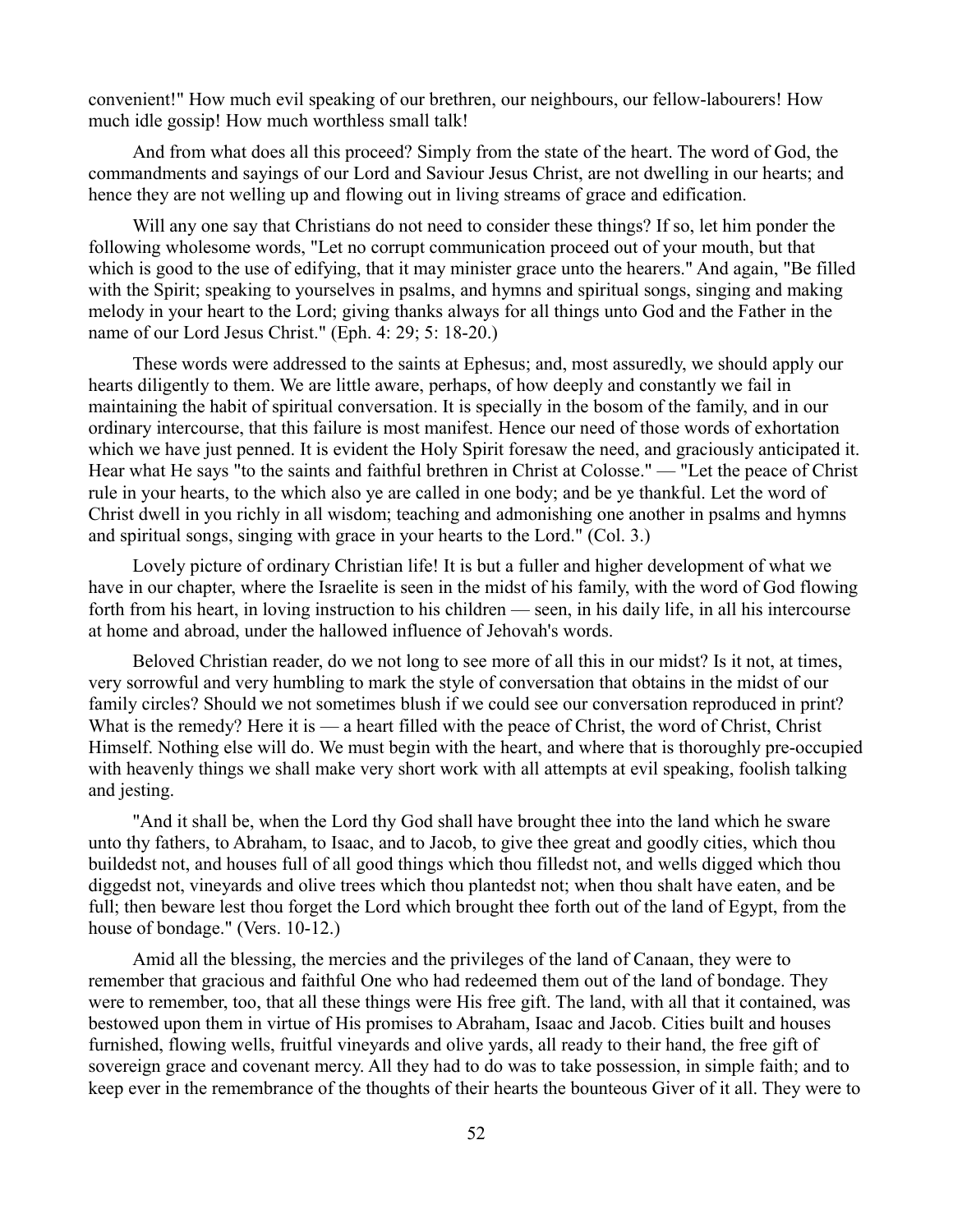think of Him, and find in His redeeming love the true motive spring of a life of loving obedience. Wherever they turned their eyes they beheld the tokens of His great goodness, the rich fruit of His marvellous love. Every city, every house, every well, every vine, olive and fig tree spoke to their hearts of Jehovah's abounding grace, and furnished a substantial proof of His infallible faithfulness to His promise.

"Thou shalt fear the Lord thy God, and serve him, and shalt swear by his name. Ye shall not go after other gods, of the gods of the people which are round about you. (For the Lord thy God is a jealous God among you,) lest the anger of the Lord thy God be kindled against thee, and destroy thee from off the face of the earth."

There are two great motives set before the congregation, in our chapter, namely, "love" in verse 5; and "fear," in verse 13. These are found all through scripture; and their importance, in guiding the life and forming the character, cannot possibly be too highly estimated. "The fear of the Lord is the beginning of wisdom." We are exhorted to be in the fear of the Lord all the day." It is a grand moral safeguard against all evil. Unto man He said, Behold, the fear of the Lord, that is wisdom; and to depart from evil is understanding."

The blessed Book abounds in passages setting forth, in every possible form, the immense importance of the fear of God. "How," says Joseph, "can I do this great wickedness, and sin against God?" The man who walks habitually in the fear of God is preserved from every form of moral pravity. The abiding realisation of the divine presence must prove an effectual shelter from every temptation? How often do we find the presence of some very holy and spiritual person a wholesome check upon levity and folly; and if such be the moral influence of a fellow mortal, how much more powerful would be the realised presence of God!

Christian reader, let us give our serious attention to this weighty matter. Let us seek to live in the consciousness that we are in the immediate presence of God. Thus shall we be preserved from a thousand forms of evil to which we are exposed from day to day, and to which, alas! we are predisposed. The remembrance that the eye of God rests upon us, would exert a far more powerful influence upon our life and conversation than the presence of all the saints upon earth, and all the angels in heaven. We could not speak falsely; we could not utter with our lips what we do not feel in the heart; we could not talk folly; we could not speak evil of our brother or our neighbour; we could not speak unkindly of any one, if only we felt ourselves in the presence of God. In a word, the holy fear of the Lord, of which scripture speaks so much, would act as a most blessed restraint upon evil thoughts, evil words, evil ways, evil in every shape and form.

Moreover, it would tend to make us very real and genuine, in all our sayings and doings. There is a sad amount of sham and nonsense about us. We frequently say a great deal more than we feel. We are not honest. We do not speak, every man, truth with our neighbour. We give expression to sentiments which are not the genuine utterance of the heart. We act the hypocrite, one with another.

All these things afford melancholy proof of how little we live, move and have our being in the presence of God. If we could only bear in mind that God hears us and sees us — hears our every word, and sees our every thought, our every way, how differently we should carry ourselves! What holy watchfulness we should maintain over our thoughts, our tempers, and our tongues! What purity of heart and mind! What truth and uprightness in all our intercourse with our fellows! What reality and simplicity in our deportment? What happy freedom from all affectation, assumption, and pretension! What deliverance from every form of self-occupation! Oh, to live ever in the deep sense of the divine presence! To walk in the fear of the Lord, all the day long?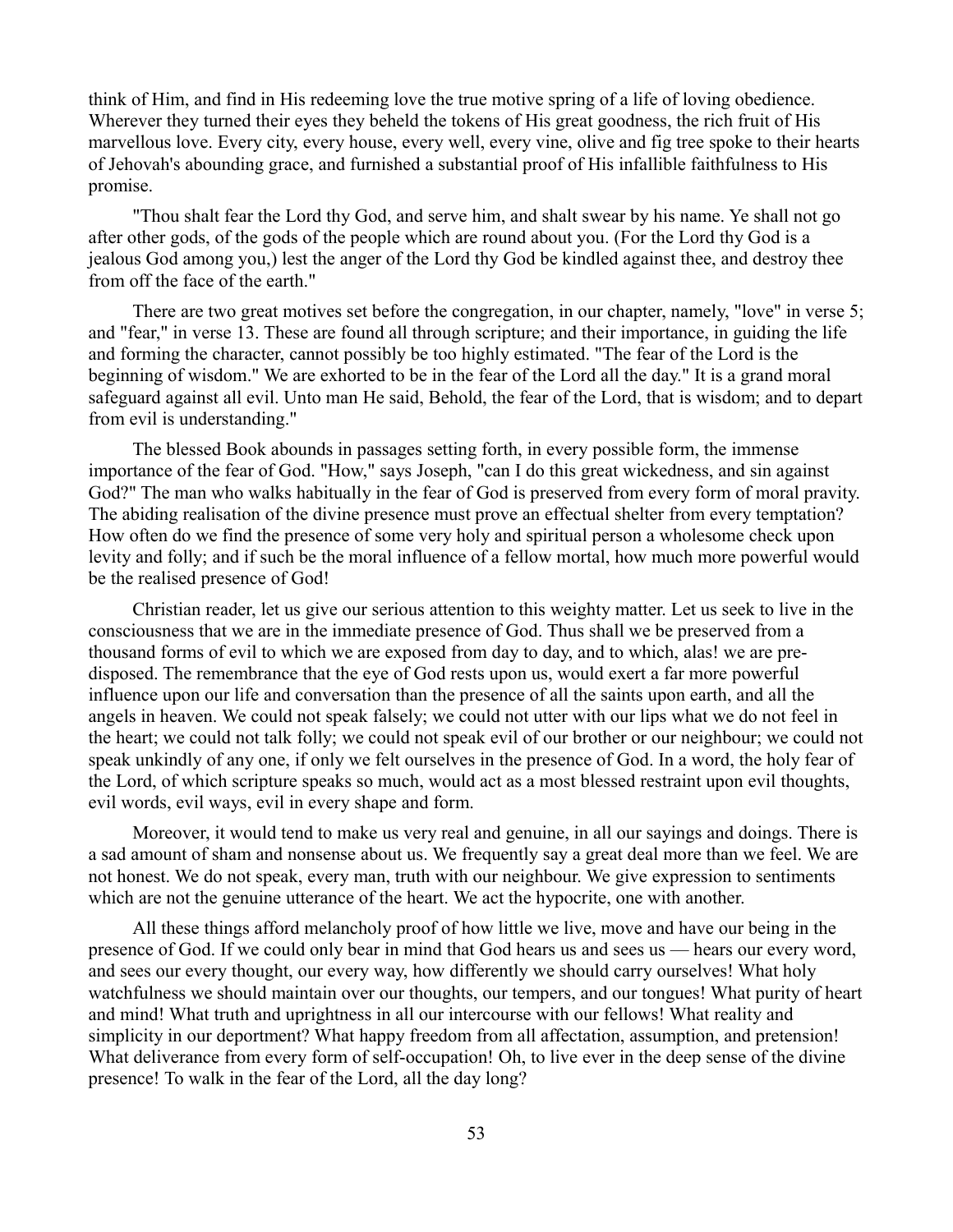And then to prove the "vast constraining influence" of His love! To be led out in all the holy activities which that love would ever suggest! To find our delight in doing good! To taste the spiritual luxury of making hearts glad? To be continually meditating plans of usefulness! To live close by the fountain of divine love, so that we must be streams of refreshing in the midst of this thirsty scene rays of light amid the moral gloom around us! "The love of Christ," says the blessed apostle, "constraineth us; because we thus judge, that if one died for all, then were all dead; and that he died for all, that they which live should not henceforth live unto themselves, but unto him which died for them, and rose again."

How morally lovely is all this! Would that it were more fully realised and faithfully exhibited amongst us! May the fear and love of God be continually in our hearts, in all their blessed power, and formative influence, that thus our daily life may shine to His praise, and the real profit, comfort and blessing of all who come in contact with us whether in private or in public! God, in His infinite mercy, grant it, for Christ's sake!

The sixteenth verse of our chapter demands our special attention. Ye shall not tempt the Lord your God, as ye tempted him in Massah." These words were quoted by our blessed Lord when tempted by Satan to cast Himself from the pinnacle of the temple. "Then the devil taketh him up into the, holy city, and setteth him on a pinnacle of the temple, and saith unto him, If thou be the Son of God, cast thyself down; for it is written, He shall give his angels charge concerning thee; and in their hands they shall bear thee up, lest at any time thou dash thy foot against a stone."

This is a very remarkable passage. It proves how Satan can quote scripture when it suits his purpose. But he omits a most important clause — "To keep thee in all thy ways." Now, it formed no part of the ways of Christ to cast Himself from the pinnacle of the temple. It was not the path of duty. He had no command from God to do any such thing; and hence He refused to do it. He had no need to tempt God — to put Him to the test. He had, as a man, the most perfect confidence in God — the fullest assurance of His protection.

Moreover, He was not going to abandon the path of duty, in order to prove God's care of Him; and herein He teaches us a most valuable lesson. We can always count on God's protecting hand, when we are treading the path of duty. But, if we are walking in a self-chosen path; if we are seeking our own pleasure, or our own interest, our own ends or objects, then, to talk of counting on God would be simply wicked presumption.

No doubt, our God is very merciful, very gracious, and His tender mercy is over us, even when we wander off the path of duty; but this is another thing altogether, and it leaves wholly untouched the statement that we can only count on divine protection when our feet are in the pathway of duty. If a Christian goes out boating for his amusement; or if he goes clambering over the Alps merely for sightseeing, has he any right to believe that God will take care of him? Let conscience give the answer. If God calls us to cross a stormy lake, to preach the gospel; if He summons us to cross the Alps on some special service for Him, then, assuredly, we can commit ourselves to His mighty hand to protect as from all evil. The grand point for all of us is to be found in the holy path of duty. It may be narrow, rough and lonely; but it is a path overshadowed by the wings of the Almighty and illumined by the light of His approving countenance.

Ere turning from the subject suggested by verse 16, we would briefly notice the very interesting and instructive fact, that our Lord, in His reply to Satan, takes no notice whatever of his misquotation of Psalm 91: 11. Let us carefully note this fact, and seek to bear it in mind. In place of saying to the enemy, "You have left out a most important clause of the passage which you undertake to quote," He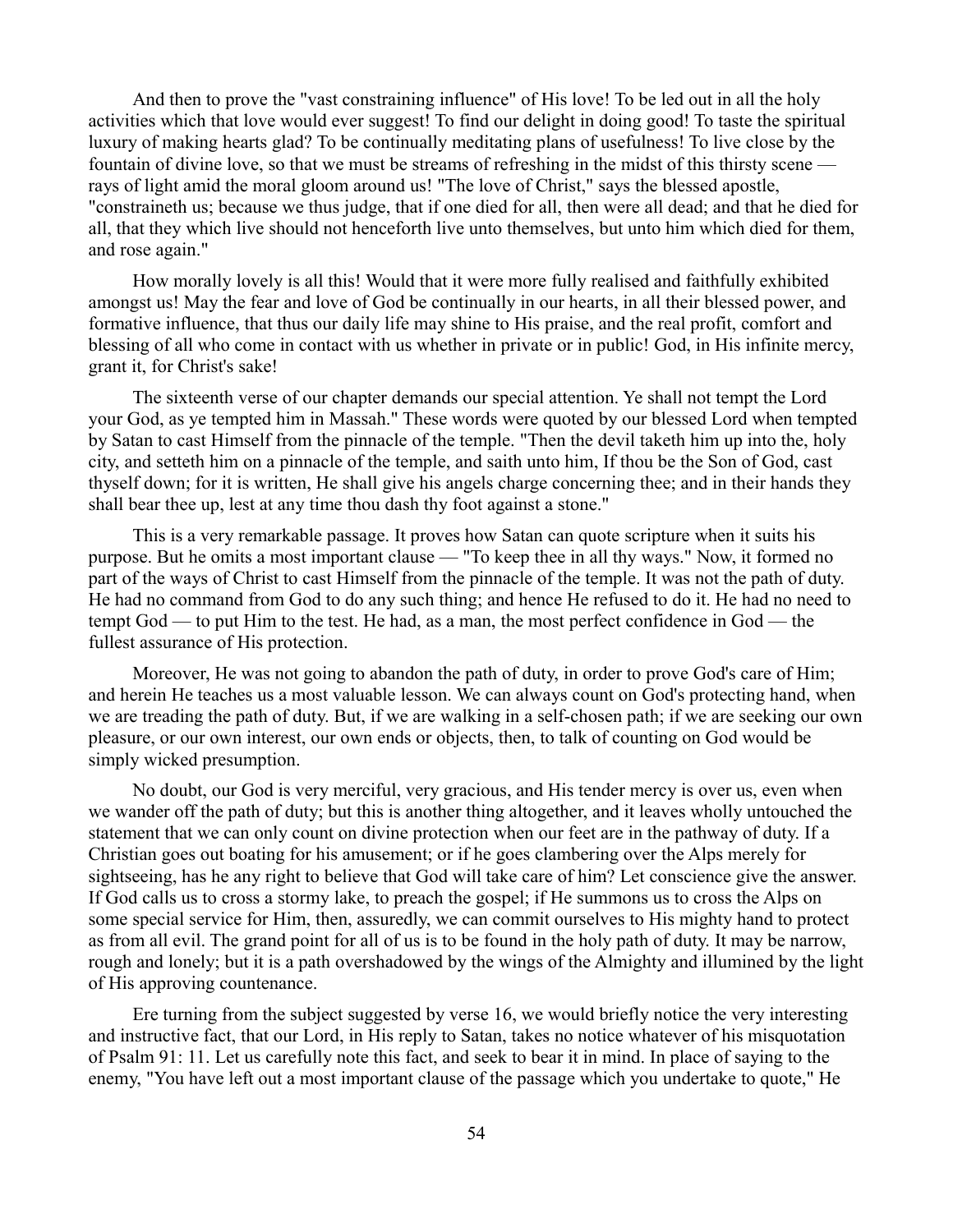simply quotes another passage, as authority for His own conduct. Thus He vanquished the tempter; and thus He left us a blessed example.

It is worthy of our special notice that the Lord Jesus Christ did not overcome Satan, in virtue of His divine power. Had He done so, it could not be an example for us. But when we see Him, as a man, using the word as His only weapon, and thus gaining a glorious victory, our hearts are encouraged and comforted; and not only so, but we learn a most precious lesson as to how we, in our sphere and measure, are to stand in the conflict. The man, Christ Jesus, overcame by simple dependence upon God, and obedience to His word.

Blessed fact! A fact full of comfort and consolation for us. Satan could do nothing with one who would only act by divine authority, and by the power of the Spirit. Jesus never did His own will, though, as we know, blessed be His holy Name, His will was absolutely perfect. He came down from heaven, as He Himself tells us, in John 6, not to do His own will, but the will of the Father that sent Him. He was a perfect servant, from first to last. His rule of action was the word of God; His power of action, the Holy Ghost; His only motive for action, the will of God; hence the prince of this world had nothing in Him. Satan could not, by all his subtle wiles, draw Him out of the path of obedience, or out of the place of dependence.

Christian reader, let us consider these things. Let us deeply ponder them. Let us remember that our blessed Lord and Master left us an example that we should follow His steps. Oh! may we follow them diligently during the little while that yet remains! May we, by the gracious ministry of the Holy Ghost, enter more fully into the great fact that we are called to walk even as Jesus walked. He is our great Exemplar, in all things. Let us study Him more profoundly, so that we may reproduce Him more faithfully!

We shall now close this lengthened section by quoting for the reader the last paragraph of the chapter on which we have been dwelling; it is a passage of singular fullness, depth and power, and strikingly characteristic of the entire book of Deuteronomy.

"Ye shall *diligently* keep the commandments of the Lord your God, and his testimonies, and His statutes, which he hath commanded thee. And thou shalt do that which is right and good in the sight of the Lord; that it may be well with thee, and that thou mayest go in and possess the good land which the Lord sware unto thy fathers; to cast out all thine enemies from before thee, as the Lord hath spoken. And when thy son asketh thee in time to come, saying, What mean the testimonies, and the statutes, and the judgements, which the Lord our God hath commanded you? Then thou shalt say unto thy son, We were Pharaoh's bondmen in Egypt; and the Lord brought us out of Egypt with a mighty hand; and the Lord showed signs and wonders, great and sore, upon Egypt, upon Pharaoh, and upon all his household, before our eyes; and he brought us out from thence, that he might bring us in, to give us the land which he sware unto our fathers. And the Lord commanded us to do all these statutes, to fear the Lord our God, for our good always, that he might preserve as alive, as it is at this day. And it shall be our righteousness, if we observe to do all these commandments before the Lord our God, as he hath commanded us."

How prominently is the word of God kept before the soul, in every page and every paragraph of this book! It is the one great subject on the heart and in all the discourses of the revered law-giver. It is His one aim to exalt the word of God, in all its aspects, whether in the form of testimonies, commandments, statutes or judgements; and to set forth the moral importance, yea, the urgent necessity of whole-hearted, earnest, diligent obedience, on the part of the people. "Ye shall *diligently* keep the commandments of the Lord your God" And again, "Thou shalt do that which is *right* and *good* in the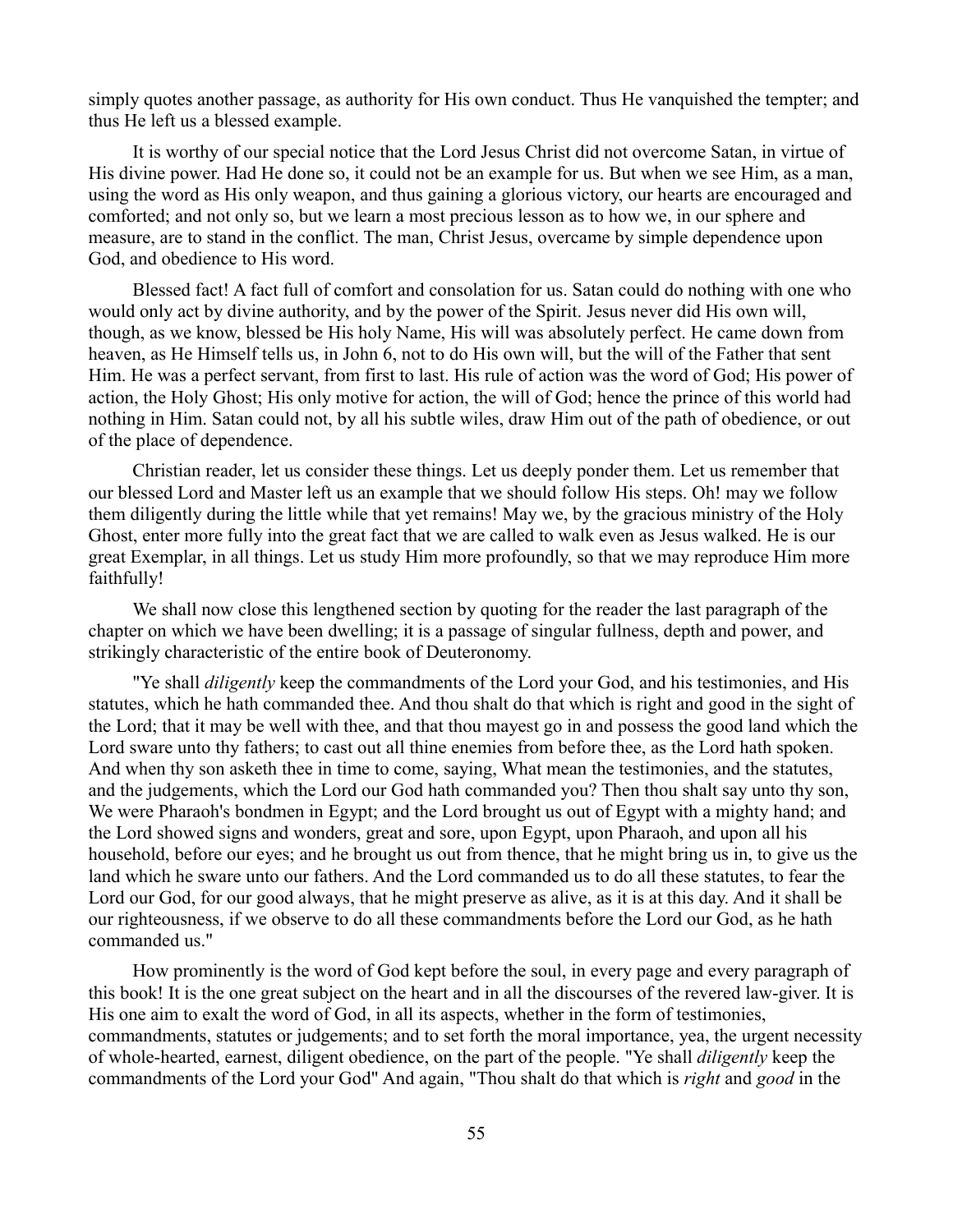sight of the Lord."

All this is morally lovely. We have here unfolded before our eyes those eternal principles which no change of dispensation, no change of scene, place or circumstances can ever touch, "That which is right and good" must ever be of universal and abiding application. It reminds us of the words of the Apostle John to his beloved friend Gaius, "Beloved, follow not that which is evil; but that which is good." The assembly might be in a very low condition; there might be very much to try the heart and depress the spirit of Gaius; Diotrephes might be carrying himself most unbecomingly and unwarrantably toward the beloved and venerable apostle and others; all this might be true, and much more, yea, the whole professing body might go wrong. What then? What remained for Gaius to do? Simply to follow that which was right and good; to open his heart and his hand and his house to every one who brought *the truth;* to seek to help on the cause of Christ, in every right way.

This was the business of Gaius in his day; and this is the business of every true lover of Christ, at all times, in all places, and under all circumstances. We may not have many to join us; we may perhaps find ourselves, at times, almost alone; but we are still to follow what is good, cost what it may. We are to *depart* from iniquity — *purge* ourselves from dishonourable vessels — *flee* youthful lusts — *turn away* from powerless professors. And what then? "Follow righteousness, faith, love, peace" — How? In isolation? Nay. I may find myself alone in any given place for a time; but there can be no such thing as isolation, so long as the body of Christ is on earth, and that will be till He comes for us. Hence we never expect to see the day in which we cannot find a few that call on the Lord out of a pure heart; whoever they are, and wherever they are, it is our bounden duty to find them; and, having found them, to walk with them in holy fellowship, until the end"

{P.S. — We must reserve the remaining chapters of Deuteronomy for another volume. May the Lord be graciously pleased to grant His rich blessing upon our meditation thus far! May He clothe these pages with the power of the Holy Ghost, and make them to be a direct message from Himself to the hearts of His people throughout the whole world! May He also grant spiritual power to unfold the truth contained in the remaining sections of this most profound, comprehensive and suggestive book!

We earnestly beseech the Christian reader to join us in prayer as to all this, remembering those most precious words, "If two of you shall agree on earth as touching anything that they shall ask, it shall be done for them by my Father which is in heaven" C. H. M.}

## Deuteronomy 7

When the Lord thy God shall bring thee into the land whither thou goest to possess it, and hath cast out many nations before thee,... seven nations greater and mightier than thou. And when the Lord thy God shall delivered them before thee; thou shalt smite them, and utterly destroy them; thou shalt make no covenant with them, nor show mercy unto them"

In reading the record of God's dealings with the nations, in connection with His people Israel, we are reminded of the opening words of Psalm 101 "I will sing of mercy and of judgement." We see the display of mercy to His people, in pursuance of His covenant with Abraham, Isaac and Jacob; and we see also the execution of judgement upon the nations, in consequence of their evil ways. In the former, we see divine sovereignty; in the latter, divine justice; in both, divine glory shines out. All the ways of God, whether in mercy or in judgement, speak His praise, and shall call forth the homage of His people for ever. "Great and marvellous are thy works, Lord God Almighty; just and true are thy ways, thou King of nations.\* Who shall not fear thee, O Lord, and glorify thy name? for thou art holy; for all nations shall come and worship before thee; for Thy judgements are made manifest." (Rev. 15: 3, 4.)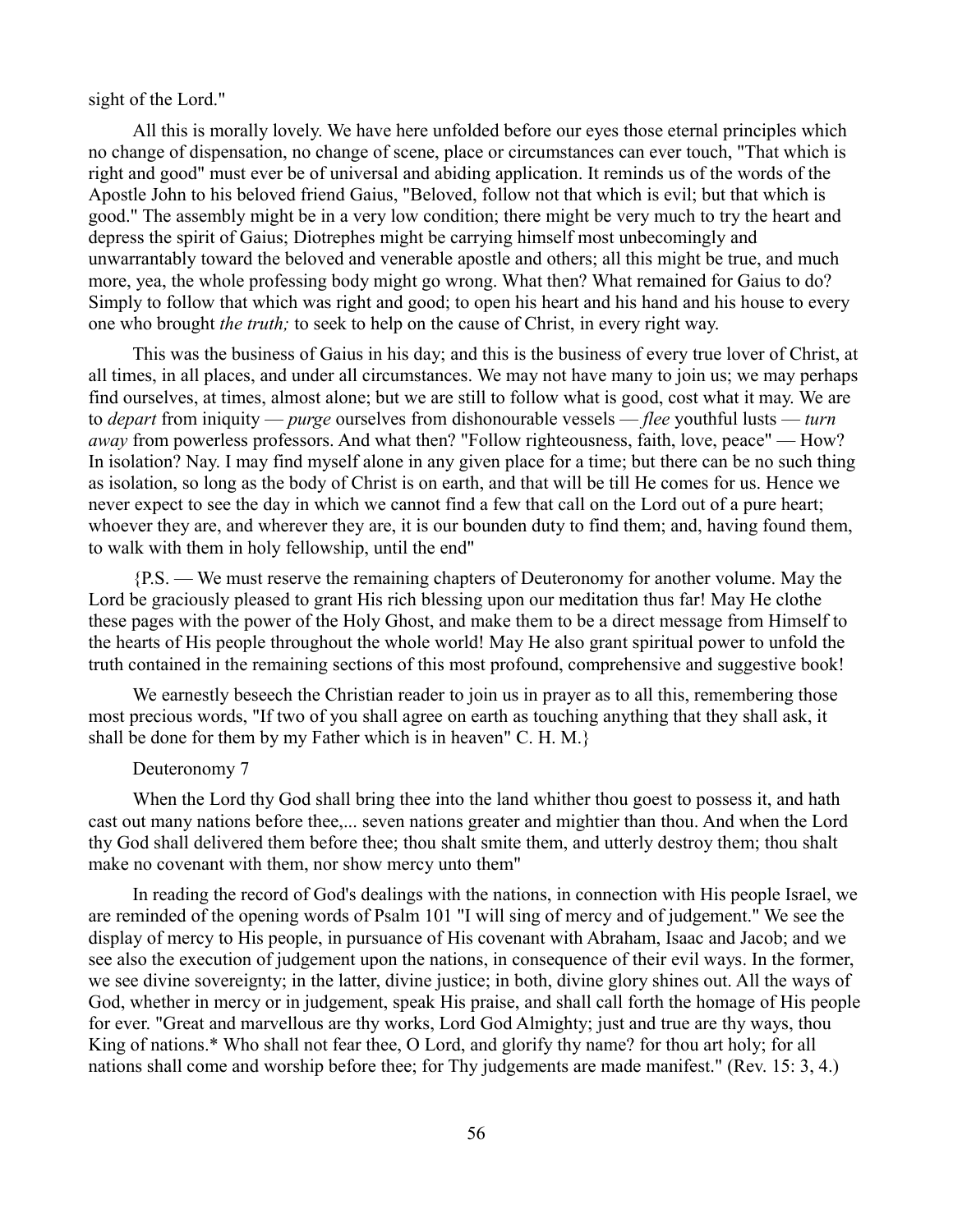{\*"Nations" is read by most editors. Christ is not called the "king of saints."}

This is the true spirit in which to contemplate the ways of God in government. Some persons, allowing themselves to be influenced by a morbid feeling and false sentimentality, rather than by an enlightened judgement, find difficulty in the directions given to Israel in reference to the Canaanites, in the opening of our chapter. It seems to them inconsistent with a benevolent Being to command His People to smite their fellow-creatures, and to show them no mercy. They cannot understand how a merciful God could commission His people to slay women and children with the edge of the sword.

It is very plain that such persons could not adopt the language of Revelation 15: 3, 4. They are not prepared to say, "Just and true are thy ways, thou King of nations." They cannot justify God in all His ways; nay, they are actually sitting in judgement upon Him. They presume to measure the actings of divine government by the standard of their own shallow thoughts — to scan the infinite by the finite. In short, they measure God by themselves.

This is a fatal mistake. We are not competent to form a judgement upon the ways of God, and hence it is the very height of presumption for poor, ignorant, short-sighted mortals to attempt to do so. We read in the seventh chapter of Luke, that "Wisdom is justified of all her children." Let us remember this, and hush all our sinful reasonings. "Let God be true, but every man a liar; as it is written, That thou mightest be justified in thy sayings, and mightest overcome when thou art judged."

Is the reader, at all, troubled with difficulties on this subject? If so, we should much like to quote a very fine passage which may help him. "O give thanks unto the Lord; for he is good; for his mercy endureth for ever.... To him *that smote Egypt in their first-born;* for his mercy endureth for ever; and brought out Israel from among them; for his mercy endureth for ever; with a strong hand, and with a stretched out arm; for his mercy endureth for ever. To him which divided the Red Sea into parts; for his mercy endureth for ever. And made Israel to pass through the midst of it; for his mercy endureth for; but *overthrew Pharaoh and his host* in the Red Sea; for his mercy endureth for ever. To him which *smote great kings;* for his mercy endureth for ever; and *slew famous kings;* for his mercy endureth for ever; Sihon, king of the Amorites; for his mercy endureth ever; and Og, the king of Bashan; for his mercy for ever. And gave their land for an heritage; for his mercy endureth for ever; even an unto Israel his servant; for his mercy for ever." (Ps. 136.)

Here we see that the smiting of Egypt's first-born, and the deliverance of Israel; the passage through the Red Sea and the utter destruction of Pharaoh's host; the slaughter of the Canaanites and giving their lands to Israel — all alike illustrated the everlasting mercy of Jehovah.\* Thus it was; thus it is; and thus it shall be. All must redound to the glory of God. Let us remember this, and fling to the winds all our silly reasonings and ignorant arguments. It is our privilege to justify God in all His ways, to bow our heads, in holy worship, in view of His unsearchable judgements, and rest in the calm assurance that all God's ways are right. We do not understand them all; this would be impossible. The finite cannot grasp the infinite. This is where so many go wrong. They reason upon the actings of God's government, not considering that those actings lie as far beyond the range of human reason as the Creator is beyond the creature. What human mind can unravel the profound mysteries of divine providence? Can we account for the fact of a city full of human beings, men, women, and children, in one hour, plunged beneath a tide of burning lava? Utterly impossible; and yet this is but one fact of thousands that stand recorded on the page of human history, all lying far beyond the grasp of the most gigantic intellect. Go through the lanes, alleys, wynds, closes and courtyards of our cities and towns; see the thousands of human beings that throng these places, living in squalid misery, poverty, wretchedness and moral degradation. Can we account for all this? Can we tell why God permits it? Are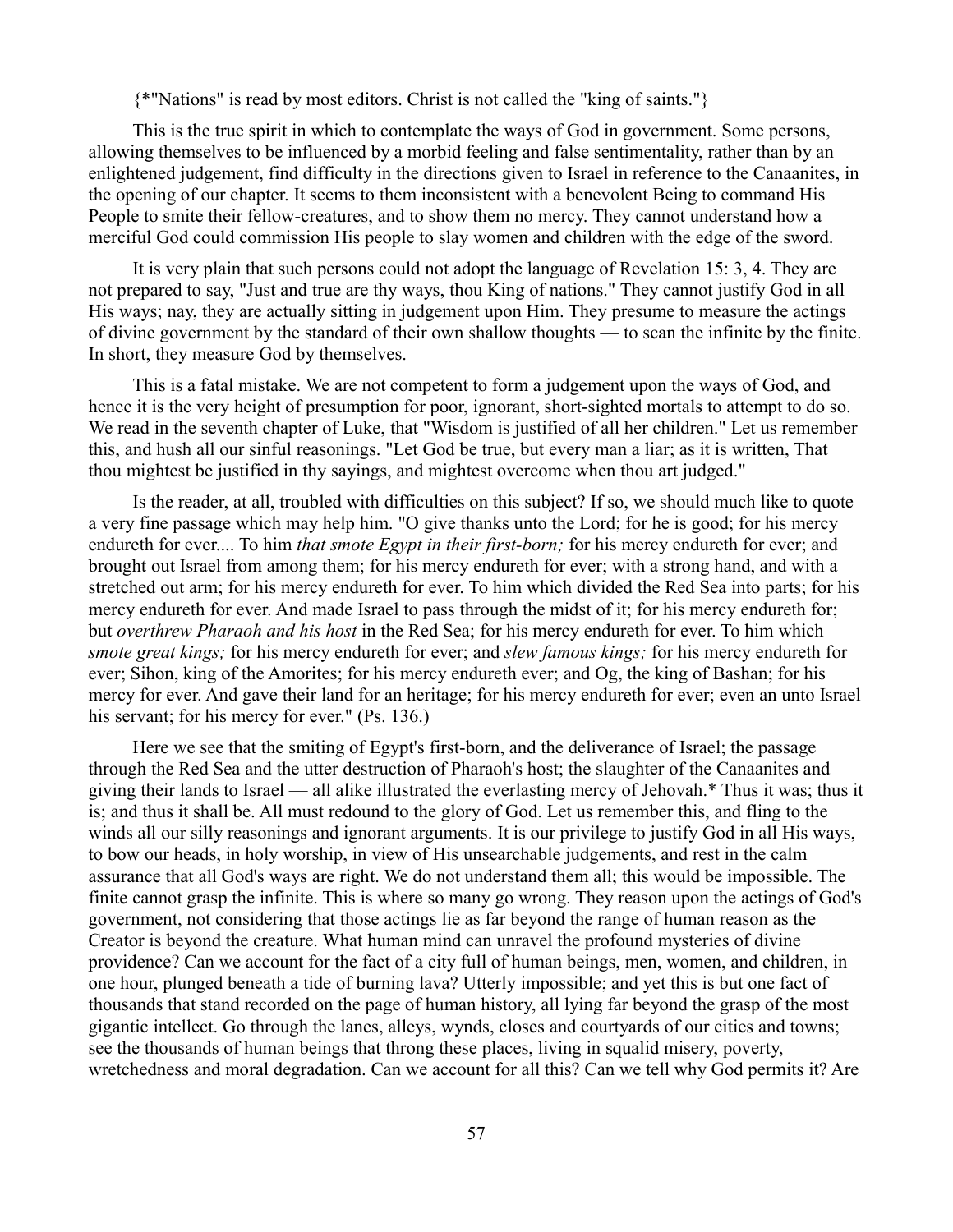we called upon to do so? Is it not perfectly plain to the reader that it is no part of our business to discuss such questions? And if we, in our ignorance and stupid folly, set about reasoning and speculating upon the inscrutable mysteries of the divine government, what can we expect but utter bewilderment, if not positive infidelity?

{\*Very many Christians find considerable difficulty in interpreting and applying the language of a large number of the Psalms which call for judgement upon the wicked. Such language would, of course, be quite unsuitable for Christians now, inasmuch as we are taught to love our enemies, to do good to them that hate us, and to pray for them that despitefully use us and persecute us.

But we must remember that what would be wholly out of place for the church of God, a heavenly people, under grace, was, and will yet be perfectly consistent for Israel, an earthly people, under government. No intelligent Christian could think for a moment of calling down vengeance upon his enemies or upon the wicked. It would be grossly inconsistent. We are called to be the living exponents of the grace of God to the world — to walk in the footsteps of the meek and lowly Jesus — to suffer for righteousness — not to resist evil. God is now dealing in long-suffering mercy with the world. "He maketh his sun to rise on the evil and on the good, and sendeth rain on the just and on the unjust." This is to be our model. We are in this, to be "perfect, even as our Father which is in heaven is perfect." For a Christian to deal with the world on the principle of righteous judgement, would be to misrepresent his heavenly Father and falsify his profession.

But, by-and-by, when the church shall have left the scene, God will deal with the world in righteousness; He will judge the nations for their treatment of His people Israel.

We do not attempt to quote passages, but merely call the reader's attention to the principle, in order to enable him to understand the just application of the prophetic Psalms.}

The foregoing line of thought will enable the reader to understand the opening lines of our chapter. The Canaanites were to receive no mercy at the hands of Israel. Their iniquities had reached the culminating point, and nothing remained but the stern execution of divine judgement. "Thou shalt smite them, and utterly destroy them; thou shalt make no covenant with them, nor show mercy unto them; neither shalt thou make marriages with them; thy daughter thou shalt not give unto his son, nor his daughter shalt thou take unto thy son. For they will turn away thy son from following me, that they may serve other gods, so will the anger of the Lord be kindled against you, and destroy thee suddenly. But thus shall ye deal with them; ye shall destroy their altars, and break down their images, and cut down their groves, and burn their graven images with fire."

Such were the instructions given by Jehovah to His people. They were clear and explicit. No mercy for the Canaanites, no covenant with them, no union, no fellowship of any kind; unsparing judgement, intense separation.

We know, alas! how soon, and how completely Israel failed to carry out these instructions. Hardly had they planted their foot upon the land of Canaan ere they made a covenant with the Gibeonites. Even Joshua himself fell into the snare. The tattered garments and mouldy bread of those wily people beguiled the princes of the congregation, and caused them to act in direct opposition to the plain commandment of God. Had they been governed by the authority of the word, they would have been preserved from the grave error of making a league with people who ought to have been utterly destroyed. But they judged by the sight of their eyes, and had to reap the consequences.\*

{\*It is, at once, instructive and admonitory to see that the garments, the mouldy bread, and the plausible words of the Gibeonites did what the walls of Jericho could not do. Satan's *wiles* are more to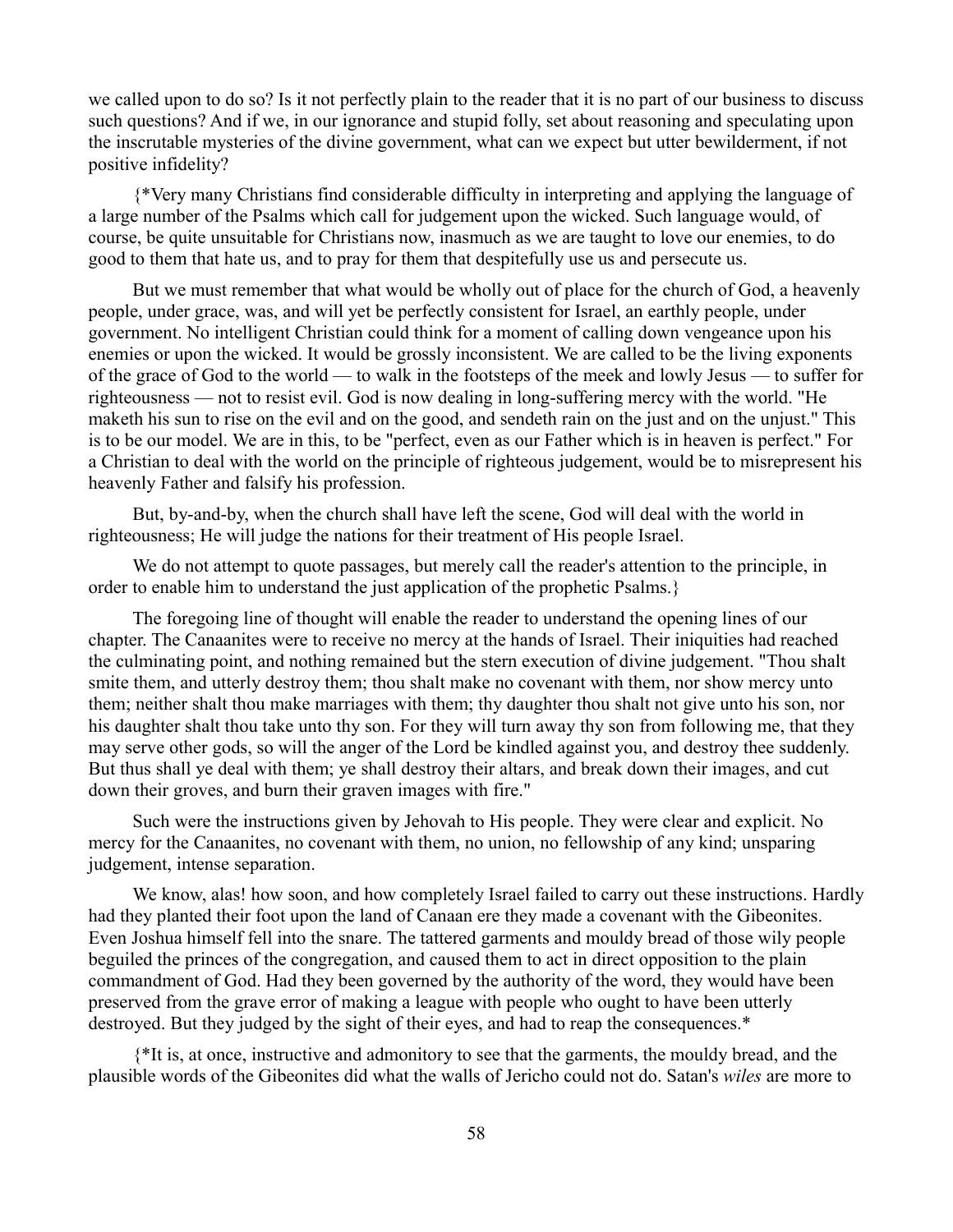be dreaded than his *power*. "Put on the whole armour of God, that ye may be able to stand against the wiles of the devil." The more deeply we ponder the various parts of the whole armour of God, the more clearly we shall see that they are ranged under these two heads, obedience and dependence. The soul that is really governed by the authority of the word, and wholly dependent upon the power of the it, is fully equipped for the conflict. It was thus the Man Christ Jesus vanquished the enemy. The devil could do nothing with a man who was perfectly obedient and perfectly dependent. May we study, in this, as in all beside, our great Exemplar!.}

Implicit obedience is the grand moral safeguard against the wiles of the enemy. No doubt the story of the Gibeonites was very plausible, and their whole Appearance gave a show of truth to their statements; but none of these things should have had the slightest moral weight with Joshua and the princes; nor would they, if they had but remembered the word of the Lord. But they failed in this. They reasoned on what they saw, instead of obeying what they had heard. Reason is no guide for the people of God; we must be, absolutely and completely, guided and governed by the word of God.

This is a privilege of the very highest order, and it lies within the reach of the simplest and most Unlettered child of God. The Father's word, the Father's voice, the Father's eye, can guide the youngest, feeblest child in His family. All we need is the lowly and obedient heart. It does not demand great intellectual power or cleverness; if it did, what would become of the vast majority of Christians? If it were only the educated, the deep-thinking and the far-seeing that were capable of meeting the wiles of the adversary, then verily most of us might give up in despair.

But, thanks be to God, it is not so; indeed, on the contrary, we find, in looking through the history of the people of God, in all ages, that human wisdom, human learning, human cleverness, if not kept in their right place, have proved a positive snare, and rendered their possessors only the more efficient tools in the enemy's hand. By whom have most, if not all of the heresies been introduced which have disturbed the church of God, from age to age? Not by the simple, and the unlearned, but by the educated and the intellectual. And, in the passage to which we have just referred, in the book of Joshua, who was it that made a covenant with the Gibeonites? The common people Nay, but the princes of the congregation. No doubt, all were involved in the mischief; but it was the Princes that led the way. the heads and leaders of the assembly fell into the snare of the devil through neglect of the plain word of God.

"Thou shalt make no covenant with them." Could ought be plainer than this a Could tattered garments, old shoes and mouldy bread alter the meaning of the divine command, or do away with the urgent necessity for strict obedience on the part of the congregation? Assuredly not. Nothing can ever afford a warrant for lowering, the breadth of a hair, the standard of obedience to the word of God If there are difficulties in the way, if perplexing circumstances come before us, if things crop up for which we are not prepared, and as to which we are unable to form a judgement, what are we to do? Reason? Jump to conclusions? Act on our own, or on any human judgement? Most certainly not. What then? Wait on God; wait patiently, humbly, believingly; and He will assuredly counsel and guide. "The meek will he guide in judgement; and the meek will he teach his way. Had Joshua and the princes acted thus, they never would have made a league with the Gibeonites; and if the reader acts thus, he will be delivered from every evil work and preserved unto the everlasting kingdom of our Lord and Saviour Jesus Christ.

In verse 6 of our chapter Moses sets before the people the moral ground of the line of action which they were to adopt in reference to the Canaanites — the rigid separation and the unsparing judgement. "*For* thou art *an holy people unto the Lord thy God;* the Lord thy God hath chosen thee to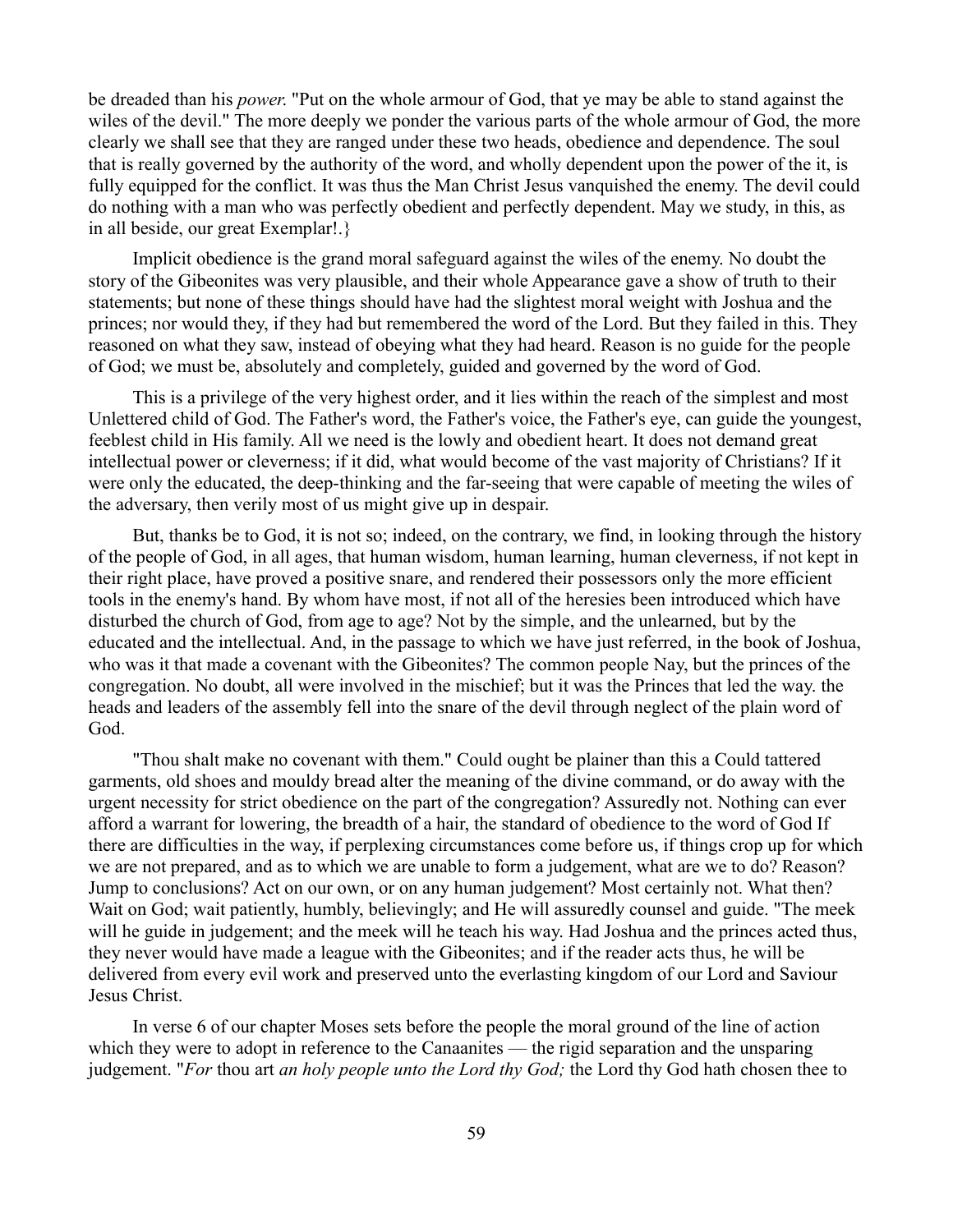be a special people unto himself, above all people that are upon the face of the earth."

The principle here laid down is of the very weightiest character. Why were the people to maintain the most marked separation from the Canaanites? Why were they to refuse, with firm decision, to make any covenant, or form any matrimonial alliance with them? Why were they to demolish their altars, break their images, and cut down their groves? Simply because they were a holy people. And who had constituted them a holy people? Jehovah. He had chosen them and set His love upon them; He had redeemed them, and separated them to Himself; and hence it was His province and prerogative to prescribe what they were to be, and how they were to act. "Be ye holy, for I am holy.

It was not, by any means, on the principle of "Stand by thyself, I am holier than thou." This is manifest, from what follows. "The Lord did not set his love upon you, nor choose you, because ye were more in number than any people; for ye were the fewest of all people; but because the Lord loved you, and because he would keep the oath which he had sworn unto your fathers, hath the Lord brought you out with a mighty hand, and redeemed you out of the house of bondmen, from the hand of Pharaoh king of Egypt."  $(Vs. 7, 8.)$ 

Seasonable words these for Israel! Most healthful and needful! They were to remember that they owed all their dignity, all their privileges, all their blessings, not to ought in themselves, their own goodness or their own greatness, but simply to the fact of Jehovah's having identified Himself with them, in His infinite goodness and sovereign grace, and in virtue of His covenant with their fathers — "a covenant ordered in all things and sure." This, while it furnished a divine antidote against selfcomplacency and self-confidence, formed the solid basis of their happiness and their moral security. All rested upon the eternal stability of the grace of God, and therefore human boasting was excluded. "My soul shall make her boast in the Lord; the humble shall hear thereof and be glad."

It is the settled purpose of God that "no flesh shall glory in his presence." All human pretension must be set aside. He will hide pride from man. Israel had to be taught to remember their origin, and their true condition — "bondmen in Egypt" — "fewest of all people" — no room for pride or boasting. They were, in no wise, better than the nations around them; and therefore, if called to account for their high elevation and moral greatness, they had simply to trace it all up to the free love of God, and His faithfulness to His oath. "Not unto us, O Lord, not unto us, but unto thy name give glory, for thy mercy, and for thy truth's sake." (Ps. 115: 1.)

"Know therefore that the Lord thy God, he is the faithful God, which keepeth covenant and mercy with them that love him and keep his commandments, to a thousand generations; and repayeth them that hate him to their face, to destroy them: He will not be slack to him that hateth him, he will repay him to his face." (Vers. 9, 10.)

We have two weighty facts set before us here; one, full of rich consolation and comfort to every true lover of God; the other fraught with deep solemnity every hater of God. All who really love God and His commandments may count on His infallible faithfulness and tender mercy, at all times and under circumstances. *"All things* work *together* for good them that love God, to them who are the called according to his purpose." If, through infinite grace, we have the love of God in our hearts, and His fear before our eyes, we may move on with good courage and joyful confidence, assured that all shall be well-must be well. "Beloved, if our heart condemn us not, then have we confidence toward God. And whatsoever we ask, we receive of him, because we keep his commandments, and do those things that are pleasing in his sight."

This is a grand eternal truth — a truth for Israel, a truth for the church. Dispensations make no difference as to this. Whether we study Deuteronomy 7, or 1 John 3, we learn the same great practical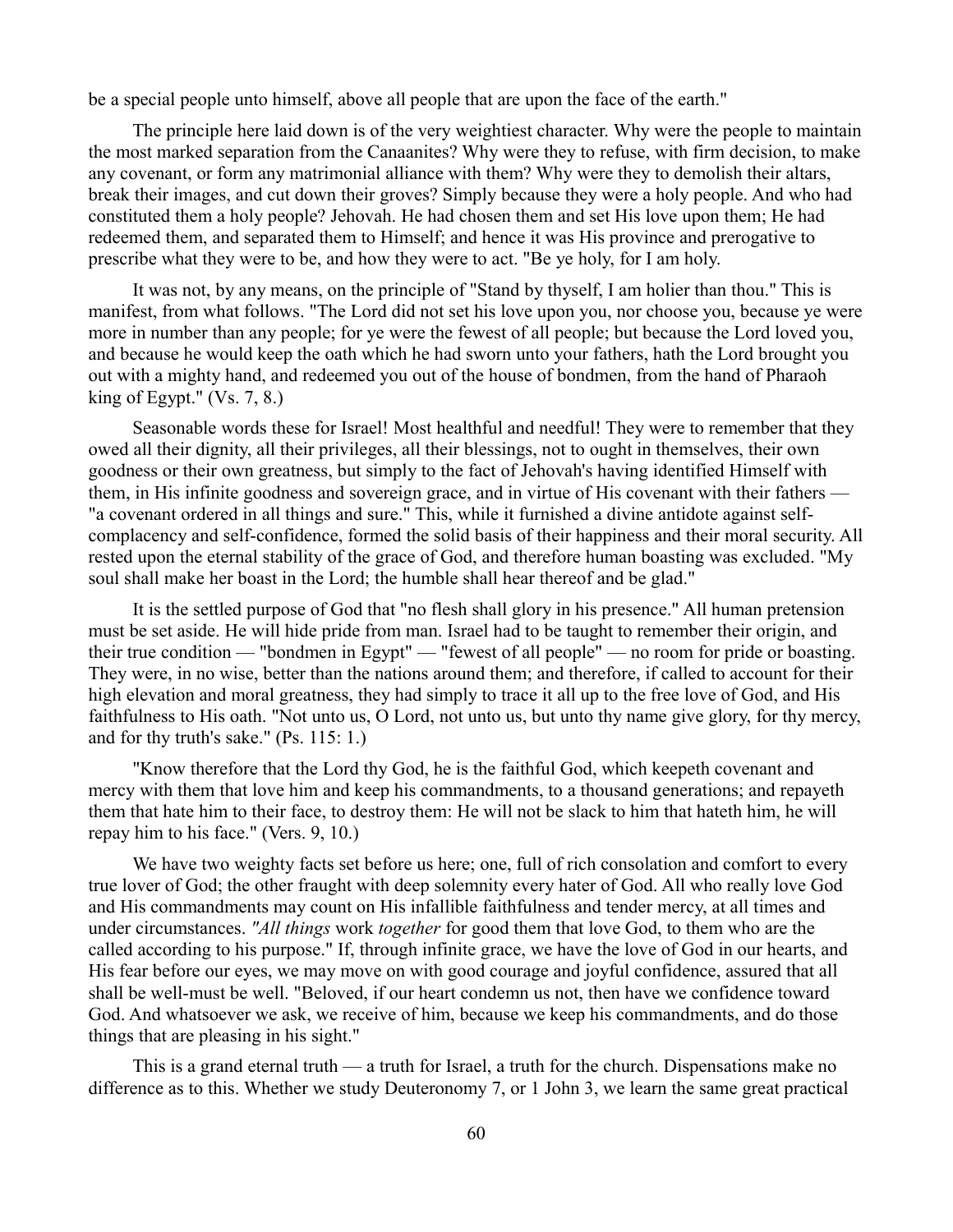truth, that God delights in those who fear Him and love Him, and keep His commandments.

Is there ought of the legal element in this? Not a tinge. Love and legality have nothing in common; they are as far removed as the poles. "This is the love of God, that we keep his commandments; and his commandments are not grievous." The spirit and genius, the ground and character of our obedience all go to prove it the very reverse of legality. It is our deep and settled Conviction that those persons, who are ever ready to cry out, "Legal! Legal!" whenever obedience is pressed upon them, are sadly and grossly mistaken. If indeed it were taught that we must earn by our obedience the high position and relationship of children of God, then verily the solemn charge of legality might justly be urged. But to bestow such an epithet on Christian obedience, is, we repeat, a serious moral mistake. Obedience could never precede sonship; but sonship should ever be followed by obedience.

And while we are on this subject, we must call the attention of the reader to a passage or two of New Testament scripture as to which there is a want of clearness in many minds. In Matthew 5, we read, "Ye have heard that it hath been said, Thou shalt love thy neighbour; and hate thine enemy; but I say unto you, Love your enemies, bless them that curse you, do good to them that hate you, and pray for them which despitefully use you, and persecute you; that ye may be the sons (*huioi*) of your Father which is in heaven: for he maketh his sun to rise on the evil and on the good, and sendeth rain on the just and on the unjust.... Be ye therefore perfect, even as your Father which is in heaven is perfect." (Vers. 43-48.)

This passage might, in the judgement of some, seem to teach that the relationship of children can be attained by a certain line of action; but it is not so. It is a question of moral conformity or suitability to the character and ways of our Father. We sometimes hear, in every-day life, the saying, "You would not be your father's son if you were to act in such a way." It is as though our Lord had said, "If you want to be the sons of your heavenly Father, you must act in grace to all; for that is what He is doing."

Again, in 2 Corinthians 6. we read, "Wherefore come out from among them, and be ye separate, saith the Lord, and touch not the unclean; and I will receive you; and will be a Father unto you, and ye shall be my sons and daughters, saith the Lord Almighty. Here, it is not a question of the secret relationship of children, formed by a divine operation, but the public acknowledgment of the position of *sons* (*huious*) as the result of our separation from evil.\*

{\*Speaking in a general way, the word *teknon*, Child is a term of endearment; *huios*, Son of moral dignity, *pais*, is either a child or a servant; *nepios*, a babe.}

It will be well for the reader to seize this important distinction. It is of great practical value. We do not become children by separation from the world, "For ye are all the children of God by faith in Christ Jesus.:" "As many as received him, to them gave he power [or authority, *exousia*] to become children (*tekna*) of God, to them that believe on his name; which were born, not of blood, nor of the will of the flesh, nor of the will of man, but of God." (Gal. 3: 26; John 1: 12, 13.) "Of his own will begat he us by the word of truth." (James 1: 18.) We become children by new birth which, thanks be to God, is a divine operation, from first to last. What had we to do with our natural birth? And what have we to do with our spiritual birth? Clearly nothing.

But then we must remember that God can only identify Himself with, and publicly acknowledge those who, through grace, seek to walk in a way worthy Of Him — a way befitting the sons and daughters of the Lord Almighty. If our ways are unlike Him, if we are mixed up with all sorts of wrong things, if we are unequally yoked together with unbelievers, how- can we expect God to own us as His sons? We read, in Hebrews 11 of those who "confessed that they were strangers and pilgrims on the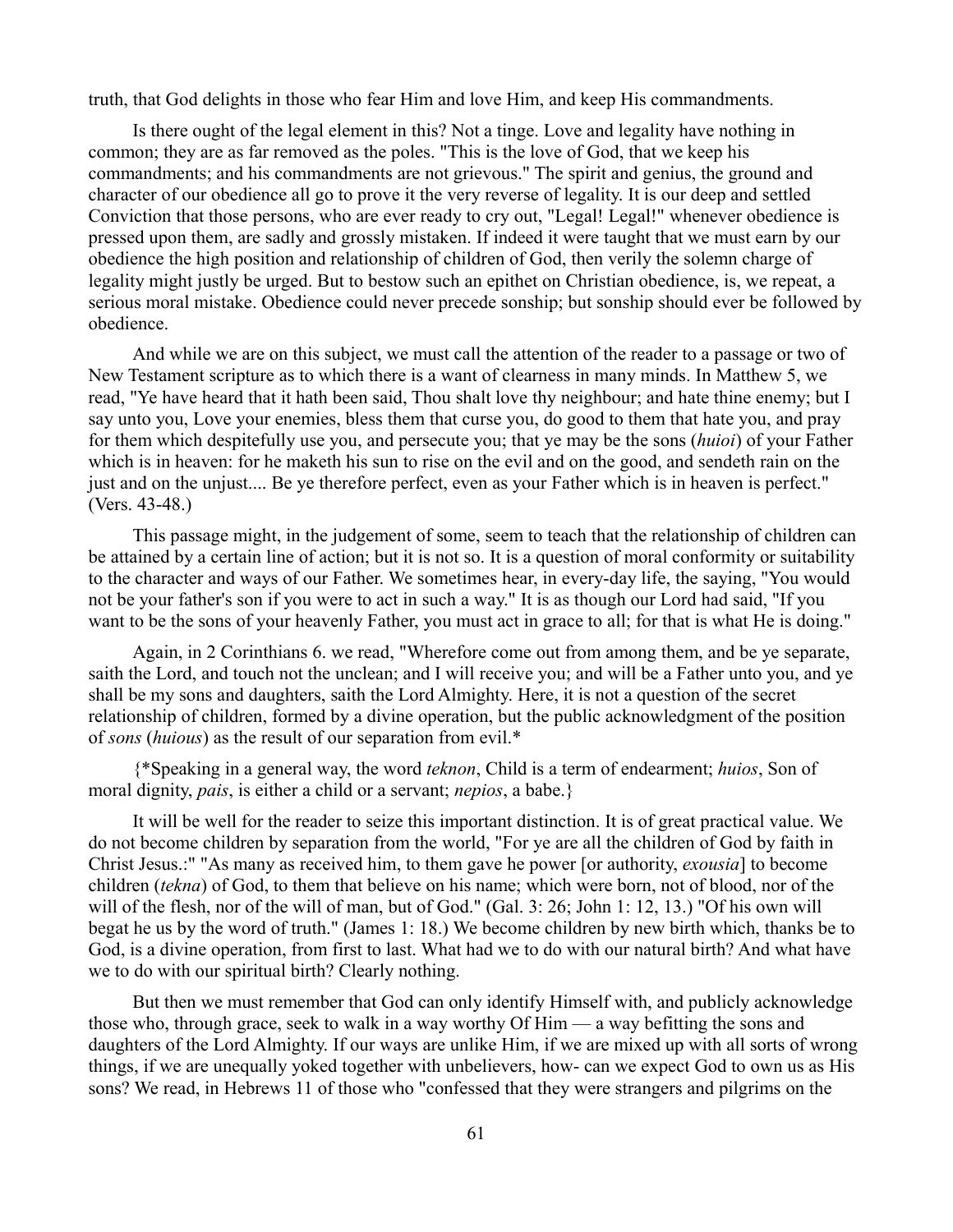earth," and who "declared plainly that they sought a country;" and of them we are told that "*God was not ashamed* to be called their God." He could publicly identify Himself with them, and acknowledge them. He could own them as His.

Reader, let us seriously apply our hearts to the consideration of this great practical question. Let us look, seriously and honestly, to our ways. Let us, in truthfulness and uprightness of heart, inquire whether we are "unequally yoked together with unbelievers," on any ground, or for any object whatever. If so, let us give earnest heed to the words, " Come out from among them, and be ye separate, and touch not the unclean thing." It may be that the carrying out of this holy commandment will expose us to the charge of bigotry, narrowness and intolerance; it may mean the aspect of pharisaic pride and self-complacency. We may be told, we are not to judge, or set ourselves up to be holier or better than other people.

To all this line of argument, we have the one simple, conclusive answer, namely, God's plain command. He tells us to be separate, to come out, to touch not the unclean; and all this in order to His receiving us, and acknowledging us as His sons and daughters. This ought to be quite sufficient for us. Let people think or say what they will of us, let them call us what they please; God will settle the matter with them, sooner or later; our duty is to separate ourselves from unbelievers, if we would be received and owned of God. If believers are mixed up with unbelievers, how are they to be known or distinguished as the sons and daughters of the Lord Almighty?

But we may perhaps be asked, "How are we to know who are unbelievers? All profess to be Christians; all take the ground of belonging to Christ; we are not surrounded by ignorant heathen or unbelieving Jews; how then are we to judge? It was plain enough in the early days of Christianity, when the apostle wrote his epistle to the assembly at Corinth; then the line of demarcation was as clear as a sunbeam; there were the three distinct classes, 'The Jew, the Gentile, and the church of God; but now all is changed; we live in a Christian land, under a Christian government, we are surrounded, on all hands, by Christians, and therefore 2 Cor 6 cannot apply to us; it was all very well when the church was in its infancy, having just emerged from Judaism, on the one hand, and heathenism, on the other; but to think of applying such a principle, at this advanced stage of the church's history, is wholly out of the question.

To all who take this ground, we would put a very plain question: Is it true that the church has reached a stage of her history in which the New Testament is no longer her guide and authority? Have we got beyond the range of holy scripture? If so, what are we to do? Whither are we to turn for guidance? If we admit, for a moment, that 2 Corinthians 6 does not apply to Christians now, what warrant have we for appropriating to ourselves any portion of the New Testament?

The fact is, scripture is designed for the church of God, as a whole, and for each member of that church, in particular; and hence, as long as the church is on earth, so long will the scripture apply. To question this is to offer a flat contradiction to the words of the inspired apostle when he tells us that the holy scriptures are able to make us "*wise unto salvation,"* that is "wise" right onward to the day of glory, for such is the blessed force of the word "salvation," in 2 Timothy 3: 15.

We want no new light, no fresh revelation; we have "*all truth,"* within the covers of our precious Bible. Thank God for it! We do not want science or philosophy to make us wise. All true science and all sound philosophy will leave untouched the testimony of holy scripture; they cannot add to it; but they will not contradict it. When infidels talk to us about "progress," "development," "the light of science," we fall back, in holy confidence and tranquility, upon those precious words, "all truth," "wise unto salvation." It is blessedly impossible to get beyond these. What can be added to "all truth"? What more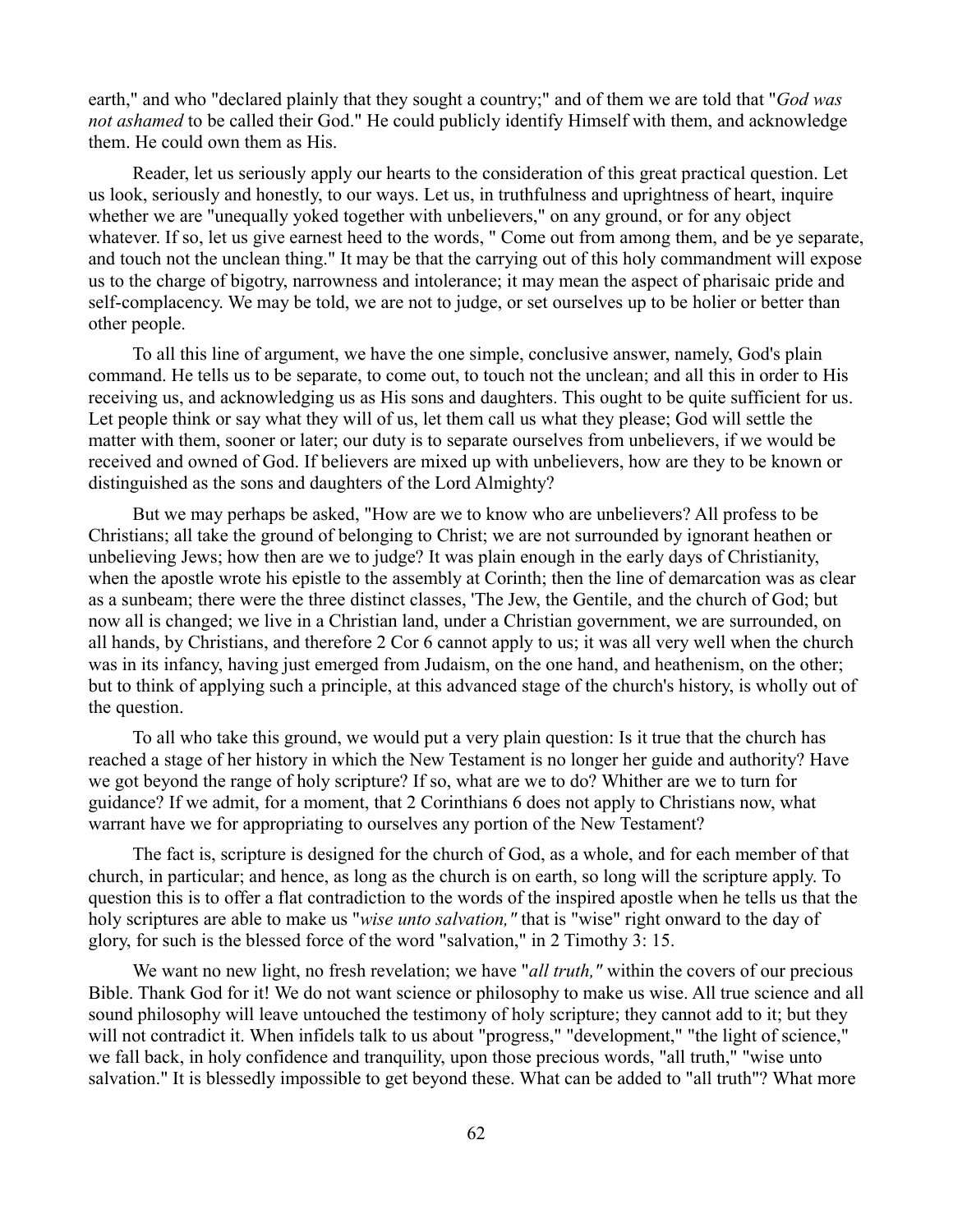do we or can we want than to be made wise right onward to the coming of our Lord Jesus Christ?

And further, let as remember that there is no change whatever in the relative position of the church and the world. It is as true today, as it was eighteen hundred and fifty years ago, when our Lord uttered the words, that His people are not of the world, even as He Himself is not of the world. (John 17.) The world is the world still. It may, in some places, have changed its dress, but not its true character, spirit and principles. Hence therefore it is as wrong, today for Christians to be "unequally yoked together with unbelievers" as it was when Paul penned his epistle to the church at Corinth. We cannot get over this. We cannot set aside our responsibility in this matter. It will not, by any means, meet the case to say, "We must not judge." We are bound to judge. If we refuse to judge, we refuse to obey, and what is this but positive rebellion? God says, "Come out from among them and be separate; If we reply, we cannot judge," where are we? The fact is we are absolutely commanded to judge. Do ye not judge them that are within? But them that are without God judgeth." (1 Cor. 5: 12, 13.)

But we shall not pursue this line of argument any further. We trust the reader is one who fully owns the direct application to himself of the passage which we have just quoted. It is as plain as it is pointed; it calls upon all God's people to come out and be separate, and touch not the unclean thing. This is what God requires of His people, in order to His owning them as His; and surely it ought to be the deep and earnest desire of our hearts to respond to His gracious will in this matter, utterly regardless of the world's thoughts respecting us. Some of us are as much afraid of being thought narrow and bigoted; but oh! how little it imports to a truly devoted heart what men think of us! Human thoughts perish in an hour. When we are manifested before the judgement-seat of Christ, when we stand in the full blaze of the Glory, what will it matter to us whether men considered us narrow or broad, bigoted or liberal? and what should it matter to us now? Not the weight of a feather. Our one grand object should be so to act, so to carry ourselves as to be "acceptable" to Him who has made us "accepted." May it be so with the writer and the reader, and with every member of the body of Christ!

Let us now turn, for a moment, to the weighty and very solemn truth presented to us in verse 10 of our chapter. "He will not be slack to him that hateth him, he will repay him to his face." If the lovers of God are comforted, in verse 9 and most blessedly encouraged to keep His commandments; the haters of God are called to hearken to a warning note in verse 10.

There is a time coming when God will deal personally — face to face, with His enemies. How awful the thought that any one should be a hater of God — a hater of that One who is said to be and who is "Light" and "Love;" the very fountain of goodness, the Author and Giver of every good and perfect gift, the Father of lights; the One whose liberal hand supplies the need of every living thing, who hears the cry of the young raven, and quenches the thirst of the wild ass; the infinitely good, the only wise, the perfectly holy God, the Lord of all power and might the creator of the ends of the earth, and the One who has power to destroy both soul and body in hell.

Only think, reader, of any one being a hater of such a One as God; and we know that all who are not lovers must be haters. People may not see this; very few would be disposed to own themselves to be absolute haters of God; but there is no neutral ground in this great question; we must either be for or against; and, in point of fact, people are not slow in showing their colours. It often happens that the heart's deep seated enmity to God comes out in hatred to His people, to His word, His worship, His service. How frequently do we hear such expressions as, "I hate religious people" — "I hate all cant" — "I hate preachers." The truth is, it is God Himself that is hated. "The carnal mind is enmity against God; it is not subject to the law of God, neither indeed can be; and this enmity comes out in reference to every one and everything connected with God, There lies deep down in every unconverted heart the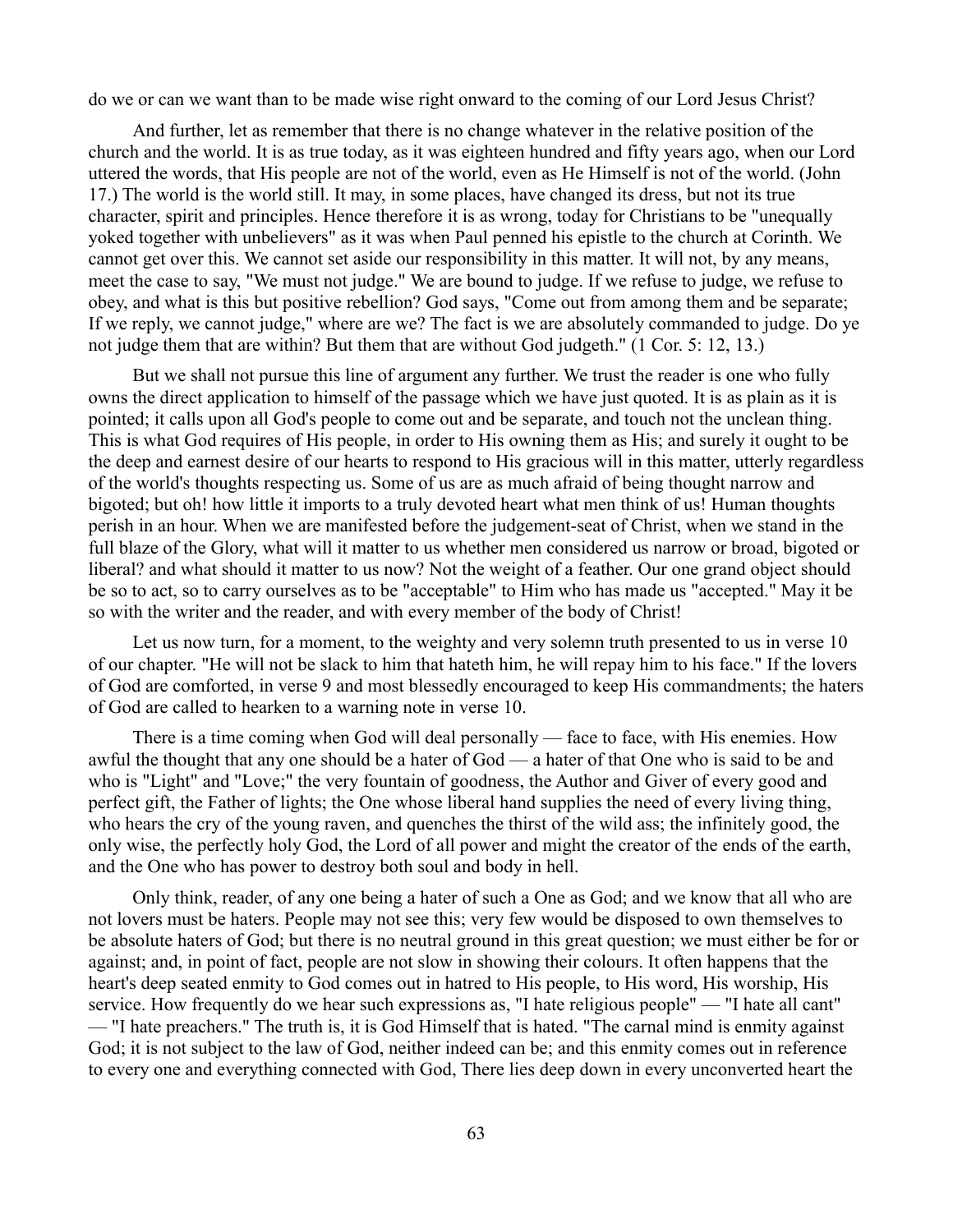most positive enmity to God. Every man, in his natural state, hates God.

Now, God declares, in Deuteronomy 7: 10, that "He will not be slack to him that hateth him; he will repay him to his face." This is a most solemn truth, and one which ought to be more pressed upon the attention of all whom it may concern. Men do not like to hear it; many affect and profess not to believe it. They would fain persuade themselves and persuade others also that God is too good, too kind, too merciful, too benevolent to deal in stern judgement with His creatures. They forget that God's ways in government are as perfect as His ways in grace. They imagine that the government of God will pass over or deal lightly with evil and evil doers.

This is a most miserable and fatal mistake, and men will find it to be so to their heavy and eternal cost. True it is, blessed be God, He can, in His rich sovereign grace and mercy, forgive us our sins, blot out our transgressions, cancel our guilt, justify us perfectly, and fill our hearts with the spirit of adoption. But this is another thing altogether. This is grace reigning, through righteousness, unto eternal life by Jesus Christ our Lord. It is God, in His wondrous love, providing righteousness for the poor, guilty, hell-deserving sinner who knows and feels and owns that he has no righteousness of his own, and never could have it. God, in the marvellous love of His heart, has provided a means whereby He can be just and the justifier of every poor broken-hearted bankrupt sinner that simply believes in Jesus.

But how, we may ask, was all this done? was it by passing over sin, as though it were nothing? Was it by relaxing the claims of the divine government, lowering the standard of divine holiness, or touching in the most remote way, the dignity, stringency and majesty of the Law? No; thanks and praise to redeeming love, it was the very reverse. Never was there or could there be a more terrible expression of God's eternal hatred of sin, or of His unflinching purpose to condemn it utterly and punish it eternally; never was there or could there be a more glorious vindication of the divine government, a more perfect maintenance of the standard of divine holiness, truth and righteousness; never was the law more gloriously vindicated or more thoroughly established, than by that most glorious scheme of redemption planned, executed and revealed by the Eternal Three in One planned by the Father, executed by the Son, and revealed by the Holy Ghost.

If we would have a just sense of the awful reality of the government of God, His wrath against sin and the true character of His holiness, we must gaze at the cross; we must hearken to that bitter cry that issued from the heart of the Son of God and broke through the dark shadows of Calvary, "My God, my God, why hast thou forsaken me?" Never had such a question been asked before; never has such a question been asked since; and never shall — never can such a question be asked again. Whether we consider the One who asked it, the One of whom it was asked, or the answer, we must see that the question stands absolutely alone in the annals of eternity. The cross is the measure of God's hatred of sin, as it is the measure of His love to the sinner. It is the imperishable foundation of the throne of grace, the divinely righteous ground on which God can pardon our sins, and constitute us perfectly righteous in a risen and glorified Christ.

But then if men despise all this, and persist in their hatred of God, and yet talk of His being too good and too kind to punish evil doers, how will it be with them? "He that obeyeth not (*apeithon*) the Son shall not see life, but the wrath of God abideth upon him." (John 3: 36).\* Can it be possible — can we believe, for a moment, that a just God should execute judgement upon His only-begotten Son, His well-beloved, His eternal delight, because He was bearing our sins in His own body on the tree, and yet allow impenitent sinners to escape? Had Jesus, the spotless, holy, perfect Man — the only perfect man that ever trod this earth — had He to suffer for sins, the just for the unjust, and shall evil doers, unbelievers and haters of God be saved and blessed and taken to heaven? And all this forsooth because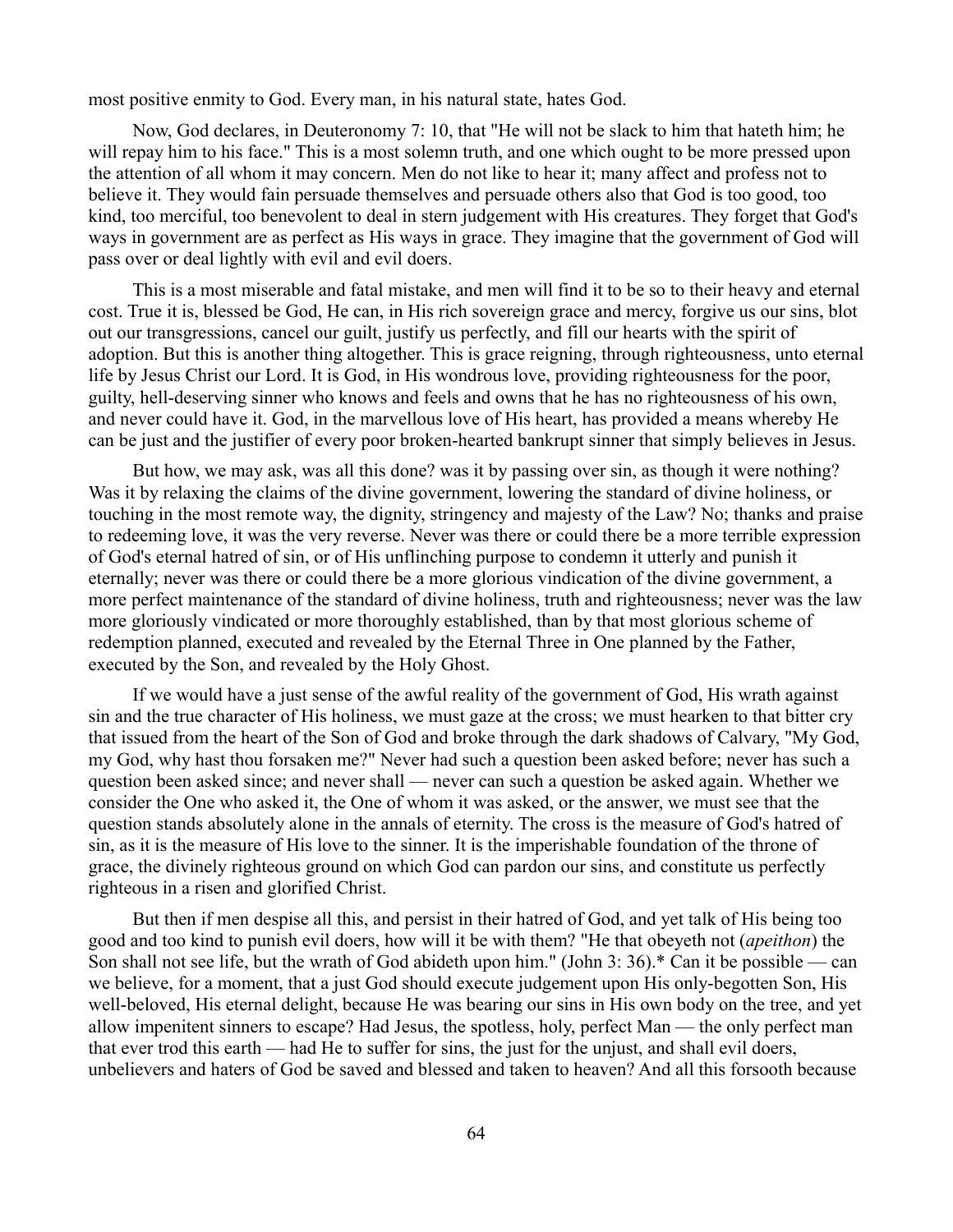God is too kind and too good to punish sinners in hell for ever! Did it cost God the giving up, the forsaking and the bruising of His beloved Son in order to save His people *from their sins,* and shall ungodly sinners, despisers and rebels, be saved *in their sins?* Did the Lord Jesus Christ die for nothing? Did Jehovah put Him to grief and hide His face from Him when there was no necessity? Why the awful horrors of Calvary? why the three hours' darkness? why that bitter cry, "My God, My God, why hast thou forsaken me?" Why all this, if sinners can get to heaven without it? Why all this inconceivable sorrow and suffering for our blessed Lord, if God is too kind, and too gracious, and too tender to send sinners to hell?

{\*John 3: 36 is a passage of immense weight and importance. It not only sets forth the great truth that all who believe in the Son of God are the privileged possessors of eternal life, but it also cuts up by the roots two leading heresies of the day, namely, universalism and annihilationism. The universalist professes to believe that, ultimately, all shall be restored and blessed. Not so, says our passage; for those who obey not the Son, "shall not see life."

The annihilationist professes to believe that all who are out of Christ shall perish like the beasts. Not so, for "the wrath of God *abideth*" upon the disobedient. Abiding wrath and annihilation are wholly incompatible. It is utterly impossible to reconcile them.

It is interesting and instructive to notice the difference between the Greek words *ho pisteuon* — "he that believeth" — and — *ho apeithon* — "he that obeyeth not." They give us the two sides of the subject of faith.}

What egregious folly! What will not men believe, provided it be not the truth of God? The poor dark human mind will affect to believe the most monstrous absurdity in order to get a plea for rejecting the plain teaching of holy scripture. The very thing which men would never think of attributing to a good human government they do not hesitate to attribute to the government of the only wise, the only true, the only just God. What should we think of a government that could not or would not punish evil doers? Would we like to live under it? What should we think of the government of England if, because her Majesty is so kind, so gracious, so tender hearted, she could not allow criminals to be punished as the law directs? Who would care to live in England?

Reader, do you not see how that one verse, which is now before us, demolishes completely all the theories and arguments which men in their folly and ignorance have advanced on the subject of the divine government? "The Lord thy God, he is God, the faithful God which ....repayeth them that hate him to their face, to destroy them; he will not be slack to him that hateth him, he will repay him to his face."

Oh! that men would hearken to the word of God! That they would be warned by its dear, emphatic and solemn statements as to coming wrath, judgement and eternal punishment! That, instead of seeking to persuade themselves and others that there is no hell, no deathless worm and unquenchable fire, no eternal torment, they would listen to the warning voice and, ere it be too late, flee for refuge to the hope set before them in the gospel. Truly this would be their wisdom. God declares that He will repay those that hate Him. How awful the thought of this repayment! Who can meet it? The government of God is perfect; and because it is so, it is utterly impossible that it can allow evil to pass unjudged. Nothing can be plainer than this. All scripture, from Genesis to Revelation, sets it forth in terms so clear and forcible as to render it the very height of folly for men to argue against it. How much better and wiser and safer to flee from the wrath to come than to deny that it is coming, and that when it does come it will be eternal in its duration. It is utterly vain for any one to attempt to reason in opposition to the truth of God. Every word of God shall stand for ever. We see the actings of His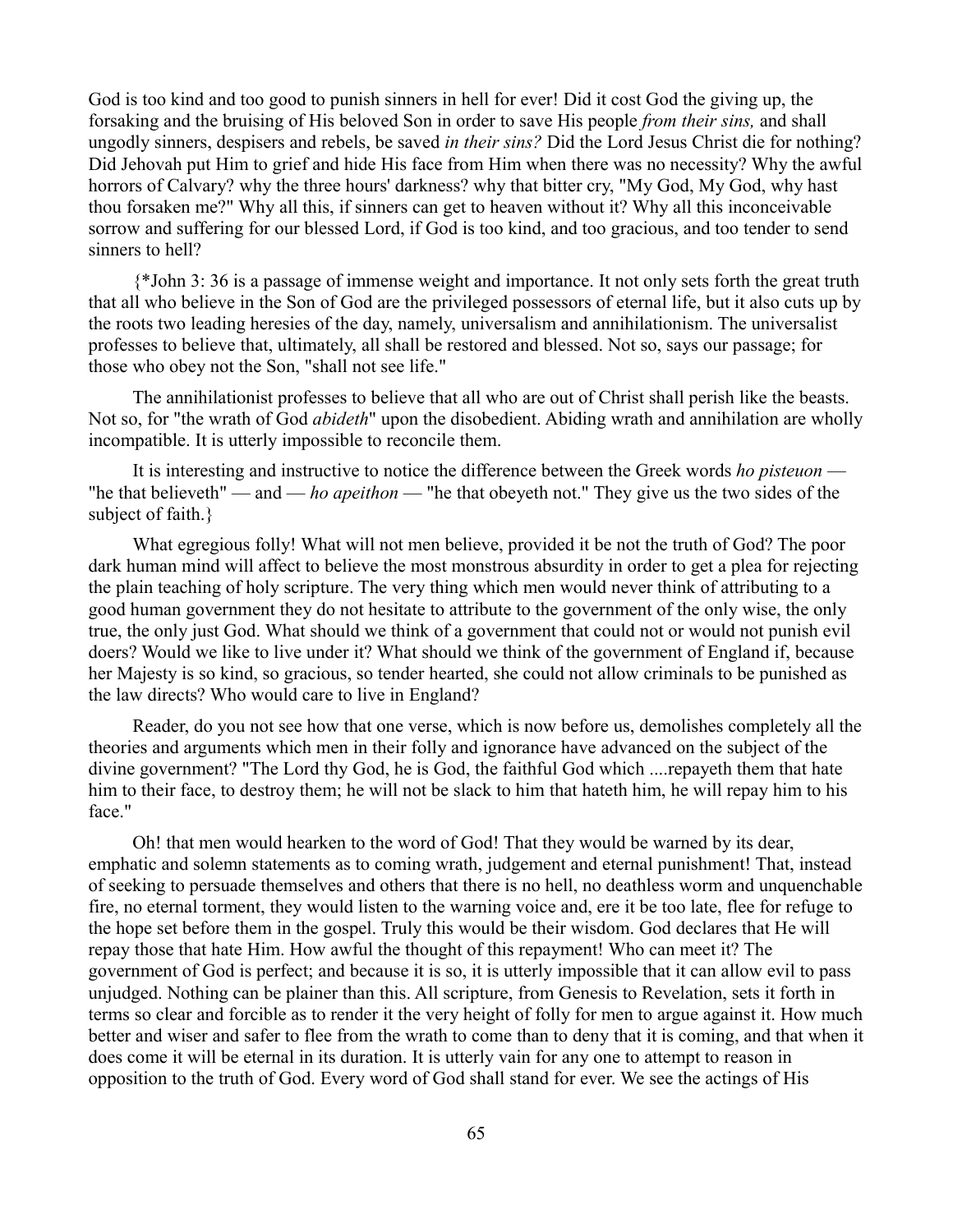government in reference to His people Israel, and in reference to Christians now. Did He pass over evil in His people of old? Nay; on the contrary, He visited them continually with His chastening rod, and this, too, just because they were His people, as He said to them by His prophet Amos, "Hear this word that the Lord hath spoken against you, O children of Israel, against the whole family which I brought up from the land of Egypt, saying, You only have I known of all the families of the earth: therefore I will punish you for all your iniquities. (Amos 3: 1, 2.)

We have the same weighty principle set forth in the first Epistle of Peter, in its application to Christians now. "For the time is come that *judgement must begin,* at the house of God; and if it first begin at us, what shall the end be of them that obey not the gospel of God? And if the righteous scarcely be saved, where shall the ungodly and the sinner appear?" (Chap. 4: 17, 18.)

God chastens His own, just because they are His own, and that they may not be condemned with the world. (1 Cor. 11) The children of this world are allowed to go on their way: but their day is coming — a dark and heavy day — a day of judgement and unmitigated wrath. Men may question and argue and reason, but scripture is distinct and emphatic. "God hath appointed a day in which he will judge the world in righteousness, by that man whom he hath ordained." The great day of reckoning is at hand when God will repay every man to his face.

It is truly edifying to mark the way in which Moses, that beloved and honoured servant of God, led assuredly by the Spirit of God, pressed the grand and solemn realities of the divine government upon the conscience of the congregation. Hear how he pleads and exhorts. "Thou shalt therefore keep the commandments, and the statutes, and the judgements, which I command thee this day, to do them. Wherefore it shall come to pass, if ye hearken to these judgements, and keep, and do them, that the Lord thy God shall keep unto thee the covenant and the mercy which he sware unto thy fathers. And he will love thee, and bless thee, and multiply thee; he will also bless the fruit of thy womb, and the fruit of thy land, thy corn, and thy wine, and thine oil, the increase of thy kine, and the flocks of thy sheep, in the land which he sware unto thy fathers to give thee. Thou shalt be blessed above all people; there shall not be male or female barren among you, or among your cattle. And the Lord will take away from thee all sickness, and will put none of the evil diseases of Egypt, which thou knowest, upon thee; but will lay them upon all them that hate thee. And thou shalt consume all the people which the Lord thy God shall deliver thee; thine eye shall have no pity upon them; neither shalt thou serve their gods; for that will be a snare unto thee." (Vers. 11-16.)

What a powerful appeal! How affecting! Mark the two groups of words. Israel was to "hearken," "keep" and "do." Jehovah was to "love," "bless," and "multiply." Alas! alas! Israel failed, sadly, shamefully failed, under law and under government; and hence, instead of the love and the blessing and the multiplying, there has been judgement, curse, barrenness, dispersion, desolation.

But, blessed be the God of Abraham, Isaac, and Jacob, the God and Father of our Lord Jesus Christ, if Israel has failed under *law* and *government*, He has not failed in His rich and precious sovereign *grace* and *mercy*. He will keep the covenant and the mercy He sware unto their fathers. Not one jot or tittle of His covenant promise shall ever fail. He make all good by-and-by. He will fulfil to the very letter all His gracious promises. Though He cannot do this on the ground of Israel's obedience, He can and will do it through the blood of the ever-lasting covenant, the precious blood of Jesus, His eternal Son — all homage to His peerless Name!

Yes reader, the God of Israel cannot suffer one of His precious Promises to fall to the ground. What would become of us if He could? What security, what rest, what peace could we have, if Jehovah's covenant with Abraham were to fail in any single point? True it is that Israel has forfeited all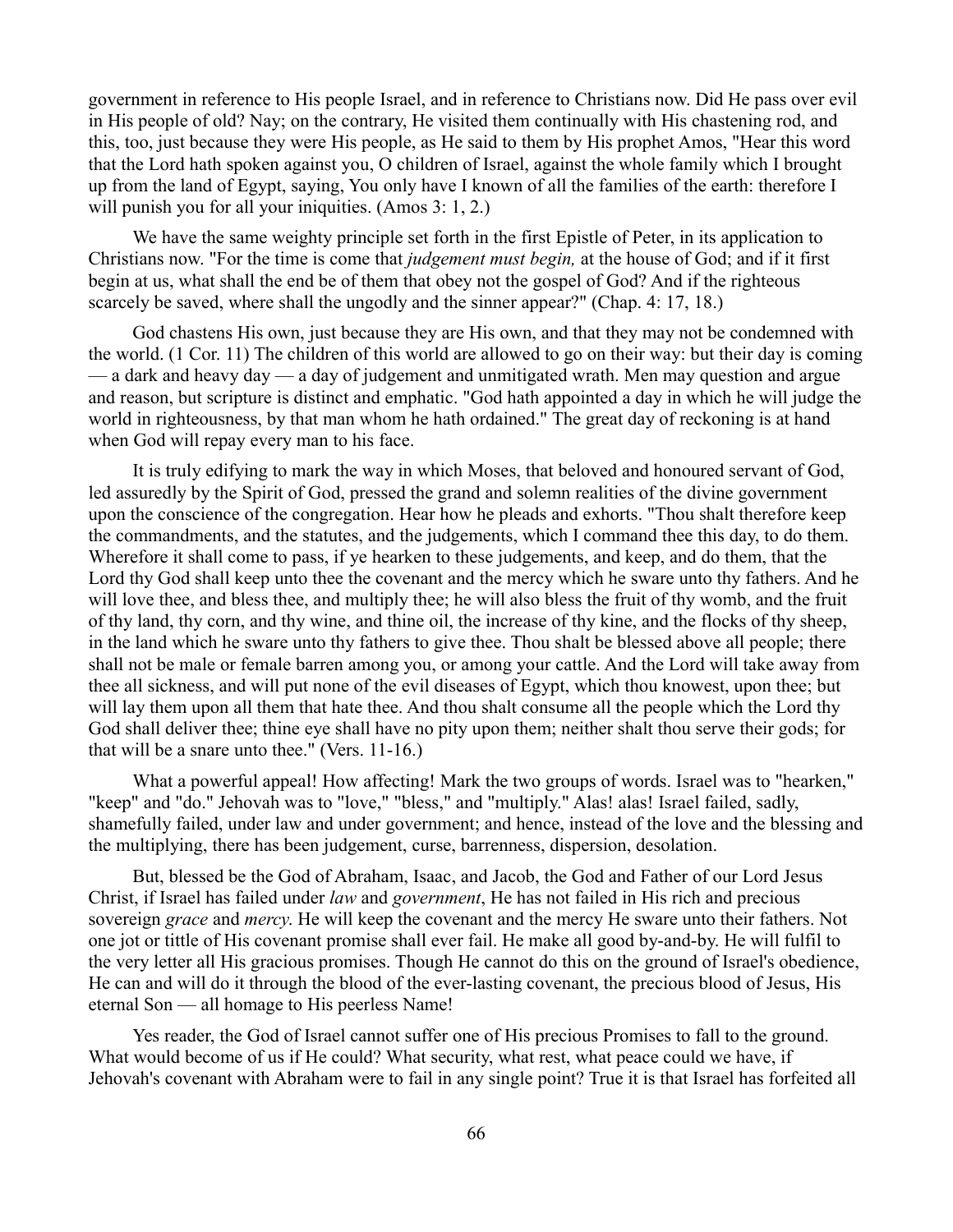claim. If it be a question of fleshly descent, Ishmael and Esau have a prior claim. If it be a question of legal obedience, the golden calf and the broken tables tell their melancholy tale. If it be a question of government on the ground of the Moab covenant, they have not a single plea to urge.

But God will be God, spite of Israel's lamentable unfaithfulness. "The gifts and calling of God are without repentance" and hence "All Israel shall be saved." God will most assuredly make good His oath to Abraham, spite of all the wreck and ruin of Abraham's seed. We must steadfastly hold to this, in the face of every opposing thought, feeling or opinion. Israel shall be restored, and blessed, and multiplied in their own beloved and holy land. They shall take down their harps from the willows and, beneath the peaceful shade of their own vines and fig-trees, chant the high praises of their loving Saviour and God throughout that bright millennial Sabbath which lies before them. Such is the unvarying testimony of scripture, from beginning to end, which must be maintained in its integrity, and made good in every particular, to the glory of God, and on the ground of His everlasting covenant.

But we must return to our chapter, the closing verses of which demand our special attention. It is very touching and beautiful to mark the way in which Moses seeks to encourage the heart of the people in reference to the dreaded nations of Canaan. He enters into, and anticipates their very inmost thoughts and feelings.

"If thou shalt say *in thine heart,* These nations are more than I; how can I dispossess them". Thou shalt not be afraid of them; but shalt well remember what the Lord thy God did unto Pharaoh, and unto all Egypt; the great temptations which thine eyes saw, and the signs, and the wonders, and the mighty hand, and the stretched out arm, whereby the Lord thy God brought thee out: so shall the Lord thy God do unto all the people of whom thou art afraid. Moreover, the Lord thy God will send the hornet among them, until they that are left, and hide themselves from thee, be destroyed. Thou shalt not be affrighted at them; for *the Lord thy God is among you, a mighty God and terrible.* And the Lord thy God will put out those nations before thee by little and little: thou mayest not consume them at once, lest the beasts of the field increase upon thee. But the Lord thy God shall deliver them unto thee, and shall destroy them with a mighty destruction, until they be destroyed. And he shall deliver their kings into thine hand, and thou shalt destroy their name from under heaven: there shall no man be able to stand before thee, until thou have destroyed them. The graven images of their gods shall ye burn with fire, thou shalt not desire the silver or gold that is on them, nor take it unto thee, lest thou be snared therein; for it is an abomination to the Lord thy God. Neither shalt thou bring *an abomination into thine house, lest thou be a cursed thing like it;* but thou shalt utterly detest it, and thou shalt utterly abhor it; for it is a cursed thing." (Vers. 17-26.)

The grand remedy for all unbelieving fears is simply to fix the eye upon the living God: thus the heart is raised above the difficulties whatever they may be. It is of no possible use to deny that there are difficulties and opposing influences of all sorts. This will not minister comfort and encouragement to the sinking heart. Some people affect a certain style of speaking of trials and difficulties which just goes to prove, not their practical knowledge of God, but their profound ignorance of the stern realities of life. They would fain persuade as that we ought not to feel the trials, sorrows and difficulties of the way. They might as well tell us that we ought not to have a head on our shoulders or a heart in our bosom. Such persons know not how to comfort those that are cast down. They are mere visionary theorists, wholly unfit to deal with souls passing through conflict or grappling with the actual facts of our daily history.

How did Moses seek to encourage the hearts of his brethren?" "Be not affrighted," he says; but why? Was it that there were no enemies, no difficulties, no dangers? No, but "the Lord thy God is